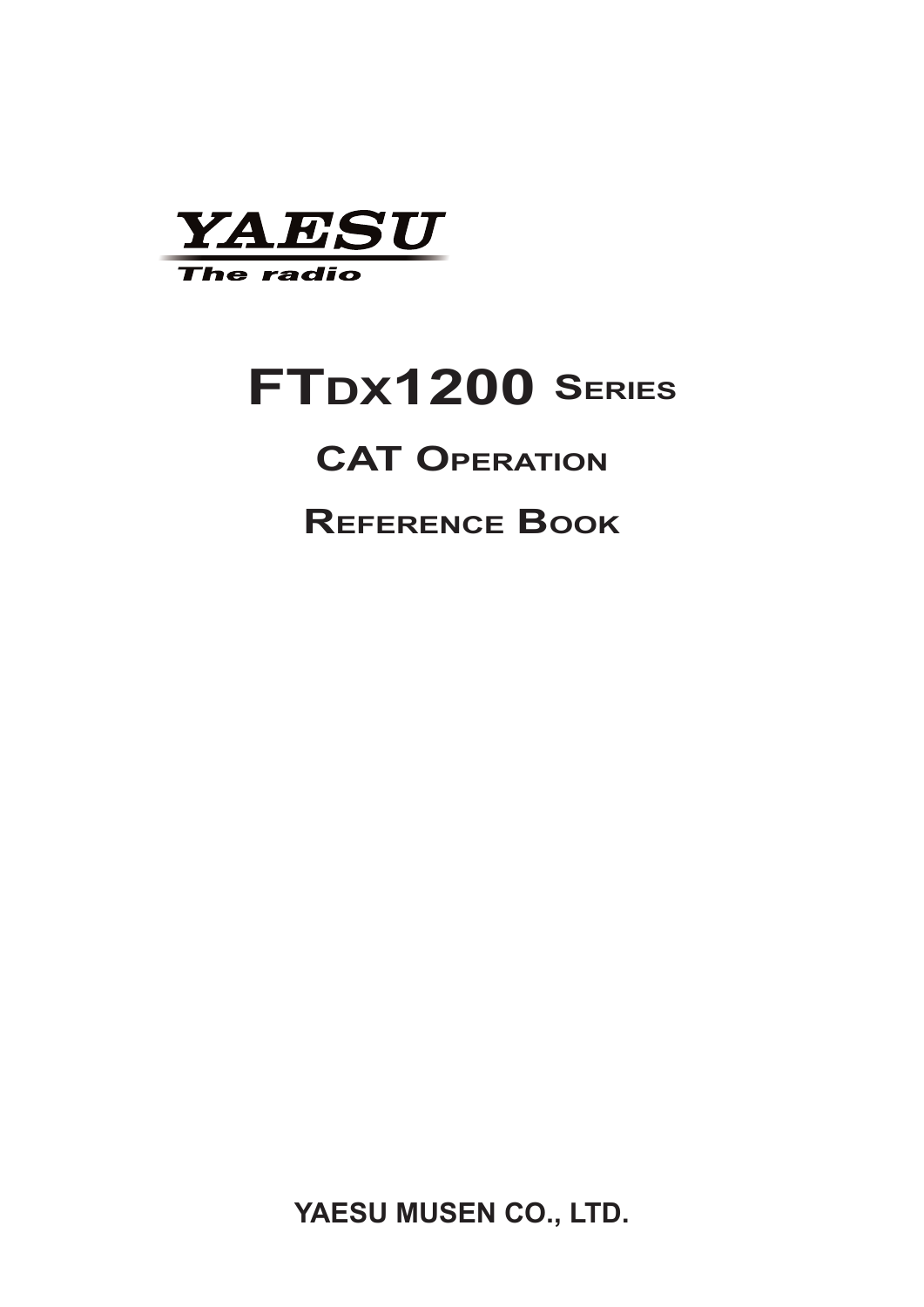#### **Overview**

The CAT (Computer Aided Transceiver) System in the **FTDX1200** transceiver provides control of frequency, VFO, memory, and other settings such as dual-channel memories and diversity reception using an external personal computer. This allows multiple control operations to be fully automated with single mouse clicks, or keystroke operations on the computer keyboard.

#### **Using the RS-232C Cable (Refer to figure 1)**

The **FTDX1200** series has a built-in level converter, allowing direct connection from the rear-panel CAT jack to the serial port of your computer without the need of any external boxes.

 You will need a serial cable for connection to the RS-232C (serial or COM port) connector on your computer. Purchase a standard serial cable (not the so-called "null modem" type), ensuring it has the correct gender and number of pins (some serial COM port connectors use a 9-pin rather than 25-pin configuration). If your computer uses a custom connector, you may have to construct the cable. In this case, refer to the technical documentation supplied with your computer for correct data connection.

#### **Using the USB Cable with SCU-17 (Refer to figure 2)**

Install the virtual COM port driver on the personal computer before using the **SCU-17** USB interface unit. Please see the USB Driver (Virtual COM Port Driver) on the Yaesu Website for details refer to (http://www. vaesu.com/) in the **FT<sub>DX</sub>1200** product files section.

**Note**: Do not connect the USB cable and **SCU-17** to your personal computer until after the "virtual COM port driver" installation is completed, because an incorrect driver may be installed.

The **SCU-17** interface unit may be used for CAT control of the transceiver with a computer via a USB connection. You will need a USB cable to connect to the USB jack on your computer.

YAESU MUSEN does not produce CAT System operating software due to the wide variety of personal computers and operating systems in use today. However, the information provided in this chapter explains the serial data structure and opcodes used by the CAT system. This information, along with the short programming examples, is intended to help you start writing programs on your own. As you become more familiar with CAT operation, you can customize programs for your operating needs and utilize the full operating potential of this system.

#### **Connection**



| PIN No.       | <b>PIN NAME</b>   | I/O    | <b>FUNCTION</b>                     |
|---------------|-------------------|--------|-------------------------------------|
| O)            | N/A               |        |                                     |
| $\circled{2}$ | <b>SERIAL OUT</b> | Output | Outputs the Serial Data from the    |
|               |                   |        | transceiver to the computer.        |
| 3             | <b>SERIAL IN</b>  | Input  | Inputs the Serial Data from the     |
|               |                   |        | computer to the transceiver.        |
| ④             | N/A               |        |                                     |
| (5)           | GND               |        | Signal Ground                       |
| 6             | N/A               | ---    |                                     |
| $\circled7$   | <b>RTS</b>        | Input  | When the computer is not ready      |
|               |                   |        | to receive data, this port goes     |
|               |                   |        | to "L" to inhibit the transmit data |
|               |                   |        | from the transceiver.               |
| (8)           | <b>CTS</b>        | Output | When the transceiver is not ready   |
|               |                   |        | to receive data, this port goes     |
|               |                   |        | to "L" to inhibit the transmit data |
|               |                   |        | from the computer.                  |
| ⊚             | N/A               |        |                                     |



**Personal Computer**

*FIGURE 1*



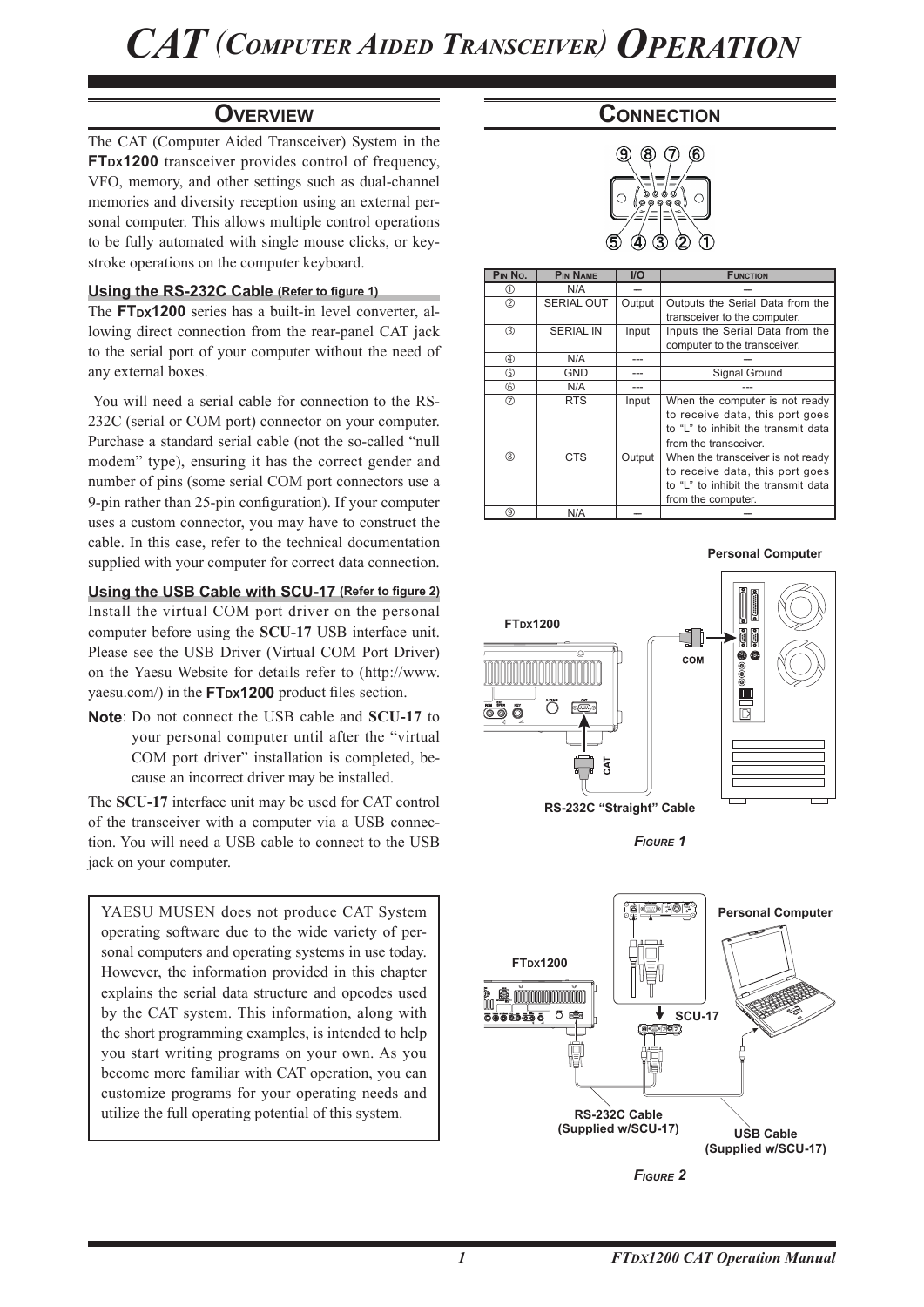#### **Control Command**

A computer control command is composed of an alphabetical command, various parameters, and the terminator that signals the end of the control command.

*Example*: Set the VFO-A frequency to 14.250000 MHz.

| FA      | 14250000  |            |
|---------|-----------|------------|
|         |           |            |
| Command | Parameter | Terminator |

There are three commands for the **FTDX1200** as shown below:

*Set* command: Set a particular condition

(to the **FTDX1200**)

*Read* command: Reads an answer (from the **FTDX1200**)

*Answer* command: Transmits a condition (from the **FTDX1200**)

For example, note the following case of the FA command (Set the VFO-A frequency):

 $\Box$  To set the VFO-A frequency to 14.250000 MHz, the following command is sent from the computer to the transceiver:

"**FA14250000;**" (Set command)

- $\Box$  To read the VFO-A frequency, the following command is sent from the computer to the transceiver: "**FA;**" (Read command)
- When the Read command above has been sent, the following command is returned to the computer: "**FA14250000;**" (Answer command)

#### **Alphabetical Commands**

A command consists of 2 alphabetical characters.

You may use either lower or upper case characters. The commands available for this transceiver are listed in the "PC Control Command Tables" on the following pages.

#### **Parameters**

Parameters are used to specify information necessary to implement the desired command.

The parameters to be used for each command are predetermined. The number of digits assigned to each parameter is also predetermined. Refer to the "Control Command List" and the "Control Command Tables" to configure the appropriate parameters.

When configuring parameters, be careful not to make the following mistakes.

#### *For example*,

when the correct parameter is "**IS0+1000**" (IF SHIFT):

#### **IS01000**;

Not enough parameters specified (No direction (+) given for the IF shift)

**IS0+100**;

Not enough digits (Only three frequency digits given)

#### **IS0**\_**+**\_**1000**;

Unnecessary characters between parameters **IS0+10000**;

Too many digits (Five frequency digits given)

*Note*: If a particular parameter is not applicable to the **FTDX1200**, the parameter digits should be filled using any character except the ASCII control codes (00 to 1Fh) and the terminator (**;**).

#### **Terminator**

To signal the end of a command, it is necessary to use a semicolon (**;**). The digit where this special character must appear differs depending on the command used.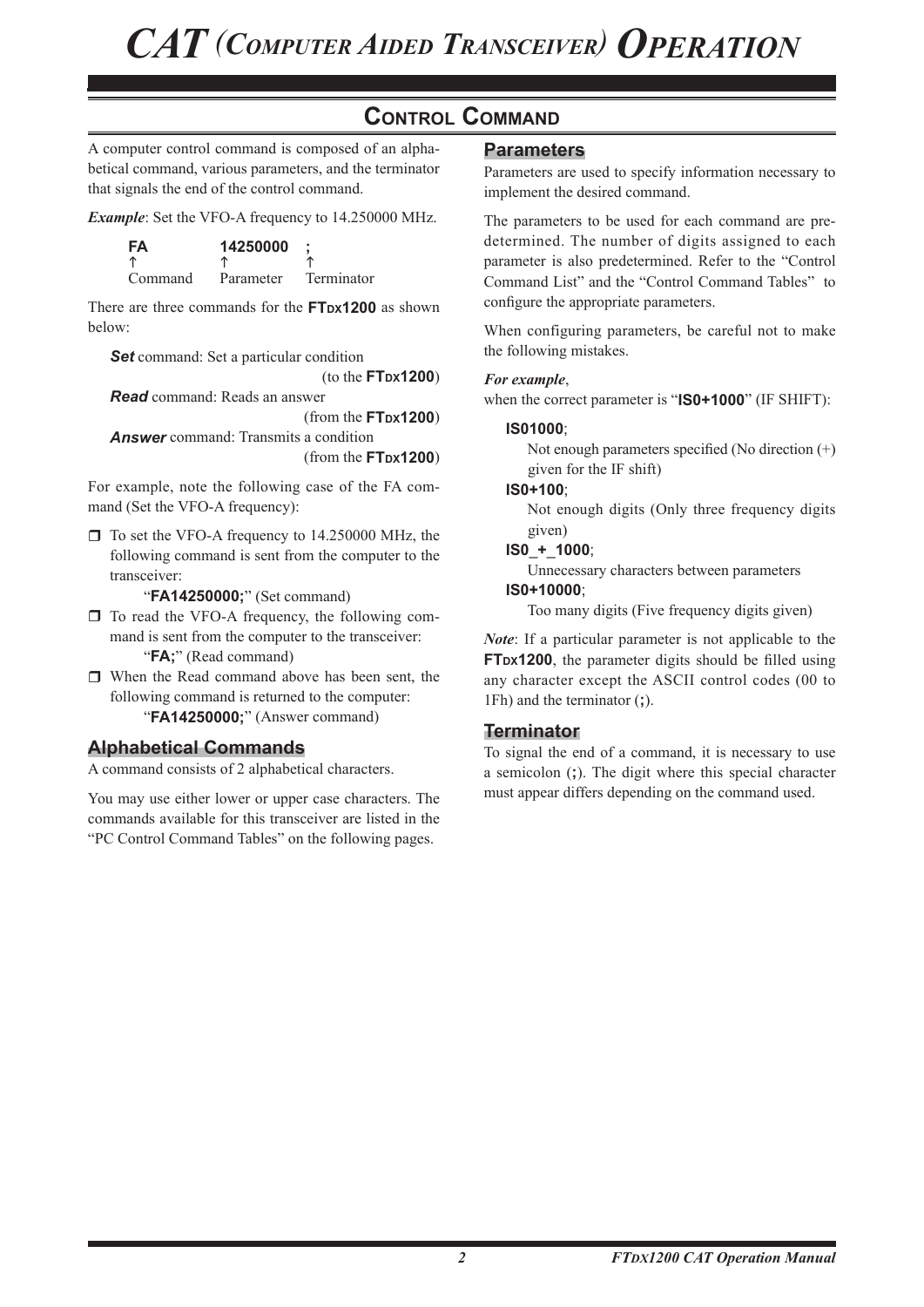| <b>COMMAND</b> | <b>Function</b>                | <b>SET</b> | READ ANS.               |                           | AI       | <b>COMMAND</b> | <b>FUNCTION</b>              | SET     | <b>READ</b> | ANS.    | A                        |
|----------------|--------------------------------|------------|-------------------------|---------------------------|----------|----------------|------------------------------|---------|-------------|---------|--------------------------|
| AВ             | VFO-A TO VFO-B                 | O          | X                       | X                         | X        | <b>PB</b>      | <b>PLAY BACK</b>             | $\circ$ | $\circ$     | O       | $\rangle$                |
| <b>AC</b>      | ANTENNA TUNER CONTROL          | $\circ$    | O                       | $\circ$                   | O        | <b>PC</b>      | POWER CONTROL                | $\circ$ | $\circ$     | O       | C                        |
| AG             | AF GAIN                        | O          | O                       | O                         | O        | <b>PL</b>      | SPEECH PROCESSOR LEVEL       | O       | O           | O       | C                        |
| AI             | <b>AUTO INFORMATION</b>        | $\circ$    | O                       | $\circ$                   | X        | <b>PR</b>      | <b>SPEECH PROCESSOR</b>      | O       | O           | O       | C                        |
| AM             | <b>VFO-A TO MEMORY CHANNEL</b> | $\circ$    | X                       | X                         | $\times$ | <b>PS</b>      | POWER SWITCH                 | O       | O           | O       | $\overline{\phantom{1}}$ |
| AN             | <b>ANTENNA NUMBER</b>          | $\circ$    | O                       | O                         | $\circ$  | QI             | <b>QMB STORE</b>             | O       | X           | X       | $\overline{\phantom{1}}$ |
| <b>BA</b>      | <b>VFO-B TO VFO-A</b>          | $\circ$    | $\overline{\mathsf{X}}$ | X                         | X        | QR             | <b>QMB RECALL</b>            | $\circ$ | X           | X       | $\overline{ }$           |
| <b>BC</b>      | <b>AUTO NOTCH</b>              | $\circ$    | O                       | $\circ$                   | $\circ$  | QS             | <b>QUICK SPLIT</b>           | O       | X           | X       | ⟩                        |
| <b>BD</b>      | <b>BAND DOWN</b>               | $\circ$    | X                       | $\times$                  | X        | <b>RA</b>      | <b>RF ATTENUATOR</b>         | $\circ$ | $\circ$     | O       | C                        |
| BI             | <b>BREAK-IN</b>                | $\circ$    | $\circ$                 | $\circ$                   | $\circ$  | <b>RC</b>      | <b>CLAR CLEAR</b>            | $\circ$ | X           | X       | $\rangle$                |
| <b>BP</b>      | <b>MANUAL NOTCH</b>            | $\circ$    | O                       | $\circ$                   | $\circ$  | <b>RD</b>      | <b>CLAR DOWN</b>             | O       | X           | X       | $\overline{ }$           |
| <b>BS</b>      | <b>BAND SELECT</b>             | $\circ$    | X                       | X                         | X        | <b>RF</b>      | <b>ROOFING FILTER</b>        | $\circ$ | O           | O       | C                        |
| <b>BU</b>      | <b>BAND UP</b>                 | $\circ$    | X                       | X                         | X        | <b>RG</b>      | <b>RF GAIN</b>               | O       | O           | O       | C                        |
| <b>BY</b>      | <b>BUSY</b>                    | Χ          | O                       | $\circ$                   | O        | <b>RI</b>      | RADIO INFORMATION            | X       | O           | O       | C                        |
| <b>CH</b>      | CHANNEL UP/DOWN                | $\circ$    | X                       | X                         | X        | <b>RL</b>      | <b>NOISE REDUCTION LEVEL</b> | O       | O           | O       | C                        |
| CN             | <b>CTCSS NUMBER</b>            | $\circ$    | O                       | O                         | $\circ$  | <b>RM</b>      | <b>READ METER</b>            | X       | O           | O       | C                        |
| co             | <b>CONTOUR</b>                 | $\circ$    | O                       | $\circ$                   | $\circ$  | <b>RO</b>      | <b>ROTATOR</b>               | $\circ$ | O           | O       | $\overline{ }$           |
| <b>CS</b>      | <b>CW SPOT</b>                 | $\circ$    | $\circ$                 | O                         | O        | <b>RS</b>      | <b>RADIO STATUS</b>          | X       | O           | O       | C                        |
| <b>CT</b>      | <b>CTCSS</b>                   | $\circ$    | $\circ$                 | $\circ$                   | $\circ$  | <b>RT</b>      | <b>CLAR</b>                  | O       | O           | O       | C                        |
| <b>DA</b>      | <b>DIMMER</b>                  | $\circ$    | $\circ$                 | $\circ$                   | $\times$ | <b>RU</b>      | <b>CLAR UP</b>               | $\circ$ | X           | X       | ⟩                        |
| <b>DN</b>      | <b>DOWN</b>                    | $\circ$    | X                       | $\boldsymbol{\mathsf{X}}$ | X        | <b>SC</b>      | <b>SCAN</b>                  | O       | O           | O       | C                        |
| DT             | DATE AND TIME                  | $\circ$    | O                       | $\circ$                   | X        | <b>SD</b>      | SEMI BREAK-IN DELAY TIME     | O       | O           | O       | C                        |
| ED             | <b>ENCORDER DOWN</b>           | $\circ$    | X                       | X                         | X        | <b>SF</b>      | <b>SUB-DIAL FUNCTION</b>     | O       | O           | O       | C                        |
| EK             | <b>ENT KEY</b>                 | $\circ$    | X                       | X                         | X        | <b>SH</b>      | <b>WIDTH</b>                 | O       | O           | O       | C                        |
| <b>EM</b>      | <b>ENCODE MEMORY</b>           | $\circ$    | $\circ$                 | $\circ$                   | X        | <b>SM</b>      | <b>S METER</b>               | X       | $\circ$     | O       | C                        |
| EN             | ENCODE                         | $\circ$    | X                       | X                         | X        | SQ             | <b>SQUELCH LEVEL</b>         | O       | O           | O       | C                        |
| EU             | <b>ENCORDER UP</b>             | $\circ$    | X                       | X                         | X        | <b>SV</b>      | <b>SWAP VFO</b>              | $\circ$ | X           | X       | $\overline{ }$           |
| <b>EX</b>      | <b>MENU</b>                    | $\circ$    | O                       | $\circ$                   | $\circ$  | TS             | <b>TXW</b>                   | O       | O           | O       | C                        |
| <b>FA</b>      | <b>FREQUENCY VFO-A</b>         | $\circ$    | $\circ$                 | $\circ$                   | $\circ$  | <b>TX</b>      | <b>TX SET</b>                | $\circ$ | O           | O       | C                        |
| <b>FB</b>      | <b>FREQUENCY VFO-B</b>         | $\circ$    | $\circ$                 | $\circ$                   | $\circ$  | <b>UL</b>      | <b>UNLOCK</b>                | X       | $\circ$     | O       | C                        |
| <b>FR</b>      | <b>FUNCTION RX</b>             | $\circ$    | $\circ$                 | $\circ$                   | $\circ$  | <b>UP</b>      | UP                           | $\circ$ | X           | X       | $\rangle$                |
| <b>FS</b>      | <b>FAST STEP</b>               | $\circ$    | O                       | $\circ$                   | $\circ$  | <b>VD</b>      | VOX DELAY TIME               | $\circ$ | O           | O       | C                        |
| FT.            | <b>FUNCTION TX</b>             | $\circ$    | O                       | O                         | O        | <b>VF</b>      | <b>uTUNE FILTER</b>          | O       | O           | O       | C                        |
| GT             | <b>AGC FUNCTION</b>            | $\circ$    | O                       | O                         | O        | VG             | <b>VOX GAIN</b>              | O       | O           | O       | C                        |
| ID             | <b>IDENTIFICATION</b>          | X          | $\circ$                 | O                         | X        | <b>VM</b>      | [V/M] KEY FUNCTION           | O       | X           | X       | $\overline{\phantom{1}}$ |
| IF             | <b>INFORMATION</b>             | X          | O                       | O                         | $\circ$  | <b>VS</b>      | <b>VFO SELECT</b>            | O       | $\circ$     | O       | $\mathsf{C}$             |
| IS             | <b>IF-SHIFT</b>                | $\circ$    | $\circ$                 | $\circ$                   | $\circ$  | <b>VX</b>      | <b>VOX</b>                   | $\circ$ | $\circ$     | $\circ$ | C                        |
| <b>KM</b>      | <b>KEYER MEMORY</b>            | O          | $\circ$                 | $\circ$                   | X        | <b>XT</b>      | <b>TX CLAR</b>               | $\circ$ | O           | $\circ$ | C                        |
| KP             | <b>KEY PITCH</b>               | O          | O                       | O                         | O        | ΖI             | <b>ZERO IN</b>               | O       | X           | X.      | $\rightarrow$            |
| <b>KR</b>      | <b>KEYER</b>                   | $\circ$    | O                       | O                         | $\circ$  |                |                              |         |             |         |                          |
| <b>KS</b>      | <b>KEY SPEED</b>               | $\circ$    | $\circ$                 | O                         | O        |                |                              |         |             |         |                          |
| <b>KY</b>      | <b>CW KEYING</b>               | $\circ$    | X                       | X                         | X        |                |                              |         |             |         |                          |
| LK             | <b>LOCK</b>                    | O          | O                       | O                         | 0        |                |                              |         |             |         |                          |
| LM             | <b>LOAD MESSEGE</b>            | O          | O                       | O                         | X        |                |                              |         |             |         |                          |
| МA             | MEMORY CHANNEL TO VFO-A        | O          | X                       | Χ                         | X        |                |                              |         |             |         |                          |
| <b>MC</b>      | <b>MEMORY CHANNEL</b>          | O          | O                       | O                         | X        |                |                              |         |             |         |                          |
| <b>MD</b>      | <b>MODE</b>                    | O          | O                       | O                         | O        |                |                              |         |             |         |                          |
| ΜG             | <b>MIC GAIN</b>                | $\circ$    | O                       | O                         | O        |                |                              |         |             |         |                          |
| ML             | <b>MONITOR LEVEL</b>           | $\circ$    | O                       | O                         | O        |                |                              |         |             |         |                          |
| ΜR             | <b>MEMORY READ</b>             | X          | O                       | O                         | X        |                |                              |         |             |         |                          |
| ΜS             | <b>METER SW</b>                | $\circ$    | O                       | O                         | O        |                |                              |         |             |         |                          |
| <b>MW</b>      | <b>MEMORY WRITE</b>            | O          | X                       | X                         | X        |                |                              |         |             |         |                          |
| ΜX             | <b>MOX SET</b>                 | O          | O                       | O                         | O        |                |                              |         |             |         |                          |
| ΝA             | <b>NARROW</b>                  | $\circ$    | O                       | O                         | O        |                |                              |         |             |         |                          |
| <b>NB</b>      | <b>NOISE BLANKER</b>           | $\circ$    | O                       | O                         | O        |                |                              |         |             |         |                          |
| <b>NL</b>      | NOISE BLANKER LEVEL            | O          | O                       | O                         | O        |                |                              |         |             |         |                          |
| <b>NR</b>      | <b>NOISE REDUCTION</b>         | O          | O                       | O                         | O        |                |                              |         |             |         |                          |
| ΟI             | OPPOSITE BAND NFORMATION       | Χ          | O                       | O                         | O        |                |                              |         |             |         |                          |
| <b>OS</b>      | OFFSET (Repeater Shift)        | $\circ$    | O                       | O                         | O        |                |                              |         |             |         |                          |
| PA             | PRE-AMP (IPO)                  | O          | O                       | O                         | $\circ$  |                |                              |         |             |         |                          |
|                |                                |            |                         |                           |          |                |                              |         |             |         |                          |

 $\overline{\mathsf{x}}$  $\overline{O}$  $\overline{\circ}$  $\overline{\circ}$ X X X  $\overline{\mathsf{x}}$  $\overline{O}$  $\overline{\mathsf{x}}$  $\overline{\mathsf{x}}$  $\overline{0}$  $\overline{\circ}$  $\overline{\circ}$  $\overline{\circ}$  $\overline{O}$ X  $\overline{O}$  $\overline{\circ}$ X O  $\overline{O}$  $\overline{O}$ O O O X  $\overline{\circ}$  $\overline{O}$  $\overline{\circ}$ X  $\overline{O}$  $\overline{O}$  $\overline{O}$  $\overline{\mathsf{x}}$  $\overline{\circ}$  $\overline{\circ}$ O X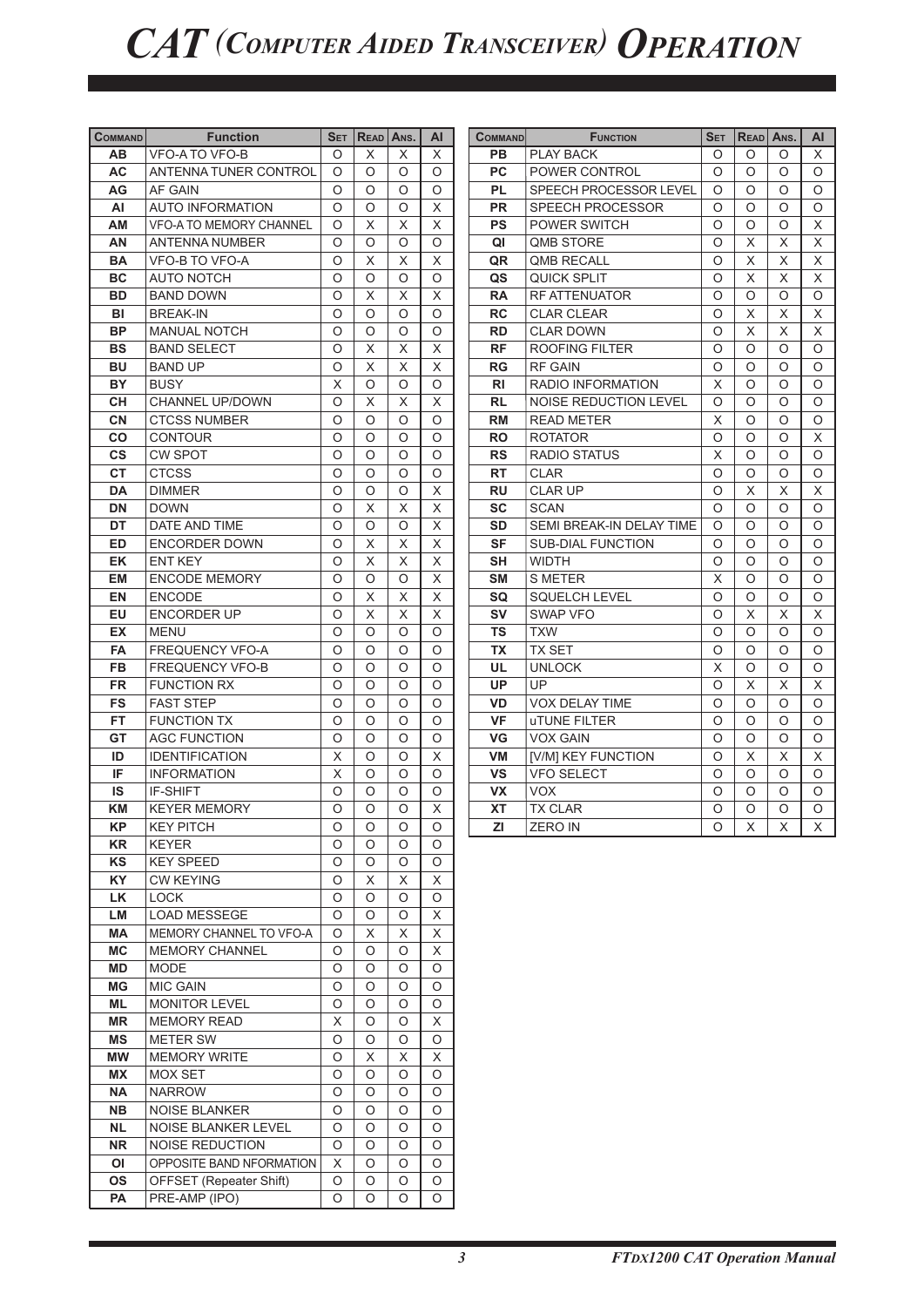| <b>AB</b> |              |                | <b>VFO-A TO VFO-B</b>          |                |                |                |                           |   |                  |    |                                                                                        |
|-----------|--------------|----------------|--------------------------------|----------------|----------------|----------------|---------------------------|---|------------------|----|----------------------------------------------------------------------------------------|
| Set       | 1            | $\overline{2}$ | 3                              | $\overline{4}$ | 5              | 6              | $\overline{7}$            | 8 | 9                | 10 |                                                                                        |
|           | A            | в              | ÷                              |                |                |                |                           |   |                  |    |                                                                                        |
| Read      | $\mathbf{1}$ | $\overline{2}$ | 3                              | 4              | 5              | 6              | $\overline{7}$            | 8 | 9                | 10 |                                                                                        |
| Answer    | $\mathbf{1}$ | 2              | 3                              | 4              | 5              | 6              | $\overline{7}$            | 8 | 9                | 10 |                                                                                        |
|           |              |                |                                |                |                |                |                           |   |                  |    |                                                                                        |
|           |              |                |                                |                |                |                |                           |   |                  |    |                                                                                        |
| <b>AC</b> |              |                | <b>ANTENNA TUNER CONTROL</b>   |                |                |                |                           |   |                  |    |                                                                                        |
| Set       | $\mathbf{1}$ | $\overline{2}$ | 3                              | $\overline{4}$ | 5              | 6              | $\overline{7}$            | 8 | 9                | 10 | P3 0: Tuner "OFF"<br>P1 0: Fixed                                                       |
|           | A            | C              | P <sub>1</sub>                 | P <sub>2</sub> | P <sub>3</sub> | $\cdot$        |                           |   |                  |    | P2 0: Fixed<br>1: Tuner "ON"                                                           |
| Read      | $\mathbf{1}$ | $\overline{2}$ | 3                              | $\overline{4}$ | 5              | 6              | $\overline{7}$            | 8 | 9                | 10 | 2: Tuning Start                                                                        |
|           | A            | C              | $\vdots$                       |                |                |                |                           |   |                  |    |                                                                                        |
| Answer    | $\mathbf{1}$ | 2              | 3                              | $\overline{4}$ | 5              | 6              | $\overline{7}$            | 8 | $\boldsymbol{9}$ | 10 |                                                                                        |
|           | Α            | C              | P1                             | P <sub>2</sub> | P3             | ÷              |                           |   |                  |    |                                                                                        |
|           |              |                |                                |                |                |                |                           |   |                  |    |                                                                                        |
| <b>AG</b> |              | <b>AF GAIN</b> |                                |                |                |                |                           |   |                  |    |                                                                                        |
| Set       | $\mathbf{1}$ | 2              | 3                              | 4              | $\,$ 5 $\,$    | 6              | $\overline{7}$            | 8 | 9                | 10 | P1 0: Fixed                                                                            |
|           | A            | G              | P <sub>1</sub>                 | P <sub>2</sub> | P <sub>2</sub> | P <sub>2</sub> | $\cdot$                   |   |                  |    | P2 000 - 255                                                                           |
| Read      | $\mathbf{1}$ | $\overline{2}$ | 3                              | $\overline{4}$ | 5              | 6              | $\overline{7}$            | 8 | 9                | 10 |                                                                                        |
|           | A            | $\overline{G}$ | P <sub>1</sub>                 | $\ddot{.}$     |                |                |                           |   |                  |    |                                                                                        |
| Answer    | $\mathbf{1}$ | 2              | 3                              | $\overline{4}$ | 5              | 6              | $\overline{7}$<br>$\cdot$ | 8 | 9                | 10 |                                                                                        |
|           | A            | G              | P <sub>1</sub>                 | P <sub>2</sub> | P <sub>2</sub> | P <sub>2</sub> |                           |   |                  |    |                                                                                        |
| <b>AI</b> |              |                | <b>AUTO INFORMATION</b>        |                |                |                |                           |   |                  |    |                                                                                        |
| Set       | $\mathbf{1}$ | 2              | 3                              | $\overline{4}$ | 5              | 6              | $\overline{7}$            | 8 | 9                | 10 | P1 0: Auto Information "OFF"                                                           |
|           | Α            | п              | P <sub>1</sub>                 | $\cdot$        |                |                |                           |   |                  |    | 1: Auto Information "ON"                                                               |
| Read      | $\mathbf{1}$ | $\overline{2}$ | 3                              | $\overline{4}$ | 5              | 6              | $\overline{7}$            | 8 | $\boldsymbol{9}$ | 10 | This parameter is set to "0" (OFF) automatically when the transceiver is turned "OFF". |
|           | A            | L              | $\cdot$                        |                |                |                |                           |   |                  |    |                                                                                        |
| Answer    | $\mathbf{1}$ | $\sqrt{2}$     | 3                              | 4              | 5              | 6              | $\overline{7}$            | 8 | $\boldsymbol{9}$ | 10 |                                                                                        |
|           | A            | ı              | P <sub>1</sub>                 | $\cdot$        |                |                |                           |   |                  |    |                                                                                        |
|           |              |                |                                |                |                |                |                           |   |                  |    |                                                                                        |
| <b>AM</b> |              |                | <b>VFO-A TO MEMORY CHANNEL</b> |                |                |                |                           |   |                  |    |                                                                                        |
| Set       | $\mathbf{1}$ | 2              | 3                              | 4              | 5              | 6              | $\overline{7}$            | 8 | $\boldsymbol{9}$ | 10 |                                                                                        |
|           | Α            | M              | ÷                              |                |                |                |                           |   |                  |    |                                                                                        |
| Read      | $\mathbf{1}$ | $\overline{2}$ | 3                              | $\overline{4}$ | 5              | 6              | $\overline{7}$            | 8 | 9                | 10 |                                                                                        |
|           |              | 2              |                                |                |                |                | $\overline{7}$            |   |                  |    |                                                                                        |
| Answer    | $\mathbf{1}$ |                | 3                              | 4              | 5              | 6              |                           | 8 | 9                | 10 |                                                                                        |
|           |              |                |                                |                |                |                |                           |   |                  |    |                                                                                        |
| <b>AN</b> |              |                | <b>ANTENNA NUMBER</b>          |                |                |                |                           |   |                  |    |                                                                                        |
| Set       | $\mathbf{1}$ | 2              | 3                              | $\overline{4}$ | 5              | 6              | $\overline{7}$            | 8 | 9                | 10 | P1 0: Fixed                                                                            |
|           | A            | N              | P <sub>1</sub>                 | P <sub>2</sub> | ÷              |                |                           |   |                  |    | P2 1: ANT "1"                                                                          |
| Read      | $\mathbf{1}$ | $\overline{2}$ | 3                              | $\overline{4}$ | 5              | 6              | $\overline{7}$            | 8 | $\boldsymbol{9}$ | 10 | 2: ANT "2"                                                                             |
|           | A            | N              | <b>P1</b>                      | $\cdot$        |                |                |                           |   |                  |    | P3 1: ANT "1"<br>2: ANT "2"                                                            |
| Answer    | $\mathbf{1}$ | 2              | 3                              | $\overline{4}$ | 5              | 6              | $\overline{7}$            | 8 | 9                | 10 | P4 0: Fixed                                                                            |
|           | Α            | N              | <b>P1</b>                      | P3             | <b>P4</b>      | $\ddot{\cdot}$ |                           |   |                  |    |                                                                                        |
|           |              |                |                                |                |                |                |                           |   |                  |    |                                                                                        |
| <b>BA</b> |              |                | <b>VFO-B TO VFO-A</b>          |                |                |                |                           |   |                  |    |                                                                                        |
| Set       | $\mathbf{1}$ | $\overline{2}$ | 3                              | 4              | 5              | 6              | $\overline{7}$            | 8 | 9                | 10 |                                                                                        |
|           | в            | A              | $\cdot$                        |                |                |                |                           |   |                  |    |                                                                                        |
| Read      | $\mathbf{1}$ | 2              | 3                              | $\overline{4}$ | 5              | 6              | $\overline{7}$            | 8 | 9                | 10 |                                                                                        |
|           | $\mathbf{1}$ | $\overline{2}$ | 3                              | $\overline{4}$ | 5              | 6              | $\overline{7}$            | 8 | 9                | 10 |                                                                                        |
| Answer    |              |                |                                |                |                |                |                           |   |                  |    |                                                                                        |
|           |              |                |                                |                |                |                |                           |   |                  |    |                                                                                        |
| <b>BC</b> |              |                | <b>AUTO NOTCH</b>              |                |                |                |                           |   |                  |    |                                                                                        |
| Set       | $\mathbf{1}$ | 2              | 3                              | $\overline{4}$ | 5              | 6              | $\overline{7}$            | 8 | 9                | 10 | P1 0:Fixed                                                                             |
|           | в            | C              | P <sub>1</sub>                 | P <sub>2</sub> | $\dddot{.}$    |                |                           |   |                  |    | P2 0: Auto Notch "OFF"                                                                 |
| Read      | $\mathbf{1}$ | 2              | $\mathbf{3}$                   | $\overline{4}$ | 5              | 6              | $\overline{7}$            | 8 | 9                | 10 | 1: Auto Notch "ON"                                                                     |
|           | B            | $\mathbf{C}$   | P <sub>1</sub>                 | $\cdot$        |                |                |                           |   |                  |    |                                                                                        |

| <b>BD</b>        |        |   | <b>BAND DOWN</b> |   |   |  |   |    |           |          |
|------------------|--------|---|------------------|---|---|--|---|----|-----------|----------|
| Set <sup>-</sup> |        |   | - 1              | h | 6 |  | 9 | 10 | <b>P1</b> | 0: Fixed |
|                  | P<br>D | D | P۱               |   |   |  |   |    |           |          |
| Read             |        |   |                  | ۰ | 6 |  | 9 | 10 |           |          |
|                  |        |   |                  |   |   |  |   |    |           |          |
| Answer           |        |   | c<br>◡           | ÷ | 6 |  | 9 | 10 |           |          |
|                  |        |   |                  |   |   |  |   |    |           |          |

Answer | 1 | 2 | 3 | 4 | 5 | 6 | 7 | 8 | 9 | 10

**B C** P1 P2 ;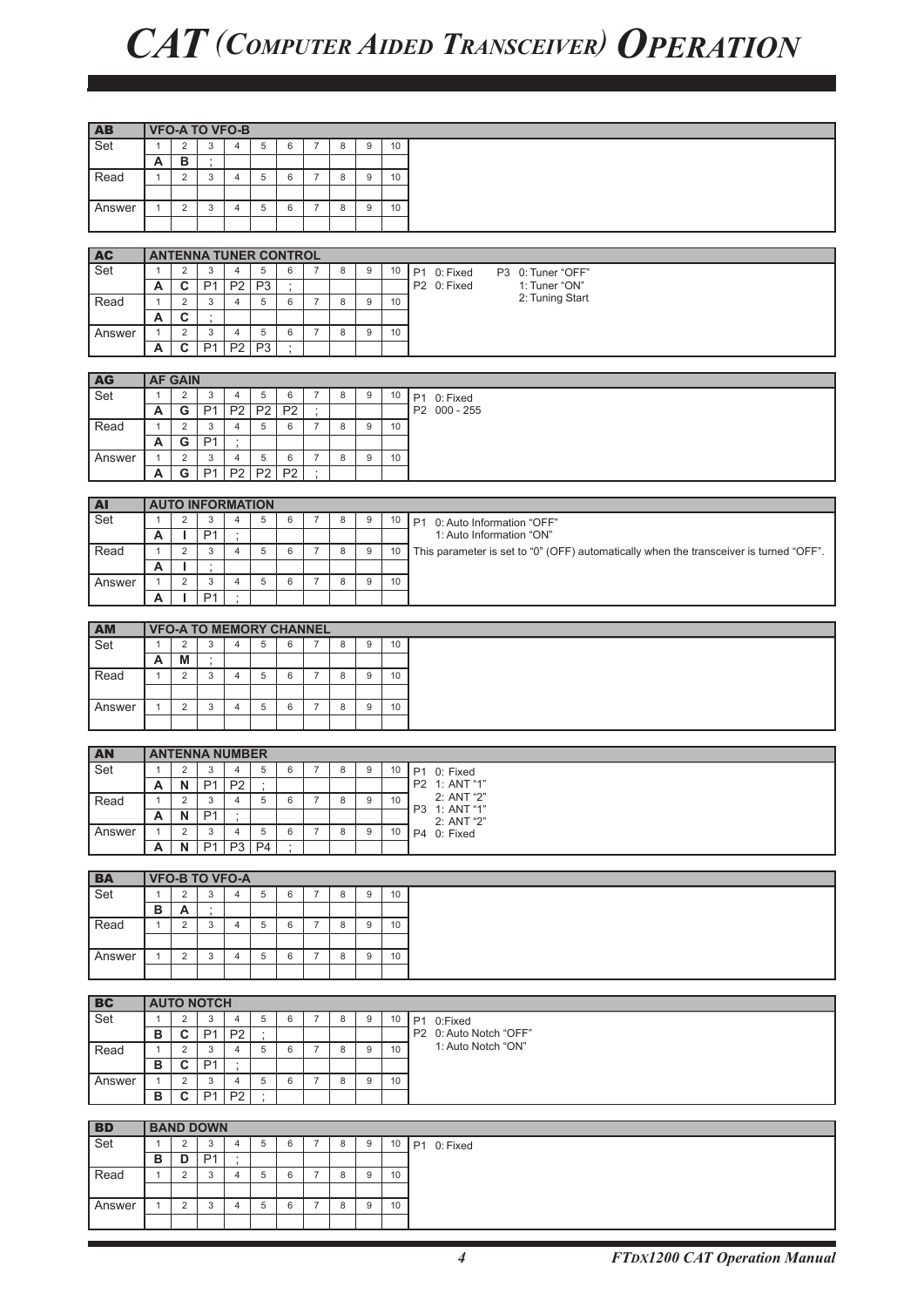| B <sub>1</sub>         |                         | <b>BREAK-IN</b>         |                             |                |                |                |                |         |                  |    |           |                                                          |
|------------------------|-------------------------|-------------------------|-----------------------------|----------------|----------------|----------------|----------------|---------|------------------|----|-----------|----------------------------------------------------------|
| Set                    | $\mathbf{1}$            | $\overline{2}$          | 3                           | 4              | 5              | 6              | $\overline{7}$ | 8       | 9                | 10 |           | P1 0: Break-in "OFF"                                     |
|                        | $\overline{B}$          | ı                       | P <sub>1</sub>              | $\vdots$       |                |                |                |         |                  |    |           | 1: Break-in "ON"                                         |
| Read                   | $\mathbf{1}$            | $\overline{2}$          | 3                           | $\overline{4}$ | 5              | 6              | $\overline{7}$ | 8       | $\mathsf g$      | 10 |           |                                                          |
|                        |                         |                         | $\cdot$                     |                |                |                |                |         |                  |    |           |                                                          |
|                        | в                       | п                       |                             |                |                |                |                |         |                  |    |           |                                                          |
| Answer                 | $\mathbf{1}$            | $\overline{2}$          | 3                           | 4              | 5              | 6              | $\overline{7}$ | 8       | 9                | 10 |           |                                                          |
|                        | B                       | ı                       | P <sub>1</sub>              | ٠              |                |                |                |         |                  |    |           |                                                          |
|                        |                         |                         |                             |                |                |                |                |         |                  |    |           |                                                          |
| <b>BP</b>              |                         |                         | <b>MANUAL NOTCH</b>         |                |                |                |                |         |                  |    |           |                                                          |
| Set                    | $\mathbf{1}$            | $\overline{\mathbf{c}}$ | 3                           | 4              | 5              | 6              | $\overline{7}$ | 8       | 9                | 10 |           | P1 0:Fixed<br>P3 P2=0                                    |
|                        | B                       | P                       | P <sub>1</sub>              | P <sub>2</sub> | P <sub>3</sub> | P <sub>3</sub> | P <sub>3</sub> | $\cdot$ |                  |    |           | P2 0: Manual NOTCH "ON/OFF"<br>000: OFF                  |
| Read                   | $\mathbf{1}$            | 2                       | 3                           | $\overline{4}$ | 5              | 6              | $\overline{7}$ | 8       | 9                | 10 |           | 1: Manual NOTCH LEVEL<br>001: ON                         |
|                        | в                       | P                       | P <sub>1</sub>              | P <sub>2</sub> | $\cdot$        |                |                |         |                  |    |           | $P2 = 1$                                                 |
|                        |                         |                         |                             |                |                |                |                |         |                  |    |           | 001 - 400 (NOTCH Frequency: x 10 Hz)                     |
| Answer                 | $\mathbf{1}$            | $\overline{2}$          | 3                           | $\overline{4}$ | 5              | 6              | $\overline{7}$ | 8       | $\boldsymbol{9}$ | 10 |           |                                                          |
|                        | B                       | P                       | $\overline{P1}$             | P <sub>2</sub> | P3             | P3             | P3             | ÷       |                  |    |           |                                                          |
|                        |                         |                         |                             |                |                |                |                |         |                  |    |           |                                                          |
| <b>BS</b>              |                         |                         | <b>BAND SELECT</b>          |                |                |                |                |         |                  |    |           |                                                          |
| Set                    | $\mathbf{1}$            | $\overline{2}$          | 3                           | 4              | $\,$ 5 $\,$    | 6              | $\overline{7}$ | 8       | 9                | 10 | <b>P1</b> | 00: 1.8 MHz<br>06: 18 MHz                                |
|                        | в                       | S                       | P <sub>1</sub>              | P <sub>1</sub> | $\cdot$        |                |                |         |                  |    |           | 01: 3.5 MHz<br>07: 21 MHz                                |
| Read                   | $\mathbf{1}$            | $\overline{2}$          | 3                           | $\overline{4}$ | 5              | 6              | $\overline{7}$ | 8       | 9                | 10 |           | $02: - - - -$<br>08: 24.5 MHz                            |
|                        |                         |                         |                             |                |                |                |                |         |                  |    |           | 03: 7 MHz<br>09: 28 MHz                                  |
| Answer                 | $\mathbf{1}$            | 2                       | 3                           | $\overline{4}$ | 5              | 6              | $\overline{7}$ | 8       | $\boldsymbol{9}$ | 10 |           | 04: 10 MHz<br>10:50 MHz                                  |
|                        |                         |                         |                             |                |                |                |                |         |                  |    |           | 05: 14 MHz<br>11: GEN                                    |
|                        |                         |                         |                             |                |                |                |                |         |                  |    |           |                                                          |
|                        |                         |                         |                             |                |                |                |                |         |                  |    |           |                                                          |
| <b>BU</b>              |                         | <b>BAND UP</b>          |                             |                |                |                |                |         |                  |    |           |                                                          |
| Set                    | $\mathbf{1}$            | 2                       | 3                           | $\overline{4}$ | 5              | 6              | $\overline{7}$ | 8       | 9                | 10 |           | P1 0: Fixed                                              |
|                        | в                       | U                       | P <sub>1</sub>              | ÷              |                |                |                |         |                  |    |           |                                                          |
| Read                   | $\mathbf{1}$            | 2                       | 3                           | $\overline{4}$ | 5              | 6              | $\overline{7}$ | 8       | 9                | 10 |           |                                                          |
|                        |                         |                         |                             |                |                |                |                |         |                  |    |           |                                                          |
| Answer                 | $\mathbf{1}$            | $\overline{2}$          | 3                           | $\overline{4}$ | 5              | 6              | $\overline{7}$ | 8       | 9                | 10 |           |                                                          |
|                        |                         |                         |                             |                |                |                |                |         |                  |    |           |                                                          |
|                        |                         |                         |                             |                |                |                |                |         |                  |    |           |                                                          |
| <b>BY</b>              | <b>BUSY</b>             |                         |                             |                |                |                |                |         |                  |    |           |                                                          |
| Set                    | $\mathbf{1}$            | $\overline{2}$          | 3                           | 4              | 5              | 6              | $\overline{7}$ | 8       | 9                | 10 | <b>P1</b> | 0: RX BUSY "OFF"                                         |
|                        |                         |                         |                             |                |                |                |                |         |                  |    |           | 1: RX BUSY "ON"                                          |
| Read                   | $\mathbf{1}$            | $\overline{2}$          | 3                           | 4              | 5              | 6              | $\overline{7}$ | 8       | 9                | 10 |           | P2 0: Fixed                                              |
|                        | в                       | Y                       | $\vdots$                    |                |                |                |                |         |                  |    |           |                                                          |
| Answer                 | $\mathbf{1}$            | 2                       | 3                           | $\overline{4}$ | 5              | 6              | $\overline{7}$ | 8       | $\boldsymbol{9}$ | 10 |           |                                                          |
|                        | в                       | Y                       | P <sub>1</sub>              | P <sub>2</sub> | $\cdot$        |                |                |         |                  |    |           |                                                          |
|                        |                         |                         |                             |                |                |                |                |         |                  |    |           |                                                          |
| <b>CH</b>              |                         |                         | <b>CHANNEL UP/DOWN</b>      |                |                |                |                |         |                  |    |           |                                                          |
| Set                    | $\mathbf{1}$            | 2                       | 3                           | 4              | 5              | 6              | $\overline{7}$ | 8       | 9                | 10 |           | P1 0: Memory Channel "UP"                                |
|                        | $\overline{c}$          | н                       | P <sub>1</sub>              | ÷              |                |                |                |         |                  |    |           | 1: Memory Channel "DOWN"                                 |
| Read                   | $\mathbf{1}$            | 2                       | 3                           | $\overline{4}$ | 5              | 6              | $\overline{7}$ | 8       | 9                | 10 |           |                                                          |
|                        |                         |                         |                             |                |                |                |                |         |                  |    |           |                                                          |
| Answer                 | $\mathbf{1}$            | $\overline{2}$          | 3                           | 4              | 5              | 6              | $\overline{7}$ | 8       | 9                | 10 |           |                                                          |
|                        |                         |                         |                             |                |                |                |                |         |                  |    |           |                                                          |
|                        |                         |                         |                             |                |                |                |                |         |                  |    |           |                                                          |
| <b>CN</b>              |                         |                         | <b>CTCSS TONE FREQUENCY</b> |                |                |                |                |         |                  |    |           |                                                          |
| Set                    |                         |                         |                             |                |                |                |                |         |                  |    |           |                                                          |
|                        | $\mathbf{1}$            | 2                       | 3                           | $\overline{4}$ | $\,$ 5 $\,$    | 6<br>$\cdot$   | $\overline{7}$ | 8       | 9                | 10 |           | P1 0: Fixed                                              |
|                        | C                       | N                       | P <sub>1</sub>              | P <sub>2</sub> | P <sub>2</sub> |                |                |         |                  |    |           | P2 0 - 49: Tone Frequency Number (See Table 1)           |
| Read                   | $\mathbf{1}$            | 2                       | 3                           | 4              | 5              | 6              | $\overline{7}$ | 8       | 9                | 10 |           |                                                          |
|                        | C                       | N                       | P <sub>1</sub>              | ٠              |                |                |                |         |                  |    |           |                                                          |
| Answer                 | $\mathbf{1}$            | $\overline{2}$          | 3                           | 4              | 5              | 6              | $\overline{7}$ | 8       | 9                | 10 |           |                                                          |
|                        | C                       | N                       | P <sub>1</sub>              | <b>P2</b>      | P <sub>2</sub> | $\cdot$        |                |         |                  |    |           |                                                          |
|                        |                         |                         |                             |                |                |                |                |         |                  |    |           |                                                          |
| co                     |                         | <b>CONTOUR</b>          |                             |                |                |                |                |         |                  |    |           |                                                          |
| Set                    | $\mathbf{1}$            | 2                       | 3                           | $\overline{4}$ | 5              | 6              | $\overline{7}$ | 8       | 9                | 10 |           | P1 0:Fixed<br>P3 P2=000: CONTOUR/APF "OFF"               |
|                        | $\overline{\mathbf{c}}$ | O                       | P <sub>1</sub>              | P <sub>2</sub> | P <sub>3</sub> | P <sub>3</sub> | ÷              |         |                  |    |           | P2 0: CONTOUR/APF "ON/OFF"<br>01: CONTOUR "ON"           |
| Read                   | $\mathbf{1}$            | 2                       | 3                           | 4              | 5              | 6              | $\overline{7}$ | 8       | 9                | 10 |           | 1: CONTOUR FREQ<br>02: APF "ON"<br>2: APF FREQ<br>$P2=1$ |
|                        | C                       | $\mathbf{o}$            | P <sub>1</sub>              | P <sub>2</sub> | ÷              |                |                |         |                  |    |           | 01 - 40 (CONTOUR Frequency: $100 \sim 4000$ Hz)          |
| Answer                 | 1                       | 2                       | 3                           | 4              | 5              | 6              | 7              | 8       | 9                | 10 |           | $P2=2$                                                   |
|                        | $\overline{\mathbf{c}}$ | O                       | P <sub>1</sub>              | P <sub>2</sub> | P3             | P3             | ÷              |         |                  |    |           | 00 - 50 (APF Frequency: $-250 \sim 250$ Hz)              |
|                        |                         |                         |                             |                |                |                |                |         |                  |    |           |                                                          |
| $\overline{\text{cs}}$ |                         | <b>CW SPOT</b>          |                             |                |                |                |                |         |                  |    |           |                                                          |
| Set                    | $\mathbf{1}$            | 2                       | 3                           | 4              | 5              | 6              | 7              | 8       | 9                | 10 |           | P1 0: OFF                                                |
|                        | $\mathbf c$             | S                       | P <sub>1</sub>              | $\epsilon$     |                |                |                |         |                  |    |           | 1:ON                                                     |
| Read                   | $\mathbf{1}$            | 2                       | 3                           | $\overline{4}$ | 5              | 6              | $\overline{7}$ | 8       | 9                | 10 |           |                                                          |
|                        | $\overline{\mathbf{c}}$ | $\overline{\mathbf{s}}$ | $\ddot{.}$                  |                |                |                |                |         |                  |    |           |                                                          |
| Answer                 | $\mathbf{1}$            | $\overline{2}$          | 3                           | 4              | $\,$ 5 $\,$    | 6              | $\overline{7}$ | 8       | $\mathsf g$      | 10 |           |                                                          |
|                        | C                       | S                       | P <sub>1</sub>              | ÷              |                |                |                |         |                  |    |           |                                                          |
|                        |                         |                         |                             |                |                |                |                |         |                  |    |           |                                                          |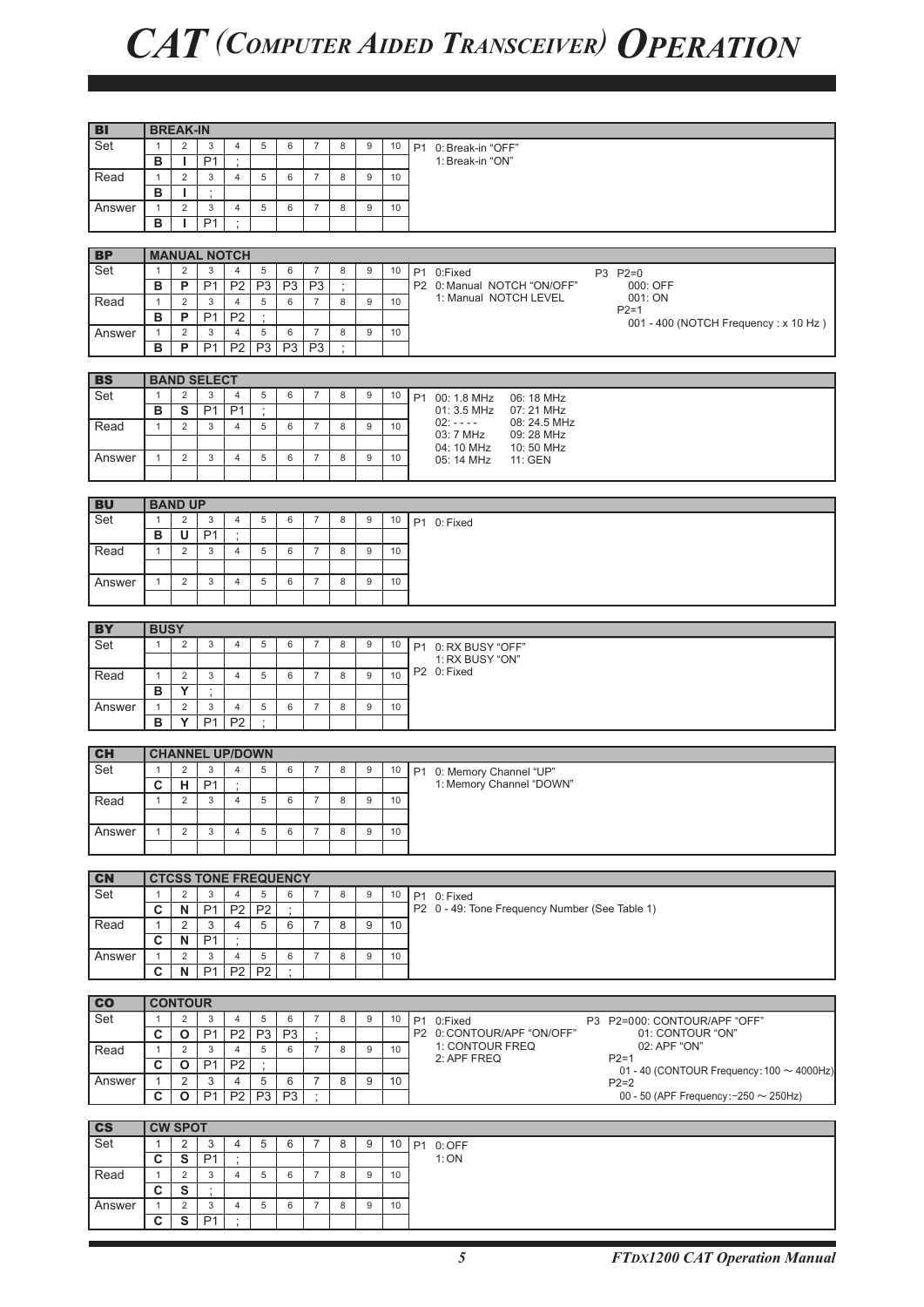| CТ     | <b>CTCSS</b> |                |   |    |   |   |   |   |    |
|--------|--------------|----------------|---|----|---|---|---|---|----|
| Set    |              | 2              | 3 | 4  | 5 | 6 | 8 | 9 | 10 |
|        | C            |                |   | P2 |   |   |   |   |    |
| Read   |              | $\overline{2}$ | 3 |    | 5 | 6 | 8 | 9 | 10 |
|        | с            |                |   |    |   |   |   |   |    |
| Answer |              | $\overline{2}$ | 3 |    | 5 | 6 | 8 | 9 | 10 |
|        | C            |                |   | P2 |   |   |   |   |    |

1: CTCSS ENC/DEC "ON" 2: CTCSS ENC "ON"

P1 0: Fixed P2 0: CTCSS "OFF"

|    | Table 1                    |    |          |    |          |    |          |    |          |    |          |  |  |  |  |
|----|----------------------------|----|----------|----|----------|----|----------|----|----------|----|----------|--|--|--|--|
|    | TABLE 1 (CTCSS TONE CHART) |    |          |    |          |    |          |    |          |    |          |  |  |  |  |
| 00 | 67.0 Hz                    | 09 | 91.5 Hz  | 18 | 123.0 Hz | 27 | 162.2 Hz | 36 | 189.9 Hz | 45 | 229.1 Hz |  |  |  |  |
| 01 | 69.3 Hz                    | 10 | 94.8 Hz  | 19 | 127.3 Hz | 28 | 165.5 Hz | 37 | 192.8 Hz | 46 | 233.6 Hz |  |  |  |  |
| 02 | 71.9 Hz                    | 11 | 97.4 Hz  | 20 | 131.8 Hz | 29 | 167.9 Hz | 38 | 196.6 Hz | 47 | 241.8 Hz |  |  |  |  |
| 03 | 74.4 Hz                    | 12 | 100.0 Hz | 21 | 136.5 Hz | 30 | 171.3 Hz | 39 | 199.5 Hz | 48 | 250.3 Hz |  |  |  |  |
| 04 | 77.0 Hz                    | 13 | 103.5 Hz | 22 | 141.3 Hz | 31 | 173.8 Hz | 40 | 203.5 Hz | 49 | 254.1 Hz |  |  |  |  |
| 05 | 79.7 Hz                    | 14 | 107.2 Hz | 23 | 146.2 Hz | 32 | 177.3 Hz | 41 | 206.5 Hz | -  |          |  |  |  |  |
| 06 | 82.5 Hz                    | 15 | 110.9 Hz | 24 | 151.4 Hz | 33 | 179.9 Hz | 42 | 210.7 Hz | -  |          |  |  |  |  |
| 07 | 85.4 Hz                    | 16 | 114.8 Hz | 25 | 156.7 Hz | 34 | 183.5 Hz | 43 | 218.1 Hz | -  |          |  |  |  |  |
| 08 | 88.5 Hz                    | 17 | 118.8 Hz | 26 | 159.8 Hz | 35 | 186.2 Hz | 44 | 225.7 Hz |    |          |  |  |  |  |

| <b>DA</b> |   | <b>DIMMER</b> |                |                |                |                |                |                |   |    |                                             |
|-----------|---|---------------|----------------|----------------|----------------|----------------|----------------|----------------|---|----|---------------------------------------------|
| Set       |   |               |                |                |                |                |                |                | 9 | 10 | $\Box$ P1 00 : Fixed                        |
|           | υ |               | P <sub>1</sub> | D <sub>1</sub> | P <sub>2</sub> | P <sub>2</sub> | P <sub>3</sub> | P <sub>3</sub> |   |    | P2 01 - 02: LED Indicators Brightness Level |
| Read      |   |               |                |                |                | 6              |                |                | 9 | 10 | P3 00 - 15: TFT Display Brightness Level    |
|           | D | A             |                |                |                |                |                |                |   |    |                                             |
| Answer    |   |               |                |                |                | 6              |                |                | 9 | 10 |                                             |
|           | D |               | D <sub>1</sub> | D <sub>1</sub> | P <sub>2</sub> | P <sub>2</sub> | P <sub>3</sub> | P <sub>3</sub> |   |    |                                             |

| DT     |    | <b>DATE AND TIME</b> |                |                |                |                |                |                |    |                                 |
|--------|----|----------------------|----------------|----------------|----------------|----------------|----------------|----------------|----|---------------------------------|
| Set    |    |                      |                |                | 6              |                |                | 9              | 10 | IP1 01 : Fixed                  |
|        | ш  | D <sub>1</sub>       | P <sub>2</sub> | P <sub>2</sub> | P <sub>2</sub> | P <sub>2</sub> | P <sub>2</sub> | P <sub>2</sub> |    | P2 hhmmss (24 hour time system) |
| Read   |    |                      |                |                | 6              |                |                | 9              | 10 |                                 |
|        | D. | D <sub>1</sub>       |                |                |                |                |                |                |    |                                 |
| Answer |    |                      |                |                | 6              |                |                | <sub>9</sub>   | 10 |                                 |
|        |    | D <sub>1</sub>       | P <sub>2</sub> | D?             | P <sub>2</sub> | P <sub>2</sub> | P <sub>2</sub> | P <sub>2</sub> |    |                                 |

| <b>DN</b> | <b>MIC DWN</b> |   |          |    |   |   |          |    |
|-----------|----------------|---|----------|----|---|---|----------|----|
| Set       |                |   | c<br>- 2 | 5  | 6 | 8 | 9        | 10 |
|           | ◡              | N |          |    |   |   |          |    |
| Read      |                |   | c<br>- 0 | 5  | 6 | 8 | $\Omega$ | 10 |
|           |                |   |          |    |   |   |          |    |
| Answer    |                |   | c<br>- 0 | b. | 6 | 8 | 9        | 10 |
|           |                |   |          |    |   |   |          |    |

| ED     | <b>ENCORDER DOWN</b> |                |                |                |   |  |   |                 |                                                  |
|--------|----------------------|----------------|----------------|----------------|---|--|---|-----------------|--------------------------------------------------|
| Set    |                      |                |                | $\overline{5}$ | 6 |  | 9 | 10              | 0: MAIN ENCORDER<br>P <sub>1</sub>               |
|        |                      | D <sub>1</sub> | P <sub>2</sub> | P <sub>2</sub> |   |  |   |                 | 1: SUB ENCORDER                                  |
| Read   |                      |                |                |                | 6 |  | 9 | 10 <sup>1</sup> | 4: MIC/SPEED ENCORDER                            |
|        |                      |                |                |                |   |  |   |                 | 5: PROC/CAR ENCORDER<br><b>6: NOTCH ENCORDER</b> |
| Answer |                      |                |                |                | ี |  | 9 | 10 <sup>°</sup> | 7: CONT ENCORDER                                 |
|        |                      |                |                |                |   |  |   |                 | P2 01-99: Steps                                  |

| EK     |   | <b>ENT KEY</b>     |   |   |          |   |   |   |    |
|--------|---|--------------------|---|---|----------|---|---|---|----|
| Set    |   | $\sim$<br><u>.</u> | ◡ | ≖ |          | ь | 8 | 9 | 10 |
|        | Е | n.                 |   |   |          |   |   |   |    |
| Read   |   | ∼                  |   | 4 | b.       | b | 8 | 9 | 10 |
|        |   |                    |   |   |          |   |   |   |    |
| Answer |   | $\sim$<br><u>_</u> | ◡ |   | <b>E</b> | 6 | 8 | 9 | 10 |
|        |   |                    |   |   |          |   |   |   |    |

| <b>EM</b> | <b>ENCODE MEMORY</b> |                |                |                |                |                |                       |                |    |                                              |
|-----------|----------------------|----------------|----------------|----------------|----------------|----------------|-----------------------|----------------|----|----------------------------------------------|
| Set       |                      |                |                |                | 6              |                | $\sim$                | 54             | 55 | P <sub>1</sub><br>0: RTTY                    |
|           | M                    | P <sub>1</sub> | P <sub>2</sub> | P <sub>3</sub> | P <sub>3</sub> | P <sub>3</sub> | $\tilde{\phantom{a}}$ | P <sub>3</sub> |    | $1:$ PSK                                     |
| Read      |                      |                |                |                | 6              |                |                       | 9              | 10 | P2: 1 - 5 : Memory Channel                   |
|           | M                    | P <sub>1</sub> | P <sub>2</sub> |                |                |                |                       |                |    | P3: Message Characters (up to 50 characters) |
| Answer    |                      |                |                |                | 6              |                | $\tilde{\phantom{a}}$ | 54             | 55 | X: requires FFT-1 (option)                   |
|           | M                    | P <sub>1</sub> | P <sub>2</sub> | P <sub>3</sub> | P <sub>3</sub> | P <sub>3</sub> | $\sim$                | P <sub>3</sub> |    |                                              |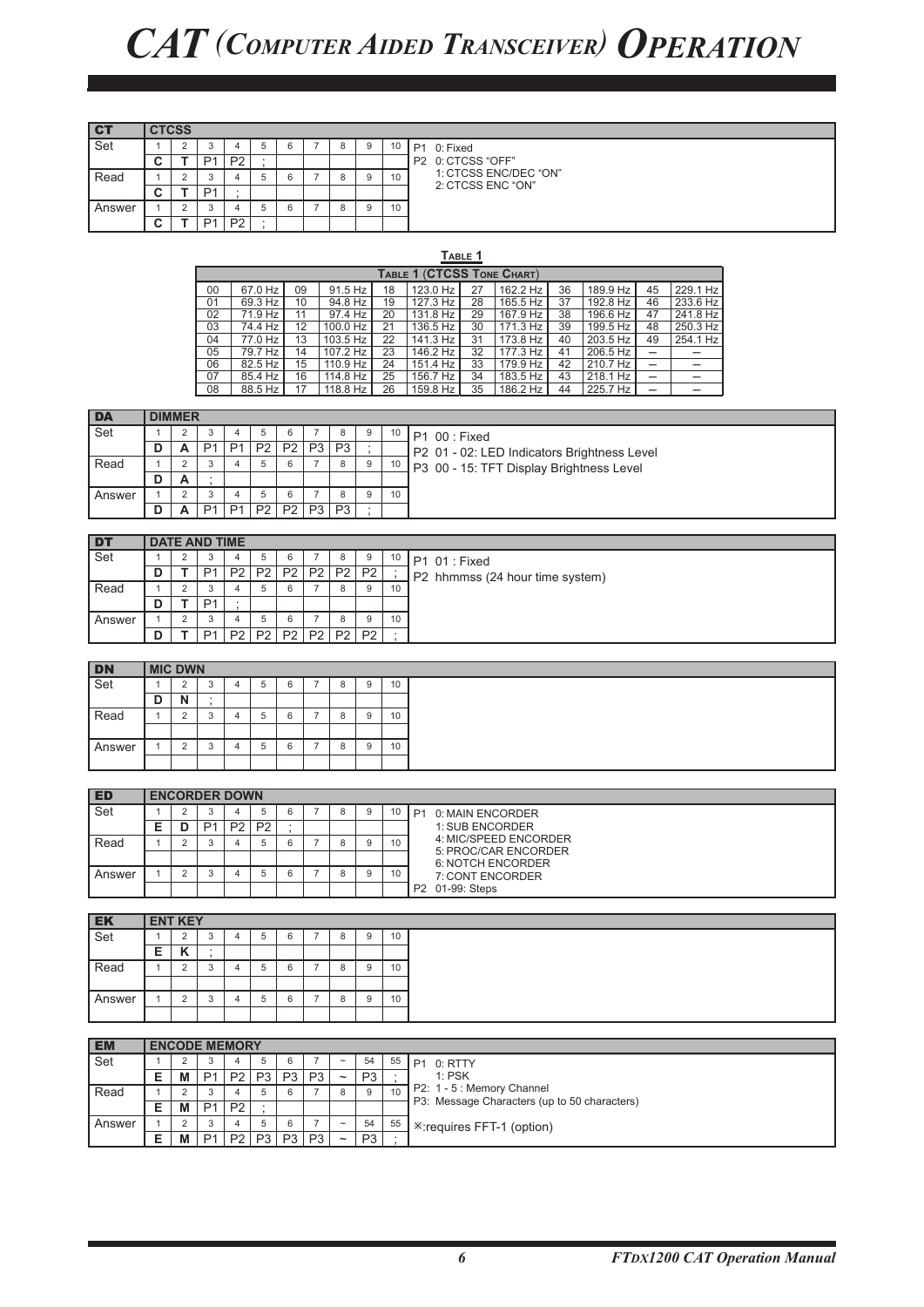| <b>EN</b> |   | <b>ENCODE</b> |                |                |  |  |   |                 |                                                                  |
|-----------|---|---------------|----------------|----------------|--|--|---|-----------------|------------------------------------------------------------------|
| Set       |   |               |                |                |  |  | 9 | 10              | P1 0: RTTY                                                       |
|           | Е |               | P <sub>1</sub> | P <sub>2</sub> |  |  |   |                 | 1: PSK                                                           |
| Read      |   |               |                |                |  |  |   | 10 <sup>1</sup> | P2: 1: Message Memory "1" Playback                               |
|           |   |               |                |                |  |  |   |                 | 2: Message Memory "2" Playback<br>3: Message Memory "3" Playback |
| Answer    |   |               |                |                |  |  | 9 | 10              | 4: Message Memory "4" Playback                                   |
|           |   |               |                |                |  |  |   |                 | 5: Message Memory "5" Playback<br>X: requires FFT-1 (option)     |

| EU     |   | <b>ENCORDER UP</b> |                |                |   |   |    |                                              |
|--------|---|--------------------|----------------|----------------|---|---|----|----------------------------------------------|
| Set    |   | $\cdot$            |                |                | 6 | × | 10 | 0: MAIN ENCORDER<br>P <sub>1</sub>           |
|        | Е | P <sub>1</sub>     | P <sub>2</sub> | P <sub>2</sub> |   |   |    | 1: SUB ENCORDER                              |
| Read   |   | ъD                 |                | ю              | 6 | 8 | 10 | 4: MIC ENCORDER                              |
|        |   |                    |                |                |   |   |    | 5: PROC ENCORDER<br><b>6: NOTCH ENCORDER</b> |
| Answer |   | $\sim$<br>×.       |                |                | 6 | 8 | 10 | 7: CONT ENCORDER                             |
|        |   |                    |                |                |   |   |    | P2 01-99: Steps                              |
|        |   |                    |                |                |   |   |    |                                              |

| <b>EX</b> | <b>MENU</b> |            |                          |                |                |                |                |                       |                |    |                                         |
|-----------|-------------|------------|--------------------------|----------------|----------------|----------------|----------------|-----------------------|----------------|----|-----------------------------------------|
| Set       |             |            |                          |                |                |                |                |                       | $n - 1$        |    | P1 : 001-196 (MENU Number)              |
|           |             |            | D <sub>1</sub>           | D <sub>1</sub> | D <sub>1</sub> | P <sub>2</sub> | P <sub>2</sub> | $\tilde{\phantom{a}}$ | P <sub>2</sub> |    | P2 : Parameter (See Table 2 to Table 4) |
| Read      |             |            | $\overline{\phantom{0}}$ |                |                | 6              |                |                       | 9              | 10 |                                         |
|           |             | $\sqrt{ }$ | D <sub>1</sub>           | D <sub>1</sub> | D <sub>1</sub> |                |                |                       |                |    |                                         |
| Answer    |             |            |                          |                |                | 6              |                |                       | $n - 1$        |    |                                         |
|           |             |            | D <sub>1</sub>           | D <sub>1</sub> | D <sub>1</sub> | P <sub>2</sub> | P <sub>2</sub> | $\tilde{\phantom{a}}$ | P <sub>2</sub> |    |                                         |

|                |                                   | TABLE <sub>2</sub>                                                       |                |
|----------------|-----------------------------------|--------------------------------------------------------------------------|----------------|
| P <sub>1</sub> | <b>FUNCTION</b>                   | P <sub>2</sub>                                                           | <b>DIGITS</b>  |
| 001            | <b>AGC FAST-DELAY</b>             | $20 \sim 4000$ msec (P2= 0020 $\sim 4000$ , 20 msec/step)                | 4              |
| 002            | AGC MID DELAY                     | $20 \sim 4000$ msec (P2= 0020 ~ 4000, 20 msec/step)                      | $\overline{4}$ |
| 003            | <b>AGC SLOW DELAY</b>             | $20 \sim 4000$ msec (P2= 0020 $\sim 4000$ , 20 msec/step)                | $\overline{4}$ |
| 004            | AGC AGC SLOPE                     | 1: SLOPE<br>0: NORMAL                                                    | $\mathbf{1}$   |
| 005            | <b>DISPLAY MY CALL</b>            | Max 12 characters                                                        | <b>MAX 12</b>  |
| 006            | DISPLAY MY CALL TIME              | $0 \sim 5$ sec                                                           | 1              |
| 007            | <b>DISPLAY VFO COLOR</b>          | 0: BLUE 1: SKY BLUE 2: GREEN 3: PURPLE 4: RED 5: ORANGE 6: GRAY 7: BLACK | 1              |
| 008            | <b>DISPLAY TFT LAYOUT</b>         | 0: TYPE 1<br>1: TYPE 2                                                   | $\mathbf{1}$   |
| 009            | <b>DISPLAY DIMMER LED</b>         | 1:2<br>0:1                                                               | $\mathbf{1}$   |
| 010            | <b>DISPLAY DIMMER TFT</b>         | $00 - 15$                                                                | $\overline{2}$ |
| 011            | DISPLAY BAR DISPLAY SELECT        | 0: CLAR<br>1: CW TUNE 2: uTUNE                                           | $\mathbf{1}$   |
| 012            | DISPLAY METER TYPE SELECT         | 0: ANALOG<br>1: BAR GRAPH                                                | $\mathbf{1}$   |
| 013            | DISPLAY BAR MTR PEAK HOLD         | $0:$ OFF<br>$1:0.5$ sec<br>2: 1.0 sec<br>3:2.0 sec                       | $\mathbf{1}$   |
| 014            | DISPLAY ROTATOR START UP          | $0:0^{\circ}$<br>$1:90^\circ$<br>$2:180^{\circ}$<br>$3:270^{\circ}$      | $\overline{1}$ |
| 015            | DISPLAY ROTATOR OFFSET ADJ        | $-30^{\circ} \sim 00^{\circ}$ (P2 = 30 $\sim$ 00, 2° step)               | 2              |
| 016            | DVS RX OUT LEVEL                  | $0 \sim 100$ (P2 = 000 $\sim 100$ )                                      | 3              |
| 017            | DVS TX OUT LEVEL                  | $0 \sim 100$ (P2 = 000 $\sim 100$ )                                      | 3              |
| 018            | <b>KEYER F KEYER TYPE</b>         | $0:$ OFF<br>$1:$ BUG<br>2: ELEKEY<br>3: ACS                              | $\mathbf{1}$   |
| 019            | <b>KEYER F CW KEYER</b>           | 0: NORNAL<br>1: REVERSE                                                  | 1              |
| 020            | <b>KEYER R KEYER TYPE</b>         | $1:$ BUG<br>$0:$ OFF<br>2: ELEKEY<br>3:ACS                               | 1              |
| 021            | <b>KEYER F CW KEYER</b>           | 0: NORNAL<br>1: REVERSE                                                  | 1              |
| 022            | <b>KEYER ELEKEY TYPE</b>          | 0: ELEKEY-A 1: ELEKEY-B                                                  | $\mathbf{1}$   |
| 023            | <b>KEYER CW WEIGHT</b>            | $25(1:2.5) \approx 45(1:4.5)$                                            | $\overline{2}$ |
| 024            | <b>KEYER BEACON TIME</b>          | OFF / $1 \sim 690$ sec (P2 = 000 $\sim$ 255, 000: OFF)                   | 3              |
| 025            | <b>KEYER NUMBER STYLE</b>         | 1: AUNO 2: AUNT 3: A2NO 4: A2NT 5: 12NO 6: 12NT<br>0:1290                | $\mathbf{1}$   |
| 026            | <b>KEYER CONTEST NUMBER</b>       | $0000 - 9999$                                                            | $\overline{4}$ |
| 027            | <b>KEYER CW MEMORY 1</b>          | 0: TEXT<br>1: MESSAGE                                                    | $\mathbf{1}$   |
| 028            | <b>KEYER CW MEMORY 2</b>          | 0: TEXT<br>1: MESSAGE                                                    | 1              |
| 029            | <b>KEYER CW MEMORY 3</b>          | 0: TEXT<br>1: MESSAGE                                                    | $\mathbf{1}$   |
| 030            | <b>KEYER CW MEMORY 4</b>          | 0: TEXT<br>1: MESSAGE                                                    | $\mathbf{1}$   |
| 031            | <b>KEYER CW MEMORY 5</b>          | 0: TEXT<br>1: MESSAGE                                                    | $\mathbf{1}$   |
| 032            | <b>GENERAL ANT SELECT</b>         | 0: BAND<br>1: STACK                                                      | $\mathbf{1}$   |
| 033            | <b>GENERAL ANT2 SETTING</b>       | 0:TRY<br>1: R2/1                                                         | $\mathbf{1}$   |
| 034            | <b>GENERAL NB LEVEL</b>           | $0 \sim 100$ (P2 = 000 $\sim 100$ )                                      | $\overline{3}$ |
| 035            | <b>GENERAL BEEP LEVEL</b>         | $0 \sim 100$ (P2 = 000 $\sim 100$ )                                      | 3              |
| 036            | <b>GENERAL MONITOR LEVEL</b>      | $0 \sim 100$ (P2 = 000 $\sim 100$ )                                      | 3              |
| 037            | <b>GENERAL MOX</b>                | 0: DISABLE<br>1: ENABLE                                                  | $\mathbf{1}$   |
| 038            | <b>GENERAL RF/SQL VR</b>          | 0:RF<br>1: SOL                                                           | $\mathbf{1}$   |
| 039            | <b>GENERAL CAT RATE</b>           | 0:4800 bps<br>1: 9600 bps<br>2: 19200 bps<br>3:38400 bps                 | $\mathbf{1}$   |
| 040            | <b>GENERAL CAT TIME OUT TIMER</b> | $0:10$ msec<br>1: 100 msec<br>2: 1000 msec<br>3:3000 msec                | $\mathbf{1}$   |
| 041            | <b>GENERAL CAT RTS</b>            | 0: DISABLE<br>1: ENABLE                                                  | $\mathbf{1}$   |
| 042            | <b>GENERAL MEM GROUP</b>          | 0: DISABLE<br>1: ENABLE                                                  | $\mathbf{1}$   |
| 043            | <b>GENERAL QUICK SPLIT FREQ</b>   | $-20$ kHz ~ +00 (or $-00$ ) ~ +20 kHz (P2= -20 ~ +00 or -00 ~ +20)       | 3              |
| 044            | <b>GENERAL TXW DIAL SELECT</b>    | 0: VFO-A<br>1: VFO-B                                                     | 1              |
| 045            | <b>GENERAL TX TIME OUT TIMER</b>  | 0 (OFF) ~ 30 min (P2= $00 \sim 30$ )                                     | $\overline{2}$ |
| 046            | <b>GENERAL µTUNE DIAL STEP</b>    | 0: DIAL STEP-2 1: DIAL STEP-1                                            | $\mathbf{1}$   |
| 047            | <b>GENERAL MIC SCAN</b>           | 0: DISABLE<br>1: ENABLE                                                  | $\mathbf{1}$   |
| 048            | <b>GENERAL MIC SCAN RESUME</b>    | 0 PAUSE<br>1: TIME                                                       | $\mathbf{1}$   |
| 049            | <b>GENERAL FREQ ADJ</b>           | $-25 \sim +00$ (or $-00 \sim +25$ (P2= -25 $\sim$ +00 or -00 $\sim$ +25) | 3              |
| 050            | MODE-AM AM LCUT FREQ              | 00: OFF<br>01: 100 Hz ~ 19: 1000 Hz (50 Hz steps)                        | $\overline{2}$ |
| 051            | MODE-AM AM LCUT SLOPE             | 0: 6 dB/oct 1: 18 dB/oct                                                 | $\mathbf{1}$   |
| 052            | MODE-AM AM HCUT FREQ              | 01: 700 Hz $\sim$ 67: 4000 Hz (50 Hz steps)<br>00: OFF                   | $\overline{2}$ |
| 053            | MODE-AM AM HCUT SLOPE             | 0: 6 dB/oct 1: 18 dB/oct                                                 | $\mathbf{1}$   |
| 054            | MODE-AM AM MIC GAIN               | MCVR/FIX(0 ~ 100) (P2 = 1000: MCVR, 0000 ~ 0100: FIX(0 ~ 100))           | $\overline{4}$ |
| 055            | MODE-AM AM MIC SEL                | 0: FRONT<br>1: DATA                                                      | $\mathbf{1}$   |
| 056            | MODE-CW CW PITCH                  | 00: 300 Hz 01: 310 Hz ~ 74: 1040 Hz 75: 1050 Hz (10 Hz steps)            | $\overline{2}$ |
| 057            | MODE-CW CW LCUT FREQ              | 00: OFF<br>01: 100 Hz $\sim$ 19: 1000 Hz (50 Hz steps)                   | 2              |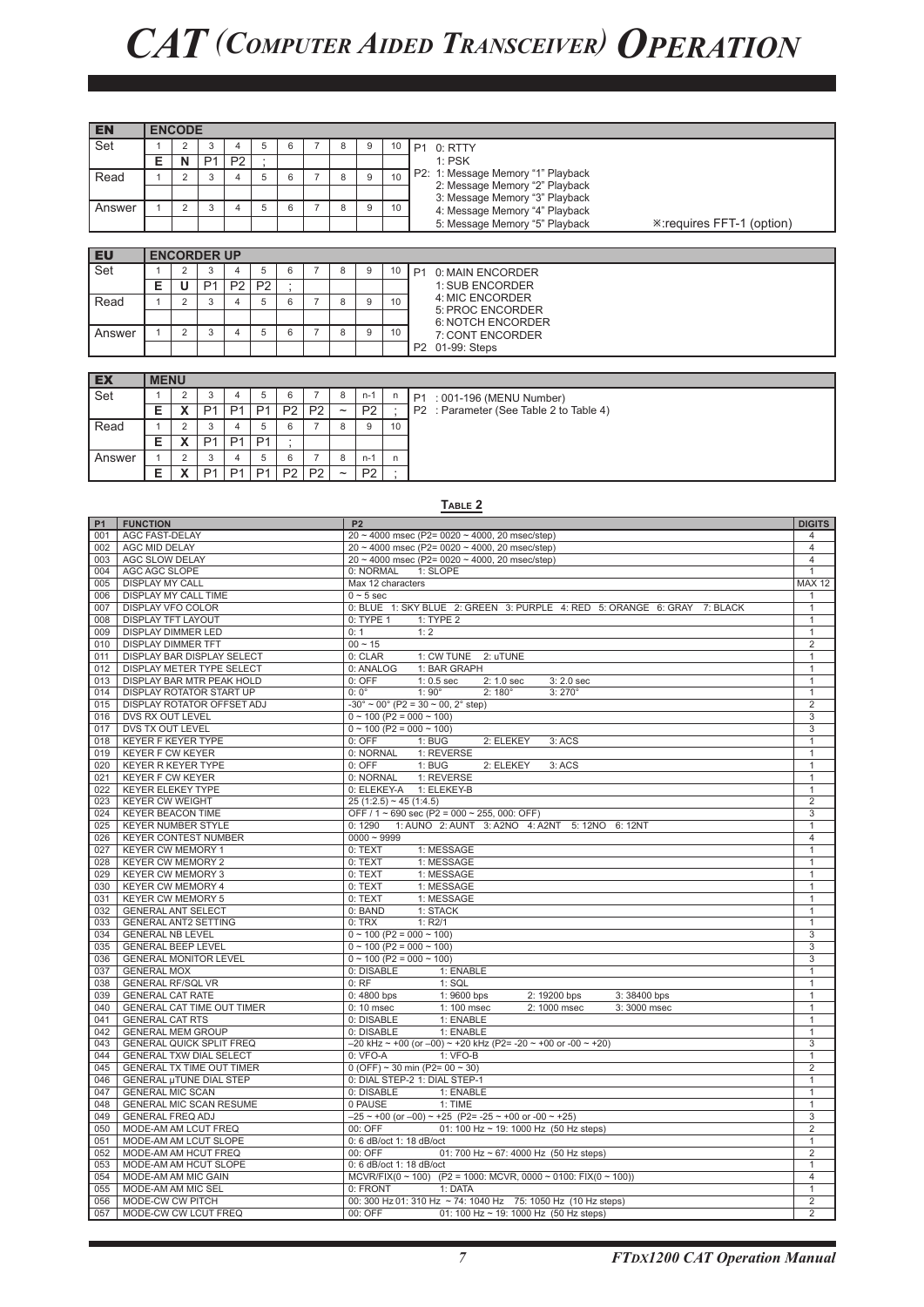| P <sub>1</sub><br><b>FUNCTION</b><br><b>P2</b><br>058<br>MODE-CW CW LCUT SLOPE<br>0: 6 dB/oct 1: 18 dB/oct<br>059<br>MODE-CW CW HCUT FREQ<br>00: OFF<br>01: 700 Hz $\sim$ 67: 4000 Hz (50 Hz steps)<br>060<br>MODE-CW CW HCUT SLOPE<br>0: 6 dB/oct 1: 18 dB/oct<br>2:ON<br>061<br>MODE-CW CW AUTO MODE<br>0: OFF<br>1:50 MHz<br>0: USB<br>2: AUTO<br>062<br>MODE-CW CW BFO<br>$1:$ LSB<br>063<br>MODE-CW CW BK-IN<br>0: SEMI BREAK-IN 1: FULL BREAK-IN<br>064<br>MODE-CW CW BK-IN DELAY<br>$30 \sim 3000$ msec (P2 = 0030 $\sim 3000$ , 10 msec/step)<br>065<br>MODE-CW CW WAVE SHAPE<br>$0:1$ msec<br>$1:2$ msec<br>$2:4$ msec<br>$3:6$ msec<br>0: DIRECT FREQ<br>1: PITCH OFFSET<br>066<br>MODE-CW CW FREQ DISPLAY<br>067<br>MODE-CW PC KEYING<br>0: OFF<br>1: ON<br>MODE-CW QSK<br>$0:15$ msec<br>1:20 msec<br>2:25 mesc<br>068<br>3:30 msec<br>069<br>MODE-DATA DATA MODE<br>0: PSK<br>1: OTHER<br>070<br>MODE-DATA PSK TONE<br>0:1000 Hz<br>1: 1500 Hz<br>2: 2000 Hz<br>-3000 Hz ~ $0 \sim$ +3000 Hz (P2 = -3000 ~ -0000 or +0000 ~ +3000, 10 Hz steps)<br>071<br>MODE-DATA OTHER DISP (SSB)<br>-3000 Hz ~ 0 ~ +3000 Hz (P2 = -3000 ~ -0000 or +0000 ~ +3000, 10 Hz steps)<br>072<br>MODE-DATA OTHER SHIFT (SSB)<br>073<br>00: OFF<br>01: 100 Hz $\sim$ 19: 1000 Hz (50 Hz steps)<br>MODE-DATA DATA LCUT FREQ<br>074<br>MODE-DATA DATA LCUT SLOPE<br>$0:6$ dB/oct<br>1: 18 dB/oct<br>075<br>MODE-DATA DATA HCUT FREQ<br>00: OFF<br>01: 700 Hz $\sim$ 67: 4000 Hz (50 Hz steps)<br>076<br>MODE-DATA DATA HCUT SLOPE<br>1: 18 dB/oct<br>$0:6$ dB/oct<br>MCVR/FIX (0 ~ 100) (P2 = 1000: MCVR, 0000 ~ 0100: FIX(0 ~ 100))<br>077<br>MODE-DATA DATA MIC GAIN<br>078<br>MODE-DATA DATA OUT LEVEL<br>$0 \sim 100$ (P2 = 000 $\sim 100$ )<br>079<br>MODE-DATA DATA VOX GAIN<br>$0 \sim 100$ (P2 = 000 $\sim 100$ )<br>$30 \sim 300 \sim 3000$ msec (P2 = 0030 $\sim 3000$ , 10 msec/step)<br>080<br>MODE-DATA DATA VOX DELAY<br>081<br>MODE-FM FM LCUT FREQ<br>00: OFF<br>01: 100 Hz $\sim$ 19: 1000 Hz (50 Hz steps)<br>MODE-FM FM LCUT SLOPE<br>$0:6$ dB/oct<br>082<br>1: 18 dB/oct<br>01: 700 Hz ~ 67: 4000 Hz (50 Hz steps)<br>083<br>MODE-FM FM HCUT FREQ<br>00: OFF<br>084<br>MODE-FM FM HCUT SLOPE<br>$0:6$ dB/oct<br>1: 18 dB/oct<br>MCVR/FIX (0 ~ 100) (P2 = 1000: MCVR, 0000 ~ 0100: FIX(0 ~ 100))<br>085<br>MODE-FM FM MIC GAIN<br>086<br>MODE-FM FM MIC SEL<br>0: FRONT<br>1: DATA<br>$0 \sim 1000$ kHz (P2 = 0000 ~ 1000, 10 kHz/step)<br>087<br>MODE-FM RPT SHIFT(28MHz)<br>088<br>$0 \sim 4000$ kHz (P2 = 0000 $\sim 4000$ , 10 kHz/step)<br>MODE-FM RPT SHIFT(50MHz)<br>089<br>MODE-FM TONE FREQ<br>00: 67.0 Hz $\sim$ 49: 254.1 Hz<br>01: 100 Hz ~ 19: 1000Hz (50 Hz steps)<br>090<br>MODE-RTY RTTY LCUT FREQ<br>00: OFF<br>091<br>MODE-RTY RTTY LCUT SLOPE<br>$0:6$ dB/oct<br>1: 18 dB/oct<br>MODE-RTY RTTY HCUT FREQ<br>00: OFF<br>01: 700 Hz $\sim$ 67: 4000 Hz (50 Hz steps)<br>092<br>093<br>MODE-RTY RTTY HCUT SLOPE<br>$0:6$ dB/oct<br>1: 18 dB/oct<br>0: NOR<br>094<br>MODE-RTY RTTY POLARITY-R<br>1: REV<br>1:REV<br>095<br>MODE-RTY RTTY POLARITY-T<br>0: NOR<br>096<br>MODE-RTY RTTY OUT LEVEL<br>$000 - 100$<br>MODE-RTY RTTY SHIFT<br>1:170 $Hz$<br>097<br>1:200 Hz<br>2: 425 Hz<br>3:850 Hz<br>098<br>1: 1275 Hz<br>2: 2125 Hz<br>MODE-RTY RTTY MARK FREQ<br>099<br>MODE-SSB SSB LCUT FREQ<br>00: OFF<br>01: 100 Hz ~ 19: 1000 Hz (50 Hz steps)<br>100<br>MODE-SSB SSB LCUT SLOPE<br>$0:6$ dB/oct<br>1: 18 dB/oct<br>101<br>MODE-SSB SSB HCUT FREQ<br>00: OFF<br>01: 700 Hz $\sim$ 67: 4000 Hz (50 Hz steps)<br>MODE-SSB SSB HCUT SLOPE<br>$0:6$ dB/oct<br>1: 18 dB/oct<br>102<br>103<br>MODE-SSB SSB MIC SEL<br>0: FRONT<br>1: DATA<br>104<br>MODE-SSB SSB TX BPF<br>$0:50 \sim 3000$<br>1: 100 ~ 2900 2: 200 ~ 2800 3: 300 ~ 2700 4: 400 ~ 2600 (Hz) 5: 3000 WB<br>-200 Hz ~ $0 \sim$ +200 Hz (10Hz steps) (P2= -200 ~ -000 or +000 ~ +200)<br>105<br>MODE-SSB LSB RX CARRIER<br>-200 Hz ~ $0 \sim$ +200 Hz (10Hz steps) (P2= -200 ~ -000 or +000 ~ +200)<br>106<br>MODE-SSB USB RX CARRIER<br>RX DSP APF WIDTH<br>0: NARROW<br>1: MEDIUM<br>2: WIDE<br>107<br>RX DSP CONTOUR LEVEL<br>$-40 \sim 0 \sim +20$ (P2 = $-40 \sim -00$ or $+00 \sim +20$ )<br>108<br>RX DSP CONTOUR WIDTH<br>$01 - 11$<br>109<br>110<br>RX DSP DNR LEVEL<br>$01 - 15$<br>RX DSP IF NOTCH WIDTH<br>0: NARROW<br>1: WIDE<br>111<br>RX DSP HF CW SHAPE<br>0: SOFT<br>1: SHARP<br>112<br>113<br>RX DSP HF CW SLOPE<br>0: STEEP<br>1: MEDIUM<br>2: GENTLE<br>1: SHARP<br>114<br>RX DSP 6M CW SHAPE<br>0: SOFT<br>RX DSP 6M CW SLOPE<br>0: STEEP<br>1: MEDIUM<br>2: GENTLE<br>115<br>0: SOFT<br>1: SHARP<br>116<br>RX DSP HF PSK SHAPE<br>0: STEEP<br>RX DSP HF PSK SLOPE<br>1: MEDIUM<br>2: GENTLE<br>117<br>RX DSP HF FSK SHAPE<br>0: SOFT<br>1: SHARP<br>118<br>0: STEEP<br>1: MEDIUM<br>2: GENTLE<br>119<br>RX DSP HF FSK SLOPE<br>120<br>RX DSP HF SSB SHAPE<br>0: SOFT<br>1: SHARP<br>0: STEEP<br>RX DSP HF SSB SLOPE<br>1: MEDIUM<br>121<br>2: GENTLE<br>RX DSP 6M SSB SHAPE<br>0: SOFT<br>1: SHARP<br>122<br>RX DSP 6M SSB SLOPE<br>0: STEEP<br>1: MEDIUM<br>2: GENTLE<br>123<br>SCOPE SCPE MODE<br>0: CENTER<br>1: CENTER-WF<br>3: FIX-WF<br>124<br>2: FIX<br>125<br><b>SCOPE SCPE SPEED</b><br>0: FAST<br>1: SLOW<br>SCOPE SCPE AUTO TIME<br>$0:$ OFF<br>$1:3$ sec<br>$2:5$ sec<br>3:10 sec<br>4:30 sec<br>5:60 sec<br>126<br><b>SCOPE START DIAL SPEED</b><br>0: 0.5 k/sec<br>1: 1 kHz/sec<br>2: 2 kHz/sec<br>3: 4 kHz/sec<br>4: 8 kHz/sec<br>127<br>5: 16 kHz/sec<br><b>SCOPE SPAN FREQ</b><br>02: 20 kHz<br>03: 50 kHz<br>04: 100 kHz<br>05: 200 kHz<br>06: 500 kHz<br>07: 1000 kHz<br>128<br>1.800 MHz ~ 1.999 MHz (P2 = 01800 ~ 01999, 1 kHz steps)<br>129<br>SCOPE FIX 1.8MHz<br>130<br>SCOPE FIX 1.8MHz SPAN<br>02: 20 kHz<br>03: 50 kHz<br>04: 100 kHz<br>05: 200 kHz<br>06: 500 kHz<br>07: 1000 kHz<br>3.500 MHz ~ 3.999 MHz (P2 = 03500 ~ 03999, 1 kHz steps)<br>131<br>SCOPE FIX 3.5MHz<br>02: 20 kHz<br>04: 100 kHz<br>05: 200 kHz<br>06: 500 kHz<br>07: 1000 kHz<br>132<br>SCOPE FIX 3.5MHzSPAN<br>03: 50 kHz<br>SCOPE FIX 5.0MHz<br>5.250 MHz ~ 5.499 MHz (P2 = 05250 ~ 05499, 1 kHz steps)<br>133<br>SCOPE FIX 5.0MHz SPAN<br>02: 20 kHz<br>03: 50 kHz<br>04: 100 kHz<br>05: 200 kHz<br>06: 500 kHz<br>07: 1000 kHz<br>134<br>7.000 MHz ~ 7.299 MHz (P2 = 07000 ~ 07299, 1 kHz steps)<br>135<br>SCOPE FIX 7.0MHz<br>02: 20 kHz<br>04: 100 kHz<br>05: 200 kHz<br>06: 500 kHz<br>07: 1000 kHz<br>136<br>SCOPE FIX 7.0MHz SPAN<br>03: 50 kHz<br>10.100 MHz ~ 10.149 MHz (P2 = 10100 ~ 10149, 1 kHz steps)<br>SCOPE FIX 10MHz<br>137<br>SCOPE FIX 10MHz SPAN<br>02: 20 kHz<br>03: 50 kHz<br>04: 100 kHz<br>05: 200 kHz<br>06: 500 kHz<br>07: 1000 kHz<br>138<br>SCOPE FIX 14MHz<br>14.000 MHz ~ 14.349 MHz (P2 = 14000 ~ 14349, 1 kHz steps)<br>139<br>140<br>SCOPE FIX 14MHz SPAN<br>02: 20 kHz<br>03:50 kHz<br>04: 100 kHz<br>05: 200 kHz<br>06: 500 kHz<br>07: 1000 kHz<br>18.000 MHz ~ 18.199 MHz (P2 = 18000 ~ 18199, 1 kHz steps)<br>141<br>SCOPE FIX 18MHz<br>SCOPE FIX 18MHzSPAN<br>02: 20 kHz<br>04: 100 kHz<br>05: 200 kHz<br>06: 500 kHz<br>07: 1000 kHz<br>142<br>03: 50 kHz<br>SCOPE FIX 21MHz<br>21.000 MHz ~ 21.449 MHz (P2 = 21000 ~ 21449, 1 kHz steps)<br>143<br>SCOPE FIX 21MHz SPAN<br>02: 20 kHz<br>03:50 kHz<br>04: 100 kHz<br>05: 200 kHz<br>06: 500 kHz<br>07: 1000 kHz<br>144<br>SCOPE FIX 24MHz<br>24.800 MHz ~ 24.989 MHz (P2 = 24800 ~ 24989, 1 kHz steps)<br>145<br>SCOPE FIX 24MHz SPAN<br>04: 100 kHz<br>07: 1000 kHz<br>146<br>02: 20 kHz<br>03: 50 kHz<br>05: 200 kHz<br>06: 500 kHz |     |                 | Table 3                                                   |                              |
|-----------------------------------------------------------------------------------------------------------------------------------------------------------------------------------------------------------------------------------------------------------------------------------------------------------------------------------------------------------------------------------------------------------------------------------------------------------------------------------------------------------------------------------------------------------------------------------------------------------------------------------------------------------------------------------------------------------------------------------------------------------------------------------------------------------------------------------------------------------------------------------------------------------------------------------------------------------------------------------------------------------------------------------------------------------------------------------------------------------------------------------------------------------------------------------------------------------------------------------------------------------------------------------------------------------------------------------------------------------------------------------------------------------------------------------------------------------------------------------------------------------------------------------------------------------------------------------------------------------------------------------------------------------------------------------------------------------------------------------------------------------------------------------------------------------------------------------------------------------------------------------------------------------------------------------------------------------------------------------------------------------------------------------------------------------------------------------------------------------------------------------------------------------------------------------------------------------------------------------------------------------------------------------------------------------------------------------------------------------------------------------------------------------------------------------------------------------------------------------------------------------------------------------------------------------------------------------------------------------------------------------------------------------------------------------------------------------------------------------------------------------------------------------------------------------------------------------------------------------------------------------------------------------------------------------------------------------------------------------------------------------------------------------------------------------------------------------------------------------------------------------------------------------------------------------------------------------------------------------------------------------------------------------------------------------------------------------------------------------------------------------------------------------------------------------------------------------------------------------------------------------------------------------------------------------------------------------------------------------------------------------------------------------------------------------------------------------------------------------------------------------------------------------------------------------------------------------------------------------------------------------------------------------------------------------------------------------------------------------------------------------------------------------------------------------------------------------------------------------------------------------------------------------------------------------------------------------------------------------------------------------------------------------------------------------------------------------------------------------------------------------------------------------------------------------------------------------------------------------------------------------------------------------------------------------------------------------------------------------------------------------------------------------------------------------------------------------------------------------------------------------------------------------------------------------------------------------------------------------------------------------------------------------------------------------------------------------------------------------------------------------------------------------------------------------------------------------------------------------------------------------------------------------------------------------------------------------------------------------------------------------------------------------------------------------------------------------------------------------------------------------------------------------------------------------------------------------------------------------------------------------------------------------------------------------------------------------------------------------------------------------------------------------------------------------------------------------------------------------------------------------------------------------------------------------------------------------------------------------------------------------------------------------------------------------------------------------------------------------------------------------------------------------------------------------------------------------------------------------------------------------------------------------------------------------------------------------------------------------------------------------------------------------------------------------------------------------------------------------------------------------------------------------------------------------------------------------------------------------------------------------------------------------------------------------------------------------------------------------------------------------------------------------------------------------------------------------------------------------------------------------------------------------------------------------------------------------------------------------------------------------------------------------------------------------------------------------------------------------------------------------------------------------------------------------------------------------------------------------------------------------------------------------------------------------------------------------------------------------------------------------------------------------------------------------------------------------------------------------------------------------------------------------------------------------------------------------------------------------------------------------------------------------------------|-----|-----------------|-----------------------------------------------------------|------------------------------|
|                                                                                                                                                                                                                                                                                                                                                                                                                                                                                                                                                                                                                                                                                                                                                                                                                                                                                                                                                                                                                                                                                                                                                                                                                                                                                                                                                                                                                                                                                                                                                                                                                                                                                                                                                                                                                                                                                                                                                                                                                                                                                                                                                                                                                                                                                                                                                                                                                                                                                                                                                                                                                                                                                                                                                                                                                                                                                                                                                                                                                                                                                                                                                                                                                                                                                                                                                                                                                                                                                                                                                                                                                                                                                                                                                                                                                                                                                                                                                                                                                                                                                                                                                                                                                                                                                                                                                                                                                                                                                                                                                                                                                                                                                                                                                                                                                                                                                                                                                                                                                                                                                                                                                                                                                                                                                                                                                                                                                                                                                                                                                                                                                                                                                                                                                                                                                                                                                                                                                                                                                                                                                                                                                                                                                                                                                                                                                                                                                                                                                                                                                                                                                                                                                                                                                                                                                                                                                                                                                                                                                                                                                                                                                                                                                                                                                                                                                                                                                                                                                                                                               |     |                 |                                                           | <b>DIGITS</b>                |
|                                                                                                                                                                                                                                                                                                                                                                                                                                                                                                                                                                                                                                                                                                                                                                                                                                                                                                                                                                                                                                                                                                                                                                                                                                                                                                                                                                                                                                                                                                                                                                                                                                                                                                                                                                                                                                                                                                                                                                                                                                                                                                                                                                                                                                                                                                                                                                                                                                                                                                                                                                                                                                                                                                                                                                                                                                                                                                                                                                                                                                                                                                                                                                                                                                                                                                                                                                                                                                                                                                                                                                                                                                                                                                                                                                                                                                                                                                                                                                                                                                                                                                                                                                                                                                                                                                                                                                                                                                                                                                                                                                                                                                                                                                                                                                                                                                                                                                                                                                                                                                                                                                                                                                                                                                                                                                                                                                                                                                                                                                                                                                                                                                                                                                                                                                                                                                                                                                                                                                                                                                                                                                                                                                                                                                                                                                                                                                                                                                                                                                                                                                                                                                                                                                                                                                                                                                                                                                                                                                                                                                                                                                                                                                                                                                                                                                                                                                                                                                                                                                                                               |     |                 |                                                           | 1                            |
|                                                                                                                                                                                                                                                                                                                                                                                                                                                                                                                                                                                                                                                                                                                                                                                                                                                                                                                                                                                                                                                                                                                                                                                                                                                                                                                                                                                                                                                                                                                                                                                                                                                                                                                                                                                                                                                                                                                                                                                                                                                                                                                                                                                                                                                                                                                                                                                                                                                                                                                                                                                                                                                                                                                                                                                                                                                                                                                                                                                                                                                                                                                                                                                                                                                                                                                                                                                                                                                                                                                                                                                                                                                                                                                                                                                                                                                                                                                                                                                                                                                                                                                                                                                                                                                                                                                                                                                                                                                                                                                                                                                                                                                                                                                                                                                                                                                                                                                                                                                                                                                                                                                                                                                                                                                                                                                                                                                                                                                                                                                                                                                                                                                                                                                                                                                                                                                                                                                                                                                                                                                                                                                                                                                                                                                                                                                                                                                                                                                                                                                                                                                                                                                                                                                                                                                                                                                                                                                                                                                                                                                                                                                                                                                                                                                                                                                                                                                                                                                                                                                                               |     |                 |                                                           | $\overline{2}$               |
|                                                                                                                                                                                                                                                                                                                                                                                                                                                                                                                                                                                                                                                                                                                                                                                                                                                                                                                                                                                                                                                                                                                                                                                                                                                                                                                                                                                                                                                                                                                                                                                                                                                                                                                                                                                                                                                                                                                                                                                                                                                                                                                                                                                                                                                                                                                                                                                                                                                                                                                                                                                                                                                                                                                                                                                                                                                                                                                                                                                                                                                                                                                                                                                                                                                                                                                                                                                                                                                                                                                                                                                                                                                                                                                                                                                                                                                                                                                                                                                                                                                                                                                                                                                                                                                                                                                                                                                                                                                                                                                                                                                                                                                                                                                                                                                                                                                                                                                                                                                                                                                                                                                                                                                                                                                                                                                                                                                                                                                                                                                                                                                                                                                                                                                                                                                                                                                                                                                                                                                                                                                                                                                                                                                                                                                                                                                                                                                                                                                                                                                                                                                                                                                                                                                                                                                                                                                                                                                                                                                                                                                                                                                                                                                                                                                                                                                                                                                                                                                                                                                                               |     |                 |                                                           | $\mathbf{1}$                 |
|                                                                                                                                                                                                                                                                                                                                                                                                                                                                                                                                                                                                                                                                                                                                                                                                                                                                                                                                                                                                                                                                                                                                                                                                                                                                                                                                                                                                                                                                                                                                                                                                                                                                                                                                                                                                                                                                                                                                                                                                                                                                                                                                                                                                                                                                                                                                                                                                                                                                                                                                                                                                                                                                                                                                                                                                                                                                                                                                                                                                                                                                                                                                                                                                                                                                                                                                                                                                                                                                                                                                                                                                                                                                                                                                                                                                                                                                                                                                                                                                                                                                                                                                                                                                                                                                                                                                                                                                                                                                                                                                                                                                                                                                                                                                                                                                                                                                                                                                                                                                                                                                                                                                                                                                                                                                                                                                                                                                                                                                                                                                                                                                                                                                                                                                                                                                                                                                                                                                                                                                                                                                                                                                                                                                                                                                                                                                                                                                                                                                                                                                                                                                                                                                                                                                                                                                                                                                                                                                                                                                                                                                                                                                                                                                                                                                                                                                                                                                                                                                                                                                               |     |                 |                                                           | $\mathbf{1}$                 |
|                                                                                                                                                                                                                                                                                                                                                                                                                                                                                                                                                                                                                                                                                                                                                                                                                                                                                                                                                                                                                                                                                                                                                                                                                                                                                                                                                                                                                                                                                                                                                                                                                                                                                                                                                                                                                                                                                                                                                                                                                                                                                                                                                                                                                                                                                                                                                                                                                                                                                                                                                                                                                                                                                                                                                                                                                                                                                                                                                                                                                                                                                                                                                                                                                                                                                                                                                                                                                                                                                                                                                                                                                                                                                                                                                                                                                                                                                                                                                                                                                                                                                                                                                                                                                                                                                                                                                                                                                                                                                                                                                                                                                                                                                                                                                                                                                                                                                                                                                                                                                                                                                                                                                                                                                                                                                                                                                                                                                                                                                                                                                                                                                                                                                                                                                                                                                                                                                                                                                                                                                                                                                                                                                                                                                                                                                                                                                                                                                                                                                                                                                                                                                                                                                                                                                                                                                                                                                                                                                                                                                                                                                                                                                                                                                                                                                                                                                                                                                                                                                                                                               |     |                 |                                                           | $\mathbf{1}$<br>$\mathbf{1}$ |
|                                                                                                                                                                                                                                                                                                                                                                                                                                                                                                                                                                                                                                                                                                                                                                                                                                                                                                                                                                                                                                                                                                                                                                                                                                                                                                                                                                                                                                                                                                                                                                                                                                                                                                                                                                                                                                                                                                                                                                                                                                                                                                                                                                                                                                                                                                                                                                                                                                                                                                                                                                                                                                                                                                                                                                                                                                                                                                                                                                                                                                                                                                                                                                                                                                                                                                                                                                                                                                                                                                                                                                                                                                                                                                                                                                                                                                                                                                                                                                                                                                                                                                                                                                                                                                                                                                                                                                                                                                                                                                                                                                                                                                                                                                                                                                                                                                                                                                                                                                                                                                                                                                                                                                                                                                                                                                                                                                                                                                                                                                                                                                                                                                                                                                                                                                                                                                                                                                                                                                                                                                                                                                                                                                                                                                                                                                                                                                                                                                                                                                                                                                                                                                                                                                                                                                                                                                                                                                                                                                                                                                                                                                                                                                                                                                                                                                                                                                                                                                                                                                                                               |     |                 |                                                           | $\overline{4}$               |
|                                                                                                                                                                                                                                                                                                                                                                                                                                                                                                                                                                                                                                                                                                                                                                                                                                                                                                                                                                                                                                                                                                                                                                                                                                                                                                                                                                                                                                                                                                                                                                                                                                                                                                                                                                                                                                                                                                                                                                                                                                                                                                                                                                                                                                                                                                                                                                                                                                                                                                                                                                                                                                                                                                                                                                                                                                                                                                                                                                                                                                                                                                                                                                                                                                                                                                                                                                                                                                                                                                                                                                                                                                                                                                                                                                                                                                                                                                                                                                                                                                                                                                                                                                                                                                                                                                                                                                                                                                                                                                                                                                                                                                                                                                                                                                                                                                                                                                                                                                                                                                                                                                                                                                                                                                                                                                                                                                                                                                                                                                                                                                                                                                                                                                                                                                                                                                                                                                                                                                                                                                                                                                                                                                                                                                                                                                                                                                                                                                                                                                                                                                                                                                                                                                                                                                                                                                                                                                                                                                                                                                                                                                                                                                                                                                                                                                                                                                                                                                                                                                                                               |     |                 |                                                           | $\mathbf{1}$                 |
|                                                                                                                                                                                                                                                                                                                                                                                                                                                                                                                                                                                                                                                                                                                                                                                                                                                                                                                                                                                                                                                                                                                                                                                                                                                                                                                                                                                                                                                                                                                                                                                                                                                                                                                                                                                                                                                                                                                                                                                                                                                                                                                                                                                                                                                                                                                                                                                                                                                                                                                                                                                                                                                                                                                                                                                                                                                                                                                                                                                                                                                                                                                                                                                                                                                                                                                                                                                                                                                                                                                                                                                                                                                                                                                                                                                                                                                                                                                                                                                                                                                                                                                                                                                                                                                                                                                                                                                                                                                                                                                                                                                                                                                                                                                                                                                                                                                                                                                                                                                                                                                                                                                                                                                                                                                                                                                                                                                                                                                                                                                                                                                                                                                                                                                                                                                                                                                                                                                                                                                                                                                                                                                                                                                                                                                                                                                                                                                                                                                                                                                                                                                                                                                                                                                                                                                                                                                                                                                                                                                                                                                                                                                                                                                                                                                                                                                                                                                                                                                                                                                                               |     |                 |                                                           | $\mathbf{1}$                 |
|                                                                                                                                                                                                                                                                                                                                                                                                                                                                                                                                                                                                                                                                                                                                                                                                                                                                                                                                                                                                                                                                                                                                                                                                                                                                                                                                                                                                                                                                                                                                                                                                                                                                                                                                                                                                                                                                                                                                                                                                                                                                                                                                                                                                                                                                                                                                                                                                                                                                                                                                                                                                                                                                                                                                                                                                                                                                                                                                                                                                                                                                                                                                                                                                                                                                                                                                                                                                                                                                                                                                                                                                                                                                                                                                                                                                                                                                                                                                                                                                                                                                                                                                                                                                                                                                                                                                                                                                                                                                                                                                                                                                                                                                                                                                                                                                                                                                                                                                                                                                                                                                                                                                                                                                                                                                                                                                                                                                                                                                                                                                                                                                                                                                                                                                                                                                                                                                                                                                                                                                                                                                                                                                                                                                                                                                                                                                                                                                                                                                                                                                                                                                                                                                                                                                                                                                                                                                                                                                                                                                                                                                                                                                                                                                                                                                                                                                                                                                                                                                                                                                               |     |                 |                                                           | $\mathbf{1}$                 |
|                                                                                                                                                                                                                                                                                                                                                                                                                                                                                                                                                                                                                                                                                                                                                                                                                                                                                                                                                                                                                                                                                                                                                                                                                                                                                                                                                                                                                                                                                                                                                                                                                                                                                                                                                                                                                                                                                                                                                                                                                                                                                                                                                                                                                                                                                                                                                                                                                                                                                                                                                                                                                                                                                                                                                                                                                                                                                                                                                                                                                                                                                                                                                                                                                                                                                                                                                                                                                                                                                                                                                                                                                                                                                                                                                                                                                                                                                                                                                                                                                                                                                                                                                                                                                                                                                                                                                                                                                                                                                                                                                                                                                                                                                                                                                                                                                                                                                                                                                                                                                                                                                                                                                                                                                                                                                                                                                                                                                                                                                                                                                                                                                                                                                                                                                                                                                                                                                                                                                                                                                                                                                                                                                                                                                                                                                                                                                                                                                                                                                                                                                                                                                                                                                                                                                                                                                                                                                                                                                                                                                                                                                                                                                                                                                                                                                                                                                                                                                                                                                                                                               |     |                 |                                                           | $\mathbf{1}$                 |
|                                                                                                                                                                                                                                                                                                                                                                                                                                                                                                                                                                                                                                                                                                                                                                                                                                                                                                                                                                                                                                                                                                                                                                                                                                                                                                                                                                                                                                                                                                                                                                                                                                                                                                                                                                                                                                                                                                                                                                                                                                                                                                                                                                                                                                                                                                                                                                                                                                                                                                                                                                                                                                                                                                                                                                                                                                                                                                                                                                                                                                                                                                                                                                                                                                                                                                                                                                                                                                                                                                                                                                                                                                                                                                                                                                                                                                                                                                                                                                                                                                                                                                                                                                                                                                                                                                                                                                                                                                                                                                                                                                                                                                                                                                                                                                                                                                                                                                                                                                                                                                                                                                                                                                                                                                                                                                                                                                                                                                                                                                                                                                                                                                                                                                                                                                                                                                                                                                                                                                                                                                                                                                                                                                                                                                                                                                                                                                                                                                                                                                                                                                                                                                                                                                                                                                                                                                                                                                                                                                                                                                                                                                                                                                                                                                                                                                                                                                                                                                                                                                                                               |     |                 |                                                           | 1                            |
|                                                                                                                                                                                                                                                                                                                                                                                                                                                                                                                                                                                                                                                                                                                                                                                                                                                                                                                                                                                                                                                                                                                                                                                                                                                                                                                                                                                                                                                                                                                                                                                                                                                                                                                                                                                                                                                                                                                                                                                                                                                                                                                                                                                                                                                                                                                                                                                                                                                                                                                                                                                                                                                                                                                                                                                                                                                                                                                                                                                                                                                                                                                                                                                                                                                                                                                                                                                                                                                                                                                                                                                                                                                                                                                                                                                                                                                                                                                                                                                                                                                                                                                                                                                                                                                                                                                                                                                                                                                                                                                                                                                                                                                                                                                                                                                                                                                                                                                                                                                                                                                                                                                                                                                                                                                                                                                                                                                                                                                                                                                                                                                                                                                                                                                                                                                                                                                                                                                                                                                                                                                                                                                                                                                                                                                                                                                                                                                                                                                                                                                                                                                                                                                                                                                                                                                                                                                                                                                                                                                                                                                                                                                                                                                                                                                                                                                                                                                                                                                                                                                                               |     |                 |                                                           | $\mathbf{1}$                 |
|                                                                                                                                                                                                                                                                                                                                                                                                                                                                                                                                                                                                                                                                                                                                                                                                                                                                                                                                                                                                                                                                                                                                                                                                                                                                                                                                                                                                                                                                                                                                                                                                                                                                                                                                                                                                                                                                                                                                                                                                                                                                                                                                                                                                                                                                                                                                                                                                                                                                                                                                                                                                                                                                                                                                                                                                                                                                                                                                                                                                                                                                                                                                                                                                                                                                                                                                                                                                                                                                                                                                                                                                                                                                                                                                                                                                                                                                                                                                                                                                                                                                                                                                                                                                                                                                                                                                                                                                                                                                                                                                                                                                                                                                                                                                                                                                                                                                                                                                                                                                                                                                                                                                                                                                                                                                                                                                                                                                                                                                                                                                                                                                                                                                                                                                                                                                                                                                                                                                                                                                                                                                                                                                                                                                                                                                                                                                                                                                                                                                                                                                                                                                                                                                                                                                                                                                                                                                                                                                                                                                                                                                                                                                                                                                                                                                                                                                                                                                                                                                                                                                               |     |                 |                                                           | 5                            |
|                                                                                                                                                                                                                                                                                                                                                                                                                                                                                                                                                                                                                                                                                                                                                                                                                                                                                                                                                                                                                                                                                                                                                                                                                                                                                                                                                                                                                                                                                                                                                                                                                                                                                                                                                                                                                                                                                                                                                                                                                                                                                                                                                                                                                                                                                                                                                                                                                                                                                                                                                                                                                                                                                                                                                                                                                                                                                                                                                                                                                                                                                                                                                                                                                                                                                                                                                                                                                                                                                                                                                                                                                                                                                                                                                                                                                                                                                                                                                                                                                                                                                                                                                                                                                                                                                                                                                                                                                                                                                                                                                                                                                                                                                                                                                                                                                                                                                                                                                                                                                                                                                                                                                                                                                                                                                                                                                                                                                                                                                                                                                                                                                                                                                                                                                                                                                                                                                                                                                                                                                                                                                                                                                                                                                                                                                                                                                                                                                                                                                                                                                                                                                                                                                                                                                                                                                                                                                                                                                                                                                                                                                                                                                                                                                                                                                                                                                                                                                                                                                                                                               |     |                 |                                                           | 5                            |
|                                                                                                                                                                                                                                                                                                                                                                                                                                                                                                                                                                                                                                                                                                                                                                                                                                                                                                                                                                                                                                                                                                                                                                                                                                                                                                                                                                                                                                                                                                                                                                                                                                                                                                                                                                                                                                                                                                                                                                                                                                                                                                                                                                                                                                                                                                                                                                                                                                                                                                                                                                                                                                                                                                                                                                                                                                                                                                                                                                                                                                                                                                                                                                                                                                                                                                                                                                                                                                                                                                                                                                                                                                                                                                                                                                                                                                                                                                                                                                                                                                                                                                                                                                                                                                                                                                                                                                                                                                                                                                                                                                                                                                                                                                                                                                                                                                                                                                                                                                                                                                                                                                                                                                                                                                                                                                                                                                                                                                                                                                                                                                                                                                                                                                                                                                                                                                                                                                                                                                                                                                                                                                                                                                                                                                                                                                                                                                                                                                                                                                                                                                                                                                                                                                                                                                                                                                                                                                                                                                                                                                                                                                                                                                                                                                                                                                                                                                                                                                                                                                                                               |     |                 |                                                           | $\overline{2}$               |
|                                                                                                                                                                                                                                                                                                                                                                                                                                                                                                                                                                                                                                                                                                                                                                                                                                                                                                                                                                                                                                                                                                                                                                                                                                                                                                                                                                                                                                                                                                                                                                                                                                                                                                                                                                                                                                                                                                                                                                                                                                                                                                                                                                                                                                                                                                                                                                                                                                                                                                                                                                                                                                                                                                                                                                                                                                                                                                                                                                                                                                                                                                                                                                                                                                                                                                                                                                                                                                                                                                                                                                                                                                                                                                                                                                                                                                                                                                                                                                                                                                                                                                                                                                                                                                                                                                                                                                                                                                                                                                                                                                                                                                                                                                                                                                                                                                                                                                                                                                                                                                                                                                                                                                                                                                                                                                                                                                                                                                                                                                                                                                                                                                                                                                                                                                                                                                                                                                                                                                                                                                                                                                                                                                                                                                                                                                                                                                                                                                                                                                                                                                                                                                                                                                                                                                                                                                                                                                                                                                                                                                                                                                                                                                                                                                                                                                                                                                                                                                                                                                                                               |     |                 |                                                           | 1                            |
|                                                                                                                                                                                                                                                                                                                                                                                                                                                                                                                                                                                                                                                                                                                                                                                                                                                                                                                                                                                                                                                                                                                                                                                                                                                                                                                                                                                                                                                                                                                                                                                                                                                                                                                                                                                                                                                                                                                                                                                                                                                                                                                                                                                                                                                                                                                                                                                                                                                                                                                                                                                                                                                                                                                                                                                                                                                                                                                                                                                                                                                                                                                                                                                                                                                                                                                                                                                                                                                                                                                                                                                                                                                                                                                                                                                                                                                                                                                                                                                                                                                                                                                                                                                                                                                                                                                                                                                                                                                                                                                                                                                                                                                                                                                                                                                                                                                                                                                                                                                                                                                                                                                                                                                                                                                                                                                                                                                                                                                                                                                                                                                                                                                                                                                                                                                                                                                                                                                                                                                                                                                                                                                                                                                                                                                                                                                                                                                                                                                                                                                                                                                                                                                                                                                                                                                                                                                                                                                                                                                                                                                                                                                                                                                                                                                                                                                                                                                                                                                                                                                                               |     |                 |                                                           | $\overline{2}$               |
|                                                                                                                                                                                                                                                                                                                                                                                                                                                                                                                                                                                                                                                                                                                                                                                                                                                                                                                                                                                                                                                                                                                                                                                                                                                                                                                                                                                                                                                                                                                                                                                                                                                                                                                                                                                                                                                                                                                                                                                                                                                                                                                                                                                                                                                                                                                                                                                                                                                                                                                                                                                                                                                                                                                                                                                                                                                                                                                                                                                                                                                                                                                                                                                                                                                                                                                                                                                                                                                                                                                                                                                                                                                                                                                                                                                                                                                                                                                                                                                                                                                                                                                                                                                                                                                                                                                                                                                                                                                                                                                                                                                                                                                                                                                                                                                                                                                                                                                                                                                                                                                                                                                                                                                                                                                                                                                                                                                                                                                                                                                                                                                                                                                                                                                                                                                                                                                                                                                                                                                                                                                                                                                                                                                                                                                                                                                                                                                                                                                                                                                                                                                                                                                                                                                                                                                                                                                                                                                                                                                                                                                                                                                                                                                                                                                                                                                                                                                                                                                                                                                                               |     |                 |                                                           | 1                            |
|                                                                                                                                                                                                                                                                                                                                                                                                                                                                                                                                                                                                                                                                                                                                                                                                                                                                                                                                                                                                                                                                                                                                                                                                                                                                                                                                                                                                                                                                                                                                                                                                                                                                                                                                                                                                                                                                                                                                                                                                                                                                                                                                                                                                                                                                                                                                                                                                                                                                                                                                                                                                                                                                                                                                                                                                                                                                                                                                                                                                                                                                                                                                                                                                                                                                                                                                                                                                                                                                                                                                                                                                                                                                                                                                                                                                                                                                                                                                                                                                                                                                                                                                                                                                                                                                                                                                                                                                                                                                                                                                                                                                                                                                                                                                                                                                                                                                                                                                                                                                                                                                                                                                                                                                                                                                                                                                                                                                                                                                                                                                                                                                                                                                                                                                                                                                                                                                                                                                                                                                                                                                                                                                                                                                                                                                                                                                                                                                                                                                                                                                                                                                                                                                                                                                                                                                                                                                                                                                                                                                                                                                                                                                                                                                                                                                                                                                                                                                                                                                                                                                               |     |                 |                                                           | $\overline{4}$               |
|                                                                                                                                                                                                                                                                                                                                                                                                                                                                                                                                                                                                                                                                                                                                                                                                                                                                                                                                                                                                                                                                                                                                                                                                                                                                                                                                                                                                                                                                                                                                                                                                                                                                                                                                                                                                                                                                                                                                                                                                                                                                                                                                                                                                                                                                                                                                                                                                                                                                                                                                                                                                                                                                                                                                                                                                                                                                                                                                                                                                                                                                                                                                                                                                                                                                                                                                                                                                                                                                                                                                                                                                                                                                                                                                                                                                                                                                                                                                                                                                                                                                                                                                                                                                                                                                                                                                                                                                                                                                                                                                                                                                                                                                                                                                                                                                                                                                                                                                                                                                                                                                                                                                                                                                                                                                                                                                                                                                                                                                                                                                                                                                                                                                                                                                                                                                                                                                                                                                                                                                                                                                                                                                                                                                                                                                                                                                                                                                                                                                                                                                                                                                                                                                                                                                                                                                                                                                                                                                                                                                                                                                                                                                                                                                                                                                                                                                                                                                                                                                                                                                               |     |                 |                                                           | 3                            |
|                                                                                                                                                                                                                                                                                                                                                                                                                                                                                                                                                                                                                                                                                                                                                                                                                                                                                                                                                                                                                                                                                                                                                                                                                                                                                                                                                                                                                                                                                                                                                                                                                                                                                                                                                                                                                                                                                                                                                                                                                                                                                                                                                                                                                                                                                                                                                                                                                                                                                                                                                                                                                                                                                                                                                                                                                                                                                                                                                                                                                                                                                                                                                                                                                                                                                                                                                                                                                                                                                                                                                                                                                                                                                                                                                                                                                                                                                                                                                                                                                                                                                                                                                                                                                                                                                                                                                                                                                                                                                                                                                                                                                                                                                                                                                                                                                                                                                                                                                                                                                                                                                                                                                                                                                                                                                                                                                                                                                                                                                                                                                                                                                                                                                                                                                                                                                                                                                                                                                                                                                                                                                                                                                                                                                                                                                                                                                                                                                                                                                                                                                                                                                                                                                                                                                                                                                                                                                                                                                                                                                                                                                                                                                                                                                                                                                                                                                                                                                                                                                                                                               |     |                 |                                                           | 3<br>$\overline{4}$          |
|                                                                                                                                                                                                                                                                                                                                                                                                                                                                                                                                                                                                                                                                                                                                                                                                                                                                                                                                                                                                                                                                                                                                                                                                                                                                                                                                                                                                                                                                                                                                                                                                                                                                                                                                                                                                                                                                                                                                                                                                                                                                                                                                                                                                                                                                                                                                                                                                                                                                                                                                                                                                                                                                                                                                                                                                                                                                                                                                                                                                                                                                                                                                                                                                                                                                                                                                                                                                                                                                                                                                                                                                                                                                                                                                                                                                                                                                                                                                                                                                                                                                                                                                                                                                                                                                                                                                                                                                                                                                                                                                                                                                                                                                                                                                                                                                                                                                                                                                                                                                                                                                                                                                                                                                                                                                                                                                                                                                                                                                                                                                                                                                                                                                                                                                                                                                                                                                                                                                                                                                                                                                                                                                                                                                                                                                                                                                                                                                                                                                                                                                                                                                                                                                                                                                                                                                                                                                                                                                                                                                                                                                                                                                                                                                                                                                                                                                                                                                                                                                                                                                               |     |                 |                                                           | $\overline{2}$               |
|                                                                                                                                                                                                                                                                                                                                                                                                                                                                                                                                                                                                                                                                                                                                                                                                                                                                                                                                                                                                                                                                                                                                                                                                                                                                                                                                                                                                                                                                                                                                                                                                                                                                                                                                                                                                                                                                                                                                                                                                                                                                                                                                                                                                                                                                                                                                                                                                                                                                                                                                                                                                                                                                                                                                                                                                                                                                                                                                                                                                                                                                                                                                                                                                                                                                                                                                                                                                                                                                                                                                                                                                                                                                                                                                                                                                                                                                                                                                                                                                                                                                                                                                                                                                                                                                                                                                                                                                                                                                                                                                                                                                                                                                                                                                                                                                                                                                                                                                                                                                                                                                                                                                                                                                                                                                                                                                                                                                                                                                                                                                                                                                                                                                                                                                                                                                                                                                                                                                                                                                                                                                                                                                                                                                                                                                                                                                                                                                                                                                                                                                                                                                                                                                                                                                                                                                                                                                                                                                                                                                                                                                                                                                                                                                                                                                                                                                                                                                                                                                                                                                               |     |                 |                                                           | 1                            |
|                                                                                                                                                                                                                                                                                                                                                                                                                                                                                                                                                                                                                                                                                                                                                                                                                                                                                                                                                                                                                                                                                                                                                                                                                                                                                                                                                                                                                                                                                                                                                                                                                                                                                                                                                                                                                                                                                                                                                                                                                                                                                                                                                                                                                                                                                                                                                                                                                                                                                                                                                                                                                                                                                                                                                                                                                                                                                                                                                                                                                                                                                                                                                                                                                                                                                                                                                                                                                                                                                                                                                                                                                                                                                                                                                                                                                                                                                                                                                                                                                                                                                                                                                                                                                                                                                                                                                                                                                                                                                                                                                                                                                                                                                                                                                                                                                                                                                                                                                                                                                                                                                                                                                                                                                                                                                                                                                                                                                                                                                                                                                                                                                                                                                                                                                                                                                                                                                                                                                                                                                                                                                                                                                                                                                                                                                                                                                                                                                                                                                                                                                                                                                                                                                                                                                                                                                                                                                                                                                                                                                                                                                                                                                                                                                                                                                                                                                                                                                                                                                                                                               |     |                 |                                                           | $\overline{2}$               |
|                                                                                                                                                                                                                                                                                                                                                                                                                                                                                                                                                                                                                                                                                                                                                                                                                                                                                                                                                                                                                                                                                                                                                                                                                                                                                                                                                                                                                                                                                                                                                                                                                                                                                                                                                                                                                                                                                                                                                                                                                                                                                                                                                                                                                                                                                                                                                                                                                                                                                                                                                                                                                                                                                                                                                                                                                                                                                                                                                                                                                                                                                                                                                                                                                                                                                                                                                                                                                                                                                                                                                                                                                                                                                                                                                                                                                                                                                                                                                                                                                                                                                                                                                                                                                                                                                                                                                                                                                                                                                                                                                                                                                                                                                                                                                                                                                                                                                                                                                                                                                                                                                                                                                                                                                                                                                                                                                                                                                                                                                                                                                                                                                                                                                                                                                                                                                                                                                                                                                                                                                                                                                                                                                                                                                                                                                                                                                                                                                                                                                                                                                                                                                                                                                                                                                                                                                                                                                                                                                                                                                                                                                                                                                                                                                                                                                                                                                                                                                                                                                                                                               |     |                 |                                                           | 1                            |
|                                                                                                                                                                                                                                                                                                                                                                                                                                                                                                                                                                                                                                                                                                                                                                                                                                                                                                                                                                                                                                                                                                                                                                                                                                                                                                                                                                                                                                                                                                                                                                                                                                                                                                                                                                                                                                                                                                                                                                                                                                                                                                                                                                                                                                                                                                                                                                                                                                                                                                                                                                                                                                                                                                                                                                                                                                                                                                                                                                                                                                                                                                                                                                                                                                                                                                                                                                                                                                                                                                                                                                                                                                                                                                                                                                                                                                                                                                                                                                                                                                                                                                                                                                                                                                                                                                                                                                                                                                                                                                                                                                                                                                                                                                                                                                                                                                                                                                                                                                                                                                                                                                                                                                                                                                                                                                                                                                                                                                                                                                                                                                                                                                                                                                                                                                                                                                                                                                                                                                                                                                                                                                                                                                                                                                                                                                                                                                                                                                                                                                                                                                                                                                                                                                                                                                                                                                                                                                                                                                                                                                                                                                                                                                                                                                                                                                                                                                                                                                                                                                                                               |     |                 |                                                           | $\overline{4}$               |
|                                                                                                                                                                                                                                                                                                                                                                                                                                                                                                                                                                                                                                                                                                                                                                                                                                                                                                                                                                                                                                                                                                                                                                                                                                                                                                                                                                                                                                                                                                                                                                                                                                                                                                                                                                                                                                                                                                                                                                                                                                                                                                                                                                                                                                                                                                                                                                                                                                                                                                                                                                                                                                                                                                                                                                                                                                                                                                                                                                                                                                                                                                                                                                                                                                                                                                                                                                                                                                                                                                                                                                                                                                                                                                                                                                                                                                                                                                                                                                                                                                                                                                                                                                                                                                                                                                                                                                                                                                                                                                                                                                                                                                                                                                                                                                                                                                                                                                                                                                                                                                                                                                                                                                                                                                                                                                                                                                                                                                                                                                                                                                                                                                                                                                                                                                                                                                                                                                                                                                                                                                                                                                                                                                                                                                                                                                                                                                                                                                                                                                                                                                                                                                                                                                                                                                                                                                                                                                                                                                                                                                                                                                                                                                                                                                                                                                                                                                                                                                                                                                                                               |     |                 |                                                           | 1                            |
|                                                                                                                                                                                                                                                                                                                                                                                                                                                                                                                                                                                                                                                                                                                                                                                                                                                                                                                                                                                                                                                                                                                                                                                                                                                                                                                                                                                                                                                                                                                                                                                                                                                                                                                                                                                                                                                                                                                                                                                                                                                                                                                                                                                                                                                                                                                                                                                                                                                                                                                                                                                                                                                                                                                                                                                                                                                                                                                                                                                                                                                                                                                                                                                                                                                                                                                                                                                                                                                                                                                                                                                                                                                                                                                                                                                                                                                                                                                                                                                                                                                                                                                                                                                                                                                                                                                                                                                                                                                                                                                                                                                                                                                                                                                                                                                                                                                                                                                                                                                                                                                                                                                                                                                                                                                                                                                                                                                                                                                                                                                                                                                                                                                                                                                                                                                                                                                                                                                                                                                                                                                                                                                                                                                                                                                                                                                                                                                                                                                                                                                                                                                                                                                                                                                                                                                                                                                                                                                                                                                                                                                                                                                                                                                                                                                                                                                                                                                                                                                                                                                                               |     |                 |                                                           | 4                            |
|                                                                                                                                                                                                                                                                                                                                                                                                                                                                                                                                                                                                                                                                                                                                                                                                                                                                                                                                                                                                                                                                                                                                                                                                                                                                                                                                                                                                                                                                                                                                                                                                                                                                                                                                                                                                                                                                                                                                                                                                                                                                                                                                                                                                                                                                                                                                                                                                                                                                                                                                                                                                                                                                                                                                                                                                                                                                                                                                                                                                                                                                                                                                                                                                                                                                                                                                                                                                                                                                                                                                                                                                                                                                                                                                                                                                                                                                                                                                                                                                                                                                                                                                                                                                                                                                                                                                                                                                                                                                                                                                                                                                                                                                                                                                                                                                                                                                                                                                                                                                                                                                                                                                                                                                                                                                                                                                                                                                                                                                                                                                                                                                                                                                                                                                                                                                                                                                                                                                                                                                                                                                                                                                                                                                                                                                                                                                                                                                                                                                                                                                                                                                                                                                                                                                                                                                                                                                                                                                                                                                                                                                                                                                                                                                                                                                                                                                                                                                                                                                                                                                               |     |                 |                                                           | $\overline{4}$               |
|                                                                                                                                                                                                                                                                                                                                                                                                                                                                                                                                                                                                                                                                                                                                                                                                                                                                                                                                                                                                                                                                                                                                                                                                                                                                                                                                                                                                                                                                                                                                                                                                                                                                                                                                                                                                                                                                                                                                                                                                                                                                                                                                                                                                                                                                                                                                                                                                                                                                                                                                                                                                                                                                                                                                                                                                                                                                                                                                                                                                                                                                                                                                                                                                                                                                                                                                                                                                                                                                                                                                                                                                                                                                                                                                                                                                                                                                                                                                                                                                                                                                                                                                                                                                                                                                                                                                                                                                                                                                                                                                                                                                                                                                                                                                                                                                                                                                                                                                                                                                                                                                                                                                                                                                                                                                                                                                                                                                                                                                                                                                                                                                                                                                                                                                                                                                                                                                                                                                                                                                                                                                                                                                                                                                                                                                                                                                                                                                                                                                                                                                                                                                                                                                                                                                                                                                                                                                                                                                                                                                                                                                                                                                                                                                                                                                                                                                                                                                                                                                                                                                               |     |                 |                                                           | $\overline{2}$               |
|                                                                                                                                                                                                                                                                                                                                                                                                                                                                                                                                                                                                                                                                                                                                                                                                                                                                                                                                                                                                                                                                                                                                                                                                                                                                                                                                                                                                                                                                                                                                                                                                                                                                                                                                                                                                                                                                                                                                                                                                                                                                                                                                                                                                                                                                                                                                                                                                                                                                                                                                                                                                                                                                                                                                                                                                                                                                                                                                                                                                                                                                                                                                                                                                                                                                                                                                                                                                                                                                                                                                                                                                                                                                                                                                                                                                                                                                                                                                                                                                                                                                                                                                                                                                                                                                                                                                                                                                                                                                                                                                                                                                                                                                                                                                                                                                                                                                                                                                                                                                                                                                                                                                                                                                                                                                                                                                                                                                                                                                                                                                                                                                                                                                                                                                                                                                                                                                                                                                                                                                                                                                                                                                                                                                                                                                                                                                                                                                                                                                                                                                                                                                                                                                                                                                                                                                                                                                                                                                                                                                                                                                                                                                                                                                                                                                                                                                                                                                                                                                                                                                               |     |                 |                                                           | $\overline{2}$               |
|                                                                                                                                                                                                                                                                                                                                                                                                                                                                                                                                                                                                                                                                                                                                                                                                                                                                                                                                                                                                                                                                                                                                                                                                                                                                                                                                                                                                                                                                                                                                                                                                                                                                                                                                                                                                                                                                                                                                                                                                                                                                                                                                                                                                                                                                                                                                                                                                                                                                                                                                                                                                                                                                                                                                                                                                                                                                                                                                                                                                                                                                                                                                                                                                                                                                                                                                                                                                                                                                                                                                                                                                                                                                                                                                                                                                                                                                                                                                                                                                                                                                                                                                                                                                                                                                                                                                                                                                                                                                                                                                                                                                                                                                                                                                                                                                                                                                                                                                                                                                                                                                                                                                                                                                                                                                                                                                                                                                                                                                                                                                                                                                                                                                                                                                                                                                                                                                                                                                                                                                                                                                                                                                                                                                                                                                                                                                                                                                                                                                                                                                                                                                                                                                                                                                                                                                                                                                                                                                                                                                                                                                                                                                                                                                                                                                                                                                                                                                                                                                                                                                               |     |                 |                                                           | $\mathbf{1}$                 |
|                                                                                                                                                                                                                                                                                                                                                                                                                                                                                                                                                                                                                                                                                                                                                                                                                                                                                                                                                                                                                                                                                                                                                                                                                                                                                                                                                                                                                                                                                                                                                                                                                                                                                                                                                                                                                                                                                                                                                                                                                                                                                                                                                                                                                                                                                                                                                                                                                                                                                                                                                                                                                                                                                                                                                                                                                                                                                                                                                                                                                                                                                                                                                                                                                                                                                                                                                                                                                                                                                                                                                                                                                                                                                                                                                                                                                                                                                                                                                                                                                                                                                                                                                                                                                                                                                                                                                                                                                                                                                                                                                                                                                                                                                                                                                                                                                                                                                                                                                                                                                                                                                                                                                                                                                                                                                                                                                                                                                                                                                                                                                                                                                                                                                                                                                                                                                                                                                                                                                                                                                                                                                                                                                                                                                                                                                                                                                                                                                                                                                                                                                                                                                                                                                                                                                                                                                                                                                                                                                                                                                                                                                                                                                                                                                                                                                                                                                                                                                                                                                                                                               |     |                 |                                                           | $\overline{2}$               |
|                                                                                                                                                                                                                                                                                                                                                                                                                                                                                                                                                                                                                                                                                                                                                                                                                                                                                                                                                                                                                                                                                                                                                                                                                                                                                                                                                                                                                                                                                                                                                                                                                                                                                                                                                                                                                                                                                                                                                                                                                                                                                                                                                                                                                                                                                                                                                                                                                                                                                                                                                                                                                                                                                                                                                                                                                                                                                                                                                                                                                                                                                                                                                                                                                                                                                                                                                                                                                                                                                                                                                                                                                                                                                                                                                                                                                                                                                                                                                                                                                                                                                                                                                                                                                                                                                                                                                                                                                                                                                                                                                                                                                                                                                                                                                                                                                                                                                                                                                                                                                                                                                                                                                                                                                                                                                                                                                                                                                                                                                                                                                                                                                                                                                                                                                                                                                                                                                                                                                                                                                                                                                                                                                                                                                                                                                                                                                                                                                                                                                                                                                                                                                                                                                                                                                                                                                                                                                                                                                                                                                                                                                                                                                                                                                                                                                                                                                                                                                                                                                                                                               |     |                 |                                                           | 1                            |
|                                                                                                                                                                                                                                                                                                                                                                                                                                                                                                                                                                                                                                                                                                                                                                                                                                                                                                                                                                                                                                                                                                                                                                                                                                                                                                                                                                                                                                                                                                                                                                                                                                                                                                                                                                                                                                                                                                                                                                                                                                                                                                                                                                                                                                                                                                                                                                                                                                                                                                                                                                                                                                                                                                                                                                                                                                                                                                                                                                                                                                                                                                                                                                                                                                                                                                                                                                                                                                                                                                                                                                                                                                                                                                                                                                                                                                                                                                                                                                                                                                                                                                                                                                                                                                                                                                                                                                                                                                                                                                                                                                                                                                                                                                                                                                                                                                                                                                                                                                                                                                                                                                                                                                                                                                                                                                                                                                                                                                                                                                                                                                                                                                                                                                                                                                                                                                                                                                                                                                                                                                                                                                                                                                                                                                                                                                                                                                                                                                                                                                                                                                                                                                                                                                                                                                                                                                                                                                                                                                                                                                                                                                                                                                                                                                                                                                                                                                                                                                                                                                                                               |     |                 |                                                           | 1                            |
|                                                                                                                                                                                                                                                                                                                                                                                                                                                                                                                                                                                                                                                                                                                                                                                                                                                                                                                                                                                                                                                                                                                                                                                                                                                                                                                                                                                                                                                                                                                                                                                                                                                                                                                                                                                                                                                                                                                                                                                                                                                                                                                                                                                                                                                                                                                                                                                                                                                                                                                                                                                                                                                                                                                                                                                                                                                                                                                                                                                                                                                                                                                                                                                                                                                                                                                                                                                                                                                                                                                                                                                                                                                                                                                                                                                                                                                                                                                                                                                                                                                                                                                                                                                                                                                                                                                                                                                                                                                                                                                                                                                                                                                                                                                                                                                                                                                                                                                                                                                                                                                                                                                                                                                                                                                                                                                                                                                                                                                                                                                                                                                                                                                                                                                                                                                                                                                                                                                                                                                                                                                                                                                                                                                                                                                                                                                                                                                                                                                                                                                                                                                                                                                                                                                                                                                                                                                                                                                                                                                                                                                                                                                                                                                                                                                                                                                                                                                                                                                                                                                                               |     |                 |                                                           | $\mathbf{1}$                 |
|                                                                                                                                                                                                                                                                                                                                                                                                                                                                                                                                                                                                                                                                                                                                                                                                                                                                                                                                                                                                                                                                                                                                                                                                                                                                                                                                                                                                                                                                                                                                                                                                                                                                                                                                                                                                                                                                                                                                                                                                                                                                                                                                                                                                                                                                                                                                                                                                                                                                                                                                                                                                                                                                                                                                                                                                                                                                                                                                                                                                                                                                                                                                                                                                                                                                                                                                                                                                                                                                                                                                                                                                                                                                                                                                                                                                                                                                                                                                                                                                                                                                                                                                                                                                                                                                                                                                                                                                                                                                                                                                                                                                                                                                                                                                                                                                                                                                                                                                                                                                                                                                                                                                                                                                                                                                                                                                                                                                                                                                                                                                                                                                                                                                                                                                                                                                                                                                                                                                                                                                                                                                                                                                                                                                                                                                                                                                                                                                                                                                                                                                                                                                                                                                                                                                                                                                                                                                                                                                                                                                                                                                                                                                                                                                                                                                                                                                                                                                                                                                                                                                               |     |                 |                                                           | 3                            |
|                                                                                                                                                                                                                                                                                                                                                                                                                                                                                                                                                                                                                                                                                                                                                                                                                                                                                                                                                                                                                                                                                                                                                                                                                                                                                                                                                                                                                                                                                                                                                                                                                                                                                                                                                                                                                                                                                                                                                                                                                                                                                                                                                                                                                                                                                                                                                                                                                                                                                                                                                                                                                                                                                                                                                                                                                                                                                                                                                                                                                                                                                                                                                                                                                                                                                                                                                                                                                                                                                                                                                                                                                                                                                                                                                                                                                                                                                                                                                                                                                                                                                                                                                                                                                                                                                                                                                                                                                                                                                                                                                                                                                                                                                                                                                                                                                                                                                                                                                                                                                                                                                                                                                                                                                                                                                                                                                                                                                                                                                                                                                                                                                                                                                                                                                                                                                                                                                                                                                                                                                                                                                                                                                                                                                                                                                                                                                                                                                                                                                                                                                                                                                                                                                                                                                                                                                                                                                                                                                                                                                                                                                                                                                                                                                                                                                                                                                                                                                                                                                                                                               |     |                 |                                                           | $\mathbf{1}$<br>$\mathbf{1}$ |
|                                                                                                                                                                                                                                                                                                                                                                                                                                                                                                                                                                                                                                                                                                                                                                                                                                                                                                                                                                                                                                                                                                                                                                                                                                                                                                                                                                                                                                                                                                                                                                                                                                                                                                                                                                                                                                                                                                                                                                                                                                                                                                                                                                                                                                                                                                                                                                                                                                                                                                                                                                                                                                                                                                                                                                                                                                                                                                                                                                                                                                                                                                                                                                                                                                                                                                                                                                                                                                                                                                                                                                                                                                                                                                                                                                                                                                                                                                                                                                                                                                                                                                                                                                                                                                                                                                                                                                                                                                                                                                                                                                                                                                                                                                                                                                                                                                                                                                                                                                                                                                                                                                                                                                                                                                                                                                                                                                                                                                                                                                                                                                                                                                                                                                                                                                                                                                                                                                                                                                                                                                                                                                                                                                                                                                                                                                                                                                                                                                                                                                                                                                                                                                                                                                                                                                                                                                                                                                                                                                                                                                                                                                                                                                                                                                                                                                                                                                                                                                                                                                                                               |     |                 |                                                           | $\overline{\mathbf{c}}$      |
|                                                                                                                                                                                                                                                                                                                                                                                                                                                                                                                                                                                                                                                                                                                                                                                                                                                                                                                                                                                                                                                                                                                                                                                                                                                                                                                                                                                                                                                                                                                                                                                                                                                                                                                                                                                                                                                                                                                                                                                                                                                                                                                                                                                                                                                                                                                                                                                                                                                                                                                                                                                                                                                                                                                                                                                                                                                                                                                                                                                                                                                                                                                                                                                                                                                                                                                                                                                                                                                                                                                                                                                                                                                                                                                                                                                                                                                                                                                                                                                                                                                                                                                                                                                                                                                                                                                                                                                                                                                                                                                                                                                                                                                                                                                                                                                                                                                                                                                                                                                                                                                                                                                                                                                                                                                                                                                                                                                                                                                                                                                                                                                                                                                                                                                                                                                                                                                                                                                                                                                                                                                                                                                                                                                                                                                                                                                                                                                                                                                                                                                                                                                                                                                                                                                                                                                                                                                                                                                                                                                                                                                                                                                                                                                                                                                                                                                                                                                                                                                                                                                                               |     |                 |                                                           | $\mathbf{1}$                 |
|                                                                                                                                                                                                                                                                                                                                                                                                                                                                                                                                                                                                                                                                                                                                                                                                                                                                                                                                                                                                                                                                                                                                                                                                                                                                                                                                                                                                                                                                                                                                                                                                                                                                                                                                                                                                                                                                                                                                                                                                                                                                                                                                                                                                                                                                                                                                                                                                                                                                                                                                                                                                                                                                                                                                                                                                                                                                                                                                                                                                                                                                                                                                                                                                                                                                                                                                                                                                                                                                                                                                                                                                                                                                                                                                                                                                                                                                                                                                                                                                                                                                                                                                                                                                                                                                                                                                                                                                                                                                                                                                                                                                                                                                                                                                                                                                                                                                                                                                                                                                                                                                                                                                                                                                                                                                                                                                                                                                                                                                                                                                                                                                                                                                                                                                                                                                                                                                                                                                                                                                                                                                                                                                                                                                                                                                                                                                                                                                                                                                                                                                                                                                                                                                                                                                                                                                                                                                                                                                                                                                                                                                                                                                                                                                                                                                                                                                                                                                                                                                                                                                               |     |                 |                                                           | 2                            |
|                                                                                                                                                                                                                                                                                                                                                                                                                                                                                                                                                                                                                                                                                                                                                                                                                                                                                                                                                                                                                                                                                                                                                                                                                                                                                                                                                                                                                                                                                                                                                                                                                                                                                                                                                                                                                                                                                                                                                                                                                                                                                                                                                                                                                                                                                                                                                                                                                                                                                                                                                                                                                                                                                                                                                                                                                                                                                                                                                                                                                                                                                                                                                                                                                                                                                                                                                                                                                                                                                                                                                                                                                                                                                                                                                                                                                                                                                                                                                                                                                                                                                                                                                                                                                                                                                                                                                                                                                                                                                                                                                                                                                                                                                                                                                                                                                                                                                                                                                                                                                                                                                                                                                                                                                                                                                                                                                                                                                                                                                                                                                                                                                                                                                                                                                                                                                                                                                                                                                                                                                                                                                                                                                                                                                                                                                                                                                                                                                                                                                                                                                                                                                                                                                                                                                                                                                                                                                                                                                                                                                                                                                                                                                                                                                                                                                                                                                                                                                                                                                                                                               |     |                 |                                                           | 1                            |
|                                                                                                                                                                                                                                                                                                                                                                                                                                                                                                                                                                                                                                                                                                                                                                                                                                                                                                                                                                                                                                                                                                                                                                                                                                                                                                                                                                                                                                                                                                                                                                                                                                                                                                                                                                                                                                                                                                                                                                                                                                                                                                                                                                                                                                                                                                                                                                                                                                                                                                                                                                                                                                                                                                                                                                                                                                                                                                                                                                                                                                                                                                                                                                                                                                                                                                                                                                                                                                                                                                                                                                                                                                                                                                                                                                                                                                                                                                                                                                                                                                                                                                                                                                                                                                                                                                                                                                                                                                                                                                                                                                                                                                                                                                                                                                                                                                                                                                                                                                                                                                                                                                                                                                                                                                                                                                                                                                                                                                                                                                                                                                                                                                                                                                                                                                                                                                                                                                                                                                                                                                                                                                                                                                                                                                                                                                                                                                                                                                                                                                                                                                                                                                                                                                                                                                                                                                                                                                                                                                                                                                                                                                                                                                                                                                                                                                                                                                                                                                                                                                                                               |     |                 |                                                           | $\mathbf{1}$                 |
|                                                                                                                                                                                                                                                                                                                                                                                                                                                                                                                                                                                                                                                                                                                                                                                                                                                                                                                                                                                                                                                                                                                                                                                                                                                                                                                                                                                                                                                                                                                                                                                                                                                                                                                                                                                                                                                                                                                                                                                                                                                                                                                                                                                                                                                                                                                                                                                                                                                                                                                                                                                                                                                                                                                                                                                                                                                                                                                                                                                                                                                                                                                                                                                                                                                                                                                                                                                                                                                                                                                                                                                                                                                                                                                                                                                                                                                                                                                                                                                                                                                                                                                                                                                                                                                                                                                                                                                                                                                                                                                                                                                                                                                                                                                                                                                                                                                                                                                                                                                                                                                                                                                                                                                                                                                                                                                                                                                                                                                                                                                                                                                                                                                                                                                                                                                                                                                                                                                                                                                                                                                                                                                                                                                                                                                                                                                                                                                                                                                                                                                                                                                                                                                                                                                                                                                                                                                                                                                                                                                                                                                                                                                                                                                                                                                                                                                                                                                                                                                                                                                                               |     |                 |                                                           | 1                            |
|                                                                                                                                                                                                                                                                                                                                                                                                                                                                                                                                                                                                                                                                                                                                                                                                                                                                                                                                                                                                                                                                                                                                                                                                                                                                                                                                                                                                                                                                                                                                                                                                                                                                                                                                                                                                                                                                                                                                                                                                                                                                                                                                                                                                                                                                                                                                                                                                                                                                                                                                                                                                                                                                                                                                                                                                                                                                                                                                                                                                                                                                                                                                                                                                                                                                                                                                                                                                                                                                                                                                                                                                                                                                                                                                                                                                                                                                                                                                                                                                                                                                                                                                                                                                                                                                                                                                                                                                                                                                                                                                                                                                                                                                                                                                                                                                                                                                                                                                                                                                                                                                                                                                                                                                                                                                                                                                                                                                                                                                                                                                                                                                                                                                                                                                                                                                                                                                                                                                                                                                                                                                                                                                                                                                                                                                                                                                                                                                                                                                                                                                                                                                                                                                                                                                                                                                                                                                                                                                                                                                                                                                                                                                                                                                                                                                                                                                                                                                                                                                                                                                               |     |                 |                                                           | $\overline{4}$               |
|                                                                                                                                                                                                                                                                                                                                                                                                                                                                                                                                                                                                                                                                                                                                                                                                                                                                                                                                                                                                                                                                                                                                                                                                                                                                                                                                                                                                                                                                                                                                                                                                                                                                                                                                                                                                                                                                                                                                                                                                                                                                                                                                                                                                                                                                                                                                                                                                                                                                                                                                                                                                                                                                                                                                                                                                                                                                                                                                                                                                                                                                                                                                                                                                                                                                                                                                                                                                                                                                                                                                                                                                                                                                                                                                                                                                                                                                                                                                                                                                                                                                                                                                                                                                                                                                                                                                                                                                                                                                                                                                                                                                                                                                                                                                                                                                                                                                                                                                                                                                                                                                                                                                                                                                                                                                                                                                                                                                                                                                                                                                                                                                                                                                                                                                                                                                                                                                                                                                                                                                                                                                                                                                                                                                                                                                                                                                                                                                                                                                                                                                                                                                                                                                                                                                                                                                                                                                                                                                                                                                                                                                                                                                                                                                                                                                                                                                                                                                                                                                                                                                               |     |                 |                                                           | $\overline{\mathbf{4}}$      |
|                                                                                                                                                                                                                                                                                                                                                                                                                                                                                                                                                                                                                                                                                                                                                                                                                                                                                                                                                                                                                                                                                                                                                                                                                                                                                                                                                                                                                                                                                                                                                                                                                                                                                                                                                                                                                                                                                                                                                                                                                                                                                                                                                                                                                                                                                                                                                                                                                                                                                                                                                                                                                                                                                                                                                                                                                                                                                                                                                                                                                                                                                                                                                                                                                                                                                                                                                                                                                                                                                                                                                                                                                                                                                                                                                                                                                                                                                                                                                                                                                                                                                                                                                                                                                                                                                                                                                                                                                                                                                                                                                                                                                                                                                                                                                                                                                                                                                                                                                                                                                                                                                                                                                                                                                                                                                                                                                                                                                                                                                                                                                                                                                                                                                                                                                                                                                                                                                                                                                                                                                                                                                                                                                                                                                                                                                                                                                                                                                                                                                                                                                                                                                                                                                                                                                                                                                                                                                                                                                                                                                                                                                                                                                                                                                                                                                                                                                                                                                                                                                                                                               |     |                 |                                                           | $\mathbf{1}$                 |
|                                                                                                                                                                                                                                                                                                                                                                                                                                                                                                                                                                                                                                                                                                                                                                                                                                                                                                                                                                                                                                                                                                                                                                                                                                                                                                                                                                                                                                                                                                                                                                                                                                                                                                                                                                                                                                                                                                                                                                                                                                                                                                                                                                                                                                                                                                                                                                                                                                                                                                                                                                                                                                                                                                                                                                                                                                                                                                                                                                                                                                                                                                                                                                                                                                                                                                                                                                                                                                                                                                                                                                                                                                                                                                                                                                                                                                                                                                                                                                                                                                                                                                                                                                                                                                                                                                                                                                                                                                                                                                                                                                                                                                                                                                                                                                                                                                                                                                                                                                                                                                                                                                                                                                                                                                                                                                                                                                                                                                                                                                                                                                                                                                                                                                                                                                                                                                                                                                                                                                                                                                                                                                                                                                                                                                                                                                                                                                                                                                                                                                                                                                                                                                                                                                                                                                                                                                                                                                                                                                                                                                                                                                                                                                                                                                                                                                                                                                                                                                                                                                                                               |     |                 |                                                           | 3                            |
|                                                                                                                                                                                                                                                                                                                                                                                                                                                                                                                                                                                                                                                                                                                                                                                                                                                                                                                                                                                                                                                                                                                                                                                                                                                                                                                                                                                                                                                                                                                                                                                                                                                                                                                                                                                                                                                                                                                                                                                                                                                                                                                                                                                                                                                                                                                                                                                                                                                                                                                                                                                                                                                                                                                                                                                                                                                                                                                                                                                                                                                                                                                                                                                                                                                                                                                                                                                                                                                                                                                                                                                                                                                                                                                                                                                                                                                                                                                                                                                                                                                                                                                                                                                                                                                                                                                                                                                                                                                                                                                                                                                                                                                                                                                                                                                                                                                                                                                                                                                                                                                                                                                                                                                                                                                                                                                                                                                                                                                                                                                                                                                                                                                                                                                                                                                                                                                                                                                                                                                                                                                                                                                                                                                                                                                                                                                                                                                                                                                                                                                                                                                                                                                                                                                                                                                                                                                                                                                                                                                                                                                                                                                                                                                                                                                                                                                                                                                                                                                                                                                                               |     |                 |                                                           | $\overline{2}$               |
|                                                                                                                                                                                                                                                                                                                                                                                                                                                                                                                                                                                                                                                                                                                                                                                                                                                                                                                                                                                                                                                                                                                                                                                                                                                                                                                                                                                                                                                                                                                                                                                                                                                                                                                                                                                                                                                                                                                                                                                                                                                                                                                                                                                                                                                                                                                                                                                                                                                                                                                                                                                                                                                                                                                                                                                                                                                                                                                                                                                                                                                                                                                                                                                                                                                                                                                                                                                                                                                                                                                                                                                                                                                                                                                                                                                                                                                                                                                                                                                                                                                                                                                                                                                                                                                                                                                                                                                                                                                                                                                                                                                                                                                                                                                                                                                                                                                                                                                                                                                                                                                                                                                                                                                                                                                                                                                                                                                                                                                                                                                                                                                                                                                                                                                                                                                                                                                                                                                                                                                                                                                                                                                                                                                                                                                                                                                                                                                                                                                                                                                                                                                                                                                                                                                                                                                                                                                                                                                                                                                                                                                                                                                                                                                                                                                                                                                                                                                                                                                                                                                                               |     |                 |                                                           | $\overline{2}$               |
|                                                                                                                                                                                                                                                                                                                                                                                                                                                                                                                                                                                                                                                                                                                                                                                                                                                                                                                                                                                                                                                                                                                                                                                                                                                                                                                                                                                                                                                                                                                                                                                                                                                                                                                                                                                                                                                                                                                                                                                                                                                                                                                                                                                                                                                                                                                                                                                                                                                                                                                                                                                                                                                                                                                                                                                                                                                                                                                                                                                                                                                                                                                                                                                                                                                                                                                                                                                                                                                                                                                                                                                                                                                                                                                                                                                                                                                                                                                                                                                                                                                                                                                                                                                                                                                                                                                                                                                                                                                                                                                                                                                                                                                                                                                                                                                                                                                                                                                                                                                                                                                                                                                                                                                                                                                                                                                                                                                                                                                                                                                                                                                                                                                                                                                                                                                                                                                                                                                                                                                                                                                                                                                                                                                                                                                                                                                                                                                                                                                                                                                                                                                                                                                                                                                                                                                                                                                                                                                                                                                                                                                                                                                                                                                                                                                                                                                                                                                                                                                                                                                                               |     |                 |                                                           | $\mathbf{1}$                 |
|                                                                                                                                                                                                                                                                                                                                                                                                                                                                                                                                                                                                                                                                                                                                                                                                                                                                                                                                                                                                                                                                                                                                                                                                                                                                                                                                                                                                                                                                                                                                                                                                                                                                                                                                                                                                                                                                                                                                                                                                                                                                                                                                                                                                                                                                                                                                                                                                                                                                                                                                                                                                                                                                                                                                                                                                                                                                                                                                                                                                                                                                                                                                                                                                                                                                                                                                                                                                                                                                                                                                                                                                                                                                                                                                                                                                                                                                                                                                                                                                                                                                                                                                                                                                                                                                                                                                                                                                                                                                                                                                                                                                                                                                                                                                                                                                                                                                                                                                                                                                                                                                                                                                                                                                                                                                                                                                                                                                                                                                                                                                                                                                                                                                                                                                                                                                                                                                                                                                                                                                                                                                                                                                                                                                                                                                                                                                                                                                                                                                                                                                                                                                                                                                                                                                                                                                                                                                                                                                                                                                                                                                                                                                                                                                                                                                                                                                                                                                                                                                                                                                               |     |                 |                                                           | $\mathbf{1}$                 |
|                                                                                                                                                                                                                                                                                                                                                                                                                                                                                                                                                                                                                                                                                                                                                                                                                                                                                                                                                                                                                                                                                                                                                                                                                                                                                                                                                                                                                                                                                                                                                                                                                                                                                                                                                                                                                                                                                                                                                                                                                                                                                                                                                                                                                                                                                                                                                                                                                                                                                                                                                                                                                                                                                                                                                                                                                                                                                                                                                                                                                                                                                                                                                                                                                                                                                                                                                                                                                                                                                                                                                                                                                                                                                                                                                                                                                                                                                                                                                                                                                                                                                                                                                                                                                                                                                                                                                                                                                                                                                                                                                                                                                                                                                                                                                                                                                                                                                                                                                                                                                                                                                                                                                                                                                                                                                                                                                                                                                                                                                                                                                                                                                                                                                                                                                                                                                                                                                                                                                                                                                                                                                                                                                                                                                                                                                                                                                                                                                                                                                                                                                                                                                                                                                                                                                                                                                                                                                                                                                                                                                                                                                                                                                                                                                                                                                                                                                                                                                                                                                                                                               |     |                 |                                                           | 1<br>1                       |
|                                                                                                                                                                                                                                                                                                                                                                                                                                                                                                                                                                                                                                                                                                                                                                                                                                                                                                                                                                                                                                                                                                                                                                                                                                                                                                                                                                                                                                                                                                                                                                                                                                                                                                                                                                                                                                                                                                                                                                                                                                                                                                                                                                                                                                                                                                                                                                                                                                                                                                                                                                                                                                                                                                                                                                                                                                                                                                                                                                                                                                                                                                                                                                                                                                                                                                                                                                                                                                                                                                                                                                                                                                                                                                                                                                                                                                                                                                                                                                                                                                                                                                                                                                                                                                                                                                                                                                                                                                                                                                                                                                                                                                                                                                                                                                                                                                                                                                                                                                                                                                                                                                                                                                                                                                                                                                                                                                                                                                                                                                                                                                                                                                                                                                                                                                                                                                                                                                                                                                                                                                                                                                                                                                                                                                                                                                                                                                                                                                                                                                                                                                                                                                                                                                                                                                                                                                                                                                                                                                                                                                                                                                                                                                                                                                                                                                                                                                                                                                                                                                                                               |     |                 |                                                           | 1                            |
|                                                                                                                                                                                                                                                                                                                                                                                                                                                                                                                                                                                                                                                                                                                                                                                                                                                                                                                                                                                                                                                                                                                                                                                                                                                                                                                                                                                                                                                                                                                                                                                                                                                                                                                                                                                                                                                                                                                                                                                                                                                                                                                                                                                                                                                                                                                                                                                                                                                                                                                                                                                                                                                                                                                                                                                                                                                                                                                                                                                                                                                                                                                                                                                                                                                                                                                                                                                                                                                                                                                                                                                                                                                                                                                                                                                                                                                                                                                                                                                                                                                                                                                                                                                                                                                                                                                                                                                                                                                                                                                                                                                                                                                                                                                                                                                                                                                                                                                                                                                                                                                                                                                                                                                                                                                                                                                                                                                                                                                                                                                                                                                                                                                                                                                                                                                                                                                                                                                                                                                                                                                                                                                                                                                                                                                                                                                                                                                                                                                                                                                                                                                                                                                                                                                                                                                                                                                                                                                                                                                                                                                                                                                                                                                                                                                                                                                                                                                                                                                                                                                                               |     |                 |                                                           | $\mathbf{1}$                 |
|                                                                                                                                                                                                                                                                                                                                                                                                                                                                                                                                                                                                                                                                                                                                                                                                                                                                                                                                                                                                                                                                                                                                                                                                                                                                                                                                                                                                                                                                                                                                                                                                                                                                                                                                                                                                                                                                                                                                                                                                                                                                                                                                                                                                                                                                                                                                                                                                                                                                                                                                                                                                                                                                                                                                                                                                                                                                                                                                                                                                                                                                                                                                                                                                                                                                                                                                                                                                                                                                                                                                                                                                                                                                                                                                                                                                                                                                                                                                                                                                                                                                                                                                                                                                                                                                                                                                                                                                                                                                                                                                                                                                                                                                                                                                                                                                                                                                                                                                                                                                                                                                                                                                                                                                                                                                                                                                                                                                                                                                                                                                                                                                                                                                                                                                                                                                                                                                                                                                                                                                                                                                                                                                                                                                                                                                                                                                                                                                                                                                                                                                                                                                                                                                                                                                                                                                                                                                                                                                                                                                                                                                                                                                                                                                                                                                                                                                                                                                                                                                                                                                               |     |                 |                                                           | $\mathbf{1}$                 |
|                                                                                                                                                                                                                                                                                                                                                                                                                                                                                                                                                                                                                                                                                                                                                                                                                                                                                                                                                                                                                                                                                                                                                                                                                                                                                                                                                                                                                                                                                                                                                                                                                                                                                                                                                                                                                                                                                                                                                                                                                                                                                                                                                                                                                                                                                                                                                                                                                                                                                                                                                                                                                                                                                                                                                                                                                                                                                                                                                                                                                                                                                                                                                                                                                                                                                                                                                                                                                                                                                                                                                                                                                                                                                                                                                                                                                                                                                                                                                                                                                                                                                                                                                                                                                                                                                                                                                                                                                                                                                                                                                                                                                                                                                                                                                                                                                                                                                                                                                                                                                                                                                                                                                                                                                                                                                                                                                                                                                                                                                                                                                                                                                                                                                                                                                                                                                                                                                                                                                                                                                                                                                                                                                                                                                                                                                                                                                                                                                                                                                                                                                                                                                                                                                                                                                                                                                                                                                                                                                                                                                                                                                                                                                                                                                                                                                                                                                                                                                                                                                                                                               |     |                 |                                                           | $\mathbf{1}$                 |
|                                                                                                                                                                                                                                                                                                                                                                                                                                                                                                                                                                                                                                                                                                                                                                                                                                                                                                                                                                                                                                                                                                                                                                                                                                                                                                                                                                                                                                                                                                                                                                                                                                                                                                                                                                                                                                                                                                                                                                                                                                                                                                                                                                                                                                                                                                                                                                                                                                                                                                                                                                                                                                                                                                                                                                                                                                                                                                                                                                                                                                                                                                                                                                                                                                                                                                                                                                                                                                                                                                                                                                                                                                                                                                                                                                                                                                                                                                                                                                                                                                                                                                                                                                                                                                                                                                                                                                                                                                                                                                                                                                                                                                                                                                                                                                                                                                                                                                                                                                                                                                                                                                                                                                                                                                                                                                                                                                                                                                                                                                                                                                                                                                                                                                                                                                                                                                                                                                                                                                                                                                                                                                                                                                                                                                                                                                                                                                                                                                                                                                                                                                                                                                                                                                                                                                                                                                                                                                                                                                                                                                                                                                                                                                                                                                                                                                                                                                                                                                                                                                                                               |     |                 |                                                           | 1                            |
|                                                                                                                                                                                                                                                                                                                                                                                                                                                                                                                                                                                                                                                                                                                                                                                                                                                                                                                                                                                                                                                                                                                                                                                                                                                                                                                                                                                                                                                                                                                                                                                                                                                                                                                                                                                                                                                                                                                                                                                                                                                                                                                                                                                                                                                                                                                                                                                                                                                                                                                                                                                                                                                                                                                                                                                                                                                                                                                                                                                                                                                                                                                                                                                                                                                                                                                                                                                                                                                                                                                                                                                                                                                                                                                                                                                                                                                                                                                                                                                                                                                                                                                                                                                                                                                                                                                                                                                                                                                                                                                                                                                                                                                                                                                                                                                                                                                                                                                                                                                                                                                                                                                                                                                                                                                                                                                                                                                                                                                                                                                                                                                                                                                                                                                                                                                                                                                                                                                                                                                                                                                                                                                                                                                                                                                                                                                                                                                                                                                                                                                                                                                                                                                                                                                                                                                                                                                                                                                                                                                                                                                                                                                                                                                                                                                                                                                                                                                                                                                                                                                                               |     |                 |                                                           | $\mathbf{1}$                 |
|                                                                                                                                                                                                                                                                                                                                                                                                                                                                                                                                                                                                                                                                                                                                                                                                                                                                                                                                                                                                                                                                                                                                                                                                                                                                                                                                                                                                                                                                                                                                                                                                                                                                                                                                                                                                                                                                                                                                                                                                                                                                                                                                                                                                                                                                                                                                                                                                                                                                                                                                                                                                                                                                                                                                                                                                                                                                                                                                                                                                                                                                                                                                                                                                                                                                                                                                                                                                                                                                                                                                                                                                                                                                                                                                                                                                                                                                                                                                                                                                                                                                                                                                                                                                                                                                                                                                                                                                                                                                                                                                                                                                                                                                                                                                                                                                                                                                                                                                                                                                                                                                                                                                                                                                                                                                                                                                                                                                                                                                                                                                                                                                                                                                                                                                                                                                                                                                                                                                                                                                                                                                                                                                                                                                                                                                                                                                                                                                                                                                                                                                                                                                                                                                                                                                                                                                                                                                                                                                                                                                                                                                                                                                                                                                                                                                                                                                                                                                                                                                                                                                               |     |                 |                                                           | $\mathbf{1}$                 |
|                                                                                                                                                                                                                                                                                                                                                                                                                                                                                                                                                                                                                                                                                                                                                                                                                                                                                                                                                                                                                                                                                                                                                                                                                                                                                                                                                                                                                                                                                                                                                                                                                                                                                                                                                                                                                                                                                                                                                                                                                                                                                                                                                                                                                                                                                                                                                                                                                                                                                                                                                                                                                                                                                                                                                                                                                                                                                                                                                                                                                                                                                                                                                                                                                                                                                                                                                                                                                                                                                                                                                                                                                                                                                                                                                                                                                                                                                                                                                                                                                                                                                                                                                                                                                                                                                                                                                                                                                                                                                                                                                                                                                                                                                                                                                                                                                                                                                                                                                                                                                                                                                                                                                                                                                                                                                                                                                                                                                                                                                                                                                                                                                                                                                                                                                                                                                                                                                                                                                                                                                                                                                                                                                                                                                                                                                                                                                                                                                                                                                                                                                                                                                                                                                                                                                                                                                                                                                                                                                                                                                                                                                                                                                                                                                                                                                                                                                                                                                                                                                                                                               |     |                 |                                                           | $\mathbf{1}$                 |
|                                                                                                                                                                                                                                                                                                                                                                                                                                                                                                                                                                                                                                                                                                                                                                                                                                                                                                                                                                                                                                                                                                                                                                                                                                                                                                                                                                                                                                                                                                                                                                                                                                                                                                                                                                                                                                                                                                                                                                                                                                                                                                                                                                                                                                                                                                                                                                                                                                                                                                                                                                                                                                                                                                                                                                                                                                                                                                                                                                                                                                                                                                                                                                                                                                                                                                                                                                                                                                                                                                                                                                                                                                                                                                                                                                                                                                                                                                                                                                                                                                                                                                                                                                                                                                                                                                                                                                                                                                                                                                                                                                                                                                                                                                                                                                                                                                                                                                                                                                                                                                                                                                                                                                                                                                                                                                                                                                                                                                                                                                                                                                                                                                                                                                                                                                                                                                                                                                                                                                                                                                                                                                                                                                                                                                                                                                                                                                                                                                                                                                                                                                                                                                                                                                                                                                                                                                                                                                                                                                                                                                                                                                                                                                                                                                                                                                                                                                                                                                                                                                                                               |     |                 |                                                           | $\mathbf{1}$                 |
|                                                                                                                                                                                                                                                                                                                                                                                                                                                                                                                                                                                                                                                                                                                                                                                                                                                                                                                                                                                                                                                                                                                                                                                                                                                                                                                                                                                                                                                                                                                                                                                                                                                                                                                                                                                                                                                                                                                                                                                                                                                                                                                                                                                                                                                                                                                                                                                                                                                                                                                                                                                                                                                                                                                                                                                                                                                                                                                                                                                                                                                                                                                                                                                                                                                                                                                                                                                                                                                                                                                                                                                                                                                                                                                                                                                                                                                                                                                                                                                                                                                                                                                                                                                                                                                                                                                                                                                                                                                                                                                                                                                                                                                                                                                                                                                                                                                                                                                                                                                                                                                                                                                                                                                                                                                                                                                                                                                                                                                                                                                                                                                                                                                                                                                                                                                                                                                                                                                                                                                                                                                                                                                                                                                                                                                                                                                                                                                                                                                                                                                                                                                                                                                                                                                                                                                                                                                                                                                                                                                                                                                                                                                                                                                                                                                                                                                                                                                                                                                                                                                                               |     |                 |                                                           | 1                            |
|                                                                                                                                                                                                                                                                                                                                                                                                                                                                                                                                                                                                                                                                                                                                                                                                                                                                                                                                                                                                                                                                                                                                                                                                                                                                                                                                                                                                                                                                                                                                                                                                                                                                                                                                                                                                                                                                                                                                                                                                                                                                                                                                                                                                                                                                                                                                                                                                                                                                                                                                                                                                                                                                                                                                                                                                                                                                                                                                                                                                                                                                                                                                                                                                                                                                                                                                                                                                                                                                                                                                                                                                                                                                                                                                                                                                                                                                                                                                                                                                                                                                                                                                                                                                                                                                                                                                                                                                                                                                                                                                                                                                                                                                                                                                                                                                                                                                                                                                                                                                                                                                                                                                                                                                                                                                                                                                                                                                                                                                                                                                                                                                                                                                                                                                                                                                                                                                                                                                                                                                                                                                                                                                                                                                                                                                                                                                                                                                                                                                                                                                                                                                                                                                                                                                                                                                                                                                                                                                                                                                                                                                                                                                                                                                                                                                                                                                                                                                                                                                                                                                               |     |                 |                                                           | $\mathbf{1}$                 |
|                                                                                                                                                                                                                                                                                                                                                                                                                                                                                                                                                                                                                                                                                                                                                                                                                                                                                                                                                                                                                                                                                                                                                                                                                                                                                                                                                                                                                                                                                                                                                                                                                                                                                                                                                                                                                                                                                                                                                                                                                                                                                                                                                                                                                                                                                                                                                                                                                                                                                                                                                                                                                                                                                                                                                                                                                                                                                                                                                                                                                                                                                                                                                                                                                                                                                                                                                                                                                                                                                                                                                                                                                                                                                                                                                                                                                                                                                                                                                                                                                                                                                                                                                                                                                                                                                                                                                                                                                                                                                                                                                                                                                                                                                                                                                                                                                                                                                                                                                                                                                                                                                                                                                                                                                                                                                                                                                                                                                                                                                                                                                                                                                                                                                                                                                                                                                                                                                                                                                                                                                                                                                                                                                                                                                                                                                                                                                                                                                                                                                                                                                                                                                                                                                                                                                                                                                                                                                                                                                                                                                                                                                                                                                                                                                                                                                                                                                                                                                                                                                                                                               |     |                 |                                                           | $\mathbf{1}$<br>$\mathbf{1}$ |
|                                                                                                                                                                                                                                                                                                                                                                                                                                                                                                                                                                                                                                                                                                                                                                                                                                                                                                                                                                                                                                                                                                                                                                                                                                                                                                                                                                                                                                                                                                                                                                                                                                                                                                                                                                                                                                                                                                                                                                                                                                                                                                                                                                                                                                                                                                                                                                                                                                                                                                                                                                                                                                                                                                                                                                                                                                                                                                                                                                                                                                                                                                                                                                                                                                                                                                                                                                                                                                                                                                                                                                                                                                                                                                                                                                                                                                                                                                                                                                                                                                                                                                                                                                                                                                                                                                                                                                                                                                                                                                                                                                                                                                                                                                                                                                                                                                                                                                                                                                                                                                                                                                                                                                                                                                                                                                                                                                                                                                                                                                                                                                                                                                                                                                                                                                                                                                                                                                                                                                                                                                                                                                                                                                                                                                                                                                                                                                                                                                                                                                                                                                                                                                                                                                                                                                                                                                                                                                                                                                                                                                                                                                                                                                                                                                                                                                                                                                                                                                                                                                                                               |     |                 |                                                           | $\overline{\mathbf{c}}$      |
|                                                                                                                                                                                                                                                                                                                                                                                                                                                                                                                                                                                                                                                                                                                                                                                                                                                                                                                                                                                                                                                                                                                                                                                                                                                                                                                                                                                                                                                                                                                                                                                                                                                                                                                                                                                                                                                                                                                                                                                                                                                                                                                                                                                                                                                                                                                                                                                                                                                                                                                                                                                                                                                                                                                                                                                                                                                                                                                                                                                                                                                                                                                                                                                                                                                                                                                                                                                                                                                                                                                                                                                                                                                                                                                                                                                                                                                                                                                                                                                                                                                                                                                                                                                                                                                                                                                                                                                                                                                                                                                                                                                                                                                                                                                                                                                                                                                                                                                                                                                                                                                                                                                                                                                                                                                                                                                                                                                                                                                                                                                                                                                                                                                                                                                                                                                                                                                                                                                                                                                                                                                                                                                                                                                                                                                                                                                                                                                                                                                                                                                                                                                                                                                                                                                                                                                                                                                                                                                                                                                                                                                                                                                                                                                                                                                                                                                                                                                                                                                                                                                                               |     |                 |                                                           | 5                            |
|                                                                                                                                                                                                                                                                                                                                                                                                                                                                                                                                                                                                                                                                                                                                                                                                                                                                                                                                                                                                                                                                                                                                                                                                                                                                                                                                                                                                                                                                                                                                                                                                                                                                                                                                                                                                                                                                                                                                                                                                                                                                                                                                                                                                                                                                                                                                                                                                                                                                                                                                                                                                                                                                                                                                                                                                                                                                                                                                                                                                                                                                                                                                                                                                                                                                                                                                                                                                                                                                                                                                                                                                                                                                                                                                                                                                                                                                                                                                                                                                                                                                                                                                                                                                                                                                                                                                                                                                                                                                                                                                                                                                                                                                                                                                                                                                                                                                                                                                                                                                                                                                                                                                                                                                                                                                                                                                                                                                                                                                                                                                                                                                                                                                                                                                                                                                                                                                                                                                                                                                                                                                                                                                                                                                                                                                                                                                                                                                                                                                                                                                                                                                                                                                                                                                                                                                                                                                                                                                                                                                                                                                                                                                                                                                                                                                                                                                                                                                                                                                                                                                               |     |                 |                                                           | $\overline{2}$               |
|                                                                                                                                                                                                                                                                                                                                                                                                                                                                                                                                                                                                                                                                                                                                                                                                                                                                                                                                                                                                                                                                                                                                                                                                                                                                                                                                                                                                                                                                                                                                                                                                                                                                                                                                                                                                                                                                                                                                                                                                                                                                                                                                                                                                                                                                                                                                                                                                                                                                                                                                                                                                                                                                                                                                                                                                                                                                                                                                                                                                                                                                                                                                                                                                                                                                                                                                                                                                                                                                                                                                                                                                                                                                                                                                                                                                                                                                                                                                                                                                                                                                                                                                                                                                                                                                                                                                                                                                                                                                                                                                                                                                                                                                                                                                                                                                                                                                                                                                                                                                                                                                                                                                                                                                                                                                                                                                                                                                                                                                                                                                                                                                                                                                                                                                                                                                                                                                                                                                                                                                                                                                                                                                                                                                                                                                                                                                                                                                                                                                                                                                                                                                                                                                                                                                                                                                                                                                                                                                                                                                                                                                                                                                                                                                                                                                                                                                                                                                                                                                                                                                               |     |                 |                                                           | 5                            |
|                                                                                                                                                                                                                                                                                                                                                                                                                                                                                                                                                                                                                                                                                                                                                                                                                                                                                                                                                                                                                                                                                                                                                                                                                                                                                                                                                                                                                                                                                                                                                                                                                                                                                                                                                                                                                                                                                                                                                                                                                                                                                                                                                                                                                                                                                                                                                                                                                                                                                                                                                                                                                                                                                                                                                                                                                                                                                                                                                                                                                                                                                                                                                                                                                                                                                                                                                                                                                                                                                                                                                                                                                                                                                                                                                                                                                                                                                                                                                                                                                                                                                                                                                                                                                                                                                                                                                                                                                                                                                                                                                                                                                                                                                                                                                                                                                                                                                                                                                                                                                                                                                                                                                                                                                                                                                                                                                                                                                                                                                                                                                                                                                                                                                                                                                                                                                                                                                                                                                                                                                                                                                                                                                                                                                                                                                                                                                                                                                                                                                                                                                                                                                                                                                                                                                                                                                                                                                                                                                                                                                                                                                                                                                                                                                                                                                                                                                                                                                                                                                                                                               |     |                 |                                                           | $\sqrt{2}$                   |
|                                                                                                                                                                                                                                                                                                                                                                                                                                                                                                                                                                                                                                                                                                                                                                                                                                                                                                                                                                                                                                                                                                                                                                                                                                                                                                                                                                                                                                                                                                                                                                                                                                                                                                                                                                                                                                                                                                                                                                                                                                                                                                                                                                                                                                                                                                                                                                                                                                                                                                                                                                                                                                                                                                                                                                                                                                                                                                                                                                                                                                                                                                                                                                                                                                                                                                                                                                                                                                                                                                                                                                                                                                                                                                                                                                                                                                                                                                                                                                                                                                                                                                                                                                                                                                                                                                                                                                                                                                                                                                                                                                                                                                                                                                                                                                                                                                                                                                                                                                                                                                                                                                                                                                                                                                                                                                                                                                                                                                                                                                                                                                                                                                                                                                                                                                                                                                                                                                                                                                                                                                                                                                                                                                                                                                                                                                                                                                                                                                                                                                                                                                                                                                                                                                                                                                                                                                                                                                                                                                                                                                                                                                                                                                                                                                                                                                                                                                                                                                                                                                                                               |     |                 |                                                           | 5                            |
|                                                                                                                                                                                                                                                                                                                                                                                                                                                                                                                                                                                                                                                                                                                                                                                                                                                                                                                                                                                                                                                                                                                                                                                                                                                                                                                                                                                                                                                                                                                                                                                                                                                                                                                                                                                                                                                                                                                                                                                                                                                                                                                                                                                                                                                                                                                                                                                                                                                                                                                                                                                                                                                                                                                                                                                                                                                                                                                                                                                                                                                                                                                                                                                                                                                                                                                                                                                                                                                                                                                                                                                                                                                                                                                                                                                                                                                                                                                                                                                                                                                                                                                                                                                                                                                                                                                                                                                                                                                                                                                                                                                                                                                                                                                                                                                                                                                                                                                                                                                                                                                                                                                                                                                                                                                                                                                                                                                                                                                                                                                                                                                                                                                                                                                                                                                                                                                                                                                                                                                                                                                                                                                                                                                                                                                                                                                                                                                                                                                                                                                                                                                                                                                                                                                                                                                                                                                                                                                                                                                                                                                                                                                                                                                                                                                                                                                                                                                                                                                                                                                                               |     |                 |                                                           | $\overline{\mathbf{c}}$      |
|                                                                                                                                                                                                                                                                                                                                                                                                                                                                                                                                                                                                                                                                                                                                                                                                                                                                                                                                                                                                                                                                                                                                                                                                                                                                                                                                                                                                                                                                                                                                                                                                                                                                                                                                                                                                                                                                                                                                                                                                                                                                                                                                                                                                                                                                                                                                                                                                                                                                                                                                                                                                                                                                                                                                                                                                                                                                                                                                                                                                                                                                                                                                                                                                                                                                                                                                                                                                                                                                                                                                                                                                                                                                                                                                                                                                                                                                                                                                                                                                                                                                                                                                                                                                                                                                                                                                                                                                                                                                                                                                                                                                                                                                                                                                                                                                                                                                                                                                                                                                                                                                                                                                                                                                                                                                                                                                                                                                                                                                                                                                                                                                                                                                                                                                                                                                                                                                                                                                                                                                                                                                                                                                                                                                                                                                                                                                                                                                                                                                                                                                                                                                                                                                                                                                                                                                                                                                                                                                                                                                                                                                                                                                                                                                                                                                                                                                                                                                                                                                                                                                               |     |                 |                                                           | 5                            |
|                                                                                                                                                                                                                                                                                                                                                                                                                                                                                                                                                                                                                                                                                                                                                                                                                                                                                                                                                                                                                                                                                                                                                                                                                                                                                                                                                                                                                                                                                                                                                                                                                                                                                                                                                                                                                                                                                                                                                                                                                                                                                                                                                                                                                                                                                                                                                                                                                                                                                                                                                                                                                                                                                                                                                                                                                                                                                                                                                                                                                                                                                                                                                                                                                                                                                                                                                                                                                                                                                                                                                                                                                                                                                                                                                                                                                                                                                                                                                                                                                                                                                                                                                                                                                                                                                                                                                                                                                                                                                                                                                                                                                                                                                                                                                                                                                                                                                                                                                                                                                                                                                                                                                                                                                                                                                                                                                                                                                                                                                                                                                                                                                                                                                                                                                                                                                                                                                                                                                                                                                                                                                                                                                                                                                                                                                                                                                                                                                                                                                                                                                                                                                                                                                                                                                                                                                                                                                                                                                                                                                                                                                                                                                                                                                                                                                                                                                                                                                                                                                                                                               |     |                 |                                                           | $\overline{2}$               |
|                                                                                                                                                                                                                                                                                                                                                                                                                                                                                                                                                                                                                                                                                                                                                                                                                                                                                                                                                                                                                                                                                                                                                                                                                                                                                                                                                                                                                                                                                                                                                                                                                                                                                                                                                                                                                                                                                                                                                                                                                                                                                                                                                                                                                                                                                                                                                                                                                                                                                                                                                                                                                                                                                                                                                                                                                                                                                                                                                                                                                                                                                                                                                                                                                                                                                                                                                                                                                                                                                                                                                                                                                                                                                                                                                                                                                                                                                                                                                                                                                                                                                                                                                                                                                                                                                                                                                                                                                                                                                                                                                                                                                                                                                                                                                                                                                                                                                                                                                                                                                                                                                                                                                                                                                                                                                                                                                                                                                                                                                                                                                                                                                                                                                                                                                                                                                                                                                                                                                                                                                                                                                                                                                                                                                                                                                                                                                                                                                                                                                                                                                                                                                                                                                                                                                                                                                                                                                                                                                                                                                                                                                                                                                                                                                                                                                                                                                                                                                                                                                                                                               |     |                 |                                                           | 5                            |
|                                                                                                                                                                                                                                                                                                                                                                                                                                                                                                                                                                                                                                                                                                                                                                                                                                                                                                                                                                                                                                                                                                                                                                                                                                                                                                                                                                                                                                                                                                                                                                                                                                                                                                                                                                                                                                                                                                                                                                                                                                                                                                                                                                                                                                                                                                                                                                                                                                                                                                                                                                                                                                                                                                                                                                                                                                                                                                                                                                                                                                                                                                                                                                                                                                                                                                                                                                                                                                                                                                                                                                                                                                                                                                                                                                                                                                                                                                                                                                                                                                                                                                                                                                                                                                                                                                                                                                                                                                                                                                                                                                                                                                                                                                                                                                                                                                                                                                                                                                                                                                                                                                                                                                                                                                                                                                                                                                                                                                                                                                                                                                                                                                                                                                                                                                                                                                                                                                                                                                                                                                                                                                                                                                                                                                                                                                                                                                                                                                                                                                                                                                                                                                                                                                                                                                                                                                                                                                                                                                                                                                                                                                                                                                                                                                                                                                                                                                                                                                                                                                                                               |     |                 |                                                           | $\overline{\mathbf{c}}$      |
|                                                                                                                                                                                                                                                                                                                                                                                                                                                                                                                                                                                                                                                                                                                                                                                                                                                                                                                                                                                                                                                                                                                                                                                                                                                                                                                                                                                                                                                                                                                                                                                                                                                                                                                                                                                                                                                                                                                                                                                                                                                                                                                                                                                                                                                                                                                                                                                                                                                                                                                                                                                                                                                                                                                                                                                                                                                                                                                                                                                                                                                                                                                                                                                                                                                                                                                                                                                                                                                                                                                                                                                                                                                                                                                                                                                                                                                                                                                                                                                                                                                                                                                                                                                                                                                                                                                                                                                                                                                                                                                                                                                                                                                                                                                                                                                                                                                                                                                                                                                                                                                                                                                                                                                                                                                                                                                                                                                                                                                                                                                                                                                                                                                                                                                                                                                                                                                                                                                                                                                                                                                                                                                                                                                                                                                                                                                                                                                                                                                                                                                                                                                                                                                                                                                                                                                                                                                                                                                                                                                                                                                                                                                                                                                                                                                                                                                                                                                                                                                                                                                                               |     |                 |                                                           | 5                            |
|                                                                                                                                                                                                                                                                                                                                                                                                                                                                                                                                                                                                                                                                                                                                                                                                                                                                                                                                                                                                                                                                                                                                                                                                                                                                                                                                                                                                                                                                                                                                                                                                                                                                                                                                                                                                                                                                                                                                                                                                                                                                                                                                                                                                                                                                                                                                                                                                                                                                                                                                                                                                                                                                                                                                                                                                                                                                                                                                                                                                                                                                                                                                                                                                                                                                                                                                                                                                                                                                                                                                                                                                                                                                                                                                                                                                                                                                                                                                                                                                                                                                                                                                                                                                                                                                                                                                                                                                                                                                                                                                                                                                                                                                                                                                                                                                                                                                                                                                                                                                                                                                                                                                                                                                                                                                                                                                                                                                                                                                                                                                                                                                                                                                                                                                                                                                                                                                                                                                                                                                                                                                                                                                                                                                                                                                                                                                                                                                                                                                                                                                                                                                                                                                                                                                                                                                                                                                                                                                                                                                                                                                                                                                                                                                                                                                                                                                                                                                                                                                                                                                               |     |                 |                                                           | $\overline{2}$               |
|                                                                                                                                                                                                                                                                                                                                                                                                                                                                                                                                                                                                                                                                                                                                                                                                                                                                                                                                                                                                                                                                                                                                                                                                                                                                                                                                                                                                                                                                                                                                                                                                                                                                                                                                                                                                                                                                                                                                                                                                                                                                                                                                                                                                                                                                                                                                                                                                                                                                                                                                                                                                                                                                                                                                                                                                                                                                                                                                                                                                                                                                                                                                                                                                                                                                                                                                                                                                                                                                                                                                                                                                                                                                                                                                                                                                                                                                                                                                                                                                                                                                                                                                                                                                                                                                                                                                                                                                                                                                                                                                                                                                                                                                                                                                                                                                                                                                                                                                                                                                                                                                                                                                                                                                                                                                                                                                                                                                                                                                                                                                                                                                                                                                                                                                                                                                                                                                                                                                                                                                                                                                                                                                                                                                                                                                                                                                                                                                                                                                                                                                                                                                                                                                                                                                                                                                                                                                                                                                                                                                                                                                                                                                                                                                                                                                                                                                                                                                                                                                                                                                               |     |                 |                                                           | 5                            |
|                                                                                                                                                                                                                                                                                                                                                                                                                                                                                                                                                                                                                                                                                                                                                                                                                                                                                                                                                                                                                                                                                                                                                                                                                                                                                                                                                                                                                                                                                                                                                                                                                                                                                                                                                                                                                                                                                                                                                                                                                                                                                                                                                                                                                                                                                                                                                                                                                                                                                                                                                                                                                                                                                                                                                                                                                                                                                                                                                                                                                                                                                                                                                                                                                                                                                                                                                                                                                                                                                                                                                                                                                                                                                                                                                                                                                                                                                                                                                                                                                                                                                                                                                                                                                                                                                                                                                                                                                                                                                                                                                                                                                                                                                                                                                                                                                                                                                                                                                                                                                                                                                                                                                                                                                                                                                                                                                                                                                                                                                                                                                                                                                                                                                                                                                                                                                                                                                                                                                                                                                                                                                                                                                                                                                                                                                                                                                                                                                                                                                                                                                                                                                                                                                                                                                                                                                                                                                                                                                                                                                                                                                                                                                                                                                                                                                                                                                                                                                                                                                                                                               |     |                 |                                                           | $\overline{2}$               |
|                                                                                                                                                                                                                                                                                                                                                                                                                                                                                                                                                                                                                                                                                                                                                                                                                                                                                                                                                                                                                                                                                                                                                                                                                                                                                                                                                                                                                                                                                                                                                                                                                                                                                                                                                                                                                                                                                                                                                                                                                                                                                                                                                                                                                                                                                                                                                                                                                                                                                                                                                                                                                                                                                                                                                                                                                                                                                                                                                                                                                                                                                                                                                                                                                                                                                                                                                                                                                                                                                                                                                                                                                                                                                                                                                                                                                                                                                                                                                                                                                                                                                                                                                                                                                                                                                                                                                                                                                                                                                                                                                                                                                                                                                                                                                                                                                                                                                                                                                                                                                                                                                                                                                                                                                                                                                                                                                                                                                                                                                                                                                                                                                                                                                                                                                                                                                                                                                                                                                                                                                                                                                                                                                                                                                                                                                                                                                                                                                                                                                                                                                                                                                                                                                                                                                                                                                                                                                                                                                                                                                                                                                                                                                                                                                                                                                                                                                                                                                                                                                                                                               |     |                 |                                                           | 5<br>$\overline{2}$          |
|                                                                                                                                                                                                                                                                                                                                                                                                                                                                                                                                                                                                                                                                                                                                                                                                                                                                                                                                                                                                                                                                                                                                                                                                                                                                                                                                                                                                                                                                                                                                                                                                                                                                                                                                                                                                                                                                                                                                                                                                                                                                                                                                                                                                                                                                                                                                                                                                                                                                                                                                                                                                                                                                                                                                                                                                                                                                                                                                                                                                                                                                                                                                                                                                                                                                                                                                                                                                                                                                                                                                                                                                                                                                                                                                                                                                                                                                                                                                                                                                                                                                                                                                                                                                                                                                                                                                                                                                                                                                                                                                                                                                                                                                                                                                                                                                                                                                                                                                                                                                                                                                                                                                                                                                                                                                                                                                                                                                                                                                                                                                                                                                                                                                                                                                                                                                                                                                                                                                                                                                                                                                                                                                                                                                                                                                                                                                                                                                                                                                                                                                                                                                                                                                                                                                                                                                                                                                                                                                                                                                                                                                                                                                                                                                                                                                                                                                                                                                                                                                                                                                               |     |                 |                                                           | 5                            |
|                                                                                                                                                                                                                                                                                                                                                                                                                                                                                                                                                                                                                                                                                                                                                                                                                                                                                                                                                                                                                                                                                                                                                                                                                                                                                                                                                                                                                                                                                                                                                                                                                                                                                                                                                                                                                                                                                                                                                                                                                                                                                                                                                                                                                                                                                                                                                                                                                                                                                                                                                                                                                                                                                                                                                                                                                                                                                                                                                                                                                                                                                                                                                                                                                                                                                                                                                                                                                                                                                                                                                                                                                                                                                                                                                                                                                                                                                                                                                                                                                                                                                                                                                                                                                                                                                                                                                                                                                                                                                                                                                                                                                                                                                                                                                                                                                                                                                                                                                                                                                                                                                                                                                                                                                                                                                                                                                                                                                                                                                                                                                                                                                                                                                                                                                                                                                                                                                                                                                                                                                                                                                                                                                                                                                                                                                                                                                                                                                                                                                                                                                                                                                                                                                                                                                                                                                                                                                                                                                                                                                                                                                                                                                                                                                                                                                                                                                                                                                                                                                                                                               |     |                 |                                                           | $\overline{c}$               |
|                                                                                                                                                                                                                                                                                                                                                                                                                                                                                                                                                                                                                                                                                                                                                                                                                                                                                                                                                                                                                                                                                                                                                                                                                                                                                                                                                                                                                                                                                                                                                                                                                                                                                                                                                                                                                                                                                                                                                                                                                                                                                                                                                                                                                                                                                                                                                                                                                                                                                                                                                                                                                                                                                                                                                                                                                                                                                                                                                                                                                                                                                                                                                                                                                                                                                                                                                                                                                                                                                                                                                                                                                                                                                                                                                                                                                                                                                                                                                                                                                                                                                                                                                                                                                                                                                                                                                                                                                                                                                                                                                                                                                                                                                                                                                                                                                                                                                                                                                                                                                                                                                                                                                                                                                                                                                                                                                                                                                                                                                                                                                                                                                                                                                                                                                                                                                                                                                                                                                                                                                                                                                                                                                                                                                                                                                                                                                                                                                                                                                                                                                                                                                                                                                                                                                                                                                                                                                                                                                                                                                                                                                                                                                                                                                                                                                                                                                                                                                                                                                                                                               | 147 | SCOPE FIX 28MHz | 28.000 MHz ~ 29.699 MHz (P2 = 28000 ~ 29699, 1 kHz steps) | 5                            |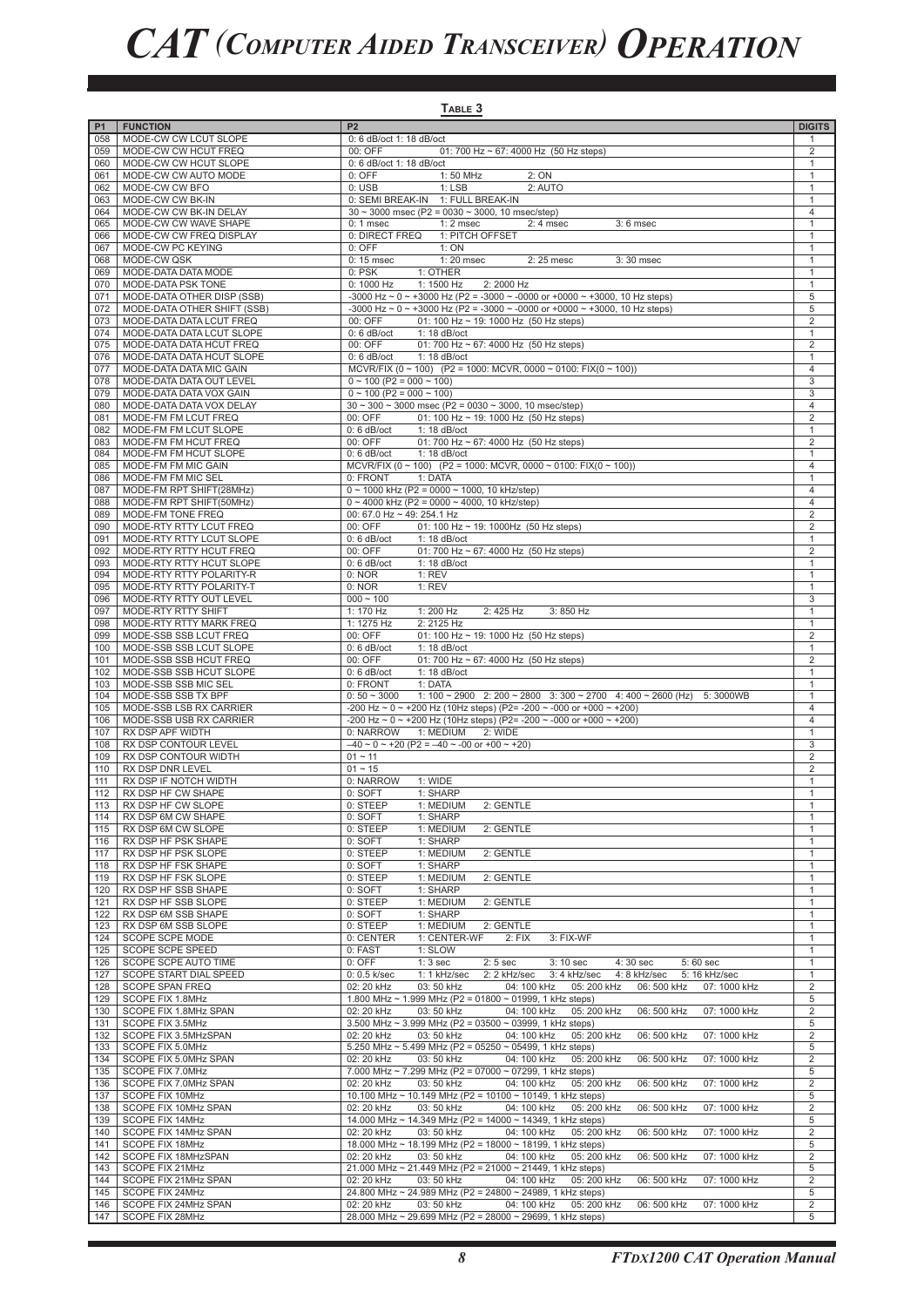|           |                             | TABLE 4                                                                                                         |                |
|-----------|-----------------------------|-----------------------------------------------------------------------------------------------------------------|----------------|
| <b>P1</b> | <b>FUNCTION</b>             | P <sub>2</sub>                                                                                                  | <b>DIGITS</b>  |
| 148       | SCOPE FIX 28MHz SPAN        | 02: 20 kHz<br>03: 50 kHz<br>04: 100 kHz<br>05: 200 kHz<br>06: 500 kHz<br>07: 1000 kHz                           | $\overline{2}$ |
| 149       | SCOPE FIX 50MHz             | 50.000 MHz ~ 53.999 MHz (P2 = 50000 ~ 53999, 1 kHz steps)                                                       | 5              |
| 150       | SCOPE FIX 50MHzSPAN         | 02: 20 kHz<br>03: 50 kHz<br>04: 100 kHz<br>05: 200 kHz<br>06: 500 kHz<br>07: 1000 kHz                           | $\overline{2}$ |
| 151       | TUNING CW DIAL STEP         | $0:1$ Hz<br>$1:5$ Hz<br>2:10 Hz                                                                                 | $\mathbf{1}$   |
| 152       | TUNING DATA DIAL STEP       | $0:1$ Hz<br>$1:5$ Hz<br>2:10 Hz                                                                                 | $\mathbf{1}$   |
| 153       | TUNING AM/FM DIAL STEP      | $0:10$ Hz<br>1: 100 Hz                                                                                          | $\mathbf{1}$   |
| 154       | TUNING RTTY DIAL STEP       | $1:5$ Hz<br>$0:1$ Hz<br>2: 10 Hz                                                                                | $\mathbf{1}$   |
| 155       | TUNING SSB DIAL STEP        | $0:1$ Hz<br>$1:5$ Hz<br>2:10 Hz                                                                                 | $\mathbf{1}$   |
| 156       | TUNING AM CH STEP           | $0:2.5$ kHz<br>1: 5 kHz<br>3: 10 kHz<br>4: 12.5 kHz<br>2: 9 kHz                                                 | $\mathbf{1}$   |
| 157       | TUNING FM CH STEP           | $0:5$ kHz<br>1: 6.25 kHz<br>2: 10 kHz<br>3: 12.5 kHz<br>4: 20 kHz<br>5:25 kHz                                   | $\overline{1}$ |
| 158       | TUNING 1MHz/100kHz SELECT   | $0:1$ MHz<br>1: 100 kHz                                                                                         | $\mathbf{1}$   |
| 159       | TX AUDIO PRMTRC EQ1 FREQ    | 00: OFF 01:100 02:200<br>03:300<br>04:400<br>05:500<br>06: 600<br>07: 700 Hz                                    | $\overline{2}$ |
| 160       | TX AUDIO PRMTRC EQ1 LEVEL   | $-20 \sim 0 \sim +10$ (P2 = $-20 \sim -00$ or $+00 \sim +10$ )                                                  | 3              |
| 161       | TX AUDIO PRMTRC EQ1 BWTH    | $01 - 10$                                                                                                       | $\overline{2}$ |
| 162       | TX AUDIO PRMTRC EQ2 FREQ    | 00: OFF<br>01:700<br>02:800<br>03:900<br>04:1000<br>05: 1100<br>06: 1200<br>07: 1300<br>08: 1400<br>09: 1500 Hz | $\overline{2}$ |
| 163       | TX AUDIO PRMTRC EQ2 LEVEL   | $-20 \sim 0 \sim +10$ (P2 = $-20 \sim -00$ or $+00 \sim +10$ )                                                  | 3              |
| 164       | TX AUDIO PRMTRC EQ2 BWTH    | $01 - 10$                                                                                                       | 2              |
| 165       | TX AUDIO PRMTRC EQ3 FREQ    | 00: OFF 01: 1500 02: 1600 03: 1700 04: 1800 05: 1900 06: 2000 ~ 18: 3200 Hz                                     | $\overline{2}$ |
| 166       | TX AUDIO PRMTRC EQ3 LEVEL   | $-20 \sim 0 \sim +10$ (P2 = $-20 \sim -00$ or $+00 \sim +10$ )                                                  | $\overline{3}$ |
| 167       | TX AUDIO PRMTRC EQ3 BWTH    | $01 - 10$                                                                                                       | $\overline{2}$ |
| 168       | TX AUDIO P-PRMTRC EQ1 FREQ  | 00: OFF  01: 100  02: 200  03: 300  04: 400<br>05:500<br>06: 600<br>07: 700 Hz                                  | $\overline{2}$ |
| 169       | TX AUDIO P-PRMTRC EQ1 LEVEL | $-20 \sim 0 \sim +10$ (P2 = $-20 \sim -00$ or $+00 \sim +10$ )                                                  | 3              |
| 170       | TX AUDIO P-PRMTRC EQ1 BWTH  | $01 - 10$                                                                                                       | $\overline{2}$ |
| 171       | TX AUDIO P-PRMTRC EQ2 FREQ  | 00: OFF<br>01:700<br>02:800 03:900<br>04: 1000 05: 11000 06: 1200<br>07: 1300<br>08: 1400<br>09: 1500 Hz        | $\overline{2}$ |
| 172       | TX AUDIO P-PRMTRC EQ2 LEVEL | $-20 \sim 0 \sim +10$ (P2 = $-20 \sim -00$ or $+00 \sim +10$ )                                                  | $\overline{3}$ |
| 173       | TX AUDIO P-PRMTRC EQ2 BWTH  | $01 - 10$                                                                                                       | $\overline{2}$ |
| 174       | TX AUDIO P-PRMTRC EQ3 FREQ  | 00:OFF<br>01: 1500 02: 1600 03: 1700 04: 1800 05: 1900 06: 2000 ~ 18: 3200 Hz                                   | $\overline{2}$ |
| 175       | TX AUDIO P-PRMTRC EQ3 LEVEL | $-20 \sim 0 \sim +10$ (P2 = $-20 \sim -00$ or $+00 \sim +10$ )                                                  | 3              |
| 176       | TX AUDIO P-PRMTRC EQ3 BWTH  | $01 - 10$                                                                                                       | $\overline{2}$ |
| 177       | TX GNRL TX PWR/PROC CONTROL | 0: TX PWR<br>1:PROC                                                                                             | $\mathbf{1}$   |
| 178       | TX GNRL EXT AMP TUNING PWR  | 0:10<br>1:20<br>2:50<br>3:100                                                                                   | $\mathbf{1}$   |
| 179       | TX GNRL TUNER SELECT        | 0: INTERNAL<br>1: EXTERNAL                                                                                      | $\mathbf{1}$   |
| 180       | TX GNRL VOX SELECT          | 0: MIC<br>1: DATA                                                                                               | $\mathbf{1}$   |
| 181       | TX GNRL VOX GAIN            | $000 - 100$                                                                                                     | 3              |
| 182       | TX GNRL VOX DELAY           | $30 \sim 300 \sim 3000$ msec (P2 = 0030 $\sim 3000$ , 10 msec/step)                                             | $\overline{4}$ |
| 183       | TX GNRL ANTI VOX GAIN       | $000 - 100$                                                                                                     | 3              |
| 184       | TX GNRL EMERGENCY FREQ TX   | 0: DISABLE<br>1: ENABLE                                                                                         | $\mathbf{1}$   |
| 185       | AF SCOPE FFT DISPLAY MODE   | 0: SPECTRUM<br>1: WATER FALL 2: SPECTRUM-WF                                                                     | $\mathbf{1}$   |
| 186       | AF SCOPE FFT ATT            | 0:0dB<br>1:10dB<br>2:20dB                                                                                       | $\mathbf{1}$   |
| 187       | DEC CW CW DECODE BW         | $0:25$ Hz<br>$1:50$ Hz<br>2: 100 Hz<br>3:250Hz                                                                  | $\mathbf{1}$   |
| 188       | E/D RTTY RX USOS            | 0: DISABLE<br>1: ENABLE                                                                                         | $\mathbf{1}$   |
| 189       | E/D RTTY TX USOS            | 0: DISABLE<br>1: ENABLE                                                                                         | 1              |
| 190       | E/D RTTY RX NEW LINE CODE   | 0: CR. LF. CR+L 1: CR+LF                                                                                        | $\mathbf{1}$   |
| 191       | E/D RTTY TX AUTO CR+LF      | 0: DISABLE<br>1: ENABLE                                                                                         | $\mathbf{1}$   |
| 192       | E/D RTTY TX DIDDLE          | $0:$ OFF<br>1: BLANK<br>2: LTRS                                                                                 | $\mathbf{1}$   |
| 193       | E/D RTTY BAUDOT CODE        | 0: CCIT<br>1:US                                                                                                 | $\mathbf{1}$   |
| 194       | E/D PSK PSK MODE            | 0: BPSK<br>1: QPSK                                                                                              | $\mathbf{1}$   |
| 195       | E/D PSK DECODE AFC RANGE    | $0:±8$ Hz<br>1:±15 Hz<br>2:±30 Hz                                                                               | $\mathbf{1}$   |
| 196       | E/D PSK QPSK POLARITY REV   | 0: RX-N, TX-N<br>1: RX-R, TX-N 2: RX-N, TX-R 3: RX-R, TX-R                                                      | $\mathbf{1}$   |

| <b>FA</b> |    | <b>FREQUENCY VFO-A</b> |                |                |                |                |                |                |                |                |                                           |
|-----------|----|------------------------|----------------|----------------|----------------|----------------|----------------|----------------|----------------|----------------|-------------------------------------------|
| Set       |    |                        | $\sim$<br>-3   |                |                |                |                | 8              | 9              | 10             | P <sub>1</sub><br>0030000 - 56000000 (Hz) |
|           | E  | A                      | P <sub>1</sub> | P <sub>1</sub> | P <sub>1</sub> | P <sub>1</sub> | P1             | P <sub>1</sub> | P <sub>1</sub> | P <sub>1</sub> |                                           |
|           | 11 | 12                     | 13             | 14             | 15             | 16             | 17             | 18             | 19             | 20             |                                           |
|           |    |                        |                |                |                |                |                |                |                |                |                                           |
| Read      |    |                        | 3              |                | 5              | 6              |                | 8              | 9              | 10             |                                           |
|           | F  | A                      |                |                |                |                |                |                |                |                |                                           |
| Answer    |    | 2                      | 3              |                | 5              | 6              |                | 8              | 9              | 10             |                                           |
|           | E  | A                      | P <sub>1</sub> | P <sub>1</sub> | P <sub>1</sub> | P <sub>1</sub> | P <sub>1</sub> | P <sub>1</sub> | P <sub>1</sub> | P <sub>1</sub> |                                           |
|           | 11 | 12                     | 13             | 14             | 15             | 16             | 17             | 18             | 19             | 20             |                                           |
|           |    |                        |                |                |                |                |                |                |                |                |                                           |

| <b>FB</b> |                | <b>FREQUENCY VFO-B</b> |                |                |                |                |                |                |                |                |                                           |
|-----------|----------------|------------------------|----------------|----------------|----------------|----------------|----------------|----------------|----------------|----------------|-------------------------------------------|
| Set       |                |                        | 3              |                | 5              | 6              |                | 8              | 9              | 10             | P <sub>1</sub><br>0030000 - 56000000 (Hz) |
|           | Е              | в                      | P <sub>1</sub> | P1             | P <sub>1</sub> | P <sub>1</sub> | P <sub>1</sub> | P <sub>1</sub> | P <sub>1</sub> | P <sub>1</sub> |                                           |
|           | 44<br>. .      | 12                     | 13             | 14             | 15             | 16             | 17             | 18             | 19             | 20             |                                           |
|           | P <sub>1</sub> | P <sub>1</sub>         | P <sub>1</sub> |                |                |                |                |                |                |                |                                           |
| Read      |                | $\sim$                 | 3              |                | 5              | 6              | $\rightarrow$  |                | 9              | 10             |                                           |
|           | Е              | в                      |                |                |                |                |                |                |                |                |                                           |
| Answer    |                | $\sim$                 | 3              |                | 5              | 6              |                |                | 9              | 10             |                                           |
|           | c              | в                      | P <sub>1</sub> | P <sub>1</sub> | P <sub>1</sub> | P <sub>1</sub> | P1             | P <sub>1</sub> | P <sub>1</sub> | P <sub>1</sub> |                                           |
|           | 11             | 12                     | 13             | 14             | 15             | 16             | 17             | 18             | 19             | 20             |                                           |
|           | <b>P1</b>      | P <sub>1</sub>         | P <sub>1</sub> |                |                |                |                |                |                |                |                                           |

| <b>FR</b> |   | <b>FUNCTION RX</b> |  |  |  |    |                                                                                                                        |  |
|-----------|---|--------------------|--|--|--|----|------------------------------------------------------------------------------------------------------------------------|--|
| Set       |   |                    |  |  |  | 10 | 0: VFO-A Band Receiver: "RX", VFO-B Band Receiver: "OFF"<br>P <sub>1</sub>                                             |  |
|           |   | D <sub>1</sub>     |  |  |  |    | 1: VFO-A Band Receiver: "Mute", VFO-B Band Receiver: "OFF"                                                             |  |
| Read      |   |                    |  |  |  | 10 | 4: VFO-A Band Receiver: "OFF". VFO-B Band Receiver: "RX"<br>5: VFO-A Band Receiver: "OFF". VFO-B Band Receiver: "Mute" |  |
|           | D |                    |  |  |  |    |                                                                                                                        |  |
| Answer    |   |                    |  |  |  | 10 |                                                                                                                        |  |
|           |   | D <sub>1</sub>     |  |  |  |    |                                                                                                                        |  |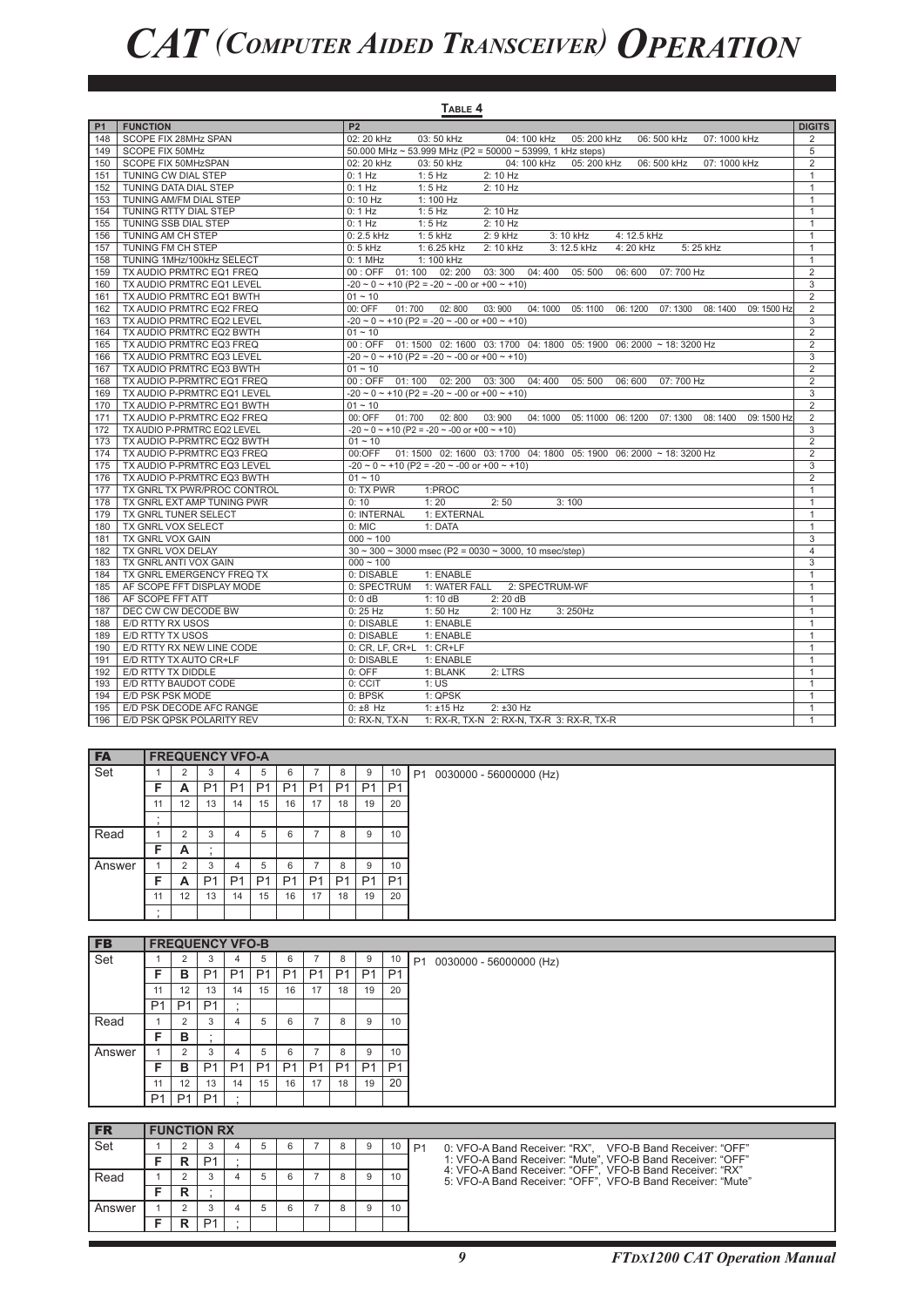FS **FAST STEP**

| 2: VFO-B FAST Key "OFF"<br>3: VFO-B FAST Key "ON"<br>4: VFO-A FAST Key "OFF", VFO-B FAST Key "OFF"<br>$\overline{2}$<br>$\overline{4}$<br>$\overline{7}$<br>Read<br>$\mathbf{1}$<br>3<br>5<br>6<br>8<br>9<br>10<br>5: VFO-A FAST Key "ON",<br>VFO-B FAST Key "OFF"<br>$\mathbf{s}$<br>F<br>$\cdot$<br>6: VFO-A FAST Key "OFF", VFO-B FAST Key "ON"<br>$\overline{2}$<br>$\overline{7}$<br>$\mathbf{1}$<br>3<br>4<br>5<br>8<br>9<br>10<br>Answer<br>6<br>7: VFO-A FAST Key "ON", VFO-B FAST Key "ON"<br>F<br>S<br>P <sub>1</sub><br>$\cdot$<br><b>FUNCTION TX</b><br><b>FT</b><br>Set<br>2<br>3<br>5<br>$\overline{7}$<br>$\overline{4}$<br>6<br>8<br>9<br>$\mathbf{1}$<br>10<br>P1 0: VFO-A Band: TX/RX (Toggle)<br>F<br>Т<br>P <sub>1</sub><br>$\cdot$<br>1: VFO-B Band: TX/RX (Toggle)<br>2: VFO-A Band Transmitter: TX<br>$\mathbf{1}$<br>$\overline{2}$<br>$\overline{4}$<br>$\overline{7}$<br>10<br>Read<br>3<br>5<br>6<br>8<br>9<br>3: VFO-B Band Transmitter: TX<br>F<br>т<br>$\cdot$<br>P2 0: VFO-A Band Transmitter: TX<br>2<br>3<br>$\overline{4}$<br>5<br>6<br>$\overline{7}$<br>8<br>9<br>10<br>Answer<br>$\mathbf{1}$<br>1: VFO-B Band Transmitter: TX<br>F<br>т<br>P <sub>2</sub><br>$\ddot{\cdot}$<br><b>AGC FUNCTION</b><br><b>GT</b><br>Set<br>2<br>3<br>5<br>$\mathbf{1}$<br>4<br>6<br>7<br>8<br>9<br>10<br>P <sub>1</sub><br>0: Fixed<br>P3 0: AGC "OFF"<br>G<br>P <sub>1</sub><br>P <sub>2</sub><br>$\cdot$<br>P2 0: AGC "OFF"<br>1: AGC "FAST"<br>т<br>1: AGC "FAST"<br>2: AGC "MID"<br>$\mathbf{1}$<br>$\overline{2}$<br>3<br>$\overline{4}$<br>5<br>$\overline{7}$<br>10<br>Read<br>6<br>8<br>9<br>2: AGC "MID"<br>3: AGC "SLOW"<br>т<br>P <sub>1</sub><br>$\cdot$<br>G<br>3: AGC "SLOW"<br>4: AGC "AUTO-FAST"<br>$\overline{2}$<br>3<br>5<br>$\overline{7}$<br>9<br>$\overline{4}$<br>6<br>8<br>10<br>Answer<br>$\mathbf{1}$<br>4: AGC "AUTO"<br>5: AGC "AUTO-MID"<br>т<br>P <sub>1</sub><br>P <sub>3</sub><br>G<br>6: AGC "AUTO-SLOW"<br>÷<br>ID<br><b>IDENTIFICATION</b><br>Set<br>$\mathbf{1}$<br>2<br>3<br>5<br>$\overline{7}$<br>8<br>9<br>4<br>6<br>10<br>P1 0582 :FTDX1200 (optional FFT-1 is installed)<br>0583 : FTDX1200 (optional FFT-1 is not installed)<br>Read<br>$\mathbf{1}$<br>2<br>3<br>$\overline{4}$<br>5<br>$\overline{7}$<br>8<br>9<br>10<br>6<br>$\ddot{\phantom{a}}$<br>I.<br>D<br>$\overline{2}$<br>$\mathbf{3}$<br>$\overline{4}$<br>$\overline{7}$<br>9<br>10<br>$\mathbf{1}$<br>5<br>6<br>8<br>Answer<br>P <sub>1</sub><br>P <sub>1</sub><br>P <sub>1</sub><br>P <sub>1</sub><br>D<br>$\cdot$<br>L<br>IF<br><b>INFORMATION</b><br>Set<br>$\overline{2}$<br>3<br>$\mathbf{1}$<br>$\overline{4}$<br>5<br>6<br>$\overline{7}$<br>8<br>9<br>10<br>P <sub>1</sub><br>000-117 (Memory Channel) P2 VFO-A Frequency (Hz)<br>P3 Clarifier Direction +: Plus Shift, -: Minus Shift<br>Clarifier Offset: 0000 - 9999 (Hz)<br>$\overline{2}$<br>3<br>$\overline{4}$<br>5<br>$\overline{7}$<br>8<br>$\boldsymbol{9}$<br>10<br>Read<br>$\mathbf{1}$<br>6<br>P4 0: RX CLAR "OFF"<br>1: RX CLAR "ON"<br>F<br>L<br>$\cdot$<br>P5 0: TX CLAR "OFF"<br>1: TX CLAR "ON"<br>$\overline{2}$<br>$\ensuremath{\mathsf{3}}$<br>$\overline{7}$<br>$\overline{4}$<br>5<br>8<br>9<br>10<br>Answer<br>$\mathbf{1}$<br>6<br>P6 MODE 1: LSB<br>2: <b>USE</b><br>6: RTTY-LSB<br>3: CW 4: FM<br>5: AM<br>F<br>P <sub>1</sub><br>P <sub>1</sub><br>P <sub>2</sub><br>P <sub>2</sub><br>P <sub>2</sub><br>P <sub>2</sub><br>P <sub>2</sub><br>P <sub>1</sub><br>7: CW-R 8: DATA-LSB<br>9: RTTY-USB<br>A: ----<br>п<br>B: FM-N C: DATA-USB<br>18<br>11<br>12<br>13<br>14<br>15<br>16<br>17<br>19<br>20<br>P7 0: VFO 1: Memory 2: Memory Tune 3: Quick Memory Bank (QMB) 4: QMB-MT<br>P3<br>$\overline{P4}$<br>P5<br>P <sub>2</sub><br>P <sub>2</sub><br>P <sub>3</sub><br>P <sub>3</sub><br>P <sub>3</sub><br>P <sub>3</sub><br>P2<br>P8 0: CTCSS "OFF" 1: CTCSS ENC/DEC 2: CTCSS ENC<br>21<br>22<br>23<br>24<br>25<br>26<br>27<br>28<br>29<br>30<br>P9 00: (Fixed)<br>P7<br>P <sub>8</sub><br>P <sub>9</sub><br>P <sub>9</sub><br>P <sub>10</sub><br>P10 0: Simplex<br>P6<br>$\cdot$<br>2: Minus Shift<br>1: Plus Shift<br><b>IF-SHIFT</b><br><b>IS</b><br>Set<br>$\mathbf{1}$<br>2<br>3<br>$\overline{4}$<br>$\overline{7}$<br>5<br>6<br>8<br>9<br>10<br>P1 0 Fixed<br>P2<br>P <sub>2</sub><br>T<br>S<br>P <sub>1</sub><br>P <sub>2</sub><br>P <sub>2</sub><br>÷<br>P2: -1000 ~ +1000 Hz (20 Hz steps)<br>$-$ /+<br>$\overline{2}$<br>5<br>Read<br>$\mathbf{1}$<br>3<br>$\overline{4}$<br>6<br>$\overline{7}$<br>8<br>9<br>10<br>S<br>P <sub>1</sub><br>п<br>Answer<br>$\overline{c}$<br>4<br>5<br>$\overline{7}$<br>8<br>9<br>10<br>$\mathbf{1}$<br>3<br>6<br>P <sub>2</sub><br>P <sub>2</sub><br>s<br>P <sub>1</sub><br>$-/+$<br>P <sub>2</sub><br>P <sub>2</sub><br>п<br><b>KM</b><br><b>KEYER MEMORY</b><br>Set<br>2<br>3<br>$\overline{4}$<br>5<br>6<br>$\overline{7}$<br>$\mathbf{1}$<br>$n-1$<br>$\tilde{}$<br>n<br>P1 1 - 5 : Keyer Memory Channel Number<br>P <sub>2</sub><br>Κ<br>P <sub>1</sub><br>P <sub>2</sub><br>P <sub>2</sub><br>P <sub>2</sub><br>P <sub>2</sub><br>P2: Message Characters (up to 50 characters)<br>M<br>$\widetilde{\phantom{m}}$<br>5<br>10<br>Read<br>$\mathbf{1}$<br>2<br>3<br>4<br>$\overline{7}$<br>8<br>9<br>6<br>P <sub>1</sub><br>Κ<br>M<br>$\ddot{ }$<br>$\boldsymbol{7}$<br>Answer<br>$\mathbf{1}$<br>$\overline{c}$<br>3<br>4<br>5<br>6<br>$\widetilde{\phantom{m}}$<br>$n-1$<br>$\mathsf{n}$<br>P <sub>2</sub><br>P <sub>2</sub><br>P <sub>2</sub><br>P <sub>2</sub><br>P <sub>2</sub><br>Κ<br>M<br><b>P1</b><br>$\tilde{}$<br><b>KP</b><br><b>KEY PITCH</b><br>Set<br>$\overline{2}$<br>3<br>4<br>5<br>6<br>$\overline{7}$<br>8<br>9<br>$\mathbf{1}$<br>10<br>P1 00: 300 Hz - 75: 1050 Hz (10Hz steps)<br>P<br>P <sub>1</sub><br>Κ<br>P1<br>٠<br>Read<br>$\mathbf{1}$<br>$\overline{c}$<br>4<br>5<br>6<br>$\overline{7}$<br>8<br>9<br>10<br>3<br>P<br>Κ<br>$\overline{2}$<br>3<br>$\overline{4}$<br>5<br>$\overline{7}$<br>10<br>Answer<br>6<br>8<br>9<br>$\mathbf{1}$<br>P<br>P <sub>1</sub><br>P <sub>1</sub><br>÷<br>Κ | Set | $\mathbf{1}$ | 2 | 3              | 4              | 5 | 6 | 7 | 8 | 9 | 10 | P1 0: VFO-A FAST Key "OFF"<br>1: VFO-A FAST Key "ON" |
|---------------------------------------------------------------------------------------------------------------------------------------------------------------------------------------------------------------------------------------------------------------------------------------------------------------------------------------------------------------------------------------------------------------------------------------------------------------------------------------------------------------------------------------------------------------------------------------------------------------------------------------------------------------------------------------------------------------------------------------------------------------------------------------------------------------------------------------------------------------------------------------------------------------------------------------------------------------------------------------------------------------------------------------------------------------------------------------------------------------------------------------------------------------------------------------------------------------------------------------------------------------------------------------------------------------------------------------------------------------------------------------------------------------------------------------------------------------------------------------------------------------------------------------------------------------------------------------------------------------------------------------------------------------------------------------------------------------------------------------------------------------------------------------------------------------------------------------------------------------------------------------------------------------------------------------------------------------------------------------------------------------------------------------------------------------------------------------------------------------------------------------------------------------------------------------------------------------------------------------------------------------------------------------------------------------------------------------------------------------------------------------------------------------------------------------------------------------------------------------------------------------------------------------------------------------------------------------------------------------------------------------------------------------------------------------------------------------------------------------------------------------------------------------------------------------------------------------------------------------------------------------------------------------------------------------------------------------------------------------------------------------------------------------------------------------------------------------------------------------------------------------------------------------------------------------------------------------------------------------------------------------------------------------------------------------------------------------------------------------------------------------------------------------------------------------------------------------------------------------------------------------------------------------------------------------------------------------------------------------------------------------------------------------------------------------------------------------------------------------------------------------------------------------------------------------------------------------------------------------------------------------------------------------------------------------------------------------------------------------------------------------------------------------------------------------------------------------------------------------------------------------------------------------------------------------------------------------------------------------------------------------------------------------------------------------------------------------------------------------------------------------------------------------------------------------------------------------------------------------------------------------------------------------------------------------------------------------------------------------------------------------------------------------------------------------------------------------------------------------------------------------------------------------------------------------------------------------------------------------------------------------------------------------------------------------------------------------------------------------------------------------------------------------------------------------------------------------------------------------------------------------------------------------------------------------------------------------------------------------------------------------------------------------------------------------------------------------------------------------------------------------------------------------------------------------------------------------------------------------------------------------------------------------------------------------------------------------------------------------------------------------------------------------------------------------------------------------------------------------------------------------------------------------------------------------------------------------------------------------------------------------------------------------------------------------------------------------------------------------------------------------------------------------------------------------------------------------------|-----|--------------|---|----------------|----------------|---|---|---|---|---|----|------------------------------------------------------|
|                                                                                                                                                                                                                                                                                                                                                                                                                                                                                                                                                                                                                                                                                                                                                                                                                                                                                                                                                                                                                                                                                                                                                                                                                                                                                                                                                                                                                                                                                                                                                                                                                                                                                                                                                                                                                                                                                                                                                                                                                                                                                                                                                                                                                                                                                                                                                                                                                                                                                                                                                                                                                                                                                                                                                                                                                                                                                                                                                                                                                                                                                                                                                                                                                                                                                                                                                                                                                                                                                                                                                                                                                                                                                                                                                                                                                                                                                                                                                                                                                                                                                                                                                                                                                                                                                                                                                                                                                                                                                                                                                                                                                                                                                                                                                                                                                                                                                                                                                                                                                                                                                                                                                                                                                                                                                                                                                                                                                                                                                                                                                                                                                                                                                                                                                                                                                                                                                                                                                                                                                                                                                             |     | F            | S | P <sub>1</sub> | $\ddot{\cdot}$ |   |   |   |   |   |    |                                                      |
|                                                                                                                                                                                                                                                                                                                                                                                                                                                                                                                                                                                                                                                                                                                                                                                                                                                                                                                                                                                                                                                                                                                                                                                                                                                                                                                                                                                                                                                                                                                                                                                                                                                                                                                                                                                                                                                                                                                                                                                                                                                                                                                                                                                                                                                                                                                                                                                                                                                                                                                                                                                                                                                                                                                                                                                                                                                                                                                                                                                                                                                                                                                                                                                                                                                                                                                                                                                                                                                                                                                                                                                                                                                                                                                                                                                                                                                                                                                                                                                                                                                                                                                                                                                                                                                                                                                                                                                                                                                                                                                                                                                                                                                                                                                                                                                                                                                                                                                                                                                                                                                                                                                                                                                                                                                                                                                                                                                                                                                                                                                                                                                                                                                                                                                                                                                                                                                                                                                                                                                                                                                                                             |     |              |   |                |                |   |   |   |   |   |    |                                                      |
|                                                                                                                                                                                                                                                                                                                                                                                                                                                                                                                                                                                                                                                                                                                                                                                                                                                                                                                                                                                                                                                                                                                                                                                                                                                                                                                                                                                                                                                                                                                                                                                                                                                                                                                                                                                                                                                                                                                                                                                                                                                                                                                                                                                                                                                                                                                                                                                                                                                                                                                                                                                                                                                                                                                                                                                                                                                                                                                                                                                                                                                                                                                                                                                                                                                                                                                                                                                                                                                                                                                                                                                                                                                                                                                                                                                                                                                                                                                                                                                                                                                                                                                                                                                                                                                                                                                                                                                                                                                                                                                                                                                                                                                                                                                                                                                                                                                                                                                                                                                                                                                                                                                                                                                                                                                                                                                                                                                                                                                                                                                                                                                                                                                                                                                                                                                                                                                                                                                                                                                                                                                                                             |     |              |   |                |                |   |   |   |   |   |    |                                                      |
|                                                                                                                                                                                                                                                                                                                                                                                                                                                                                                                                                                                                                                                                                                                                                                                                                                                                                                                                                                                                                                                                                                                                                                                                                                                                                                                                                                                                                                                                                                                                                                                                                                                                                                                                                                                                                                                                                                                                                                                                                                                                                                                                                                                                                                                                                                                                                                                                                                                                                                                                                                                                                                                                                                                                                                                                                                                                                                                                                                                                                                                                                                                                                                                                                                                                                                                                                                                                                                                                                                                                                                                                                                                                                                                                                                                                                                                                                                                                                                                                                                                                                                                                                                                                                                                                                                                                                                                                                                                                                                                                                                                                                                                                                                                                                                                                                                                                                                                                                                                                                                                                                                                                                                                                                                                                                                                                                                                                                                                                                                                                                                                                                                                                                                                                                                                                                                                                                                                                                                                                                                                                                             |     |              |   |                |                |   |   |   |   |   |    |                                                      |
|                                                                                                                                                                                                                                                                                                                                                                                                                                                                                                                                                                                                                                                                                                                                                                                                                                                                                                                                                                                                                                                                                                                                                                                                                                                                                                                                                                                                                                                                                                                                                                                                                                                                                                                                                                                                                                                                                                                                                                                                                                                                                                                                                                                                                                                                                                                                                                                                                                                                                                                                                                                                                                                                                                                                                                                                                                                                                                                                                                                                                                                                                                                                                                                                                                                                                                                                                                                                                                                                                                                                                                                                                                                                                                                                                                                                                                                                                                                                                                                                                                                                                                                                                                                                                                                                                                                                                                                                                                                                                                                                                                                                                                                                                                                                                                                                                                                                                                                                                                                                                                                                                                                                                                                                                                                                                                                                                                                                                                                                                                                                                                                                                                                                                                                                                                                                                                                                                                                                                                                                                                                                                             |     |              |   |                |                |   |   |   |   |   |    |                                                      |
|                                                                                                                                                                                                                                                                                                                                                                                                                                                                                                                                                                                                                                                                                                                                                                                                                                                                                                                                                                                                                                                                                                                                                                                                                                                                                                                                                                                                                                                                                                                                                                                                                                                                                                                                                                                                                                                                                                                                                                                                                                                                                                                                                                                                                                                                                                                                                                                                                                                                                                                                                                                                                                                                                                                                                                                                                                                                                                                                                                                                                                                                                                                                                                                                                                                                                                                                                                                                                                                                                                                                                                                                                                                                                                                                                                                                                                                                                                                                                                                                                                                                                                                                                                                                                                                                                                                                                                                                                                                                                                                                                                                                                                                                                                                                                                                                                                                                                                                                                                                                                                                                                                                                                                                                                                                                                                                                                                                                                                                                                                                                                                                                                                                                                                                                                                                                                                                                                                                                                                                                                                                                                             |     |              |   |                |                |   |   |   |   |   |    |                                                      |
|                                                                                                                                                                                                                                                                                                                                                                                                                                                                                                                                                                                                                                                                                                                                                                                                                                                                                                                                                                                                                                                                                                                                                                                                                                                                                                                                                                                                                                                                                                                                                                                                                                                                                                                                                                                                                                                                                                                                                                                                                                                                                                                                                                                                                                                                                                                                                                                                                                                                                                                                                                                                                                                                                                                                                                                                                                                                                                                                                                                                                                                                                                                                                                                                                                                                                                                                                                                                                                                                                                                                                                                                                                                                                                                                                                                                                                                                                                                                                                                                                                                                                                                                                                                                                                                                                                                                                                                                                                                                                                                                                                                                                                                                                                                                                                                                                                                                                                                                                                                                                                                                                                                                                                                                                                                                                                                                                                                                                                                                                                                                                                                                                                                                                                                                                                                                                                                                                                                                                                                                                                                                                             |     |              |   |                |                |   |   |   |   |   |    |                                                      |
|                                                                                                                                                                                                                                                                                                                                                                                                                                                                                                                                                                                                                                                                                                                                                                                                                                                                                                                                                                                                                                                                                                                                                                                                                                                                                                                                                                                                                                                                                                                                                                                                                                                                                                                                                                                                                                                                                                                                                                                                                                                                                                                                                                                                                                                                                                                                                                                                                                                                                                                                                                                                                                                                                                                                                                                                                                                                                                                                                                                                                                                                                                                                                                                                                                                                                                                                                                                                                                                                                                                                                                                                                                                                                                                                                                                                                                                                                                                                                                                                                                                                                                                                                                                                                                                                                                                                                                                                                                                                                                                                                                                                                                                                                                                                                                                                                                                                                                                                                                                                                                                                                                                                                                                                                                                                                                                                                                                                                                                                                                                                                                                                                                                                                                                                                                                                                                                                                                                                                                                                                                                                                             |     |              |   |                |                |   |   |   |   |   |    |                                                      |
|                                                                                                                                                                                                                                                                                                                                                                                                                                                                                                                                                                                                                                                                                                                                                                                                                                                                                                                                                                                                                                                                                                                                                                                                                                                                                                                                                                                                                                                                                                                                                                                                                                                                                                                                                                                                                                                                                                                                                                                                                                                                                                                                                                                                                                                                                                                                                                                                                                                                                                                                                                                                                                                                                                                                                                                                                                                                                                                                                                                                                                                                                                                                                                                                                                                                                                                                                                                                                                                                                                                                                                                                                                                                                                                                                                                                                                                                                                                                                                                                                                                                                                                                                                                                                                                                                                                                                                                                                                                                                                                                                                                                                                                                                                                                                                                                                                                                                                                                                                                                                                                                                                                                                                                                                                                                                                                                                                                                                                                                                                                                                                                                                                                                                                                                                                                                                                                                                                                                                                                                                                                                                             |     |              |   |                |                |   |   |   |   |   |    |                                                      |
|                                                                                                                                                                                                                                                                                                                                                                                                                                                                                                                                                                                                                                                                                                                                                                                                                                                                                                                                                                                                                                                                                                                                                                                                                                                                                                                                                                                                                                                                                                                                                                                                                                                                                                                                                                                                                                                                                                                                                                                                                                                                                                                                                                                                                                                                                                                                                                                                                                                                                                                                                                                                                                                                                                                                                                                                                                                                                                                                                                                                                                                                                                                                                                                                                                                                                                                                                                                                                                                                                                                                                                                                                                                                                                                                                                                                                                                                                                                                                                                                                                                                                                                                                                                                                                                                                                                                                                                                                                                                                                                                                                                                                                                                                                                                                                                                                                                                                                                                                                                                                                                                                                                                                                                                                                                                                                                                                                                                                                                                                                                                                                                                                                                                                                                                                                                                                                                                                                                                                                                                                                                                                             |     |              |   |                |                |   |   |   |   |   |    |                                                      |
|                                                                                                                                                                                                                                                                                                                                                                                                                                                                                                                                                                                                                                                                                                                                                                                                                                                                                                                                                                                                                                                                                                                                                                                                                                                                                                                                                                                                                                                                                                                                                                                                                                                                                                                                                                                                                                                                                                                                                                                                                                                                                                                                                                                                                                                                                                                                                                                                                                                                                                                                                                                                                                                                                                                                                                                                                                                                                                                                                                                                                                                                                                                                                                                                                                                                                                                                                                                                                                                                                                                                                                                                                                                                                                                                                                                                                                                                                                                                                                                                                                                                                                                                                                                                                                                                                                                                                                                                                                                                                                                                                                                                                                                                                                                                                                                                                                                                                                                                                                                                                                                                                                                                                                                                                                                                                                                                                                                                                                                                                                                                                                                                                                                                                                                                                                                                                                                                                                                                                                                                                                                                                             |     |              |   |                |                |   |   |   |   |   |    |                                                      |
|                                                                                                                                                                                                                                                                                                                                                                                                                                                                                                                                                                                                                                                                                                                                                                                                                                                                                                                                                                                                                                                                                                                                                                                                                                                                                                                                                                                                                                                                                                                                                                                                                                                                                                                                                                                                                                                                                                                                                                                                                                                                                                                                                                                                                                                                                                                                                                                                                                                                                                                                                                                                                                                                                                                                                                                                                                                                                                                                                                                                                                                                                                                                                                                                                                                                                                                                                                                                                                                                                                                                                                                                                                                                                                                                                                                                                                                                                                                                                                                                                                                                                                                                                                                                                                                                                                                                                                                                                                                                                                                                                                                                                                                                                                                                                                                                                                                                                                                                                                                                                                                                                                                                                                                                                                                                                                                                                                                                                                                                                                                                                                                                                                                                                                                                                                                                                                                                                                                                                                                                                                                                                             |     |              |   |                |                |   |   |   |   |   |    |                                                      |
|                                                                                                                                                                                                                                                                                                                                                                                                                                                                                                                                                                                                                                                                                                                                                                                                                                                                                                                                                                                                                                                                                                                                                                                                                                                                                                                                                                                                                                                                                                                                                                                                                                                                                                                                                                                                                                                                                                                                                                                                                                                                                                                                                                                                                                                                                                                                                                                                                                                                                                                                                                                                                                                                                                                                                                                                                                                                                                                                                                                                                                                                                                                                                                                                                                                                                                                                                                                                                                                                                                                                                                                                                                                                                                                                                                                                                                                                                                                                                                                                                                                                                                                                                                                                                                                                                                                                                                                                                                                                                                                                                                                                                                                                                                                                                                                                                                                                                                                                                                                                                                                                                                                                                                                                                                                                                                                                                                                                                                                                                                                                                                                                                                                                                                                                                                                                                                                                                                                                                                                                                                                                                             |     |              |   |                |                |   |   |   |   |   |    |                                                      |
|                                                                                                                                                                                                                                                                                                                                                                                                                                                                                                                                                                                                                                                                                                                                                                                                                                                                                                                                                                                                                                                                                                                                                                                                                                                                                                                                                                                                                                                                                                                                                                                                                                                                                                                                                                                                                                                                                                                                                                                                                                                                                                                                                                                                                                                                                                                                                                                                                                                                                                                                                                                                                                                                                                                                                                                                                                                                                                                                                                                                                                                                                                                                                                                                                                                                                                                                                                                                                                                                                                                                                                                                                                                                                                                                                                                                                                                                                                                                                                                                                                                                                                                                                                                                                                                                                                                                                                                                                                                                                                                                                                                                                                                                                                                                                                                                                                                                                                                                                                                                                                                                                                                                                                                                                                                                                                                                                                                                                                                                                                                                                                                                                                                                                                                                                                                                                                                                                                                                                                                                                                                                                             |     |              |   |                |                |   |   |   |   |   |    |                                                      |
|                                                                                                                                                                                                                                                                                                                                                                                                                                                                                                                                                                                                                                                                                                                                                                                                                                                                                                                                                                                                                                                                                                                                                                                                                                                                                                                                                                                                                                                                                                                                                                                                                                                                                                                                                                                                                                                                                                                                                                                                                                                                                                                                                                                                                                                                                                                                                                                                                                                                                                                                                                                                                                                                                                                                                                                                                                                                                                                                                                                                                                                                                                                                                                                                                                                                                                                                                                                                                                                                                                                                                                                                                                                                                                                                                                                                                                                                                                                                                                                                                                                                                                                                                                                                                                                                                                                                                                                                                                                                                                                                                                                                                                                                                                                                                                                                                                                                                                                                                                                                                                                                                                                                                                                                                                                                                                                                                                                                                                                                                                                                                                                                                                                                                                                                                                                                                                                                                                                                                                                                                                                                                             |     |              |   |                |                |   |   |   |   |   |    |                                                      |
|                                                                                                                                                                                                                                                                                                                                                                                                                                                                                                                                                                                                                                                                                                                                                                                                                                                                                                                                                                                                                                                                                                                                                                                                                                                                                                                                                                                                                                                                                                                                                                                                                                                                                                                                                                                                                                                                                                                                                                                                                                                                                                                                                                                                                                                                                                                                                                                                                                                                                                                                                                                                                                                                                                                                                                                                                                                                                                                                                                                                                                                                                                                                                                                                                                                                                                                                                                                                                                                                                                                                                                                                                                                                                                                                                                                                                                                                                                                                                                                                                                                                                                                                                                                                                                                                                                                                                                                                                                                                                                                                                                                                                                                                                                                                                                                                                                                                                                                                                                                                                                                                                                                                                                                                                                                                                                                                                                                                                                                                                                                                                                                                                                                                                                                                                                                                                                                                                                                                                                                                                                                                                             |     |              |   |                |                |   |   |   |   |   |    |                                                      |
|                                                                                                                                                                                                                                                                                                                                                                                                                                                                                                                                                                                                                                                                                                                                                                                                                                                                                                                                                                                                                                                                                                                                                                                                                                                                                                                                                                                                                                                                                                                                                                                                                                                                                                                                                                                                                                                                                                                                                                                                                                                                                                                                                                                                                                                                                                                                                                                                                                                                                                                                                                                                                                                                                                                                                                                                                                                                                                                                                                                                                                                                                                                                                                                                                                                                                                                                                                                                                                                                                                                                                                                                                                                                                                                                                                                                                                                                                                                                                                                                                                                                                                                                                                                                                                                                                                                                                                                                                                                                                                                                                                                                                                                                                                                                                                                                                                                                                                                                                                                                                                                                                                                                                                                                                                                                                                                                                                                                                                                                                                                                                                                                                                                                                                                                                                                                                                                                                                                                                                                                                                                                                             |     |              |   |                |                |   |   |   |   |   |    |                                                      |
|                                                                                                                                                                                                                                                                                                                                                                                                                                                                                                                                                                                                                                                                                                                                                                                                                                                                                                                                                                                                                                                                                                                                                                                                                                                                                                                                                                                                                                                                                                                                                                                                                                                                                                                                                                                                                                                                                                                                                                                                                                                                                                                                                                                                                                                                                                                                                                                                                                                                                                                                                                                                                                                                                                                                                                                                                                                                                                                                                                                                                                                                                                                                                                                                                                                                                                                                                                                                                                                                                                                                                                                                                                                                                                                                                                                                                                                                                                                                                                                                                                                                                                                                                                                                                                                                                                                                                                                                                                                                                                                                                                                                                                                                                                                                                                                                                                                                                                                                                                                                                                                                                                                                                                                                                                                                                                                                                                                                                                                                                                                                                                                                                                                                                                                                                                                                                                                                                                                                                                                                                                                                                             |     |              |   |                |                |   |   |   |   |   |    |                                                      |
|                                                                                                                                                                                                                                                                                                                                                                                                                                                                                                                                                                                                                                                                                                                                                                                                                                                                                                                                                                                                                                                                                                                                                                                                                                                                                                                                                                                                                                                                                                                                                                                                                                                                                                                                                                                                                                                                                                                                                                                                                                                                                                                                                                                                                                                                                                                                                                                                                                                                                                                                                                                                                                                                                                                                                                                                                                                                                                                                                                                                                                                                                                                                                                                                                                                                                                                                                                                                                                                                                                                                                                                                                                                                                                                                                                                                                                                                                                                                                                                                                                                                                                                                                                                                                                                                                                                                                                                                                                                                                                                                                                                                                                                                                                                                                                                                                                                                                                                                                                                                                                                                                                                                                                                                                                                                                                                                                                                                                                                                                                                                                                                                                                                                                                                                                                                                                                                                                                                                                                                                                                                                                             |     |              |   |                |                |   |   |   |   |   |    |                                                      |
|                                                                                                                                                                                                                                                                                                                                                                                                                                                                                                                                                                                                                                                                                                                                                                                                                                                                                                                                                                                                                                                                                                                                                                                                                                                                                                                                                                                                                                                                                                                                                                                                                                                                                                                                                                                                                                                                                                                                                                                                                                                                                                                                                                                                                                                                                                                                                                                                                                                                                                                                                                                                                                                                                                                                                                                                                                                                                                                                                                                                                                                                                                                                                                                                                                                                                                                                                                                                                                                                                                                                                                                                                                                                                                                                                                                                                                                                                                                                                                                                                                                                                                                                                                                                                                                                                                                                                                                                                                                                                                                                                                                                                                                                                                                                                                                                                                                                                                                                                                                                                                                                                                                                                                                                                                                                                                                                                                                                                                                                                                                                                                                                                                                                                                                                                                                                                                                                                                                                                                                                                                                                                             |     |              |   |                |                |   |   |   |   |   |    |                                                      |
|                                                                                                                                                                                                                                                                                                                                                                                                                                                                                                                                                                                                                                                                                                                                                                                                                                                                                                                                                                                                                                                                                                                                                                                                                                                                                                                                                                                                                                                                                                                                                                                                                                                                                                                                                                                                                                                                                                                                                                                                                                                                                                                                                                                                                                                                                                                                                                                                                                                                                                                                                                                                                                                                                                                                                                                                                                                                                                                                                                                                                                                                                                                                                                                                                                                                                                                                                                                                                                                                                                                                                                                                                                                                                                                                                                                                                                                                                                                                                                                                                                                                                                                                                                                                                                                                                                                                                                                                                                                                                                                                                                                                                                                                                                                                                                                                                                                                                                                                                                                                                                                                                                                                                                                                                                                                                                                                                                                                                                                                                                                                                                                                                                                                                                                                                                                                                                                                                                                                                                                                                                                                                             |     |              |   |                |                |   |   |   |   |   |    |                                                      |
|                                                                                                                                                                                                                                                                                                                                                                                                                                                                                                                                                                                                                                                                                                                                                                                                                                                                                                                                                                                                                                                                                                                                                                                                                                                                                                                                                                                                                                                                                                                                                                                                                                                                                                                                                                                                                                                                                                                                                                                                                                                                                                                                                                                                                                                                                                                                                                                                                                                                                                                                                                                                                                                                                                                                                                                                                                                                                                                                                                                                                                                                                                                                                                                                                                                                                                                                                                                                                                                                                                                                                                                                                                                                                                                                                                                                                                                                                                                                                                                                                                                                                                                                                                                                                                                                                                                                                                                                                                                                                                                                                                                                                                                                                                                                                                                                                                                                                                                                                                                                                                                                                                                                                                                                                                                                                                                                                                                                                                                                                                                                                                                                                                                                                                                                                                                                                                                                                                                                                                                                                                                                                             |     |              |   |                |                |   |   |   |   |   |    |                                                      |
|                                                                                                                                                                                                                                                                                                                                                                                                                                                                                                                                                                                                                                                                                                                                                                                                                                                                                                                                                                                                                                                                                                                                                                                                                                                                                                                                                                                                                                                                                                                                                                                                                                                                                                                                                                                                                                                                                                                                                                                                                                                                                                                                                                                                                                                                                                                                                                                                                                                                                                                                                                                                                                                                                                                                                                                                                                                                                                                                                                                                                                                                                                                                                                                                                                                                                                                                                                                                                                                                                                                                                                                                                                                                                                                                                                                                                                                                                                                                                                                                                                                                                                                                                                                                                                                                                                                                                                                                                                                                                                                                                                                                                                                                                                                                                                                                                                                                                                                                                                                                                                                                                                                                                                                                                                                                                                                                                                                                                                                                                                                                                                                                                                                                                                                                                                                                                                                                                                                                                                                                                                                                                             |     |              |   |                |                |   |   |   |   |   |    |                                                      |
|                                                                                                                                                                                                                                                                                                                                                                                                                                                                                                                                                                                                                                                                                                                                                                                                                                                                                                                                                                                                                                                                                                                                                                                                                                                                                                                                                                                                                                                                                                                                                                                                                                                                                                                                                                                                                                                                                                                                                                                                                                                                                                                                                                                                                                                                                                                                                                                                                                                                                                                                                                                                                                                                                                                                                                                                                                                                                                                                                                                                                                                                                                                                                                                                                                                                                                                                                                                                                                                                                                                                                                                                                                                                                                                                                                                                                                                                                                                                                                                                                                                                                                                                                                                                                                                                                                                                                                                                                                                                                                                                                                                                                                                                                                                                                                                                                                                                                                                                                                                                                                                                                                                                                                                                                                                                                                                                                                                                                                                                                                                                                                                                                                                                                                                                                                                                                                                                                                                                                                                                                                                                                             |     |              |   |                |                |   |   |   |   |   |    |                                                      |
|                                                                                                                                                                                                                                                                                                                                                                                                                                                                                                                                                                                                                                                                                                                                                                                                                                                                                                                                                                                                                                                                                                                                                                                                                                                                                                                                                                                                                                                                                                                                                                                                                                                                                                                                                                                                                                                                                                                                                                                                                                                                                                                                                                                                                                                                                                                                                                                                                                                                                                                                                                                                                                                                                                                                                                                                                                                                                                                                                                                                                                                                                                                                                                                                                                                                                                                                                                                                                                                                                                                                                                                                                                                                                                                                                                                                                                                                                                                                                                                                                                                                                                                                                                                                                                                                                                                                                                                                                                                                                                                                                                                                                                                                                                                                                                                                                                                                                                                                                                                                                                                                                                                                                                                                                                                                                                                                                                                                                                                                                                                                                                                                                                                                                                                                                                                                                                                                                                                                                                                                                                                                                             |     |              |   |                |                |   |   |   |   |   |    |                                                      |
|                                                                                                                                                                                                                                                                                                                                                                                                                                                                                                                                                                                                                                                                                                                                                                                                                                                                                                                                                                                                                                                                                                                                                                                                                                                                                                                                                                                                                                                                                                                                                                                                                                                                                                                                                                                                                                                                                                                                                                                                                                                                                                                                                                                                                                                                                                                                                                                                                                                                                                                                                                                                                                                                                                                                                                                                                                                                                                                                                                                                                                                                                                                                                                                                                                                                                                                                                                                                                                                                                                                                                                                                                                                                                                                                                                                                                                                                                                                                                                                                                                                                                                                                                                                                                                                                                                                                                                                                                                                                                                                                                                                                                                                                                                                                                                                                                                                                                                                                                                                                                                                                                                                                                                                                                                                                                                                                                                                                                                                                                                                                                                                                                                                                                                                                                                                                                                                                                                                                                                                                                                                                                             |     |              |   |                |                |   |   |   |   |   |    |                                                      |
|                                                                                                                                                                                                                                                                                                                                                                                                                                                                                                                                                                                                                                                                                                                                                                                                                                                                                                                                                                                                                                                                                                                                                                                                                                                                                                                                                                                                                                                                                                                                                                                                                                                                                                                                                                                                                                                                                                                                                                                                                                                                                                                                                                                                                                                                                                                                                                                                                                                                                                                                                                                                                                                                                                                                                                                                                                                                                                                                                                                                                                                                                                                                                                                                                                                                                                                                                                                                                                                                                                                                                                                                                                                                                                                                                                                                                                                                                                                                                                                                                                                                                                                                                                                                                                                                                                                                                                                                                                                                                                                                                                                                                                                                                                                                                                                                                                                                                                                                                                                                                                                                                                                                                                                                                                                                                                                                                                                                                                                                                                                                                                                                                                                                                                                                                                                                                                                                                                                                                                                                                                                                                             |     |              |   |                |                |   |   |   |   |   |    |                                                      |
|                                                                                                                                                                                                                                                                                                                                                                                                                                                                                                                                                                                                                                                                                                                                                                                                                                                                                                                                                                                                                                                                                                                                                                                                                                                                                                                                                                                                                                                                                                                                                                                                                                                                                                                                                                                                                                                                                                                                                                                                                                                                                                                                                                                                                                                                                                                                                                                                                                                                                                                                                                                                                                                                                                                                                                                                                                                                                                                                                                                                                                                                                                                                                                                                                                                                                                                                                                                                                                                                                                                                                                                                                                                                                                                                                                                                                                                                                                                                                                                                                                                                                                                                                                                                                                                                                                                                                                                                                                                                                                                                                                                                                                                                                                                                                                                                                                                                                                                                                                                                                                                                                                                                                                                                                                                                                                                                                                                                                                                                                                                                                                                                                                                                                                                                                                                                                                                                                                                                                                                                                                                                                             |     |              |   |                |                |   |   |   |   |   |    |                                                      |
|                                                                                                                                                                                                                                                                                                                                                                                                                                                                                                                                                                                                                                                                                                                                                                                                                                                                                                                                                                                                                                                                                                                                                                                                                                                                                                                                                                                                                                                                                                                                                                                                                                                                                                                                                                                                                                                                                                                                                                                                                                                                                                                                                                                                                                                                                                                                                                                                                                                                                                                                                                                                                                                                                                                                                                                                                                                                                                                                                                                                                                                                                                                                                                                                                                                                                                                                                                                                                                                                                                                                                                                                                                                                                                                                                                                                                                                                                                                                                                                                                                                                                                                                                                                                                                                                                                                                                                                                                                                                                                                                                                                                                                                                                                                                                                                                                                                                                                                                                                                                                                                                                                                                                                                                                                                                                                                                                                                                                                                                                                                                                                                                                                                                                                                                                                                                                                                                                                                                                                                                                                                                                             |     |              |   |                |                |   |   |   |   |   |    |                                                      |
|                                                                                                                                                                                                                                                                                                                                                                                                                                                                                                                                                                                                                                                                                                                                                                                                                                                                                                                                                                                                                                                                                                                                                                                                                                                                                                                                                                                                                                                                                                                                                                                                                                                                                                                                                                                                                                                                                                                                                                                                                                                                                                                                                                                                                                                                                                                                                                                                                                                                                                                                                                                                                                                                                                                                                                                                                                                                                                                                                                                                                                                                                                                                                                                                                                                                                                                                                                                                                                                                                                                                                                                                                                                                                                                                                                                                                                                                                                                                                                                                                                                                                                                                                                                                                                                                                                                                                                                                                                                                                                                                                                                                                                                                                                                                                                                                                                                                                                                                                                                                                                                                                                                                                                                                                                                                                                                                                                                                                                                                                                                                                                                                                                                                                                                                                                                                                                                                                                                                                                                                                                                                                             |     |              |   |                |                |   |   |   |   |   |    |                                                      |
|                                                                                                                                                                                                                                                                                                                                                                                                                                                                                                                                                                                                                                                                                                                                                                                                                                                                                                                                                                                                                                                                                                                                                                                                                                                                                                                                                                                                                                                                                                                                                                                                                                                                                                                                                                                                                                                                                                                                                                                                                                                                                                                                                                                                                                                                                                                                                                                                                                                                                                                                                                                                                                                                                                                                                                                                                                                                                                                                                                                                                                                                                                                                                                                                                                                                                                                                                                                                                                                                                                                                                                                                                                                                                                                                                                                                                                                                                                                                                                                                                                                                                                                                                                                                                                                                                                                                                                                                                                                                                                                                                                                                                                                                                                                                                                                                                                                                                                                                                                                                                                                                                                                                                                                                                                                                                                                                                                                                                                                                                                                                                                                                                                                                                                                                                                                                                                                                                                                                                                                                                                                                                             |     |              |   |                |                |   |   |   |   |   |    |                                                      |
|                                                                                                                                                                                                                                                                                                                                                                                                                                                                                                                                                                                                                                                                                                                                                                                                                                                                                                                                                                                                                                                                                                                                                                                                                                                                                                                                                                                                                                                                                                                                                                                                                                                                                                                                                                                                                                                                                                                                                                                                                                                                                                                                                                                                                                                                                                                                                                                                                                                                                                                                                                                                                                                                                                                                                                                                                                                                                                                                                                                                                                                                                                                                                                                                                                                                                                                                                                                                                                                                                                                                                                                                                                                                                                                                                                                                                                                                                                                                                                                                                                                                                                                                                                                                                                                                                                                                                                                                                                                                                                                                                                                                                                                                                                                                                                                                                                                                                                                                                                                                                                                                                                                                                                                                                                                                                                                                                                                                                                                                                                                                                                                                                                                                                                                                                                                                                                                                                                                                                                                                                                                                                             |     |              |   |                |                |   |   |   |   |   |    |                                                      |
|                                                                                                                                                                                                                                                                                                                                                                                                                                                                                                                                                                                                                                                                                                                                                                                                                                                                                                                                                                                                                                                                                                                                                                                                                                                                                                                                                                                                                                                                                                                                                                                                                                                                                                                                                                                                                                                                                                                                                                                                                                                                                                                                                                                                                                                                                                                                                                                                                                                                                                                                                                                                                                                                                                                                                                                                                                                                                                                                                                                                                                                                                                                                                                                                                                                                                                                                                                                                                                                                                                                                                                                                                                                                                                                                                                                                                                                                                                                                                                                                                                                                                                                                                                                                                                                                                                                                                                                                                                                                                                                                                                                                                                                                                                                                                                                                                                                                                                                                                                                                                                                                                                                                                                                                                                                                                                                                                                                                                                                                                                                                                                                                                                                                                                                                                                                                                                                                                                                                                                                                                                                                                             |     |              |   |                |                |   |   |   |   |   |    |                                                      |
|                                                                                                                                                                                                                                                                                                                                                                                                                                                                                                                                                                                                                                                                                                                                                                                                                                                                                                                                                                                                                                                                                                                                                                                                                                                                                                                                                                                                                                                                                                                                                                                                                                                                                                                                                                                                                                                                                                                                                                                                                                                                                                                                                                                                                                                                                                                                                                                                                                                                                                                                                                                                                                                                                                                                                                                                                                                                                                                                                                                                                                                                                                                                                                                                                                                                                                                                                                                                                                                                                                                                                                                                                                                                                                                                                                                                                                                                                                                                                                                                                                                                                                                                                                                                                                                                                                                                                                                                                                                                                                                                                                                                                                                                                                                                                                                                                                                                                                                                                                                                                                                                                                                                                                                                                                                                                                                                                                                                                                                                                                                                                                                                                                                                                                                                                                                                                                                                                                                                                                                                                                                                                             |     |              |   |                |                |   |   |   |   |   |    |                                                      |
|                                                                                                                                                                                                                                                                                                                                                                                                                                                                                                                                                                                                                                                                                                                                                                                                                                                                                                                                                                                                                                                                                                                                                                                                                                                                                                                                                                                                                                                                                                                                                                                                                                                                                                                                                                                                                                                                                                                                                                                                                                                                                                                                                                                                                                                                                                                                                                                                                                                                                                                                                                                                                                                                                                                                                                                                                                                                                                                                                                                                                                                                                                                                                                                                                                                                                                                                                                                                                                                                                                                                                                                                                                                                                                                                                                                                                                                                                                                                                                                                                                                                                                                                                                                                                                                                                                                                                                                                                                                                                                                                                                                                                                                                                                                                                                                                                                                                                                                                                                                                                                                                                                                                                                                                                                                                                                                                                                                                                                                                                                                                                                                                                                                                                                                                                                                                                                                                                                                                                                                                                                                                                             |     |              |   |                |                |   |   |   |   |   |    |                                                      |
|                                                                                                                                                                                                                                                                                                                                                                                                                                                                                                                                                                                                                                                                                                                                                                                                                                                                                                                                                                                                                                                                                                                                                                                                                                                                                                                                                                                                                                                                                                                                                                                                                                                                                                                                                                                                                                                                                                                                                                                                                                                                                                                                                                                                                                                                                                                                                                                                                                                                                                                                                                                                                                                                                                                                                                                                                                                                                                                                                                                                                                                                                                                                                                                                                                                                                                                                                                                                                                                                                                                                                                                                                                                                                                                                                                                                                                                                                                                                                                                                                                                                                                                                                                                                                                                                                                                                                                                                                                                                                                                                                                                                                                                                                                                                                                                                                                                                                                                                                                                                                                                                                                                                                                                                                                                                                                                                                                                                                                                                                                                                                                                                                                                                                                                                                                                                                                                                                                                                                                                                                                                                                             |     |              |   |                |                |   |   |   |   |   |    |                                                      |
|                                                                                                                                                                                                                                                                                                                                                                                                                                                                                                                                                                                                                                                                                                                                                                                                                                                                                                                                                                                                                                                                                                                                                                                                                                                                                                                                                                                                                                                                                                                                                                                                                                                                                                                                                                                                                                                                                                                                                                                                                                                                                                                                                                                                                                                                                                                                                                                                                                                                                                                                                                                                                                                                                                                                                                                                                                                                                                                                                                                                                                                                                                                                                                                                                                                                                                                                                                                                                                                                                                                                                                                                                                                                                                                                                                                                                                                                                                                                                                                                                                                                                                                                                                                                                                                                                                                                                                                                                                                                                                                                                                                                                                                                                                                                                                                                                                                                                                                                                                                                                                                                                                                                                                                                                                                                                                                                                                                                                                                                                                                                                                                                                                                                                                                                                                                                                                                                                                                                                                                                                                                                                             |     |              |   |                |                |   |   |   |   |   |    |                                                      |
|                                                                                                                                                                                                                                                                                                                                                                                                                                                                                                                                                                                                                                                                                                                                                                                                                                                                                                                                                                                                                                                                                                                                                                                                                                                                                                                                                                                                                                                                                                                                                                                                                                                                                                                                                                                                                                                                                                                                                                                                                                                                                                                                                                                                                                                                                                                                                                                                                                                                                                                                                                                                                                                                                                                                                                                                                                                                                                                                                                                                                                                                                                                                                                                                                                                                                                                                                                                                                                                                                                                                                                                                                                                                                                                                                                                                                                                                                                                                                                                                                                                                                                                                                                                                                                                                                                                                                                                                                                                                                                                                                                                                                                                                                                                                                                                                                                                                                                                                                                                                                                                                                                                                                                                                                                                                                                                                                                                                                                                                                                                                                                                                                                                                                                                                                                                                                                                                                                                                                                                                                                                                                             |     |              |   |                |                |   |   |   |   |   |    |                                                      |
|                                                                                                                                                                                                                                                                                                                                                                                                                                                                                                                                                                                                                                                                                                                                                                                                                                                                                                                                                                                                                                                                                                                                                                                                                                                                                                                                                                                                                                                                                                                                                                                                                                                                                                                                                                                                                                                                                                                                                                                                                                                                                                                                                                                                                                                                                                                                                                                                                                                                                                                                                                                                                                                                                                                                                                                                                                                                                                                                                                                                                                                                                                                                                                                                                                                                                                                                                                                                                                                                                                                                                                                                                                                                                                                                                                                                                                                                                                                                                                                                                                                                                                                                                                                                                                                                                                                                                                                                                                                                                                                                                                                                                                                                                                                                                                                                                                                                                                                                                                                                                                                                                                                                                                                                                                                                                                                                                                                                                                                                                                                                                                                                                                                                                                                                                                                                                                                                                                                                                                                                                                                                                             |     |              |   |                |                |   |   |   |   |   |    |                                                      |
|                                                                                                                                                                                                                                                                                                                                                                                                                                                                                                                                                                                                                                                                                                                                                                                                                                                                                                                                                                                                                                                                                                                                                                                                                                                                                                                                                                                                                                                                                                                                                                                                                                                                                                                                                                                                                                                                                                                                                                                                                                                                                                                                                                                                                                                                                                                                                                                                                                                                                                                                                                                                                                                                                                                                                                                                                                                                                                                                                                                                                                                                                                                                                                                                                                                                                                                                                                                                                                                                                                                                                                                                                                                                                                                                                                                                                                                                                                                                                                                                                                                                                                                                                                                                                                                                                                                                                                                                                                                                                                                                                                                                                                                                                                                                                                                                                                                                                                                                                                                                                                                                                                                                                                                                                                                                                                                                                                                                                                                                                                                                                                                                                                                                                                                                                                                                                                                                                                                                                                                                                                                                                             |     |              |   |                |                |   |   |   |   |   |    |                                                      |
|                                                                                                                                                                                                                                                                                                                                                                                                                                                                                                                                                                                                                                                                                                                                                                                                                                                                                                                                                                                                                                                                                                                                                                                                                                                                                                                                                                                                                                                                                                                                                                                                                                                                                                                                                                                                                                                                                                                                                                                                                                                                                                                                                                                                                                                                                                                                                                                                                                                                                                                                                                                                                                                                                                                                                                                                                                                                                                                                                                                                                                                                                                                                                                                                                                                                                                                                                                                                                                                                                                                                                                                                                                                                                                                                                                                                                                                                                                                                                                                                                                                                                                                                                                                                                                                                                                                                                                                                                                                                                                                                                                                                                                                                                                                                                                                                                                                                                                                                                                                                                                                                                                                                                                                                                                                                                                                                                                                                                                                                                                                                                                                                                                                                                                                                                                                                                                                                                                                                                                                                                                                                                             |     |              |   |                |                |   |   |   |   |   |    |                                                      |
|                                                                                                                                                                                                                                                                                                                                                                                                                                                                                                                                                                                                                                                                                                                                                                                                                                                                                                                                                                                                                                                                                                                                                                                                                                                                                                                                                                                                                                                                                                                                                                                                                                                                                                                                                                                                                                                                                                                                                                                                                                                                                                                                                                                                                                                                                                                                                                                                                                                                                                                                                                                                                                                                                                                                                                                                                                                                                                                                                                                                                                                                                                                                                                                                                                                                                                                                                                                                                                                                                                                                                                                                                                                                                                                                                                                                                                                                                                                                                                                                                                                                                                                                                                                                                                                                                                                                                                                                                                                                                                                                                                                                                                                                                                                                                                                                                                                                                                                                                                                                                                                                                                                                                                                                                                                                                                                                                                                                                                                                                                                                                                                                                                                                                                                                                                                                                                                                                                                                                                                                                                                                                             |     |              |   |                |                |   |   |   |   |   |    |                                                      |
|                                                                                                                                                                                                                                                                                                                                                                                                                                                                                                                                                                                                                                                                                                                                                                                                                                                                                                                                                                                                                                                                                                                                                                                                                                                                                                                                                                                                                                                                                                                                                                                                                                                                                                                                                                                                                                                                                                                                                                                                                                                                                                                                                                                                                                                                                                                                                                                                                                                                                                                                                                                                                                                                                                                                                                                                                                                                                                                                                                                                                                                                                                                                                                                                                                                                                                                                                                                                                                                                                                                                                                                                                                                                                                                                                                                                                                                                                                                                                                                                                                                                                                                                                                                                                                                                                                                                                                                                                                                                                                                                                                                                                                                                                                                                                                                                                                                                                                                                                                                                                                                                                                                                                                                                                                                                                                                                                                                                                                                                                                                                                                                                                                                                                                                                                                                                                                                                                                                                                                                                                                                                                             |     |              |   |                |                |   |   |   |   |   |    |                                                      |
|                                                                                                                                                                                                                                                                                                                                                                                                                                                                                                                                                                                                                                                                                                                                                                                                                                                                                                                                                                                                                                                                                                                                                                                                                                                                                                                                                                                                                                                                                                                                                                                                                                                                                                                                                                                                                                                                                                                                                                                                                                                                                                                                                                                                                                                                                                                                                                                                                                                                                                                                                                                                                                                                                                                                                                                                                                                                                                                                                                                                                                                                                                                                                                                                                                                                                                                                                                                                                                                                                                                                                                                                                                                                                                                                                                                                                                                                                                                                                                                                                                                                                                                                                                                                                                                                                                                                                                                                                                                                                                                                                                                                                                                                                                                                                                                                                                                                                                                                                                                                                                                                                                                                                                                                                                                                                                                                                                                                                                                                                                                                                                                                                                                                                                                                                                                                                                                                                                                                                                                                                                                                                             |     |              |   |                |                |   |   |   |   |   |    |                                                      |
|                                                                                                                                                                                                                                                                                                                                                                                                                                                                                                                                                                                                                                                                                                                                                                                                                                                                                                                                                                                                                                                                                                                                                                                                                                                                                                                                                                                                                                                                                                                                                                                                                                                                                                                                                                                                                                                                                                                                                                                                                                                                                                                                                                                                                                                                                                                                                                                                                                                                                                                                                                                                                                                                                                                                                                                                                                                                                                                                                                                                                                                                                                                                                                                                                                                                                                                                                                                                                                                                                                                                                                                                                                                                                                                                                                                                                                                                                                                                                                                                                                                                                                                                                                                                                                                                                                                                                                                                                                                                                                                                                                                                                                                                                                                                                                                                                                                                                                                                                                                                                                                                                                                                                                                                                                                                                                                                                                                                                                                                                                                                                                                                                                                                                                                                                                                                                                                                                                                                                                                                                                                                                             |     |              |   |                |                |   |   |   |   |   |    |                                                      |
|                                                                                                                                                                                                                                                                                                                                                                                                                                                                                                                                                                                                                                                                                                                                                                                                                                                                                                                                                                                                                                                                                                                                                                                                                                                                                                                                                                                                                                                                                                                                                                                                                                                                                                                                                                                                                                                                                                                                                                                                                                                                                                                                                                                                                                                                                                                                                                                                                                                                                                                                                                                                                                                                                                                                                                                                                                                                                                                                                                                                                                                                                                                                                                                                                                                                                                                                                                                                                                                                                                                                                                                                                                                                                                                                                                                                                                                                                                                                                                                                                                                                                                                                                                                                                                                                                                                                                                                                                                                                                                                                                                                                                                                                                                                                                                                                                                                                                                                                                                                                                                                                                                                                                                                                                                                                                                                                                                                                                                                                                                                                                                                                                                                                                                                                                                                                                                                                                                                                                                                                                                                                                             |     |              |   |                |                |   |   |   |   |   |    |                                                      |
|                                                                                                                                                                                                                                                                                                                                                                                                                                                                                                                                                                                                                                                                                                                                                                                                                                                                                                                                                                                                                                                                                                                                                                                                                                                                                                                                                                                                                                                                                                                                                                                                                                                                                                                                                                                                                                                                                                                                                                                                                                                                                                                                                                                                                                                                                                                                                                                                                                                                                                                                                                                                                                                                                                                                                                                                                                                                                                                                                                                                                                                                                                                                                                                                                                                                                                                                                                                                                                                                                                                                                                                                                                                                                                                                                                                                                                                                                                                                                                                                                                                                                                                                                                                                                                                                                                                                                                                                                                                                                                                                                                                                                                                                                                                                                                                                                                                                                                                                                                                                                                                                                                                                                                                                                                                                                                                                                                                                                                                                                                                                                                                                                                                                                                                                                                                                                                                                                                                                                                                                                                                                                             |     |              |   |                |                |   |   |   |   |   |    |                                                      |
|                                                                                                                                                                                                                                                                                                                                                                                                                                                                                                                                                                                                                                                                                                                                                                                                                                                                                                                                                                                                                                                                                                                                                                                                                                                                                                                                                                                                                                                                                                                                                                                                                                                                                                                                                                                                                                                                                                                                                                                                                                                                                                                                                                                                                                                                                                                                                                                                                                                                                                                                                                                                                                                                                                                                                                                                                                                                                                                                                                                                                                                                                                                                                                                                                                                                                                                                                                                                                                                                                                                                                                                                                                                                                                                                                                                                                                                                                                                                                                                                                                                                                                                                                                                                                                                                                                                                                                                                                                                                                                                                                                                                                                                                                                                                                                                                                                                                                                                                                                                                                                                                                                                                                                                                                                                                                                                                                                                                                                                                                                                                                                                                                                                                                                                                                                                                                                                                                                                                                                                                                                                                                             |     |              |   |                |                |   |   |   |   |   |    |                                                      |
|                                                                                                                                                                                                                                                                                                                                                                                                                                                                                                                                                                                                                                                                                                                                                                                                                                                                                                                                                                                                                                                                                                                                                                                                                                                                                                                                                                                                                                                                                                                                                                                                                                                                                                                                                                                                                                                                                                                                                                                                                                                                                                                                                                                                                                                                                                                                                                                                                                                                                                                                                                                                                                                                                                                                                                                                                                                                                                                                                                                                                                                                                                                                                                                                                                                                                                                                                                                                                                                                                                                                                                                                                                                                                                                                                                                                                                                                                                                                                                                                                                                                                                                                                                                                                                                                                                                                                                                                                                                                                                                                                                                                                                                                                                                                                                                                                                                                                                                                                                                                                                                                                                                                                                                                                                                                                                                                                                                                                                                                                                                                                                                                                                                                                                                                                                                                                                                                                                                                                                                                                                                                                             |     |              |   |                |                |   |   |   |   |   |    |                                                      |
|                                                                                                                                                                                                                                                                                                                                                                                                                                                                                                                                                                                                                                                                                                                                                                                                                                                                                                                                                                                                                                                                                                                                                                                                                                                                                                                                                                                                                                                                                                                                                                                                                                                                                                                                                                                                                                                                                                                                                                                                                                                                                                                                                                                                                                                                                                                                                                                                                                                                                                                                                                                                                                                                                                                                                                                                                                                                                                                                                                                                                                                                                                                                                                                                                                                                                                                                                                                                                                                                                                                                                                                                                                                                                                                                                                                                                                                                                                                                                                                                                                                                                                                                                                                                                                                                                                                                                                                                                                                                                                                                                                                                                                                                                                                                                                                                                                                                                                                                                                                                                                                                                                                                                                                                                                                                                                                                                                                                                                                                                                                                                                                                                                                                                                                                                                                                                                                                                                                                                                                                                                                                                             |     |              |   |                |                |   |   |   |   |   |    |                                                      |
|                                                                                                                                                                                                                                                                                                                                                                                                                                                                                                                                                                                                                                                                                                                                                                                                                                                                                                                                                                                                                                                                                                                                                                                                                                                                                                                                                                                                                                                                                                                                                                                                                                                                                                                                                                                                                                                                                                                                                                                                                                                                                                                                                                                                                                                                                                                                                                                                                                                                                                                                                                                                                                                                                                                                                                                                                                                                                                                                                                                                                                                                                                                                                                                                                                                                                                                                                                                                                                                                                                                                                                                                                                                                                                                                                                                                                                                                                                                                                                                                                                                                                                                                                                                                                                                                                                                                                                                                                                                                                                                                                                                                                                                                                                                                                                                                                                                                                                                                                                                                                                                                                                                                                                                                                                                                                                                                                                                                                                                                                                                                                                                                                                                                                                                                                                                                                                                                                                                                                                                                                                                                                             |     |              |   |                |                |   |   |   |   |   |    |                                                      |
|                                                                                                                                                                                                                                                                                                                                                                                                                                                                                                                                                                                                                                                                                                                                                                                                                                                                                                                                                                                                                                                                                                                                                                                                                                                                                                                                                                                                                                                                                                                                                                                                                                                                                                                                                                                                                                                                                                                                                                                                                                                                                                                                                                                                                                                                                                                                                                                                                                                                                                                                                                                                                                                                                                                                                                                                                                                                                                                                                                                                                                                                                                                                                                                                                                                                                                                                                                                                                                                                                                                                                                                                                                                                                                                                                                                                                                                                                                                                                                                                                                                                                                                                                                                                                                                                                                                                                                                                                                                                                                                                                                                                                                                                                                                                                                                                                                                                                                                                                                                                                                                                                                                                                                                                                                                                                                                                                                                                                                                                                                                                                                                                                                                                                                                                                                                                                                                                                                                                                                                                                                                                                             |     |              |   |                |                |   |   |   |   |   |    |                                                      |
|                                                                                                                                                                                                                                                                                                                                                                                                                                                                                                                                                                                                                                                                                                                                                                                                                                                                                                                                                                                                                                                                                                                                                                                                                                                                                                                                                                                                                                                                                                                                                                                                                                                                                                                                                                                                                                                                                                                                                                                                                                                                                                                                                                                                                                                                                                                                                                                                                                                                                                                                                                                                                                                                                                                                                                                                                                                                                                                                                                                                                                                                                                                                                                                                                                                                                                                                                                                                                                                                                                                                                                                                                                                                                                                                                                                                                                                                                                                                                                                                                                                                                                                                                                                                                                                                                                                                                                                                                                                                                                                                                                                                                                                                                                                                                                                                                                                                                                                                                                                                                                                                                                                                                                                                                                                                                                                                                                                                                                                                                                                                                                                                                                                                                                                                                                                                                                                                                                                                                                                                                                                                                             |     |              |   |                |                |   |   |   |   |   |    |                                                      |
|                                                                                                                                                                                                                                                                                                                                                                                                                                                                                                                                                                                                                                                                                                                                                                                                                                                                                                                                                                                                                                                                                                                                                                                                                                                                                                                                                                                                                                                                                                                                                                                                                                                                                                                                                                                                                                                                                                                                                                                                                                                                                                                                                                                                                                                                                                                                                                                                                                                                                                                                                                                                                                                                                                                                                                                                                                                                                                                                                                                                                                                                                                                                                                                                                                                                                                                                                                                                                                                                                                                                                                                                                                                                                                                                                                                                                                                                                                                                                                                                                                                                                                                                                                                                                                                                                                                                                                                                                                                                                                                                                                                                                                                                                                                                                                                                                                                                                                                                                                                                                                                                                                                                                                                                                                                                                                                                                                                                                                                                                                                                                                                                                                                                                                                                                                                                                                                                                                                                                                                                                                                                                             |     |              |   |                |                |   |   |   |   |   |    |                                                      |
|                                                                                                                                                                                                                                                                                                                                                                                                                                                                                                                                                                                                                                                                                                                                                                                                                                                                                                                                                                                                                                                                                                                                                                                                                                                                                                                                                                                                                                                                                                                                                                                                                                                                                                                                                                                                                                                                                                                                                                                                                                                                                                                                                                                                                                                                                                                                                                                                                                                                                                                                                                                                                                                                                                                                                                                                                                                                                                                                                                                                                                                                                                                                                                                                                                                                                                                                                                                                                                                                                                                                                                                                                                                                                                                                                                                                                                                                                                                                                                                                                                                                                                                                                                                                                                                                                                                                                                                                                                                                                                                                                                                                                                                                                                                                                                                                                                                                                                                                                                                                                                                                                                                                                                                                                                                                                                                                                                                                                                                                                                                                                                                                                                                                                                                                                                                                                                                                                                                                                                                                                                                                                             |     |              |   |                |                |   |   |   |   |   |    |                                                      |
|                                                                                                                                                                                                                                                                                                                                                                                                                                                                                                                                                                                                                                                                                                                                                                                                                                                                                                                                                                                                                                                                                                                                                                                                                                                                                                                                                                                                                                                                                                                                                                                                                                                                                                                                                                                                                                                                                                                                                                                                                                                                                                                                                                                                                                                                                                                                                                                                                                                                                                                                                                                                                                                                                                                                                                                                                                                                                                                                                                                                                                                                                                                                                                                                                                                                                                                                                                                                                                                                                                                                                                                                                                                                                                                                                                                                                                                                                                                                                                                                                                                                                                                                                                                                                                                                                                                                                                                                                                                                                                                                                                                                                                                                                                                                                                                                                                                                                                                                                                                                                                                                                                                                                                                                                                                                                                                                                                                                                                                                                                                                                                                                                                                                                                                                                                                                                                                                                                                                                                                                                                                                                             |     |              |   |                |                |   |   |   |   |   |    |                                                      |
|                                                                                                                                                                                                                                                                                                                                                                                                                                                                                                                                                                                                                                                                                                                                                                                                                                                                                                                                                                                                                                                                                                                                                                                                                                                                                                                                                                                                                                                                                                                                                                                                                                                                                                                                                                                                                                                                                                                                                                                                                                                                                                                                                                                                                                                                                                                                                                                                                                                                                                                                                                                                                                                                                                                                                                                                                                                                                                                                                                                                                                                                                                                                                                                                                                                                                                                                                                                                                                                                                                                                                                                                                                                                                                                                                                                                                                                                                                                                                                                                                                                                                                                                                                                                                                                                                                                                                                                                                                                                                                                                                                                                                                                                                                                                                                                                                                                                                                                                                                                                                                                                                                                                                                                                                                                                                                                                                                                                                                                                                                                                                                                                                                                                                                                                                                                                                                                                                                                                                                                                                                                                                             |     |              |   |                |                |   |   |   |   |   |    |                                                      |
|                                                                                                                                                                                                                                                                                                                                                                                                                                                                                                                                                                                                                                                                                                                                                                                                                                                                                                                                                                                                                                                                                                                                                                                                                                                                                                                                                                                                                                                                                                                                                                                                                                                                                                                                                                                                                                                                                                                                                                                                                                                                                                                                                                                                                                                                                                                                                                                                                                                                                                                                                                                                                                                                                                                                                                                                                                                                                                                                                                                                                                                                                                                                                                                                                                                                                                                                                                                                                                                                                                                                                                                                                                                                                                                                                                                                                                                                                                                                                                                                                                                                                                                                                                                                                                                                                                                                                                                                                                                                                                                                                                                                                                                                                                                                                                                                                                                                                                                                                                                                                                                                                                                                                                                                                                                                                                                                                                                                                                                                                                                                                                                                                                                                                                                                                                                                                                                                                                                                                                                                                                                                                             |     |              |   |                |                |   |   |   |   |   |    |                                                      |
|                                                                                                                                                                                                                                                                                                                                                                                                                                                                                                                                                                                                                                                                                                                                                                                                                                                                                                                                                                                                                                                                                                                                                                                                                                                                                                                                                                                                                                                                                                                                                                                                                                                                                                                                                                                                                                                                                                                                                                                                                                                                                                                                                                                                                                                                                                                                                                                                                                                                                                                                                                                                                                                                                                                                                                                                                                                                                                                                                                                                                                                                                                                                                                                                                                                                                                                                                                                                                                                                                                                                                                                                                                                                                                                                                                                                                                                                                                                                                                                                                                                                                                                                                                                                                                                                                                                                                                                                                                                                                                                                                                                                                                                                                                                                                                                                                                                                                                                                                                                                                                                                                                                                                                                                                                                                                                                                                                                                                                                                                                                                                                                                                                                                                                                                                                                                                                                                                                                                                                                                                                                                                             |     |              |   |                |                |   |   |   |   |   |    |                                                      |
|                                                                                                                                                                                                                                                                                                                                                                                                                                                                                                                                                                                                                                                                                                                                                                                                                                                                                                                                                                                                                                                                                                                                                                                                                                                                                                                                                                                                                                                                                                                                                                                                                                                                                                                                                                                                                                                                                                                                                                                                                                                                                                                                                                                                                                                                                                                                                                                                                                                                                                                                                                                                                                                                                                                                                                                                                                                                                                                                                                                                                                                                                                                                                                                                                                                                                                                                                                                                                                                                                                                                                                                                                                                                                                                                                                                                                                                                                                                                                                                                                                                                                                                                                                                                                                                                                                                                                                                                                                                                                                                                                                                                                                                                                                                                                                                                                                                                                                                                                                                                                                                                                                                                                                                                                                                                                                                                                                                                                                                                                                                                                                                                                                                                                                                                                                                                                                                                                                                                                                                                                                                                                             |     |              |   |                |                |   |   |   |   |   |    |                                                      |
|                                                                                                                                                                                                                                                                                                                                                                                                                                                                                                                                                                                                                                                                                                                                                                                                                                                                                                                                                                                                                                                                                                                                                                                                                                                                                                                                                                                                                                                                                                                                                                                                                                                                                                                                                                                                                                                                                                                                                                                                                                                                                                                                                                                                                                                                                                                                                                                                                                                                                                                                                                                                                                                                                                                                                                                                                                                                                                                                                                                                                                                                                                                                                                                                                                                                                                                                                                                                                                                                                                                                                                                                                                                                                                                                                                                                                                                                                                                                                                                                                                                                                                                                                                                                                                                                                                                                                                                                                                                                                                                                                                                                                                                                                                                                                                                                                                                                                                                                                                                                                                                                                                                                                                                                                                                                                                                                                                                                                                                                                                                                                                                                                                                                                                                                                                                                                                                                                                                                                                                                                                                                                             |     |              |   |                |                |   |   |   |   |   |    |                                                      |
|                                                                                                                                                                                                                                                                                                                                                                                                                                                                                                                                                                                                                                                                                                                                                                                                                                                                                                                                                                                                                                                                                                                                                                                                                                                                                                                                                                                                                                                                                                                                                                                                                                                                                                                                                                                                                                                                                                                                                                                                                                                                                                                                                                                                                                                                                                                                                                                                                                                                                                                                                                                                                                                                                                                                                                                                                                                                                                                                                                                                                                                                                                                                                                                                                                                                                                                                                                                                                                                                                                                                                                                                                                                                                                                                                                                                                                                                                                                                                                                                                                                                                                                                                                                                                                                                                                                                                                                                                                                                                                                                                                                                                                                                                                                                                                                                                                                                                                                                                                                                                                                                                                                                                                                                                                                                                                                                                                                                                                                                                                                                                                                                                                                                                                                                                                                                                                                                                                                                                                                                                                                                                             |     |              |   |                |                |   |   |   |   |   |    |                                                      |
|                                                                                                                                                                                                                                                                                                                                                                                                                                                                                                                                                                                                                                                                                                                                                                                                                                                                                                                                                                                                                                                                                                                                                                                                                                                                                                                                                                                                                                                                                                                                                                                                                                                                                                                                                                                                                                                                                                                                                                                                                                                                                                                                                                                                                                                                                                                                                                                                                                                                                                                                                                                                                                                                                                                                                                                                                                                                                                                                                                                                                                                                                                                                                                                                                                                                                                                                                                                                                                                                                                                                                                                                                                                                                                                                                                                                                                                                                                                                                                                                                                                                                                                                                                                                                                                                                                                                                                                                                                                                                                                                                                                                                                                                                                                                                                                                                                                                                                                                                                                                                                                                                                                                                                                                                                                                                                                                                                                                                                                                                                                                                                                                                                                                                                                                                                                                                                                                                                                                                                                                                                                                                             |     |              |   |                |                |   |   |   |   |   |    |                                                      |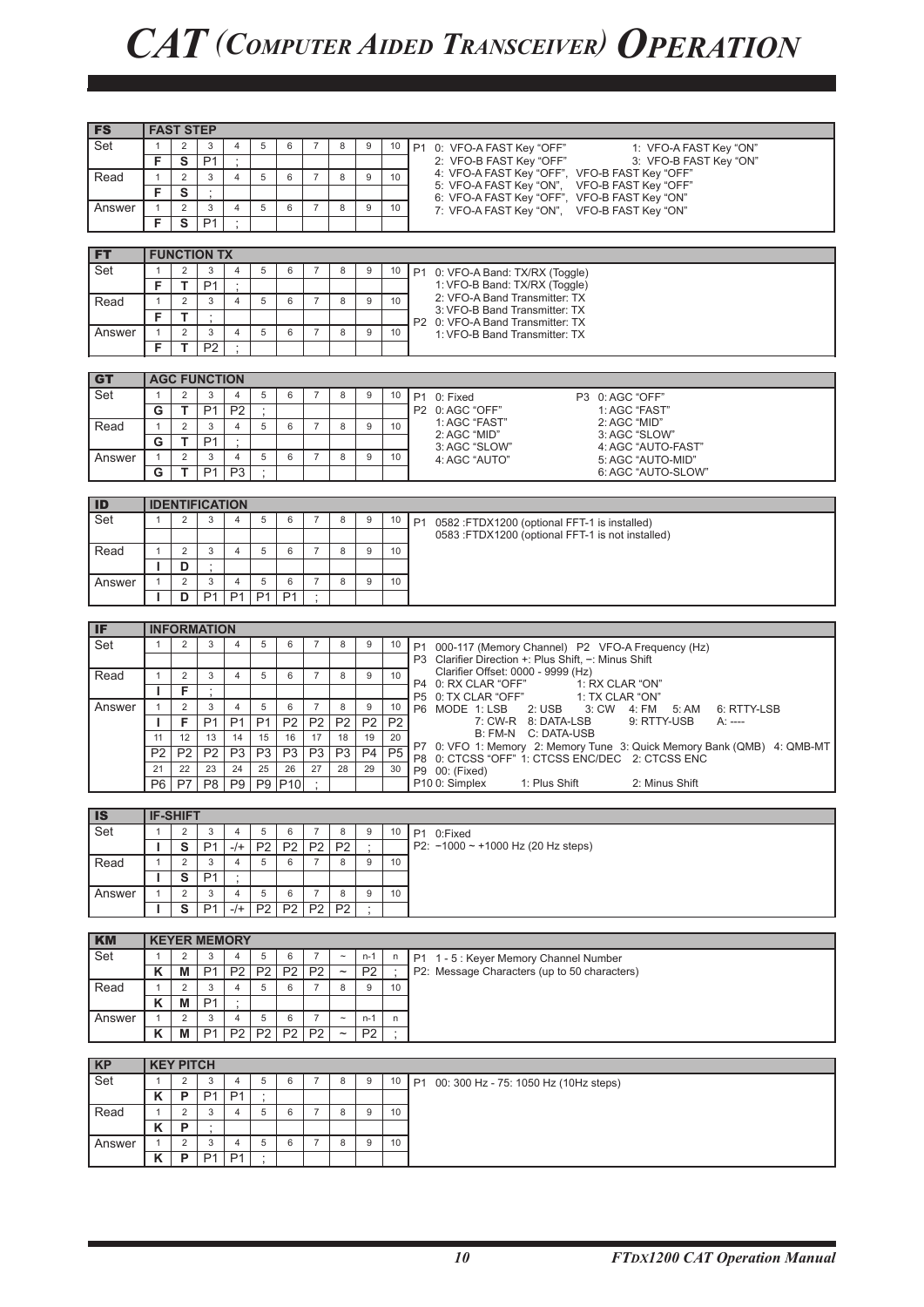| <b>KR</b>        | <b>KEYER</b>      |                                           |                          |                                  |                               |                     |                                                  |   |                  |    |                                                                                                                                |  |
|------------------|-------------------|-------------------------------------------|--------------------------|----------------------------------|-------------------------------|---------------------|--------------------------------------------------|---|------------------|----|--------------------------------------------------------------------------------------------------------------------------------|--|
| Set              | $\mathbf{1}$      | $\overline{2}$                            | 3                        | 4                                | 5                             | 6                   | $\overline{7}$                                   | 8 | 9                | 10 | <b>P1</b><br>0: KEYER "OFF"                                                                                                    |  |
|                  | Κ                 | $\mathsf R$                               | P <sub>1</sub>           | ٠                                |                               |                     |                                                  |   |                  |    | 1: KEYER "ON"                                                                                                                  |  |
| Read             | $\mathbf{1}$      | $\overline{2}$                            | $\mathsf 3$              | $\overline{4}$                   | 5                             | 6                   | $\overline{7}$                                   | 8 | $\overline{9}$   | 10 |                                                                                                                                |  |
|                  | K                 | R                                         | $\ddot{\phantom{a}}$     |                                  |                               |                     |                                                  |   |                  |    |                                                                                                                                |  |
| Answer           | $\mathbf{1}$      | $\overline{2}$                            | 3                        | 4                                | 5                             | 6                   | $\overline{7}$                                   | 8 | 9                | 10 |                                                                                                                                |  |
|                  | Κ                 | $\overline{R}$                            | P <sub>1</sub>           | $\cdot$                          |                               |                     |                                                  |   |                  |    |                                                                                                                                |  |
|                  |                   |                                           |                          |                                  |                               |                     |                                                  |   |                  |    |                                                                                                                                |  |
| <b>KS</b>        | <b>KEY SPEED</b>  |                                           |                          |                                  |                               |                     |                                                  |   |                  |    |                                                                                                                                |  |
| Set              | $\mathbf{1}$<br>Κ | $\overline{2}$<br>$\overline{\mathsf{s}}$ | 3<br>P <sub>1</sub>      | 4<br>P1                          | $\,$ 5 $\,$<br>P <sub>1</sub> | 6                   | $\overline{7}$                                   | 8 | 9                | 10 | P1 004 - 060 (WPM)                                                                                                             |  |
| Read             | $\mathbf{1}$      | $\overline{2}$                            | $\mathsf 3$              | $\overline{4}$                   | 5                             | $\ddot{\cdot}$<br>6 | $\overline{7}$                                   | 8 | 9                | 10 |                                                                                                                                |  |
|                  | Κ                 | $\overline{s}$                            | $\vdots$                 |                                  |                               |                     |                                                  |   |                  |    |                                                                                                                                |  |
| Answer           | $\mathbf{1}$      | $\overline{2}$                            | 3                        | $\overline{4}$                   | 5                             | 6                   | $\overline{7}$                                   | 8 | 9                | 10 |                                                                                                                                |  |
|                  | ĸ                 | $\overline{\mathbf{s}}$                   | P1                       | P1                               | P1                            | $\cdot$             |                                                  |   |                  |    |                                                                                                                                |  |
|                  |                   |                                           |                          |                                  |                               |                     |                                                  |   |                  |    |                                                                                                                                |  |
| KY               |                   | <b>CW KEYING</b>                          |                          |                                  |                               |                     |                                                  |   |                  |    |                                                                                                                                |  |
| Set              | $\mathbf{1}$      | $\overline{2}$                            | 3                        | 4                                | 5                             | 6                   | $\overline{7}$                                   | 8 | 9                | 10 | <b>P1</b><br>1: Keyer Memory "1" Playback<br>6: Message Keyer "1" Playback                                                     |  |
|                  | K                 | $\overline{Y}$                            | P <sub>1</sub>           | $\cdot$                          |                               |                     |                                                  |   |                  |    | 2: Keyer Memory "2" Playback<br>7: Message Keyer "2" Playback                                                                  |  |
| Read             | $\mathbf{1}$      | $\overline{2}$                            | 3                        | $\overline{4}$                   | 5                             | 6                   | $\overline{7}$                                   | 8 | $\boldsymbol{9}$ | 10 | 3: Keyer Memory "3" Playback<br>8: Message Keyer "3" Playback<br>4: Keyer Memory "4" Playback<br>9: Message Keyer "4" Playback |  |
|                  |                   |                                           |                          |                                  |                               |                     |                                                  |   |                  |    | 5: Keyer Memory "5" Playback<br>A: Message Keyer "5" Playback                                                                  |  |
| Answer           | $\mathbf{1}$      | $\overline{2}$                            | 3                        | $\overline{4}$                   | 5                             | 6                   | $\overline{7}$                                   | 8 | 9                | 10 |                                                                                                                                |  |
|                  |                   |                                           |                          |                                  |                               |                     |                                                  |   |                  |    |                                                                                                                                |  |
| <b>LK</b>        | <b>LOCK</b>       |                                           |                          |                                  |                               |                     |                                                  |   |                  |    |                                                                                                                                |  |
| Set              | $\mathbf{1}$      | $\overline{2}$                            | 3                        | 4                                | 5                             | 6                   | $\overline{7}$                                   | 8 | 9                | 10 | P1 0: VFO-A DIAL Lock "OFF"<br>1: VFO-A DIAL Lock "ON"                                                                         |  |
|                  | L                 | Κ                                         | P <sub>1</sub>           | ÷                                |                               |                     |                                                  |   |                  |    | 2: VFO-B DIAL Lock "OFF"<br>3: VFO-B DIAL Lock "ON"                                                                            |  |
| Read             | $\mathbf{1}$      | $\overline{2}$                            | 3                        | $\overline{4}$                   | 5                             | 6                   | $\overline{7}$                                   | 8 | $\boldsymbol{9}$ | 10 | 4: VFO-A DIAL Lock "OFF", VFO-B DIAL Lock "OFF"                                                                                |  |
|                  | L                 | K                                         | $\cdot$                  |                                  |                               |                     |                                                  |   |                  |    | 5: VFO-A DIAL Lock "ON",<br>VFO-B DIAL Lock "OFF"<br>6: VFO-A DIAL Lock "OFF",<br>VFO-B DIAL Lock "ON"                         |  |
| Answer           | $\mathbf{1}$      | $\overline{2}$                            | 3                        | 4                                | 5                             | 6                   | $\overline{7}$                                   | 8 | $\overline{9}$   | 10 | VFO-B DIAL Lock "ON"<br>7: VFO-A DIAL Lock "ON",                                                                               |  |
|                  | L                 | $\overline{\mathsf{K}}$                   | P <sub>1</sub>           | ٠                                |                               |                     |                                                  |   |                  |    |                                                                                                                                |  |
|                  |                   |                                           |                          |                                  |                               |                     |                                                  |   |                  |    |                                                                                                                                |  |
| <b>LM</b><br>Set | $\mathbf{1}$      | $\overline{2}$                            | <b>LOAD MESSEGE</b><br>3 | $\overline{4}$                   | 5                             | 6                   | $\overline{7}$                                   | 8 | $\boldsymbol{9}$ | 10 |                                                                                                                                |  |
|                  | L                 | M                                         | P <sub>1</sub>           | P <sub>2</sub>                   | $\ddot{\cdot}$                |                     |                                                  |   |                  |    | P1 0: Fixed P2 0: DVS (Recording Stop)<br>1: DVS (CH "1" Recording Start/Stop)                                                 |  |
| Read             | $\mathbf{1}$      | $\overline{2}$                            | 3                        | $\overline{4}$                   | 5                             | 6                   | $\overline{7}$                                   | 8 | 9                | 10 | 2: DVS (CH "2" Recording Start/Stop)                                                                                           |  |
|                  | L                 | M                                         | P <sub>1</sub>           | $\epsilon$                       |                               |                     |                                                  |   |                  |    | 3: DVS (CH "3" Recording Start/Stop)                                                                                           |  |
| Answer           | $\mathbf{1}$      | $\overline{2}$                            | 3                        | $\overline{4}$                   | 5                             | 6                   | $\overline{7}$                                   | 8 | $\boldsymbol{9}$ | 10 | 4: DVS (CH "4" Recording Start/Stop)<br>5: DVS (CH "5" Recording Start/Stop)                                                   |  |
|                  | L                 | М                                         | P <sub>1</sub>           | P <sub>2</sub>                   | $\cdot$                       |                     |                                                  |   |                  |    | *: requires DVS-6 (option)                                                                                                     |  |
|                  |                   |                                           |                          |                                  |                               |                     |                                                  |   |                  |    |                                                                                                                                |  |
| <b>MA</b><br>Set | $\mathbf{1}$      | $\overline{2}$                            | 3                        | $\overline{4}$                   | 5                             | 6                   | <b>MEMORY CHANNEL TO VFO-A</b><br>$\overline{7}$ | 8 | $\mathsf g$      | 10 |                                                                                                                                |  |
|                  | М                 | Α                                         |                          |                                  |                               |                     |                                                  |   |                  |    |                                                                                                                                |  |
| Read             | $\mathbf{1}$      |                                           |                          |                                  |                               | 6                   | $\overline{7}$                                   | 8 | 9                | 10 |                                                                                                                                |  |
|                  |                   |                                           |                          |                                  |                               |                     |                                                  |   |                  |    |                                                                                                                                |  |
|                  |                   | $\overline{2}$                            | $\mathfrak{Z}$           | $\overline{4}$                   | 5                             |                     |                                                  |   |                  |    |                                                                                                                                |  |
| Answer           | $\mathbf{1}$      | 2                                         | 3                        | $\overline{4}$                   | 5                             | 6                   | $\overline{7}$                                   | 8 | 9                | 10 |                                                                                                                                |  |
|                  |                   |                                           |                          |                                  |                               |                     |                                                  |   |                  |    |                                                                                                                                |  |
|                  |                   |                                           |                          |                                  |                               |                     |                                                  |   |                  |    |                                                                                                                                |  |
| <b>MC</b>        |                   |                                           | <b>MEMORY CHANNEL</b>    |                                  |                               |                     |                                                  |   |                  |    |                                                                                                                                |  |
| Set              | $\mathbf{1}$      | 2                                         | 3                        | $\overline{4}$                   | 5                             | 6                   | $\overline{7}$                                   | 8 | 9                | 10 | P1 000 - 117: Memory Channel Number                                                                                            |  |
|                  | M                 | C                                         | P <sub>1</sub>           | P <sub>1</sub>                   | P <sub>1</sub>                | $\ddot{\cdot}$      |                                                  |   |                  |    | 000 - 099: Regular Memory Channel<br>100: P-1L                                                                                 |  |
| Read             | $\mathbf{1}$      | 2                                         | 3                        | $\overline{4}$                   | 5                             | 6                   | $\overline{7}$                                   | 8 | 9                | 10 | 101: P-1U                                                                                                                      |  |
| Answer           | M<br>$\mathbf{1}$ | C<br>$\overline{2}$                       | $\ddot{\cdot}$<br>3      | $\overline{4}$                   | 5                             | 6                   | $\overline{7}$                                   | 8 | 9                | 10 | $\mathcal{L}$                                                                                                                  |  |
|                  | М                 | C.                                        | P1                       | <b>P1</b>                        | <b>P1</b>                     | $\cdot$             |                                                  |   |                  |    | 116: P-9L<br>117: P-9U                                                                                                         |  |
|                  |                   |                                           |                          |                                  |                               |                     |                                                  |   |                  |    |                                                                                                                                |  |
| <b>MD</b>        |                   |                                           | <b>OPERATING MODE</b>    |                                  |                               |                     |                                                  |   |                  |    |                                                                                                                                |  |
| Set              | $\mathbf{1}$      | 2                                         | 3                        | 4                                | 5                             | 6                   | $\overline{7}$                                   | 8 | 9                | 10 | P1 0: Fixed                                                                                                                    |  |
|                  | M                 | D                                         | P <sub>1</sub>           | P <sub>2</sub>                   | $\cdot$                       |                     |                                                  |   |                  |    | P2 MODE 1: LSB<br>$2: USB$<br>3: CW 4: FM<br>6: RTTY-LSB<br>5: AM                                                              |  |
| Read             | $\mathbf{1}$      | $\overline{2}$                            | 3                        | $\overline{4}$                   | 5                             | 6                   | $\overline{7}$                                   | 8 | 9                | 10 | 9: RTTY-USB<br>7: CW-R 8: DATA-LSB<br>A: ----<br>B: FM-N C: DATA-USB                                                           |  |
|                  | M                 | D                                         | P <sub>1</sub>           | ÷                                |                               |                     |                                                  |   |                  |    |                                                                                                                                |  |
| Answer           | $\mathbf{1}$<br>M | $\overline{2}$<br>D                       | 3                        | $\overline{4}$<br>P <sub>2</sub> | 5<br>÷                        | 6                   | $\overline{7}$                                   | 8 | 9                | 10 |                                                                                                                                |  |
|                  |                   |                                           | <b>P1</b>                |                                  |                               |                     |                                                  |   |                  |    |                                                                                                                                |  |
| <b>MG</b>        |                   | <b>MIC GAIN</b>                           |                          |                                  |                               |                     |                                                  |   |                  |    |                                                                                                                                |  |
| Set              | $\mathbf{1}$      | 2                                         | 3                        | $\overline{4}$                   | 5                             | 6                   | $\overline{7}$                                   | 8 | 9                | 10 | P1 000 - 100                                                                                                                   |  |
|                  | M                 | G                                         | P <sub>1</sub>           | P <sub>1</sub>                   | P <sub>1</sub>                | ÷                   |                                                  |   |                  |    |                                                                                                                                |  |
| Read             | $\mathbf{1}$      | $\overline{2}$                            | 3                        | $\overline{4}$                   | 5                             | 6                   | $\overline{7}$                                   | 8 | 9                | 10 |                                                                                                                                |  |
|                  | М                 | G                                         | $\cdot$                  |                                  |                               |                     |                                                  |   |                  |    |                                                                                                                                |  |
| Answer           | $\mathbf{1}$<br>М | 2<br>G                                    | 3<br>P1                  | $\overline{4}$<br><b>P1</b>      | 5<br>P1                       | 6<br>$\ddot{\cdot}$ | $\overline{7}$                                   | 8 | 9                | 10 |                                                                                                                                |  |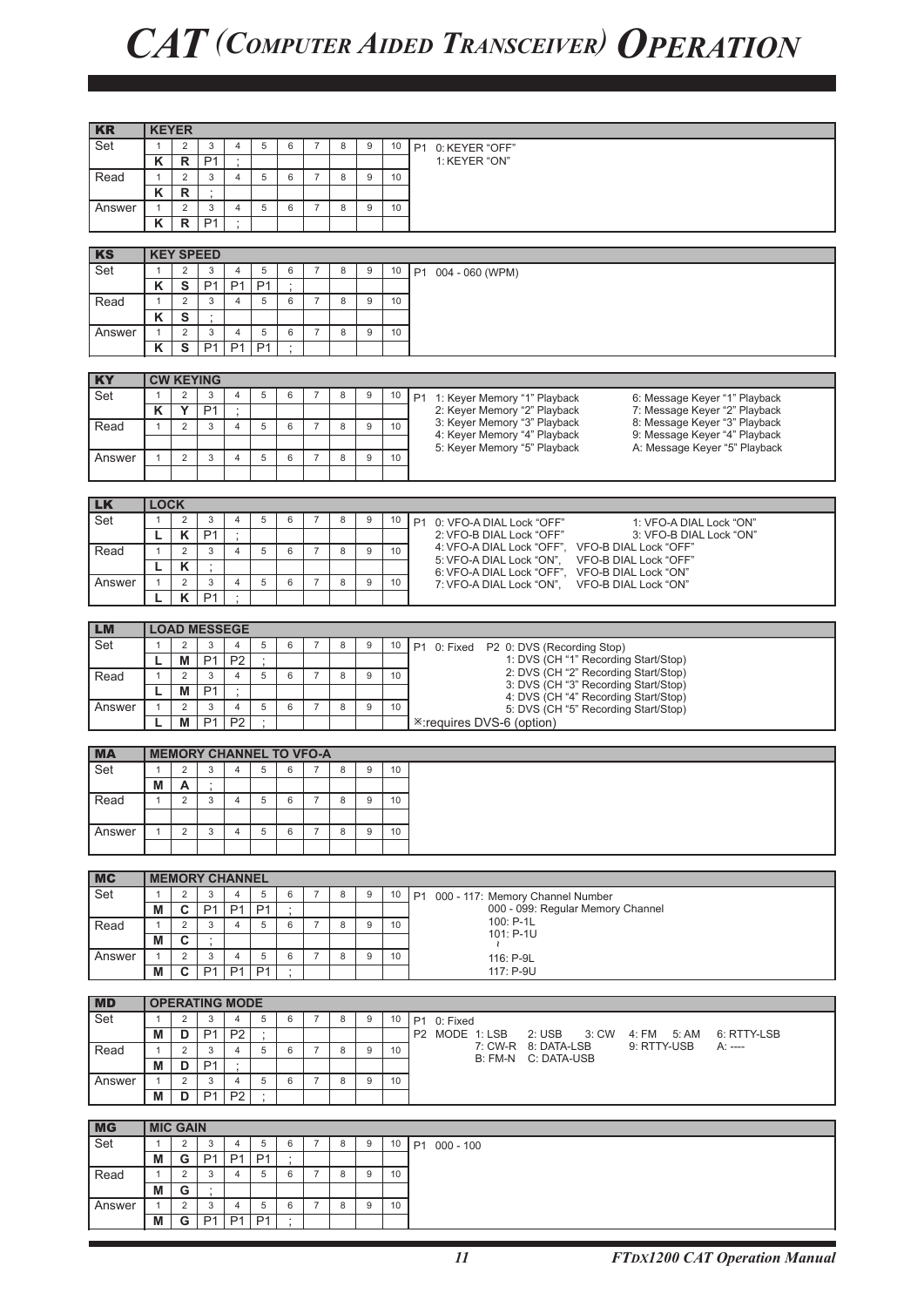| <b>ML</b> |                         |                         |                          | <b>MONITOR LEVEL</b>        |                |                 |                      |                 |                 |                 |           |                                                                                                                  |
|-----------|-------------------------|-------------------------|--------------------------|-----------------------------|----------------|-----------------|----------------------|-----------------|-----------------|-----------------|-----------|------------------------------------------------------------------------------------------------------------------|
| Set       | $\mathbf{1}$            | 2                       | 3                        | $\overline{4}$              | 5              | 6               | $\overline{7}$       | 8               | 9               | 10              |           | P1 0: MONI "ON/OFF"                                                                                              |
|           | M                       | L                       | P1                       | P <sub>2</sub>              | P <sub>2</sub> | P <sub>2</sub>  | $\ddot{ }$           |                 |                 |                 |           | 1: MONI Level                                                                                                    |
| Read      | $\mathbf{1}$            | 2                       | 3                        | $\overline{4}$              | 5              | 6               | $\overline{7}$       | 8               | 9               | 10              |           | P2 P1=0                                                                                                          |
|           | M                       | L                       | P <sub>1</sub>           | ×,                          |                |                 |                      |                 |                 |                 |           | 000: MONI "OFF"<br>001: MONI "ON"                                                                                |
| Answer    | $\mathbf{1}$            | 2                       | 3                        | $\overline{4}$              | 5              | 6               | $\overline{7}$       | 8               | 9               | 10              |           | $P1=1$                                                                                                           |
|           | M                       | L                       | P <sub>1</sub>           | P <sub>2</sub>              | P <sub>2</sub> | P <sub>2</sub>  | $\cdot$              |                 |                 |                 |           | $001 - 100$                                                                                                      |
|           |                         |                         |                          |                             |                |                 |                      |                 |                 |                 |           |                                                                                                                  |
| <b>MR</b> |                         |                         |                          | <b>MEMORY CHANNEL READ</b>  |                |                 |                      |                 |                 |                 |           |                                                                                                                  |
| Set       | $\mathbf{1}$            | $\overline{2}$          | 3                        | $\overline{4}$              | 5              | 6               | $\overline{7}$       | 8               | 9               | 10              | <b>P1</b> | Memory Channel Number (001 $\sim$ 117)<br>P2 Current Memory Channel                                              |
|           |                         |                         |                          |                             |                |                 |                      |                 |                 |                 |           | P3 Memory Channel Frequency (Hz)                                                                                 |
| Read      | $\mathbf{1}$            | $\overline{2}$          | 3                        | 4                           | 5              | 6               | $\overline{7}$       | 8               | $\overline{9}$  | 10              |           | P4 Clarifier Direction +: Plus Shift, -: Minus Shift                                                             |
|           | М                       | R                       | P <sub>1</sub>           | P <sub>1</sub>              | P <sub>1</sub> | $\vdots$        |                      |                 |                 |                 |           | Clarifier Offset: 0000 - 9999 (Hz)                                                                               |
| Answer    | $\mathbf{1}$            | $\overline{2}$          | 3                        | $\overline{4}$              | $\overline{5}$ | 6               | $\overline{7}$       | 8               | 9               | 10              |           | P5 0: RX CLAR "OFF"<br>1: RX CLAR "ON"<br>P6 0: TX CLAR "OFF"<br>1: TX CLAR "ON"                                 |
|           | M                       | $\mathsf R$             | P <sub>2</sub>           | P <sub>2</sub>              | P <sub>2</sub> | P <sub>3</sub>  | P <sub>3</sub>       | P <sub>3</sub>  | P <sub>3</sub>  | P <sub>3</sub>  |           | P7 MODE 1: LSB<br>2: USB 3: CW 4: FM<br>5: AM<br>6: RTTY-LSB                                                     |
|           | 11                      | 12                      | 13                       | 14                          | 15             | 16              | 17                   | 18              | 19              | 20              |           | 7: CW-R 8: DATA-LSB<br>9: RTTY-USB<br>$A:$ ----                                                                  |
|           | P <sub>3</sub>          | P <sub>3</sub>          | P <sub>3</sub>           | P4                          | P4             | P <sub>4</sub>  | P <sub>4</sub>       | P <sub>4</sub>  | P <sub>5</sub>  | P <sub>6</sub>  |           | B: FM-N C: DATA-USB                                                                                              |
|           | 21                      | 22                      | 23                       | 24                          | 25             | 26              | 27                   | 28              | 29              | 30              |           | P8 0: VFO<br>1: Memory<br>P9 0: CTCSS "OFF" 1: CTCSS ENC/DEC 2: CTCSS ENC                                        |
|           | P7                      | P <sub>8</sub>          | P9                       | P10 P10 P11                 |                |                 | $\cdot$              |                 |                 |                 |           | P11 0: Simplex<br>P10 00: (Fixed)<br>1: Plus Shift<br>2: Minus Shift                                             |
|           |                         |                         |                          |                             |                |                 |                      |                 |                 |                 |           |                                                                                                                  |
| <b>MS</b> |                         | <b>METER SW</b>         |                          |                             |                |                 |                      |                 |                 |                 |           |                                                                                                                  |
| Set       | $\mathbf{1}$            | $\overline{2}$          | 3                        | $\overline{4}$              | 5              | 6               | $\overline{7}$       | 8               | 9               | 10              |           | P1 0: COMP                                                                                                       |
|           | М                       | $\mathbf{s}$            | P <sub>1</sub>           | $\bullet$                   |                |                 |                      |                 |                 |                 |           | 1:ALC                                                                                                            |
| Read      | $\mathbf{1}$            | 2                       | 3                        | $\overline{4}$              | 5              | 6               | $\overline{7}$       | 8               | $\overline{9}$  | 10              |           | 3: SWR                                                                                                           |
|           | M                       | $\overline{\mathbf{s}}$ | $\cdot$                  |                             |                |                 |                      |                 |                 |                 |           | 4:1D                                                                                                             |
| Answer    | $\mathbf{1}$            | $\overline{2}$          | 3                        | $\overline{4}$              | 5              | 6               | $\overline{7}$       | 8               | $\overline{9}$  | 10              |           | 5: VDD                                                                                                           |
|           | М                       | $\overline{s}$          | P <sub>1</sub>           | ÷                           |                |                 |                      |                 |                 |                 |           |                                                                                                                  |
|           |                         |                         |                          |                             |                |                 |                      |                 |                 |                 |           |                                                                                                                  |
| <b>MW</b> |                         |                         |                          | <b>MEMORY CHANNEL WRITE</b> |                |                 |                      |                 |                 |                 |           |                                                                                                                  |
| Set       | $\mathbf{1}$            | 2                       | 3                        | $\overline{4}$              | 5              | 6               | $\overline{7}$       | 8               | 9               | 10              | <b>P1</b> | Memory Channel Number (001 $\sim$ 117) P2 Memory Channel Frequency (Hz)                                          |
|           | M                       | W                       | P <sub>1</sub>           | P <sub>1</sub>              | P <sub>1</sub> | P <sub>2</sub>  | P <sub>2</sub>       | $\overline{P2}$ | $\overline{P2}$ | P <sub>2</sub>  |           | P3 Clarifier Direction +: Plus Shift, -: Minus Shift                                                             |
|           | 11                      | 12                      | 13                       | 14                          | 15             | 16              | 17                   | 18              | 19              | 20              |           | Clarifier Offset: 0000 - 9999 (Hz)                                                                               |
|           | $\overline{P2}$         | P <sub>2</sub>          | P <sub>2</sub>           | P <sub>3</sub>              | P <sub>3</sub> | P <sub>3</sub>  | P3                   | P3              | P <sub>4</sub>  | $\overline{P5}$ |           | P4 0: RX CLAR "OFF"<br>1: RX CLAR "ON"                                                                           |
|           | 21                      | 22                      | 23                       | 24                          | 25             | 26              | 27                   | 28              | 29              | 30              |           | P5 0: TX CLAR "OFF"<br>1: TX CLAR "ON"<br>P6 MODE 1: LSB<br>2: <b>USE</b><br>3: CW 4: FM<br>5: AM<br>6: RTTY-LSB |
|           | P <sub>6</sub>          | P7                      | P <sub>8</sub>           | P <sub>9</sub>              | P <sub>9</sub> | P <sub>10</sub> | $\ddot{\phantom{a}}$ |                 |                 |                 |           | 7: CW-R 8: DATA-LSB<br>9: RTTY-USB<br>$A:$ ----                                                                  |
| Read      | $\mathbf{1}$            | $\overline{2}$          | 3                        | $\overline{4}$              | 5              | 6               | $\overline{7}$       | 8               | 9               | 10              |           | B: FM-N C: DATA-USB                                                                                              |
|           |                         |                         |                          |                             |                |                 |                      |                 |                 |                 |           | P7 0: (Fixed)                                                                                                    |
|           |                         |                         |                          |                             |                |                 |                      |                 |                 |                 |           |                                                                                                                  |
|           |                         |                         |                          |                             |                |                 |                      |                 |                 |                 |           | P8 0: CTCSS "OFF" 1: CTCSS ENC/DEC 2: CTCSS ENC                                                                  |
| Answer    | $\mathbf{1}$            | 2                       | 3                        | $\overline{4}$              | 5              | 6               | $\overline{7}$       | 8               | $\overline{9}$  | 10              |           | P9 00: (Fixed)<br>P10 0: Simplex<br>1: Plus Shift<br>2: Minus Shift                                              |
|           |                         |                         |                          |                             |                |                 |                      |                 |                 |                 |           |                                                                                                                  |
| <b>MX</b> |                         | <b>MOX SET</b>          |                          |                             |                |                 |                      |                 |                 |                 |           |                                                                                                                  |
| Set       | $\mathbf{1}$            | 2                       | 3                        | $\overline{4}$              | 5              | 6               | $\overline{7}$       | 8               | 9               | 10              |           | P1 0: MOX "OFF"                                                                                                  |
|           | М                       | X                       | P <sub>1</sub>           | $\bullet$                   |                |                 |                      |                 |                 |                 |           | 1: MOX "ON"                                                                                                      |
| Read      | $\mathbf{1}$            | 2                       | 3                        | $\overline{4}$              | 5              | 6               | $\overline{7}$       | 8               | 9               | 10              |           |                                                                                                                  |
|           | $\overline{\mathsf{M}}$ | $\overline{\mathbf{x}}$ | $\overline{\mathcal{L}}$ |                             |                |                 |                      |                 |                 |                 |           |                                                                                                                  |
| Answer    | $\mathbf{1}$            | 2                       | 3                        | 4                           | 5              | 6               | $\overline{7}$       | 8               | 9               | 10              |           |                                                                                                                  |
|           | М                       | X                       | P <sub>1</sub>           |                             |                |                 |                      |                 |                 |                 |           |                                                                                                                  |
|           |                         |                         |                          |                             |                |                 |                      |                 |                 |                 |           |                                                                                                                  |
| <b>NA</b> |                         | <b>NARROW</b>           |                          |                             |                |                 |                      |                 |                 |                 |           |                                                                                                                  |
| Set       | $\mathbf{1}$            | 2                       | 3                        | 4                           | 5              | 6               | $\overline{7}$       | 8               | 9               | 10              |           | P1 0: Fixed                                                                                                      |
|           | M                       | A                       | P <sub>1</sub>           | P <sub>2</sub>              | $\cdot$        |                 |                      |                 |                 |                 |           | P2 0: OFF                                                                                                        |
| Read      | $\mathbf{1}$            | $\overline{2}$          | 3                        | 4                           | 5              | 6               | $\overline{7}$       | 8               | 9               | 10              |           | 1: ON                                                                                                            |
|           | N                       | A                       | P <sub>1</sub>           | $\cdot$                     |                |                 |                      |                 |                 |                 |           |                                                                                                                  |
| Answer    | $\mathbf{1}$            | $\overline{2}$          | 3                        | $\overline{4}$              | 5              | 6               | $\overline{7}$       | 8               | 9               | 10              |           |                                                                                                                  |
|           | N                       | A                       | P <sub>1</sub>           | P <sub>2</sub>              | $\cdot$        |                 |                      |                 |                 |                 |           |                                                                                                                  |
|           |                         |                         |                          |                             |                |                 |                      |                 |                 |                 |           |                                                                                                                  |
| <b>NB</b> |                         |                         |                          | <b>NOISE BLANKER STATUS</b> |                |                 |                      |                 |                 |                 |           |                                                                                                                  |
| Set       | $\mathbf{1}$            | 2                       | 3                        | $\overline{4}$              | 5              | 6               | $\overline{7}$       | 8               | 9               | 10              |           | P1 0: Fixed                                                                                                      |
|           | N                       | в                       | P <sub>1</sub>           | P <sub>2</sub>              | $\cdot$        |                 |                      |                 |                 |                 |           | P2 0: Noise Blanker "OFF"                                                                                        |
| Read      | $\mathbf{1}$            | 2                       | 3                        | $\overline{4}$              | 5              | 6               | $\overline{7}$       | 8               | 9               | 10              |           | 1: Noise Blanker "ON"                                                                                            |
|           | N                       | в                       | P <sub>1</sub>           |                             |                |                 |                      |                 |                 |                 |           | 2: Noise Blanker (Wide) "ON"                                                                                     |
| Answer    | $\mathbf{1}$            | $\overline{2}$          | 3                        | $\overline{4}$              | 5              | 6               | $\overline{7}$       | 8               | 9               | 10              |           |                                                                                                                  |
|           | N                       | в                       | P <sub>1</sub>           | P <sub>2</sub>              |                |                 |                      |                 |                 |                 |           |                                                                                                                  |
|           |                         |                         |                          |                             |                |                 |                      |                 |                 |                 |           |                                                                                                                  |
| <b>NL</b> |                         |                         |                          | <b>NOISE BLANKER LEVEL</b>  |                |                 |                      |                 |                 |                 |           |                                                                                                                  |
| Set       | $\mathbf{1}$            | 2                       | 3                        | $\overline{4}$              | 5              | 6               | $\overline{7}$       | 8               | 9               | 10              |           | P1 0: Fixed                                                                                                      |
|           | N                       | L                       | P <sub>1</sub>           | P <sub>2</sub>              | P <sub>2</sub> | P <sub>2</sub>  | $\ddot{\cdot}$       |                 |                 |                 |           | P2 000 - 100                                                                                                     |
| Read      | $\mathbf{1}$            | $\overline{2}$          | 3                        | 4                           | 5              | 6               | $\overline{7}$       | 8               | 9               | 10              |           |                                                                                                                  |
|           | N                       | L                       | P <sub>1</sub>           | $\sim$                      |                |                 |                      |                 |                 |                 |           |                                                                                                                  |
| Answer    | $\mathbf{1}$            | 2                       | 3                        | $\overline{4}$              | 5              | 6               | $\overline{7}$       | 8               | 9               | 10              |           |                                                                                                                  |
|           | N                       | L                       | P <sub>1</sub>           | P <sub>2</sub>              | P <sub>2</sub> | P <sub>2</sub>  |                      |                 |                 |                 |           |                                                                                                                  |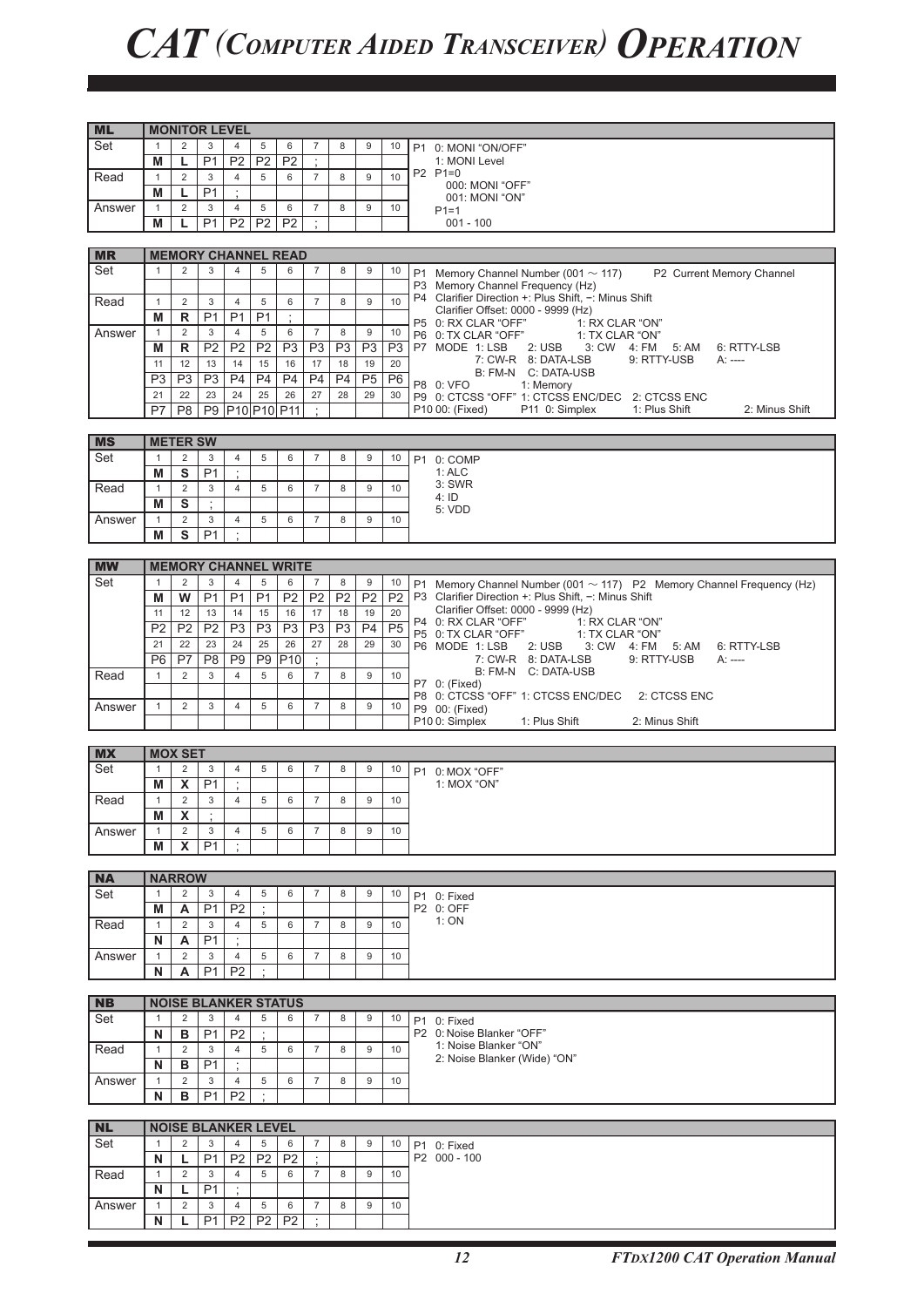| <b>NR</b>              |                 |                         |                      | <b>NOISE REDUCTION</b>           |                |                      |                      |                |                  |                |                                                                            |  |
|------------------------|-----------------|-------------------------|----------------------|----------------------------------|----------------|----------------------|----------------------|----------------|------------------|----------------|----------------------------------------------------------------------------|--|
| Set                    | $\mathbf{1}$    | 2                       | 3                    | $\overline{4}$                   | 5              | 6                    | $\overline{7}$       | 8              | 9                | 10             | P1 0: Fixed                                                                |  |
|                        |                 |                         |                      |                                  |                |                      |                      |                |                  |                | P2 0: Noise Reduction "OFF"                                                |  |
|                        | N               | $\mathsf{R}$            | P <sub>1</sub>       | P <sub>2</sub>                   | $\ddot{\cdot}$ |                      |                      |                |                  |                | 1: Noise Reduction "ON"                                                    |  |
| Read                   | $\mathbf{1}$    | $\overline{2}$          | 3                    | $\overline{4}$                   | 5              | 6                    | $\overline{7}$       | 8              | 9                | 10             |                                                                            |  |
|                        | N               | $\mathsf{R}$            | P <sub>1</sub>       | $\ddot{\cdot}$                   |                |                      |                      |                |                  |                |                                                                            |  |
| Answer                 | $\mathbf{1}$    | $\overline{2}$          | 3                    | $\overline{4}$                   | 5              | 6                    | $\overline{7}$       | 8              | 9                | 10             |                                                                            |  |
|                        | N               | R                       | P <sub>1</sub>       | P <sub>2</sub>                   | $\cdot$        |                      |                      |                |                  |                |                                                                            |  |
|                        |                 |                         |                      |                                  |                |                      |                      |                |                  |                |                                                                            |  |
|                        |                 |                         |                      |                                  |                |                      |                      |                |                  |                |                                                                            |  |
| $\overline{O}$         |                 |                         |                      | <b>OPPOSITE BAND INFORMATION</b> |                |                      |                      |                |                  |                |                                                                            |  |
| Set                    | $\mathbf{1}$    | $\overline{2}$          | 3                    | $\overline{4}$                   | 5              | 6                    | $\overline{7}$       | 8              | 9                | 10             | P1 Current Memory Channel(001 $\sim$ 117) P2 VFO-B Frequency (Hz)          |  |
|                        |                 |                         |                      |                                  |                |                      |                      |                |                  |                | P3 Clarifier Direction +: Plus Shift, -: Minus Shift                       |  |
| Read                   | $\mathbf{1}$    | $\overline{2}$          | 3                    | $\overline{4}$                   | 5              | 6                    | $\overline{7}$       | 8              | 9                | 10             | Clarifier Offset: 0000 - 9999 (Hz)                                         |  |
|                        | O               | L                       | ÷                    |                                  |                |                      |                      |                |                  |                | P4 0: RX CLAR "OFF"<br>1: RX CLAR "ON"                                     |  |
|                        |                 |                         |                      |                                  |                |                      |                      |                |                  |                | P5 0: TX CLAR "OFF"<br>1: TX CLAR "ON"                                     |  |
| Answer                 | $\mathbf{1}$    | $\overline{2}$          | 3                    | $\overline{4}$                   | 5              | 6                    | $\overline{7}$       | 8              | 9                | 10             | P6 MODE 1: LSB<br>2: USB<br>3: CW 4: FM<br>5: AM<br>6: RTTY-LSB            |  |
|                        | О               | L                       | P <sub>1</sub>       | P <sub>1</sub>                   | P1             | P <sub>2</sub>       | $\overline{P2}$      | P <sub>2</sub> | P <sub>2</sub>   | P <sub>2</sub> | 7: CW-R 8: DATA-LSB<br>9: RTTY-USB<br>A: ----                              |  |
|                        | 11              | 12                      | 13                   | 14                               | 15             | 16                   | 17                   | 18             | 19               | 20             | B: FM-N C: DATA-USB                                                        |  |
|                        | P <sub>2</sub>  | P <sub>2</sub>          | P2                   | P <sub>3</sub>                   | P <sub>3</sub> | P <sub>3</sub>       | P <sub>3</sub>       | P <sub>3</sub> | P <sub>4</sub>   | P5             | P7 0: VFO<br>1: Memory<br>P8 0: CTCSS "OFF" 1: CTCSS ENC/DEC 2: CTCSS ENC  |  |
|                        | 21              | 22                      | 23                   | 24                               | 25             | 26                   | 27                   | 28             | 29               | 30             | P9 00: (Fixed)                                                             |  |
|                        | $\overline{P6}$ | P7                      | P8                   | P9                               | P9             | P10                  | $\ddot{\phantom{a}}$ |                |                  |                | P10 0: Simplex<br>1: Plus Shift<br>2: Minus Shift                          |  |
|                        |                 |                         |                      |                                  |                |                      |                      |                |                  |                |                                                                            |  |
|                        |                 |                         |                      |                                  |                |                      |                      |                |                  |                |                                                                            |  |
| $\overline{\text{os}}$ |                 |                         |                      | <b>OFFSET (REPEATER SHIFT)</b>   |                |                      |                      |                |                  |                |                                                                            |  |
| Set                    | $\mathbf{1}$    | 2                       | 3                    | 4                                | 5              | 6                    | $\overline{7}$       | 8              | 9                | 10             | P1 0: Fixed                                                                |  |
|                        | O               | S                       | P <sub>1</sub>       | P <sub>2</sub>                   | $\cdot$        |                      |                      |                |                  |                | P2 0: Simplex                                                              |  |
| Read                   | $\mathbf{1}$    | $\overline{2}$          | $\mathbf{3}$         | $\overline{4}$                   | 5              | 6                    | $\overline{7}$       | 8              | 9                | 10             | 1: Plus Shift                                                              |  |
|                        | O               | $\overline{\mathbf{s}}$ | P <sub>1</sub>       | $\cdot$                          |                |                      |                      |                |                  |                | 2: Minus Shift                                                             |  |
|                        |                 |                         |                      |                                  |                |                      |                      |                |                  |                | X: This command can be activated only with an FM mode.                     |  |
| Answer                 | $\mathbf{1}$    | $\overline{2}$          | 3                    | $\overline{4}$                   | 5              | 6                    | $\overline{7}$       | 8              | $\overline{9}$   | 10             |                                                                            |  |
|                        | O               | $\overline{\mathsf{s}}$ | P <sub>1</sub>       | $\overline{P2}$                  | ÷              |                      |                      |                |                  |                |                                                                            |  |
|                        |                 |                         |                      |                                  |                |                      |                      |                |                  |                |                                                                            |  |
| <b>PA</b>              |                 | PRE-AMP (IPO)           |                      |                                  |                |                      |                      |                |                  |                |                                                                            |  |
| Set                    | $\mathbf{1}$    | $\overline{2}$          | 3                    | $\overline{4}$                   | 5              | 6                    | $\overline{7}$       | 8              | 9                | 10             | P1 0:Fixed                                                                 |  |
|                        | $\overline{P}$  | A                       | P <sub>1</sub>       | P <sub>2</sub>                   | $\cdot$        |                      |                      |                |                  |                | P2 0: IPO                                                                  |  |
|                        |                 |                         |                      |                                  |                |                      |                      |                |                  |                | 1: AMP 1                                                                   |  |
| Read                   | $\mathbf{1}$    | $\overline{2}$          | 3                    | $\overline{4}$                   | 5              | 6                    | $\overline{7}$       | 8              | 9                | 10             | 2: AMP 2                                                                   |  |
|                        | P               | A                       | P <sub>1</sub>       | $\ddot{.}$                       |                |                      |                      |                |                  |                |                                                                            |  |
| Answer                 | $\mathbf{1}$    | $\overline{2}$          | 3                    | $\overline{4}$                   | 5              | 6                    | $\overline{7}$       | 8              | $\overline{9}$   | 10             |                                                                            |  |
|                        | P               | Α                       | P <sub>1</sub>       | P <sub>2</sub>                   | ÷              |                      |                      |                |                  |                |                                                                            |  |
|                        |                 |                         |                      |                                  |                |                      |                      |                |                  |                |                                                                            |  |
| PB                     |                 | <b>PLAY BACK</b>        |                      |                                  |                |                      |                      |                |                  |                |                                                                            |  |
|                        |                 |                         |                      |                                  |                |                      |                      |                |                  |                |                                                                            |  |
| Set                    | $\mathbf{1}$    | $\overline{2}$          | 3                    | 4                                | 5              | 6                    | $\overline{7}$       | 8              | 9                | 10             | P1 0: Fixed P2 0: DVS (Playback Stop)                                      |  |
|                        | $\overline{P}$  | в                       | P <sub>1</sub>       | P <sub>2</sub>                   | ÷              |                      |                      |                |                  |                | 1: DVS (CH "1" Playback Start/Stop)<br>2: DVS (CH "2" Playback Start/Stop) |  |
| Read                   | $\mathbf{1}$    | $\overline{2}$          | 3                    | 4                                | 5              | 6                    | $\overline{7}$       | 8              | 9                | 10             | 3: DVS (CH "3" Playback Start/Stop)                                        |  |
|                        | P               | в                       | P <sub>1</sub>       | $\cdot$                          |                |                      |                      |                |                  |                | 4: DVS (CH "4" Playback Start/Stop)                                        |  |
| Answer                 | $\mathbf{1}$    | $\overline{2}$          | 3                    | 4                                | 5              | 6                    | $\overline{7}$       | 8              | 9                | 10             | 5: DVS (CH "5" Playback Start/Stop)                                        |  |
|                        | P               | в                       | P <sub>1</sub>       | P <sub>2</sub>                   | $\cdot$        |                      |                      |                |                  |                | *: requires DVS-6 (option)                                                 |  |
|                        |                 |                         |                      |                                  |                |                      |                      |                |                  |                |                                                                            |  |
|                        |                 |                         |                      |                                  |                |                      |                      |                |                  |                |                                                                            |  |
| PC                     |                 |                         |                      | <b>POWER CONTROL</b>             |                |                      |                      |                |                  |                |                                                                            |  |
| Set                    | $\mathbf{1}$    | 2                       | 3                    | 4                                | 5              | 6                    | $\overline{7}$       | 8              | 9                | 10             | P1 005-100                                                                 |  |
|                        | P               | $\overline{c}$          | P <sub>1</sub>       | P <sub>1</sub>                   | P <sub>1</sub> | $\ddot{\phantom{a}}$ |                      |                |                  |                |                                                                            |  |
| Read                   | $\mathbf{1}$    | $\overline{2}$          | 3                    | $\overline{4}$                   | 5              | 6                    | $\overline{7}$       | 8              | 9                | 10             |                                                                            |  |
|                        | P               | $\overline{\mathbf{c}}$ | $\ddot{\phantom{a}}$ |                                  |                |                      |                      |                |                  |                |                                                                            |  |
| Answer                 | $\mathbf{1}$    | $\overline{2}$          | 3                    | $\overline{4}$                   | 5              | 6                    | $\overline{7}$       | 8              | 9                | 10             |                                                                            |  |
|                        | P               | $\mathbf{C}$            | P1                   | P1                               | P <sub>1</sub> | $\cdot$              |                      |                |                  |                |                                                                            |  |
|                        |                 |                         |                      |                                  |                |                      |                      |                |                  |                |                                                                            |  |
|                        |                 |                         |                      |                                  |                |                      |                      |                |                  |                |                                                                            |  |
| <b>PL</b>              |                 |                         |                      | <b>SPEECH PROCESSOR LEVEL</b>    |                |                      |                      |                |                  |                |                                                                            |  |
| Set                    | $\mathbf{1}$    | $\overline{2}$          | 3                    | 4                                | 5              | 6                    | $\overline{7}$       | 8              | $\boldsymbol{9}$ | 10             | P1 000 - 100                                                               |  |
|                        | P               | L                       | P1                   | P <sub>1</sub>                   | P1             | $\cdot$              |                      |                |                  |                |                                                                            |  |
| Read                   | $\mathbf{1}$    | $\overline{2}$          | 3                    | 4                                | 5              | 6                    | $\overline{7}$       | 8              | 9                | 10             |                                                                            |  |
|                        | P               |                         |                      |                                  |                |                      |                      |                |                  |                |                                                                            |  |
|                        |                 | L                       | ÷                    |                                  |                |                      |                      |                |                  |                |                                                                            |  |
| Answer                 | $\mathbf{1}$    | $\overline{2}$          | 3                    | 4                                | 5              | 6                    | $\overline{7}$       | 8              | 9                | 10             |                                                                            |  |
|                        | P               | L                       | P <sub>1</sub>       | P <sub>1</sub>                   | P <sub>1</sub> | $\ddot{\phantom{a}}$ |                      |                |                  |                |                                                                            |  |
|                        |                 |                         |                      |                                  |                |                      |                      |                |                  |                |                                                                            |  |
| <b>PR</b>              |                 |                         |                      | <b>SPEECH PROCESSOR</b>          |                |                      |                      |                |                  |                |                                                                            |  |
| Set                    | $\mathbf{1}$    | $\overline{2}$          | 3                    | 4                                | 5              | 6                    | $\overline{7}$       | 8              | 9                | 10             | P1 0: Speech Processor                                                     |  |
|                        | P               |                         | P <sub>1</sub>       | P <sub>2</sub>                   | $\cdot$        |                      |                      |                |                  |                | 1: Parametric Microphone Equalizer                                         |  |
|                        |                 | R                       |                      |                                  |                |                      |                      |                |                  |                | P2 1: "OFF"                                                                |  |
| Read                   | $\mathbf{1}$    | $\overline{2}$          | 3                    | $\overline{4}$                   | 5              | 6                    | $\overline{7}$       | 8              | 9                | 10             | 2: "ON"                                                                    |  |
|                        | P               | R                       | P <sub>1</sub>       | $\cdot$                          |                |                      |                      |                |                  |                |                                                                            |  |
| Answer                 | $\mathbf{1}$    | $\overline{2}$          | 3                    | 4                                | 5              | 6                    | $\overline{7}$       | 8              | 9                | 10             |                                                                            |  |
|                        | P               | R.                      | P1                   | P <sub>2</sub>                   | ٠              |                      |                      |                |                  |                |                                                                            |  |
|                        |                 |                         |                      |                                  |                |                      |                      |                |                  |                |                                                                            |  |
|                        |                 |                         |                      |                                  |                |                      |                      |                |                  |                |                                                                            |  |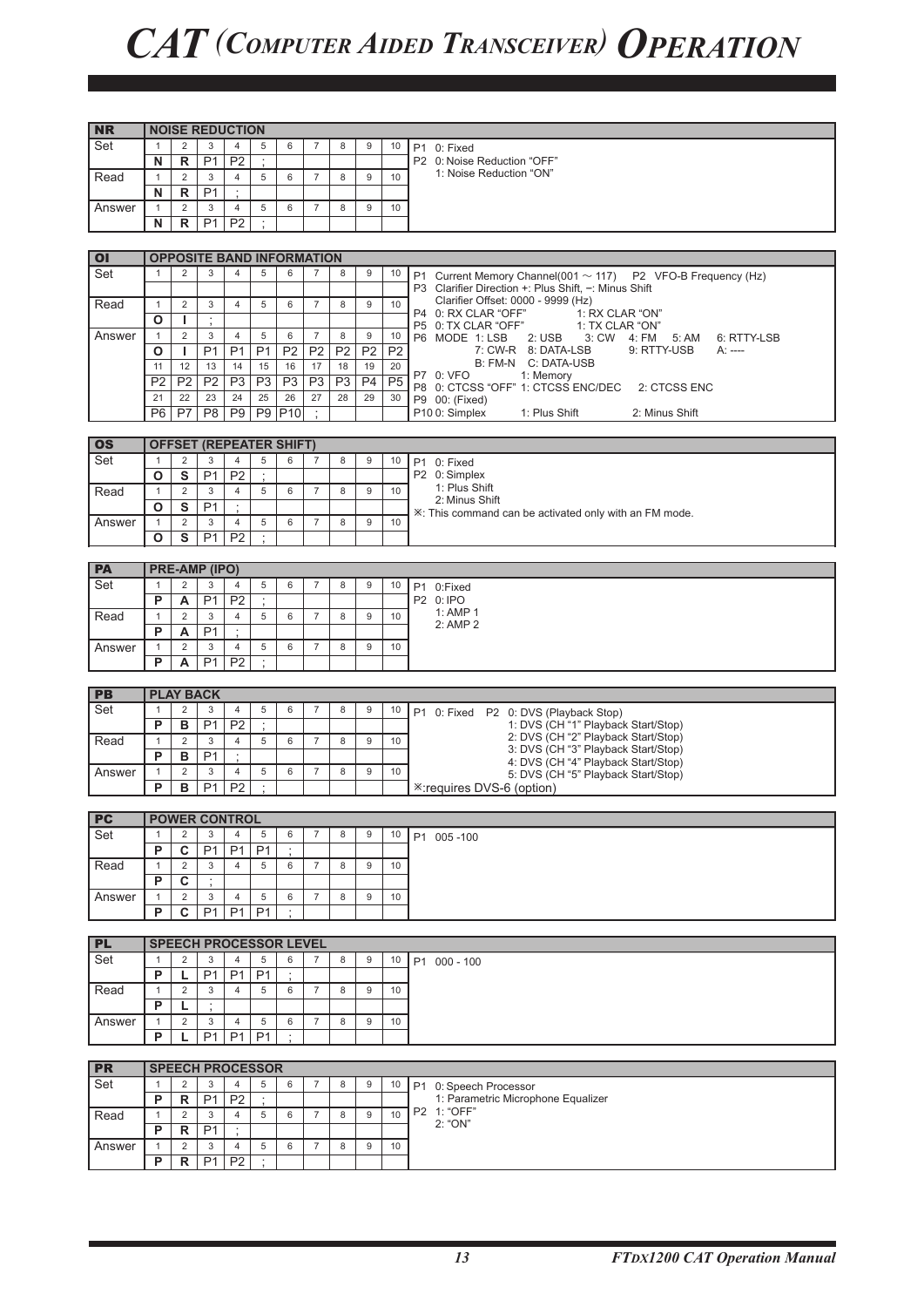| <b>PS</b>               |                |                         |                    | <b>POWER SWITCH</b>   |                 |                |                |   |   |    |                                                                                                                          |
|-------------------------|----------------|-------------------------|--------------------|-----------------------|-----------------|----------------|----------------|---|---|----|--------------------------------------------------------------------------------------------------------------------------|
| Set                     | $\mathbf{1}$   | $\overline{c}$          | 3                  | $\overline{4}$        | 5               | 6              | $\overline{7}$ | 8 | 9 | 10 | P1 0: POWER "OFF"                                                                                                        |
|                         | $\overline{P}$ | S                       | P1                 | $\cdot$               |                 |                |                |   |   |    | 1: POWER "ON"                                                                                                            |
| Read                    | $\mathbf{1}$   | $\overline{2}$          | 3                  | $\overline{4}$        | 5               | 6              | $\overline{7}$ | 8 | 9 | 10 |                                                                                                                          |
|                         | P              | ${\bf S}$               | $\vdots$           |                       |                 |                |                |   |   |    | This command requires dummy data be initially sent. Then after one second and<br>before two seconds the command is sent. |
| Answer                  | $\mathbf{1}$   | $\overline{2}$          | 3                  | $\overline{4}$        | 5               | 6              | $\overline{7}$ | 8 | 9 | 10 |                                                                                                                          |
|                         | $\overline{P}$ | $\overline{\mathbf{s}}$ | $\overline{P1}$    | $\epsilon$            |                 |                |                |   |   |    |                                                                                                                          |
|                         |                |                         |                    |                       |                 |                |                |   |   |    |                                                                                                                          |
| QI                      |                |                         | <b>QMB STORE</b>   |                       |                 |                |                |   |   |    |                                                                                                                          |
|                         |                |                         |                    |                       |                 |                |                |   |   |    |                                                                                                                          |
| Set                     | $\mathbf{1}$   | $\overline{2}$          | 3                  | $\overline{4}$        | 5               | 6              | $\overline{7}$ | 8 | 9 | 10 |                                                                                                                          |
|                         | $\mathbf Q$    | J.                      | $\vdots$           |                       |                 |                |                |   |   |    |                                                                                                                          |
| Read                    | $\mathbf{1}$   | $\overline{2}$          | 3                  | $\overline{4}$        | 5               | 6              | $\overline{7}$ | 8 | 9 | 10 |                                                                                                                          |
|                         |                |                         |                    |                       |                 |                |                |   |   |    |                                                                                                                          |
| Answer                  | $\mathbf{1}$   | $\overline{2}$          | 3                  | $\overline{4}$        | 5               | 6              | $\overline{7}$ | 8 | 9 | 10 |                                                                                                                          |
|                         |                |                         |                    |                       |                 |                |                |   |   |    |                                                                                                                          |
|                         |                |                         |                    |                       |                 |                |                |   |   |    |                                                                                                                          |
| QR                      |                |                         | <b>QMB RECALL</b>  |                       |                 |                |                |   |   |    |                                                                                                                          |
| Set                     | $\mathbf{1}$   | 2                       | 3                  | $\overline{4}$        | 5               | 6              | $\overline{7}$ | 8 | 9 | 10 |                                                                                                                          |
|                         | Q              | $\mathsf{R}$            | $\vdots$           |                       |                 |                |                |   |   |    |                                                                                                                          |
|                         |                |                         |                    |                       |                 |                |                |   |   |    |                                                                                                                          |
| Read                    | $\mathbf{1}$   | $\overline{2}$          | 3                  | $\overline{4}$        | 5               | 6              | $\overline{7}$ | 8 | 9 | 10 |                                                                                                                          |
|                         |                |                         |                    |                       |                 |                |                |   |   |    |                                                                                                                          |
| Answer                  | $\mathbf{1}$   | $\overline{2}$          | 3                  | $\overline{4}$        | 5               | 6              | $\overline{7}$ | 8 | 9 | 10 |                                                                                                                          |
|                         |                |                         |                    |                       |                 |                |                |   |   |    |                                                                                                                          |
|                         |                |                         |                    |                       |                 |                |                |   |   |    |                                                                                                                          |
| $\overline{\mathbf{a}}$ |                |                         | <b>QUICK SPLIT</b> |                       |                 |                |                |   |   |    |                                                                                                                          |
| Set                     | $\mathbf{1}$   | 2                       | 3                  | $\overline{4}$        | 5               | 6              | $\overline{7}$ | 8 | 9 | 10 |                                                                                                                          |
|                         | Q              | S                       | $\ddot{i}$         |                       |                 |                |                |   |   |    |                                                                                                                          |
| Read                    | $\mathbf{1}$   | $\overline{2}$          | 3                  | $\overline{4}$        | 5               | 6              | $\overline{7}$ | 8 | 9 | 10 |                                                                                                                          |
|                         |                |                         |                    |                       |                 |                |                |   |   |    |                                                                                                                          |
| Answer                  | $\mathbf{1}$   | 2                       | 3                  | $\overline{4}$        | 5               | 6              | $\overline{7}$ | 8 | 9 | 10 |                                                                                                                          |
|                         |                |                         |                    |                       |                 |                |                |   |   |    |                                                                                                                          |
|                         |                |                         |                    |                       |                 |                |                |   |   |    |                                                                                                                          |
| <b>RA</b>               |                |                         |                    | <b>RF ATTENUATOR</b>  |                 |                |                |   |   |    |                                                                                                                          |
|                         |                | $\overline{2}$          |                    |                       |                 |                | $\overline{7}$ |   |   |    |                                                                                                                          |
| Set                     | $\mathbf{1}$   |                         | $\mathbf{3}$       | $\overline{4}$        | 5<br>$\epsilon$ | 6              |                | 8 | 9 | 10 | P1 0:Fixed<br>P2 0: OFF                                                                                                  |
|                         | $\mathsf{R}$   | A                       | P <sub>1</sub>     | P <sub>2</sub>        |                 |                |                |   |   |    | 1:6dB                                                                                                                    |
| Read                    | $\mathbf{1}$   | $\sqrt{2}$              | 3                  | $\overline{4}$        | 5               | 6              | $\overline{7}$ | 8 | 9 | 10 | 2: 12 dB                                                                                                                 |
|                         | R              | A                       | P1                 | $\cdot$               |                 |                |                |   |   |    | 3:18 dB                                                                                                                  |
| Answer                  | $\mathbf{1}$   | 2                       | 3                  | $\overline{4}$        | 5               | 6              | $\overline{7}$ | 8 | 9 | 10 |                                                                                                                          |
|                         | $\mathsf{R}$   | A                       | P <sub>1</sub>     | P <sub>2</sub>        | $\cdot$         |                |                |   |   |    |                                                                                                                          |
|                         |                |                         |                    |                       |                 |                |                |   |   |    |                                                                                                                          |
| RC                      |                |                         | <b>CLAR CLEAR</b>  |                       |                 |                |                |   |   |    |                                                                                                                          |
| Set                     | $\mathbf{1}$   | $\overline{2}$          | 3                  | $\overline{4}$        | 5               | 6              | $\overline{7}$ | 8 | 9 | 10 |                                                                                                                          |
|                         | ${\sf R}$      | C                       | $\cdot$            |                       |                 |                |                |   |   |    |                                                                                                                          |
| Read                    | $\mathbf{1}$   | $\overline{2}$          | 3                  | $\overline{4}$        | 5               | 6              | $\overline{7}$ | 8 | 9 | 10 |                                                                                                                          |
|                         |                |                         |                    |                       |                 |                |                |   |   |    |                                                                                                                          |
| Answer                  | $\mathbf{1}$   | 2                       | 3                  | $\overline{4}$        | 5               | 6              | $\overline{7}$ | 8 | 9 | 10 |                                                                                                                          |
|                         |                |                         |                    |                       |                 |                |                |   |   |    |                                                                                                                          |
|                         |                |                         |                    |                       |                 |                |                |   |   |    |                                                                                                                          |
| <b>RD</b>               |                |                         | <b>CLAR DOWN</b>   |                       |                 |                |                |   |   |    |                                                                                                                          |
| Set                     | $\mathbf{1}$   | $\overline{2}$          | 3                  | $\overline{4}$        | $\,$ 5 $\,$     | 6              | $\overline{7}$ | 8 | 9 | 10 | P1 0000 - 9999 (Hz)                                                                                                      |
|                         | $\mathsf{R}$   | D                       | P1                 | <b>P1</b>             | P <sub>1</sub>  | P <sub>1</sub> | $\cdot$        |   |   |    |                                                                                                                          |
| Read                    | $\mathbf{1}$   | $\overline{2}$          | 3                  | 4                     | 5               | 6              | $\overline{7}$ | 8 | 9 | 10 |                                                                                                                          |
|                         |                |                         |                    |                       |                 |                |                |   |   |    |                                                                                                                          |
|                         |                |                         |                    |                       |                 |                |                |   |   |    |                                                                                                                          |
| Answer                  | $\mathbf{1}$   | 2                       | 3                  | $\overline{4}$        | 5               | 6              | $\overline{7}$ | 8 | 9 | 10 |                                                                                                                          |
|                         |                |                         |                    |                       |                 |                |                |   |   |    |                                                                                                                          |
|                         |                |                         |                    |                       |                 |                |                |   |   |    |                                                                                                                          |
| RF                      |                |                         |                    | <b>ROOFING FILTER</b> |                 |                |                |   |   |    |                                                                                                                          |
| Set                     | $\mathbf{1}$   | 2                       | 3                  | $\overline{4}$        | 5               | 6              | $\overline{7}$ | 8 | 9 | 10 | P1 0: Fixed<br>P2 0: AUTO<br>P3 1:15 kHz                                                                                 |
|                         | $\mathsf R$    | F                       | P <sub>1</sub>     | P <sub>2</sub>        | $\cdot$         |                |                |   |   |    | 1: 15 kHz<br>$2:6$ kHz                                                                                                   |
| Read                    | $\mathbf{1}$   | 2                       | 3                  | $\overline{4}$        | 5               | 6              | $\overline{7}$ | 8 | 9 | 10 | 2: 6 kHz<br>3: 3 kHz                                                                                                     |
|                         | $\mathsf R$    | F                       | P <sub>1</sub>     | $\cdot$               |                 |                |                |   |   |    | 3: 3 kHz<br>4: AUTO - 15 kHz<br>5: AUTO - 6 kHz                                                                          |
| Answer                  | $\mathbf{1}$   | $\overline{2}$          | 3                  | $\overline{4}$        | 5               | 6              | $\overline{7}$ | 8 | 9 | 10 | 6: AUTO - 3 kHz                                                                                                          |
|                         | R              | F.                      | P <sub>1</sub>     | P <sub>3</sub>        | $\cdot$         |                |                |   |   |    |                                                                                                                          |
|                         |                |                         |                    |                       |                 |                |                |   |   |    |                                                                                                                          |
| RG                      |                | <b>RF GAIN</b>          |                    |                       |                 |                |                |   |   |    |                                                                                                                          |
| Set                     | $\mathbf{1}$   | $\overline{2}$          | 3                  | $\overline{4}$        | 5               | 6              | $\overline{7}$ | 8 | 9 | 10 |                                                                                                                          |
|                         | $\mathsf{R}$   | G                       | P <sub>1</sub>     | P <sub>2</sub>        | P <sub>2</sub>  | P <sub>2</sub> | $\cdot$        |   |   |    | P1 0: Fixed<br>P2 000 - 255                                                                                              |
|                         |                |                         |                    |                       |                 |                |                |   |   |    |                                                                                                                          |
| Read                    | $\mathbf{1}$   | $\overline{2}$          | 3                  | $\overline{4}$        | 5               | 6              | $\overline{7}$ | 8 | 9 | 10 |                                                                                                                          |
|                         | $\mathsf R$    | G                       | P <sub>1</sub>     | $\cdot$               |                 |                |                |   |   |    |                                                                                                                          |
| Answer                  | $\mathbf{1}$   | $\overline{2}$          | 3                  | $\overline{4}$        | 5               | 6              | $\overline{7}$ | 8 | 9 | 10 |                                                                                                                          |
|                         | $\mathsf{R}$   | G                       | P <sub>1</sub>     | P2                    | P2              | P <sub>2</sub> |                |   |   |    |                                                                                                                          |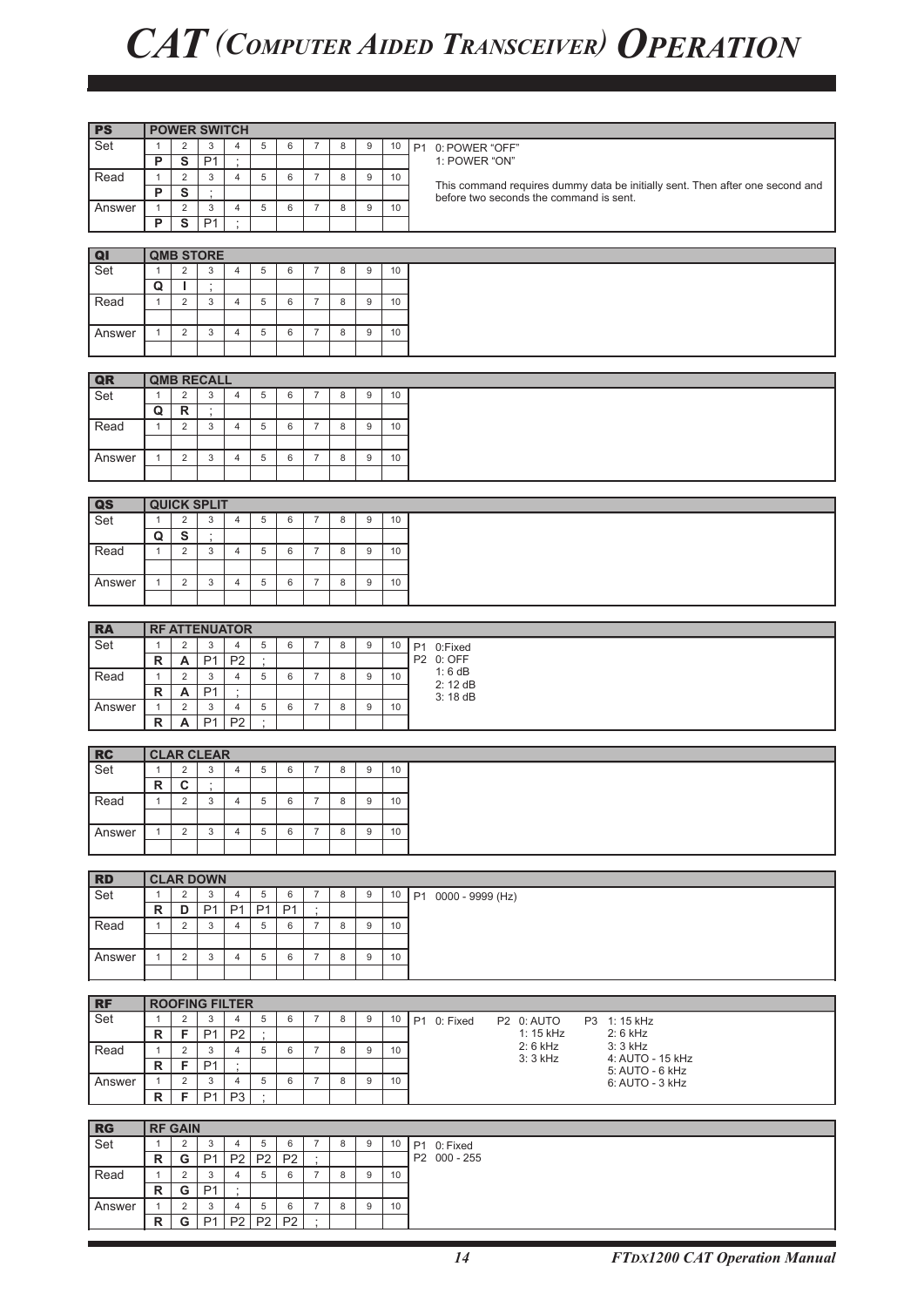| <b>RI</b>        |                             |                                           |                     | <b>RADIO INFORMATION</b>                          |                     |                     |                              |                |                 |         |           |                                                                           |                   |
|------------------|-----------------------------|-------------------------------------------|---------------------|---------------------------------------------------|---------------------|---------------------|------------------------------|----------------|-----------------|---------|-----------|---------------------------------------------------------------------------|-------------------|
| Set              | $\mathbf{1}$                | $\overline{2}$                            | 3                   | $\overline{4}$                                    | 5                   | 6                   | $\overline{7}$               | 8              | 9               | 10      | <b>P1</b> | 0: Hi-SWR<br>8: VFO-B-RX<br>1: MIC-EQ<br>$9: \mu$ -tune                   | P2 0: OFF<br>1:ON |
| Read             | $\mathbf{1}$                | $\overline{2}$                            | 3                   | $\overline{4}$                                    | 5                   | 6                   | $\overline{7}$               | 8              | 9               | 10      |           | $3:$ REC                                                                  |                   |
|                  | R                           | L                                         | P <sub>1</sub>      | $\cdot$                                           |                     |                     |                              |                |                 |         |           | 4: PLAY                                                                   |                   |
| Answer           | $\mathbf{1}$                | $\overline{c}$                            | 3                   | 4                                                 | 5                   | 6                   | $\overline{7}$               | 8              | 9               | 10      |           | 5: VFO-ATX<br>6: VFO-B TX                                                 |                   |
|                  | R                           | L                                         | P <sub>1</sub>      | P <sub>2</sub>                                    | $\vdots$            |                     |                              |                |                 |         |           | 7: VFO-A RX                                                               |                   |
|                  |                             |                                           |                     |                                                   |                     |                     |                              |                |                 |         |           |                                                                           |                   |
| <b>RL</b>        |                             |                                           |                     | <b>NOISE REDUCTION LEVEL</b>                      |                     |                     |                              |                |                 |         |           |                                                                           |                   |
| Set              | $\mathbf{1}$                | 2                                         | 3                   | 4                                                 | 5                   | 6                   | $\overline{7}$               | 8              | 9               | 10      |           | P1 0: Fixed                                                               |                   |
|                  | R                           | L                                         | P <sub>1</sub>      | P <sub>2</sub>                                    | P <sub>2</sub>      |                     |                              |                |                 |         |           | P2 01 - 15                                                                |                   |
| Read             | $\mathbf{1}$<br>R           | $\overline{2}$<br>L                       | 3<br>P <sub>1</sub> | $\overline{4}$<br>÷                               | 5                   | 6                   | $\overline{7}$               | 8              | 9               | 10      |           |                                                                           |                   |
| Answer           | $\mathbf{1}$                | 2                                         | 3                   | $\overline{4}$                                    | 5                   | 6                   | $\overline{7}$               | 8              | 9               | 10      |           |                                                                           |                   |
|                  | R                           | L                                         | P1                  | P <sub>2</sub>                                    | $\overline{P2}$     | $\vdots$            |                              |                |                 |         |           |                                                                           |                   |
|                  |                             |                                           |                     |                                                   |                     |                     |                              |                |                 |         |           |                                                                           |                   |
| <b>RM</b>        |                             | <b>READ METER</b>                         |                     |                                                   |                     |                     |                              |                |                 |         |           |                                                                           |                   |
| Set              | $\mathbf{1}$                | $\overline{2}$                            | 3                   | $\overline{4}$                                    | 5                   | 6                   | $\overline{7}$               | 8              | 9               | 10      | <b>P1</b> | 0: Depends on the front panel METER                                       | 5: PO             |
|                  |                             |                                           |                     |                                                   |                     |                     |                              |                |                 |         |           | 1: S                                                                      | 6: SWR            |
| Read             | $\mathbf{1}$                | 2                                         | 3                   | 4                                                 | 5                   | 6                   | $\overline{7}$               | 8              | 9               | 10      |           | 2: Depends on the front panel METER<br>(COMP / ALC / PO / SWR / ID / VDD) | 7:1D<br>8: VDD    |
|                  | R                           | M                                         | P <sub>1</sub>      | $\cdot$                                           |                     |                     |                              |                |                 |         |           | 3: COMP                                                                   |                   |
| Answer           | $\mathbf{1}$                | 2                                         | 3<br>P <sub>1</sub> | $\overline{4}$<br>P <sub>2</sub>                  | 5<br>P <sub>2</sub> | 6<br>P <sub>2</sub> | $\overline{7}$<br>$\cdot$    | 8              | 9               | 10      |           | 4: ALC<br>$P2 \quad 0 - 255$                                              |                   |
|                  | R                           | M                                         |                     |                                                   |                     |                     |                              |                |                 |         |           |                                                                           |                   |
| <b>RO</b>        |                             | <b>ROTATOR</b>                            |                     |                                                   |                     |                     |                              |                |                 |         |           |                                                                           |                   |
| Set              | $\mathbf{1}$                | $\overline{2}$                            | 3                   | 4                                                 | 5                   | 6                   | $\overline{7}$               | 8              | $9\,$           | 10      | <b>P1</b> | 0: OFF (Rotation stop)                                                    |                   |
|                  | $\mathsf{R}$                | O                                         | P <sub>1</sub>      | ÷                                                 |                     |                     |                              |                |                 |         |           | 1: Counter Clockwise (Rotation start)                                     |                   |
| Read             | $\mathbf{1}$                | 2                                         | 3                   | $\overline{4}$                                    | 5                   | 6                   | $\overline{7}$               | 8              | 9               | 10      |           | 2: Clockwise (Rotation start)<br>3: SPEED 1 % DOWN                        |                   |
|                  | R                           | O                                         | $\cdot$             |                                                   |                     |                     |                              |                |                 |         |           | 4: SPEED 1 % UP                                                           |                   |
| Answer           | $\mathbf{1}$                | $\overline{c}$                            | 3                   | 4                                                 | 5                   | 6                   | $\overline{7}$               | 8              | 9               | 10      |           | P2 DIRECTION (0 - 450)                                                    |                   |
|                  | R                           | O                                         | P1                  | P <sub>2</sub>                                    | P <sub>2</sub>      | P <sub>2</sub>      | P <sub>3</sub>               | P <sub>3</sub> | $\overline{P3}$ | $\cdot$ |           | P3 SPEED (0 - 100 %)                                                      |                   |
| <b>RS</b>        |                             | <b>RADIO STATUS</b>                       |                     |                                                   |                     |                     |                              |                |                 |         |           |                                                                           |                   |
| Set              | $\mathbf{1}$                | 2                                         | 3                   | $\overline{4}$                                    | 5                   | 6                   | $\overline{7}$               | 8              | 9               | 10      | <b>P1</b> | 0: NORMAL MODE                                                            |                   |
|                  |                             |                                           |                     |                                                   |                     |                     |                              |                |                 |         |           | 1: MENU MODE                                                              |                   |
| Read             | $\mathbf{1}$                | $\overline{2}$                            | 3                   | 4                                                 | 5                   | 6                   | $\overline{7}$               | 8              | 9               | 10      |           |                                                                           |                   |
|                  | R                           | $\overline{\mathbf{s}}$                   | $\cdot$             |                                                   |                     |                     |                              |                |                 |         |           |                                                                           |                   |
| Answer           | $\mathbf{1}$                | $\overline{2}$<br>$\overline{\mathsf{s}}$ | 3                   | 4<br>$\cdot$                                      | 5                   | 6                   | $\overline{7}$               | 8              | 9               | 10      |           |                                                                           |                   |
|                  | R                           |                                           | P <sub>1</sub>      |                                                   |                     |                     |                              |                |                 |         |           |                                                                           |                   |
|                  |                             |                                           |                     |                                                   |                     |                     |                              |                |                 |         |           |                                                                           |                   |
|                  |                             |                                           |                     |                                                   |                     |                     |                              |                |                 |         |           |                                                                           |                   |
| RT<br>Set        | <b>CLAR</b><br>$\mathbf{1}$ | $\overline{2}$                            | $\mathbf{3}$        | $\overline{4}$                                    | 5                   | 6                   | $\overline{7}$               | 8              | 9               | 10      |           |                                                                           |                   |
|                  | R                           | Т                                         | P <sub>1</sub>      | $\ddot{\phantom{a}}$                              |                     |                     |                              |                |                 |         |           | P1 0: RX Clarifier "OFF"<br>1: RX Clarifier "ON"                          |                   |
| Read             | $\mathbf{1}$                | 2                                         | $\mathbf{3}$        | $\overline{4}$                                    | 5                   | 6                   | $\overline{7}$               | 8              | 9               | 10      |           |                                                                           |                   |
|                  | R                           | т                                         | $\cdot$             |                                                   |                     |                     |                              |                |                 |         |           |                                                                           |                   |
| Answer           | $\mathbf{1}$                | 2                                         | 3                   | $\overline{4}$                                    | 5                   | 6                   | $\overline{7}$               | 8              | 9               | 10      |           |                                                                           |                   |
|                  | R                           | T.                                        | P <sub>1</sub>      | $\ddot{ }$                                        |                     |                     |                              |                |                 |         |           |                                                                           |                   |
|                  |                             |                                           |                     |                                                   |                     |                     |                              |                |                 |         |           |                                                                           |                   |
| <b>RU</b><br>Set | $\mathbf{1}$                | 2                                         | 3                   | <b>RX CLARIFIER PLUS OFFSET</b><br>$\overline{4}$ | 5                   | 6                   | 7                            | 8              | 9               | 10      |           | P1 0000 - 9999 (Hz)                                                       |                   |
|                  | R                           | U                                         | P1                  | P <sub>1</sub>                                    | P <sub>1</sub>      | P <sub>1</sub>      | $\cdot$                      |                |                 |         |           |                                                                           |                   |
| Read             | $\mathbf{1}$                | 2                                         | 3                   | $\overline{4}$                                    | 5                   | 6                   | $\overline{7}$               | 8              | 9               | 10      |           |                                                                           |                   |
|                  |                             |                                           |                     |                                                   |                     |                     |                              |                |                 |         |           |                                                                           |                   |
| Answer           | $\mathbf{1}$                | $\overline{2}$                            | 3                   | $\overline{4}$                                    | 5                   | 6                   | $\overline{7}$               | 8              | 9               | 10      |           |                                                                           |                   |
|                  |                             |                                           |                     |                                                   |                     |                     |                              |                |                 |         |           |                                                                           |                   |
|                  |                             |                                           |                     |                                                   |                     |                     |                              |                |                 |         |           |                                                                           |                   |
| <b>SC</b><br>Set | <b>SCAN</b><br>$\mathbf{1}$ | 2                                         | $\mathbf{3}$        | 4                                                 | 5                   | 6                   | $\overline{7}$               | 8              | 9               | 10      |           |                                                                           |                   |
|                  | $\overline{s}$              | $\overline{\mathbf{c}}$                   | P <sub>1</sub>      | $\cdot$                                           |                     |                     |                              |                |                 |         |           | P1 0: Scan "OFF"<br>1: Scan "ON" (UP ward)                                |                   |
| Read             | $\mathbf{1}$                | 2                                         | 3                   | 4                                                 | 5                   | 6                   | $\overline{7}$               | 8              | 9               | 10      |           | 2: Scan "ON" (DOWN ward)                                                  |                   |
|                  | S                           | C                                         | $\sim$              |                                                   |                     |                     |                              |                |                 |         |           |                                                                           |                   |
| Answer           | $\mathbf{1}$                | 2                                         | 3                   | 4                                                 | 5                   | 6                   | $\overline{7}$               | 8              | 9               | 10      |           |                                                                           |                   |
|                  | S                           | C                                         | P <sub>1</sub>      | ÷                                                 |                     |                     |                              |                |                 |         |           |                                                                           |                   |
|                  |                             |                                           |                     |                                                   |                     |                     |                              |                |                 |         |           |                                                                           |                   |
| <b>SD</b>        | $\mathbf{1}$                | 2                                         | 3                   | <b>CW BREAK-IN DELAY TIME</b><br>$\overline{4}$   | 5                   | 6                   | $\overline{7}$               | 8              | 9               | 10      |           |                                                                           |                   |
| Set              | S                           | D                                         | P <sub>1</sub>      | P <sub>1</sub>                                    | P <sub>1</sub>      | P <sub>1</sub>      | $\cdot$                      |                |                 |         |           | P1 0030 - 3000 msec                                                       |                   |
| Read             | $\mathbf{1}$                | 2                                         | 3                   | $\overline{4}$                                    | 5                   | 6                   | $\overline{7}$               | 8              | 9               | 10      |           |                                                                           |                   |
|                  | S                           | D                                         | ٠                   |                                                   |                     |                     |                              |                |                 |         |           |                                                                           |                   |
| Answer           | $\mathbf{1}$<br>S           | 2<br>D                                    | 3<br>P1             | 4<br><b>P1</b>                                    | 5<br><b>P1</b>      | 6<br><b>P1</b>      | $\overline{7}$<br>$\ddot{ }$ | 8              | 9               | 10      |           |                                                                           |                   |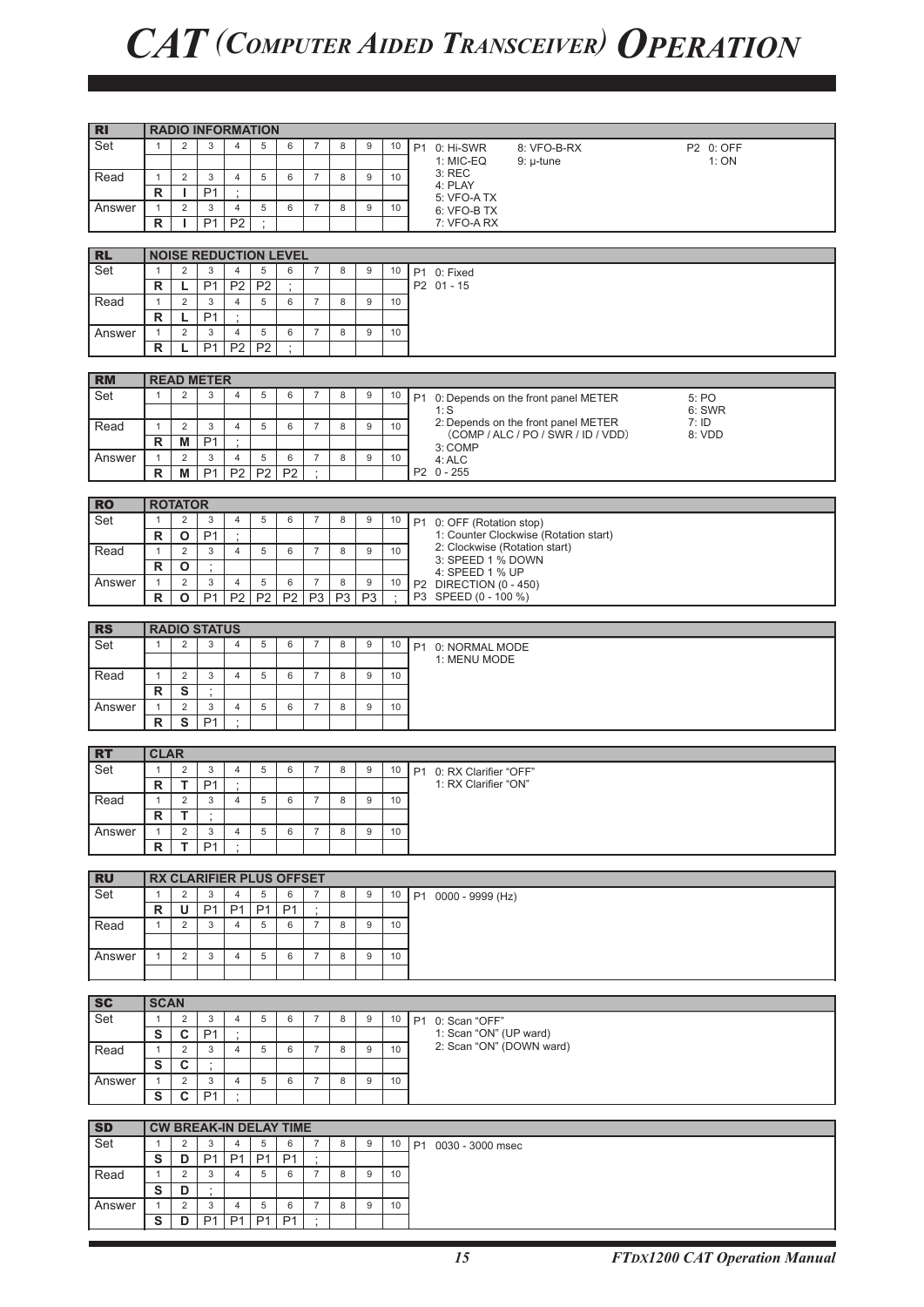| $\overline{\mathsf{S}\mathsf{F}}$ |              |        | <b>SUB-DIAL FUNCTION</b> |   |        |               |        |               |    |                                                                                                                                                                                                                                                                                                                                    |
|-----------------------------------|--------------|--------|--------------------------|---|--------|---------------|--------|---------------|----|------------------------------------------------------------------------------------------------------------------------------------------------------------------------------------------------------------------------------------------------------------------------------------------------------------------------------------|
| Set                               |              |        | 3                        | Ð | 6      |               | 8      | 9             | 10 | P <sub>1</sub><br>1: MHz                                                                                                                                                                                                                                                                                                           |
|                                   | S            |        | P <sub>1</sub>           |   |        |               |        |               |    | $2:$ GRP                                                                                                                                                                                                                                                                                                                           |
| Read                              |              |        | 5.                       |   | 6      |               | 8      | 9             | 10 | 3: MCH                                                                                                                                                                                                                                                                                                                             |
|                                   | S.           | E      |                          |   |        |               |        |               |    | 4: DIAL-B<br>5: CLAR                                                                                                                                                                                                                                                                                                               |
| Answer                            |              |        | $\sim$<br>з              |   | 6      |               | 8      | 9             | 10 | $6:$ ----                                                                                                                                                                                                                                                                                                                          |
|                                   | s            | F      | P <sub>1</sub>           |   |        |               |        |               |    | 7: uTUNE                                                                                                                                                                                                                                                                                                                           |
|                                   |              |        |                          |   |        |               |        |               |    |                                                                                                                                                                                                                                                                                                                                    |
| <b>SH</b>                         | <b>WIDTH</b> |        |                          |   |        |               |        |               |    |                                                                                                                                                                                                                                                                                                                                    |
| $\sim$                            |              | $\sim$ | $\sim$                   |   | $\sim$ | $\rightarrow$ | $\sim$ | $\sim$ $\sim$ |    | $\mathbf{A} \mathbf{A}$ $\mathbf{A}$ $\mathbf{A}$ $\mathbf{A}$ $\mathbf{A}$ $\mathbf{A}$ $\mathbf{A}$ $\mathbf{A}$ $\mathbf{A}$ $\mathbf{A}$ $\mathbf{A}$ $\mathbf{A}$ $\mathbf{A}$ $\mathbf{A}$ $\mathbf{A}$ $\mathbf{A}$ $\mathbf{A}$ $\mathbf{A}$ $\mathbf{A}$ $\mathbf{A}$ $\mathbf{A}$ $\mathbf{A}$ $\mathbf{A}$ $\mathbf{A}$ |

| .      | .      |   |                |    |                |   |   |   |    |                     |
|--------|--------|---|----------------|----|----------------|---|---|---|----|---------------------|
| Set    |        | 2 | 3              |    | 5              | 6 | 8 | 9 | 10 | P1 0: Fixed         |
|        | S      | н | D1             | מח | P2             | ٠ |   |   |    | P2 00 (See Table 5) |
| Read   |        | 2 | 3              | 4  | 5              | 6 | 8 | 9 | 10 |                     |
|        | S      | н | D <sub>1</sub> |    |                |   |   |   |    |                     |
| Answer |        | 2 | 3              |    | 5              | 6 | 8 | 9 | 10 |                     |
|        | ິ<br>a | н | D1             | מח | P <sub>2</sub> | ٠ |   |   |    |                     |

#### **Table 5**

| <b>COMMAND</b>  |                          |                                  |                          | <b>BANDWIDTH</b>         |                          |                          |
|-----------------|--------------------------|----------------------------------|--------------------------|--------------------------|--------------------------|--------------------------|
| P <sub>2</sub>  | SSB (Narrow)             | SSB (Wide)                       | CW (Narrow)              | CW (Wide)                | RTTY/PSK (Narrow)        | RTTY/PSK (Wide)          |
| 00 (Default)    | 1500 Hz                  | 2400 Hz                          | 500 Hz                   | 2400 Hz                  | 500 Hz                   | 2400 Hz                  |
| 01              | 200 Hz                   | $\overline{\phantom{0}}$         | $50$ Hz                  | $\overline{\phantom{0}}$ | $50$ Hz                  | —                        |
| 02              | 400 Hz                   | $\qquad \qquad -$                | 100 Hz                   | $\overline{\phantom{0}}$ | 100 Hz                   | $\overline{\phantom{0}}$ |
| $\overline{03}$ | 600 Hz                   | —                                | 150 Hz                   | -                        | 150 Hz                   | —                        |
| 04              | 850 Hz                   | $\overbrace{\phantom{12322111}}$ | 200 Hz                   | $\overline{\phantom{0}}$ | 200 Hz                   | —                        |
| 0 <sub>5</sub>  | 1100 Hz                  | —                                | 250 Hz                   | $\overline{\phantom{0}}$ | 250 Hz                   |                          |
| 06              | 1350 Hz                  | —                                | 300 Hz                   | -                        | 300 Hz                   | —                        |
| 07              | 1500 Hz                  | $\overline{\phantom{0}}$         | 350 Hz                   | —                        | 350 Hz                   |                          |
| 08              | 1650 Hz                  |                                  | 400 Hz                   |                          | 400 Hz                   | —                        |
| 09              | 1800 Hz                  | 1800 Hz                          | 450 Hz                   | —                        | 450 Hz                   | —                        |
| 10              |                          | 1950 Hz                          | 500 Hz                   | 500 Hz                   | 500 Hz                   | 500 Hz                   |
| 11              | —                        | 2100 Hz                          | $\overline{\phantom{0}}$ | 800 Hz                   | $\overline{\phantom{0}}$ | 800 Hz                   |
| $\overline{12}$ | $\overline{\phantom{0}}$ | 2200 Hz                          | $\overline{\phantom{0}}$ | 1200 Hz                  |                          | 1200 Hz                  |
| 13              | —                        | 2300 Hz                          | —                        | 1400 Hz                  |                          | 1400 Hz                  |
| 14              |                          | 2400 Hz                          |                          | 1700 Hz                  |                          | 1700 Hz                  |
| 15              |                          | 2500 Hz                          | —                        | 2000 Hz                  | —                        | 2000 Hz                  |
| 16              | —                        | 2600 Hz                          | $\overline{\phantom{0}}$ | 2400 Hz                  | $\overline{\phantom{0}}$ | 2400 Hz                  |
| 17              | -                        | 2700 Hz                          | —                        |                          | —                        |                          |
| 18              | -                        | 2800 Hz                          | -                        | —                        | -                        |                          |
| 19              | $\overline{\phantom{0}}$ | 2900 Hz                          |                          |                          |                          | —                        |
| $\overline{20}$ | —                        | 3000 Hz                          | —                        | —                        | —                        | --                       |
| $\overline{21}$ | —                        | 3200 Hz                          | —                        | -                        | —                        |                          |
| 22              |                          | 3400 Hz                          | —                        | —                        | -                        |                          |
| $\overline{23}$ | -                        | 3600 Hz                          | -                        | -                        | —                        |                          |
| $\overline{24}$ |                          | 3800 Hz                          | -                        |                          | -                        |                          |
| 25              |                          | 4000 Hz                          | —                        |                          | —                        |                          |

| <b>SM</b> |        |   |                | <b>S-METER READING</b> |                |                |         |   |    |                            |
|-----------|--------|---|----------------|------------------------|----------------|----------------|---------|---|----|----------------------------|
| Set       |        |   |                |                        |                | 6              | $\circ$ | 9 | 10 | 0: Fixed<br>P <sub>1</sub> |
|           |        |   |                |                        |                |                |         |   |    | P2 000 - 255               |
| Read      |        |   |                |                        |                | 6              |         | 9 | 10 |                            |
|           | ີ<br>G | M | P <sub>1</sub> |                        |                |                |         |   |    |                            |
| Answer    |        |   |                |                        |                | 6              |         | 9 | 10 |                            |
|           | ີ<br>ə | M | P <sub>1</sub> | P <sub>2</sub>         | P <sub>2</sub> | P <sub>2</sub> |         |   |    |                            |

| <b>SQ</b> |   |          | <b>SQUELCLH LEVEL</b> |                |                |                |  |   |    |              |
|-----------|---|----------|-----------------------|----------------|----------------|----------------|--|---|----|--------------|
| Set       |   |          | - 2                   |                | Ð              | 6              |  | 9 | 10 | P1 0: Fixed  |
|           | o | Q        | P <sub>1</sub>        | P <sub>2</sub> | P <sub>2</sub> | P <sub>2</sub> |  |   |    | P2 000 - 255 |
| Read      |   |          | ు                     |                |                | 6              |  | 9 | 10 |              |
|           |   | $\Omega$ | P <sub>1</sub>        |                |                |                |  |   |    |              |
| Answer    |   |          | <b>ن</b>              |                |                | ь              |  | 9 | 10 |              |
|           |   | Q        | P <sub>1</sub>        | P <sub>2</sub> | P <sub>2</sub> | P <sub>2</sub> |  |   |    |              |

| <b>SV</b> | <b>SWAP VFO</b> |              |   |   |   |  |              |    |
|-----------|-----------------|--------------|---|---|---|--|--------------|----|
| Set       |                 | ◠<br>د.      |   | ÷ | b |  | 9            | 10 |
|           | -<br>c          |              |   |   |   |  |              |    |
| Read      |                 | ◠<br>ر.      |   | ÷ | 6 |  | $\mathbf{Q}$ | 10 |
|           |                 |              |   |   |   |  |              |    |
| Answer    |                 | $\sim$<br>ر. | Ð | ÷ | 6 |  | $\mathbf{Q}$ | 10 |
|           |                 |              |   |   |   |  |              |    |

| TS     | <b>TXW</b> |                |                |    |   |  |              |    |                           |
|--------|------------|----------------|----------------|----|---|--|--------------|----|---------------------------|
| ' Set  |            |                | $\sim$<br>- 2  | ÷  | 6 |  | 9            | 10 | 0: TXW "OFF"<br><b>P1</b> |
|        |            | e.<br>P        | P <sub>1</sub> |    |   |  |              |    | 1: TXW "ON"               |
| Read   |            |                | $\sim$<br>- 2  | .b | 6 |  | 9            | 10 |                           |
|        |            | $\sim$<br>c    |                |    |   |  |              |    |                           |
| Answer |            |                | ◠<br>د.        |    | 6 |  | $\mathbf{Q}$ | 10 |                           |
|        |            | $\bullet$<br>o | P <sub>1</sub> |    |   |  |              |    |                           |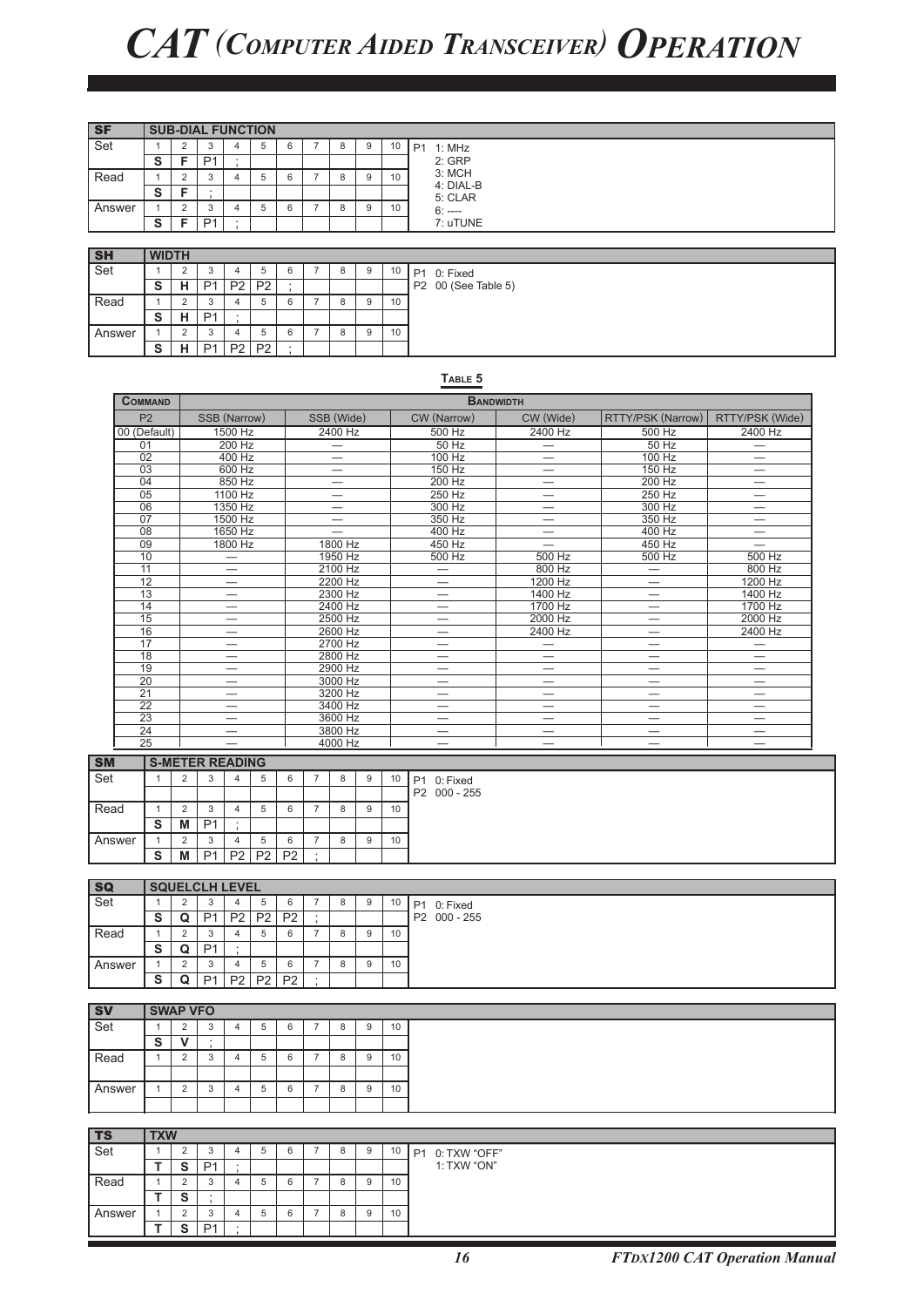| <b>TX</b> | <b>TX SET</b>                |                         |                   |                          |                |                |                                |                |                      |    |                                                        |
|-----------|------------------------------|-------------------------|-------------------|--------------------------|----------------|----------------|--------------------------------|----------------|----------------------|----|--------------------------------------------------------|
|           |                              |                         |                   |                          |                |                |                                |                |                      |    |                                                        |
| Set       | $\mathbf{1}$                 | $\overline{2}$          | 3                 | 4                        | 5              | 6              | $\overline{7}$                 | 8              | 9                    | 10 | P1 0: RADIO TX "OFF"<br>CAT TX "OFF"                   |
|           | T                            | $\overline{\mathbf{x}}$ | P <sub>1</sub>    | $\dddot{.}$              |                |                |                                |                |                      |    | 1: RADIO TX "OFF"<br>CAT TX "ON"                       |
| Read      | $\mathbf{1}$                 | $\overline{2}$          | 3                 | $\overline{4}$           | 5              | 6              | $\overline{7}$                 | 8              | 9                    | 10 | 2: RADIO TX "ON"<br>CAT TX "OFF" (Answer)              |
|           | T                            | X                       | $\ddot{i}$        |                          |                |                |                                |                |                      |    |                                                        |
| Answer    | $\mathbf{1}$                 | 2                       | $\mathsf 3$       | $\overline{4}$           | 5              | 6              | $\overline{7}$                 | 8              | $9\,$                | 10 |                                                        |
|           | T.                           | X                       | P <sub>1</sub>    | $\ddot{\phantom{a}}$     |                |                |                                |                |                      |    |                                                        |
|           |                              |                         |                   |                          |                |                |                                |                |                      |    |                                                        |
| UL        |                              |                         |                   | <b>PLL UNLOCK STATUS</b> |                |                |                                |                |                      |    |                                                        |
| Set       | $\mathbf{1}$                 | $\overline{2}$          | 3                 | $\overline{4}$           | 5              | 6              | $\overline{7}$                 | 8              | 9                    |    |                                                        |
|           |                              |                         |                   |                          |                |                |                                |                |                      | 10 | P1 0: PLL "Lock"                                       |
|           |                              |                         |                   |                          |                |                |                                |                |                      |    | 1: PLL "Unlock"                                        |
| Read      | $\mathbf{1}$                 | $\overline{2}$          | 3                 | $\overline{4}$           | 5              | 6              | $\overline{7}$                 | 8              | 9                    | 10 |                                                        |
|           | U                            | L                       | $\vdots$          |                          |                |                |                                |                |                      |    |                                                        |
| Answer    | $\mathbf{1}$                 | 2                       | 3                 | $\overline{4}$           | 5              | 6              | $\overline{7}$                 | 8              | $9\,$                | 10 |                                                        |
|           | $\overline{U}$               | L                       | P <sub>1</sub>    | ÷                        |                |                |                                |                |                      |    |                                                        |
|           |                              |                         |                   |                          |                |                |                                |                |                      |    |                                                        |
| <b>UP</b> | <b>UP</b>                    |                         |                   |                          |                |                |                                |                |                      |    |                                                        |
| Set       | $\mathbf{1}$                 | 2                       | 3                 | $\overline{4}$           | 5              | 6              | $\overline{7}$                 | 8              | 9                    | 10 |                                                        |
|           | $\overline{U}$               | $\overline{P}$          | $\ddot{\cdot}$    |                          |                |                |                                |                |                      |    |                                                        |
|           |                              |                         |                   |                          |                |                |                                |                |                      |    |                                                        |
| Read      | $\mathbf{1}$                 | 2                       | 3                 | $\overline{4}$           | 5              | 6              | $\overline{7}$                 | 8              | $9\,$                | 10 |                                                        |
|           |                              |                         |                   |                          |                |                |                                |                |                      |    |                                                        |
| Answer    | $\mathbf{1}$                 | $\overline{2}$          | 3                 | $\overline{4}$           | 5              | 6              | $\overline{7}$                 | 8              | 9                    | 10 |                                                        |
|           |                              |                         |                   |                          |                |                |                                |                |                      |    |                                                        |
|           |                              |                         |                   |                          |                |                |                                |                |                      |    |                                                        |
| <b>VD</b> |                              |                         |                   | <b>VOX DELAY TIME</b>    |                |                |                                |                |                      |    |                                                        |
| Set       | $\mathbf{1}$                 | $\overline{2}$          | 3                 | 4                        | 5              | 6              | $\boldsymbol{7}$               | 8              | 9                    | 10 | P1 0030 - 3000 msec (10 msec multiples)                |
|           | $\overline{\mathsf{v}}$      | D                       | P <sub>1</sub>    | P <sub>1</sub>           | P1             | P <sub>1</sub> | $\cdot$                        |                |                      |    |                                                        |
| Read      | $\mathbf{1}$                 | 2                       | 3                 | $\overline{4}$           | 5              | 6              | $\overline{7}$                 | 8              | 9                    | 10 |                                                        |
|           | $\mathsf{v}$                 | D                       | $\ddot{\cdot}$    |                          |                |                |                                |                |                      |    |                                                        |
| Answer    | $\mathbf{1}$                 | $\overline{2}$          | $\mathbf{3}$      | $\overline{4}$           | 5              | 6              | $\overline{7}$                 | 8              | 9                    | 10 |                                                        |
|           | $\overline{\mathsf{v}}$      | D                       | P1                | P1                       | P1             | P <sub>1</sub> | ÷                              |                |                      |    |                                                        |
|           |                              |                         |                   |                          |                |                |                                |                |                      |    |                                                        |
| <b>VF</b> |                              | <b>VRF FILTER</b>       |                   |                          |                |                |                                |                |                      |    |                                                        |
| Set       |                              | 2                       | 3                 | $\overline{4}$           |                |                |                                | 8              | $9\,$                |    |                                                        |
|           | $\mathbf{1}$<br>$\mathsf{V}$ |                         | P <sub>1</sub>    |                          | 5              | 6              | $\overline{7}$                 |                |                      | 10 | P1 0: Fixed<br>$P40 - -9$<br>P2 0: OFF<br>P5 000 - 255 |
|           |                              | F                       |                   | P <sub>2</sub>           | P <sub>3</sub> | P <sub>4</sub> | $\vdots$                       |                |                      |    | 1:ON<br>P6 0: µ-TUNE is not connected.                 |
| Read      | $\mathbf{1}$                 | $\overline{2}$          | 3                 | $\overline{4}$           | 5              | 6              | $\overline{7}$                 | 8              | 9                    | 10 | 2: Default set<br>1: µ-TUNE is connected.              |
|           | $\overline{\mathsf{v}}$      | F                       | P1;               |                          |                |                |                                |                |                      |    | P3 +: Plus Shift                                       |
| Answer    | $\mathbf{1}$                 | $\overline{2}$          | 3                 | $\overline{4}$           | 5              | 6              | $\overline{7}$                 | 8              | $\mathsf g$          | 10 | -: Minus Shift                                         |
|           | $\mathsf{v}$                 | F                       | P <sub>1</sub>    | P <sub>2</sub>           | P5             | P <sub>5</sub> | P5                             | P <sub>6</sub> | $\ddot{\phantom{a}}$ |    |                                                        |
|           |                              |                         |                   |                          |                |                |                                |                |                      |    |                                                        |
| <b>VG</b> |                              | <b>VOX GAIN</b>         |                   |                          |                |                |                                |                |                      |    |                                                        |
| Set       | $\mathbf{1}$                 | $\overline{2}$          | 3                 | $\overline{4}$           | 5              | 6              | $\overline{7}$                 | 8              | 9                    | 10 | P1 000 - 100                                           |
|           | V                            | G                       | P <sub>1</sub>    | P <sub>1</sub>           | P <sub>1</sub> | $\ddot{\cdot}$ |                                |                |                      |    |                                                        |
| Read      | $\mathbf{1}$                 | $\overline{2}$          | 3                 | $\overline{4}$           | 5              | 6              | $\overline{7}$                 | 8              | 9                    | 10 |                                                        |
|           | v                            | G                       |                   |                          |                |                |                                |                |                      |    |                                                        |
| Answer    | $\mathbf{1}$                 | 2                       | 3                 | 4                        | 5              | 6              | $\overline{7}$                 | 8              | 9                    | 10 |                                                        |
|           | V                            | G                       | P1                | P <sub>1</sub>           | <b>P1</b>      | $\cdot$        |                                |                |                      |    |                                                        |
|           |                              |                         |                   |                          |                |                |                                |                |                      |    |                                                        |
| <b>VM</b> |                              |                         |                   |                          |                |                | <b>VFO-A TO MEMORY CHANNEL</b> |                |                      |    |                                                        |
| Set       | $\mathbf{1}$                 | 2                       | 3                 | $\overline{4}$           | 5              | 6              | $\overline{7}$                 | 8              | 9                    | 10 |                                                        |
|           | V                            | M                       |                   |                          |                |                |                                |                |                      |    |                                                        |
| Read      | $\mathbf{1}$                 | 2                       | 3                 | $\overline{4}$           | 5              | 6              | $\overline{7}$                 | 8              | 9                    | 10 |                                                        |
|           |                              |                         |                   |                          |                |                |                                |                |                      |    |                                                        |
|           |                              |                         |                   |                          |                |                |                                |                |                      |    |                                                        |
| Answer    | $\mathbf{1}$                 | 2                       | 3                 | 4                        | 5              | 6              | $\overline{7}$                 | 8              | 9                    | 10 |                                                        |
|           |                              |                         |                   |                          |                |                |                                |                |                      |    |                                                        |
|           |                              |                         | <b>VFO SELECT</b> |                          |                |                |                                |                |                      |    |                                                        |
| <b>VS</b> |                              |                         |                   |                          |                |                |                                |                |                      |    |                                                        |
| Set       | $\mathbf{1}$                 | $\overline{2}$          | 3                 | $\overline{4}$           | 5              | 6              | $\overline{7}$                 | 8              | 9                    | 10 | P1 0: VFO-A                                            |
|           | $\mathsf{V}$                 | S                       | P <sub>1</sub>    | ÷                        |                |                |                                |                |                      |    | 1: VFO-B                                               |
| Read      | $\mathbf{1}$                 | 2                       | 3                 | $\overline{4}$           | 5              | 6              | $\overline{7}$                 | 8              | 9                    | 10 |                                                        |
|           | $\mathsf{V}$                 | S                       | $\cdot$           |                          |                |                |                                |                |                      |    |                                                        |
| Answer    | $\mathbf{1}$                 | 2                       | 3                 | $\overline{4}$           | 5              | 6              | $\overline{7}$                 | 8              | 9                    | 10 |                                                        |
|           | V                            | S                       | P <sub>1</sub>    | $\cdot$                  |                |                |                                |                |                      |    |                                                        |
|           |                              |                         |                   |                          |                |                |                                |                |                      |    |                                                        |
| <b>VX</b> |                              |                         | <b>VOX STATUS</b> |                          |                |                |                                |                |                      |    |                                                        |
| Set       | $\mathbf{1}$                 | 2                       | 3                 | 4                        | 5              | 6              | $\overline{7}$                 | 8              | 9                    | 10 | P1 0: VOX "OFF"                                        |
|           | $\overline{\mathsf{v}}$      | X                       | P <sub>1</sub>    | $\cdot$                  |                |                |                                |                |                      |    | 1: VOX "ON"                                            |
| Read      | $\mathbf{1}$                 | 2                       | 3                 | $\overline{4}$           | 5              | 6              | $\overline{7}$                 | 8              | 9                    | 10 |                                                        |
|           | V                            | X                       | $\dddot{.}$       |                          |                |                |                                |                |                      |    |                                                        |
| Answer    | $\mathbf{1}$                 | $\overline{2}$          | 3                 | $\overline{4}$           | 5              | 6              | $\overline{7}$                 | 8              | 9                    | 10 |                                                        |
|           |                              |                         |                   | ٠                        |                |                |                                |                |                      |    |                                                        |
|           | V                            | X                       | P <sub>1</sub>    |                          |                |                |                                |                |                      |    |                                                        |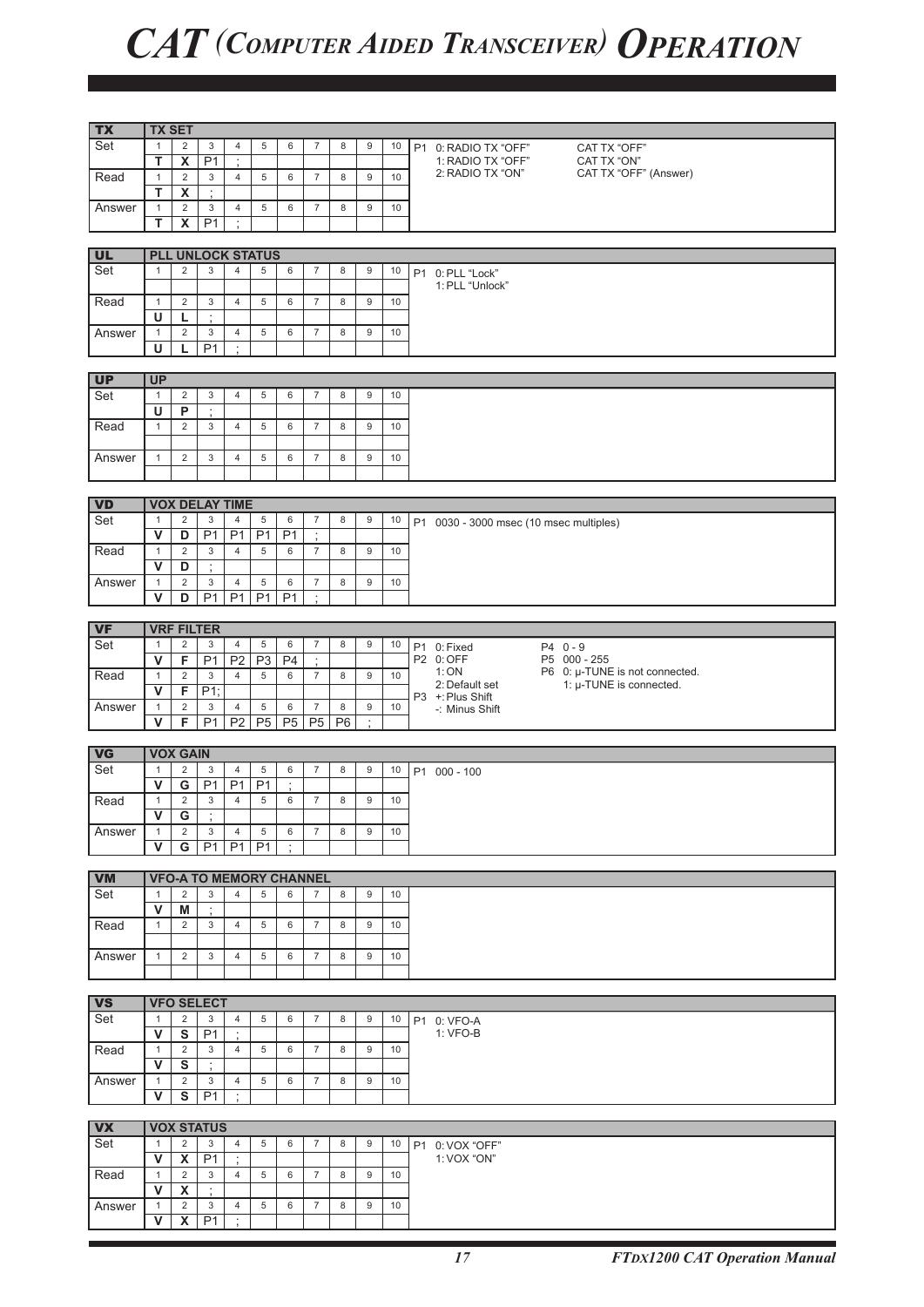| $\overline{\mathbf{X}}$ | <b>TX CLAR</b> |                |                |         |   |   |  |   |   |    |                                  |  |  |
|-------------------------|----------------|----------------|----------------|---------|---|---|--|---|---|----|----------------------------------|--|--|
| Set                     |                | $\overline{2}$ | 3              | 4       | 5 | 6 |  | 8 | 9 | 10 | P1 0: TX CLAR "OFF"              |  |  |
|                         | X              |                | P <sub>1</sub> | ٠       |   |   |  |   |   |    | 1: TX CLAR "ON"                  |  |  |
| Read                    |                | 2              | 3              | 4       | 5 | 6 |  | 8 | 9 | 10 |                                  |  |  |
|                         | X              |                | $\blacksquare$ |         |   |   |  |   |   |    |                                  |  |  |
| Answer                  |                | $\overline{2}$ | 3              | 4       | 5 | 6 |  | 8 | 9 | 10 |                                  |  |  |
|                         | X              |                | P <sub>1</sub> | $\cdot$ |   |   |  |   |   |    |                                  |  |  |
|                         |                |                |                |         |   |   |  |   |   |    |                                  |  |  |
| <b>ZI</b>               | <b>ZERO IN</b> |                |                |         |   |   |  |   |   |    |                                  |  |  |
| Set                     |                | $\overline{2}$ | 3              | 4       | 5 | 6 |  | 8 | 9 | 10 | (CW AUTO ZERO IN Function)       |  |  |
|                         | z              |                | $\bullet$      |         |   |   |  |   |   |    |                                  |  |  |
| Read                    |                | $\overline{2}$ | 3              | 4       | 5 | 6 |  | 8 | 9 | 10 | <b>X:requires FFT-1 (option)</b> |  |  |
|                         |                |                |                |         |   |   |  |   |   |    |                                  |  |  |
|                         |                |                |                |         |   |   |  |   |   |    |                                  |  |  |
| Answer                  |                | 2              | 3              | 4       | 5 | 6 |  | 8 | 9 | 10 |                                  |  |  |